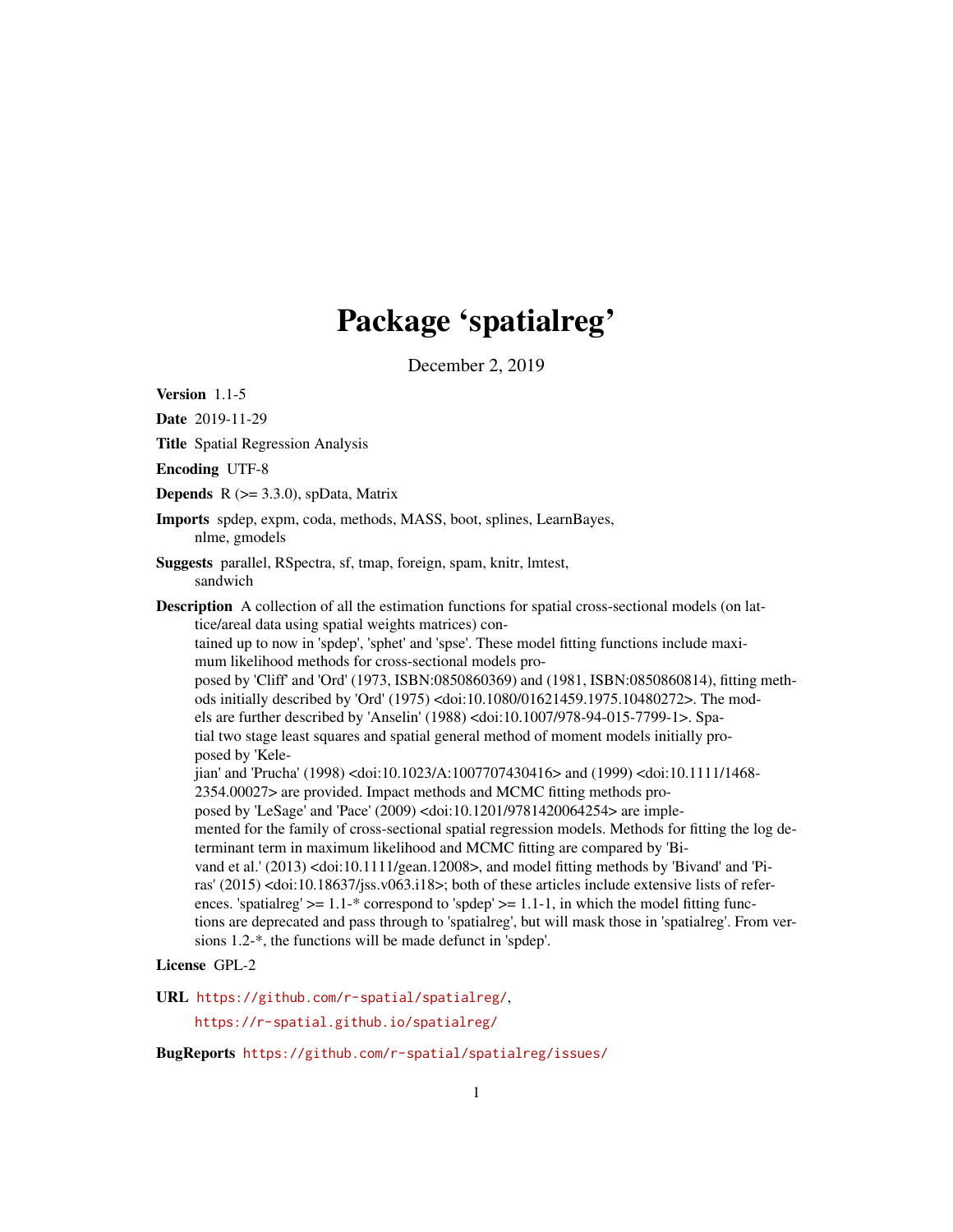### VignetteBuilder knitr

### NeedsCompilation yes

### RoxygenNote 6.1.1

Author Roger Bivand [cre, aut] (<https://orcid.org/0000-0003-2392-6140>), Gianfranco Piras [aut], Luc Anselin [ctb], Andrew Bernat [ctb], Eric Blankmeyer [ctb], Yongwan Chun [ctb], Virgilio Gómez-Rubio [ctb], Daniel Griffith [ctb], Martin Gubri [ctb], Rein Halbersma [ctb], James LeSage [ctb], Angela Li [ctb], Jielai Ma [ctb], Abhirup Mallik [ctb, trl], Giovanni Millo [ctb], Kelley Pace [ctb], Pedro Peres-Neto [ctb], Mauricio Sarrias [ctb], JuanTomas Sayago [ctb], Michael Tiefelsdorf [ctb]

Maintainer Roger Bivand <Roger.Bivand@nhh.no>

Repository CRAN

Date/Publication 2019-12-01 23:00:09 UTC

## R topics documented:

| 5<br>do ldet |
|--------------|
|              |
| 15           |
| -18          |
| -21          |
| 26           |
|              |
| -31          |
| -33          |
| -36          |
| <b>ME</b>    |
|              |
|              |
| 57           |
| 59           |
|              |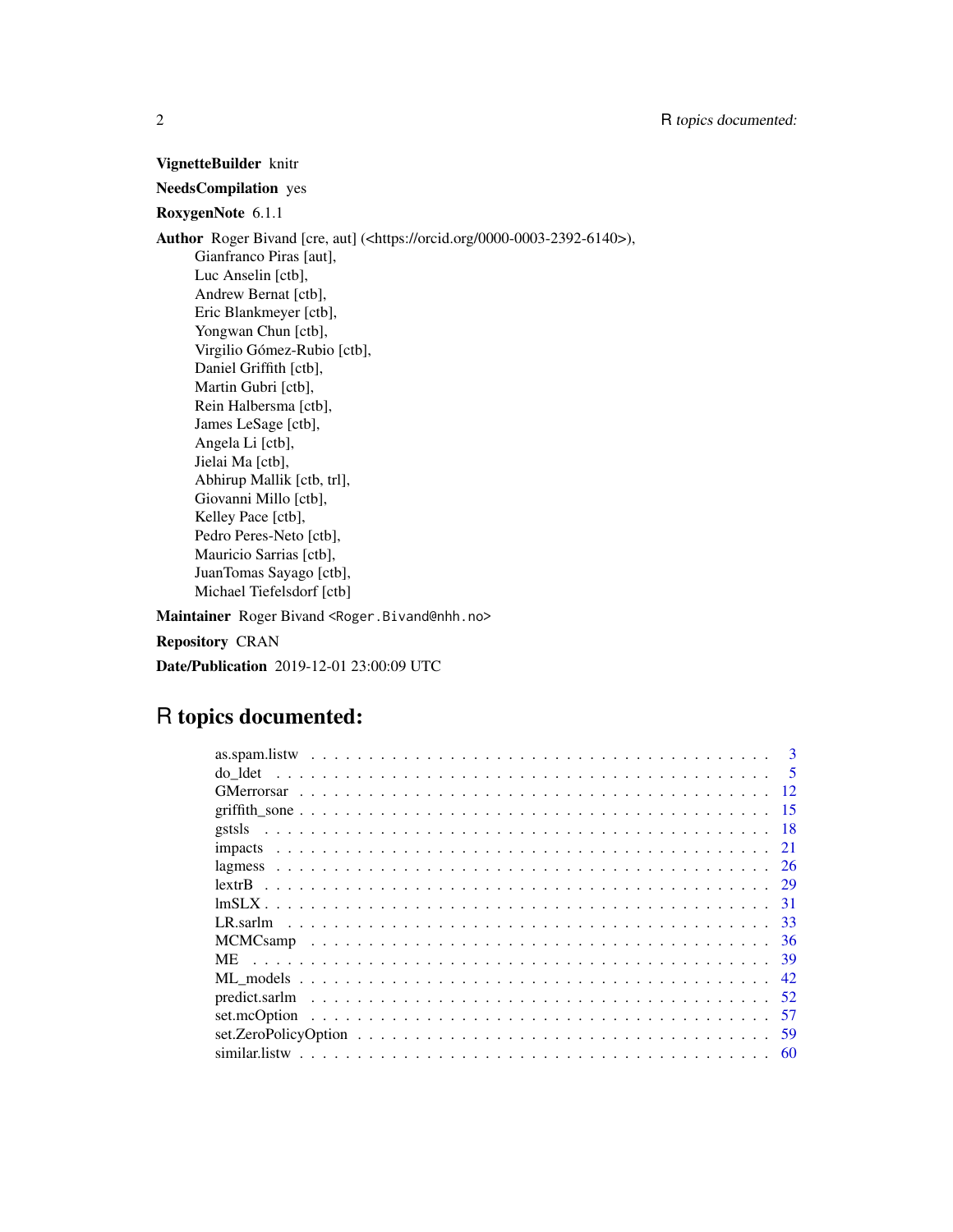### <span id="page-2-0"></span>as.spam.listw 3

| Index |  |
|-------|--|
|       |  |
|       |  |
|       |  |
|       |  |
|       |  |

### as.spam.listw *Spatial neighbour sparse representation*

### Description

Interface between Matrix class objects and weights lists. The as.spam.listw method converts a "listw" object to a sparse matrix as defined in the spam package.

### Usage

```
as.spam.listw(listw)
listw2U_spam(lw)
listw2U_Matrix(lw)
as_dgRMatrix_listw(listw)
as_dsTMatrix_listw(listw)
as_dsCMatrix_I(n)
as_dsCMatrix_IrW(W, rho)
Jacobian_W(W, rho)
powerWeights(W, rho, order=250, X, tol=.Machine$double.eps^(3/5))
```
### Arguments

| listw.lw | a listwo bject from for example nb2listw                                             |
|----------|--------------------------------------------------------------------------------------|
| W        | a dsTMatrix object created using as_dsTMatrix_listw from a symmetric listw<br>object |
| rho      | spatial regression coefficient                                                       |
| n        | length of diagonal for identity matrix                                               |
| order    | Power series maximum limit                                                           |
| X        | A numerical matrix                                                                   |
| tol      | Tolerance for convergence of power series                                            |

### Author(s)

Roger Bivand <Roger.Bivand@nhh.no>

### See Also

[nb2listw](#page-0-0)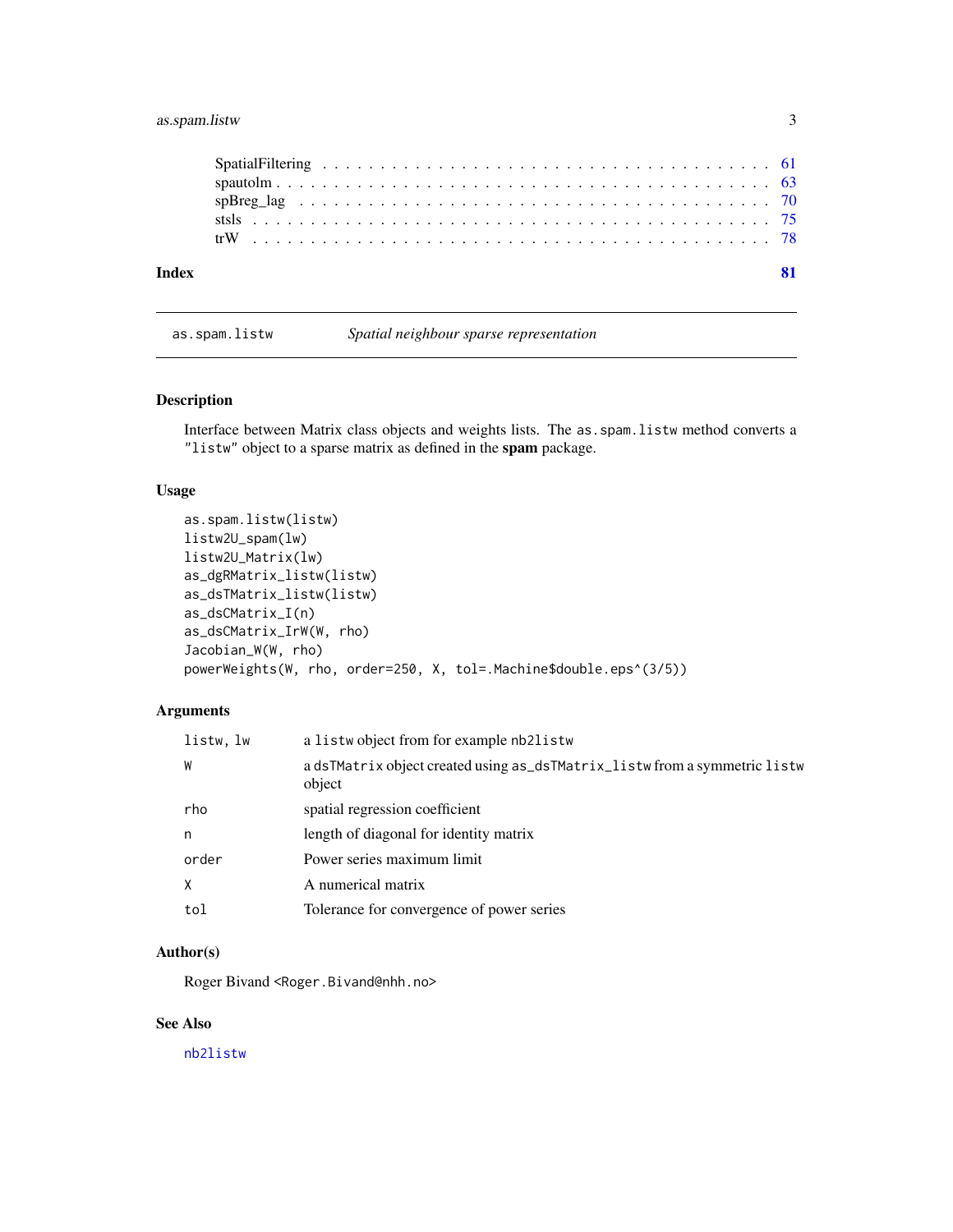```
## Not run:
require(sf, quietly=TRUE)
columbus <- st_read(system.file("shapes/columbus.shp", package="spData")[1], quiet=TRUE)
#require(spdep, quietly=TRUE)
col.gal.nb <- spdep::read.gal(system.file("weights/columbus.gal", package="spData")[1])
col.listw <- spdep::nb2listw(col.gal.nb)
if (require("spam", quietly=TRUE)) {
  col.sp <- as.spam.listw(col.listw)
  str(col.sp)
}
suppressMessages(nyadjmat <- as.matrix(foreign::read.dbf(system.file(
"misc/nyadjwts.dbf", package="spData")[1])[-1]))
nyadjlw <- spdep::mat2listw(nyadjmat)
listw_NY <- spdep::nb2listw(nyadjlw$neighbours, style="B")
W_C <- as(listw_NY, "CsparseMatrix")
W_R <- as(listw_NY, "RsparseMatrix")
W_S <- as(listw_NY, "symmetricMatrix")
n \leq -nrow(W_S)I \leftarrow Diagonal(n)rho <-0.1c(determinant(I - rho * W_S, logarithm=TRUE)$modulus)
sum(log(1 - rho * eigenw(listw_NY)))
nw < - - w S
nChol <- Cholesky(nW, Imult=8)
n * log(rho) + (2 * c(determinant(update(nChol, nW, 1/rho))$modulus))
## End(Not run)
nb7rt <- spdep::cell2nb(7, 7, torus=TRUE)
x <- matrix(sample(rnorm(500*length(nb7rt))), nrow=length(nb7rt))
lw <- spdep::nb2listw(nb7rt)
if (FALSE) {
# Only needed in some simulation settings where the input and
# output distributions must agree in all but autocorrelation
x \leftarrow apply(x, 2, scale)st <- apply(x, 2, function(x) shapiro.test(x)$p.value)
x \le x, (xt > 0.2 \& st < 0.8)]
x \leftarrow apply(x, 2, function(v) residuals(spautolm(v \sim 1, listw=lw,method="eigen", control=list(pre_eig=e, fdHess=FALSE))))
x \leq - apply(x, 2, scale)}
W <- as(lw, "CsparseMatrix")
system.time(e <- spdep::invIrM(nb7rt, rho=0.98, method="solve", feasible=NULL) %*% x)
system.time(ee <- powerWeights(W, rho=0.98, X=x))
str(attr(ee, "internal"))
all.equal(e, as(ee, "matrix"), check.attributes=FALSE)
## Not run:
system.time(ee <- powerWeights(W, rho=0.9, X=x))
system.time(ee <- powerWeights(W, rho=0.98, order=1000, X=x))
all.equal(e, as(ee, "matrix"), check.attributes=FALSE)
nb60rt <- spdep::cell2nb(60, 60, torus=TRUE)
W <- as(spdep::nb2listw(nb60rt), "CsparseMatrix")
```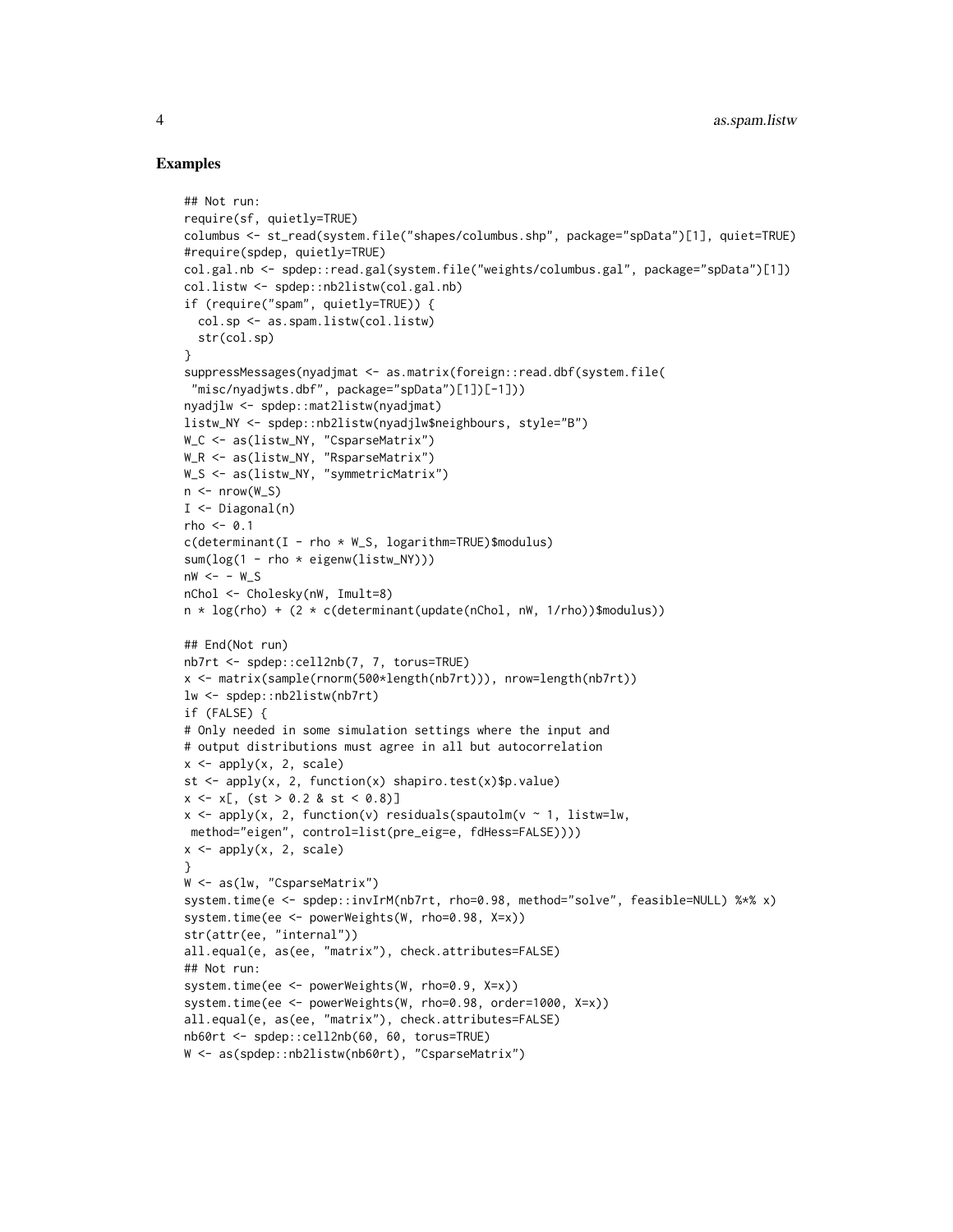#### <span id="page-4-0"></span>do\_ldet 5

```
set.seed(1)
x <- matrix(rnorm(dim(W)[1]), ncol=1)
system.time(ee <- powerWeights(W, rho=0.3, X=x))
str(as(ee, "matrix"))
obj <- errorsarlm(as(ee, "matrix")[,1] ~ 1, listw=spdep::nb2listw(nb60rt), method="Matrix")
coefficients(obj)
## End(Not run)
```
do\_ldet *Spatial regression model Jacobian computations*

#### Description

These functions are made available in the package namespace for other developers, and are not intended for users. They provide a shared infrastructure for setting up data for Jacobian computation, and then for caclulating the Jacobian, either exactly or approximately, in maximum likelihood fitting of spatial regression models. The techniques used are the exact eigenvalue, Cholesky decompositions (Matrix, spam), and LU ones, with Chebyshev and Monte Carlo approximations; moments use the methods due to Martin and Smirnov/Anselin.

#### Usage

```
do_ldet(coef, env, which=1)
jacobianSetup(method, env, con, pre_eig=NULL, trs=NULL, interval=NULL, which=1)
cheb_setup(env, q=5, which=1)
mcdet_setup(env, p=16, m=30, which=1)
eigen_setup(env, which=1)
eigen_pre_setup(env, pre_eig, which=1)
spam_setup(env, pivot="MMD", which=1)
spam_update_setup(env, in_coef=0.1, pivot="MMD", which=1)
Matrix_setup(env, Imult, super=as.logical(NA), which=1)
Matrix_J_setup(env, super=FALSE, which=1)
LU_setup(env, which=1)
LU_prepermutate_setup(env, coef=0.1, order=FALSE, which=1)
moments_setup(env, trs=NULL, m, p, type="MC", correct=TRUE, trunc=TRUE, eq7=TRUE, which=1)
SE_classic_setup(env, SE_method="LU", p=16, m=30, nrho=200, interpn=2000,
interval=c(-1,0.999), SElndet=NULL, which=1)
SE_whichMin_setup(env, SE_method="LU", p=16, m=30, nrho=200, interpn=2000,
interval=c(-1,0.999), SElndet=NULL, which=1)
SE_interp_setup(env, SE_method="LU", p=16, m=30, nrho=200,
 interval=c(-1,0.999), which=1)
can.be.simmed(listw)
```
#### Arguments

coef spatial coefficient value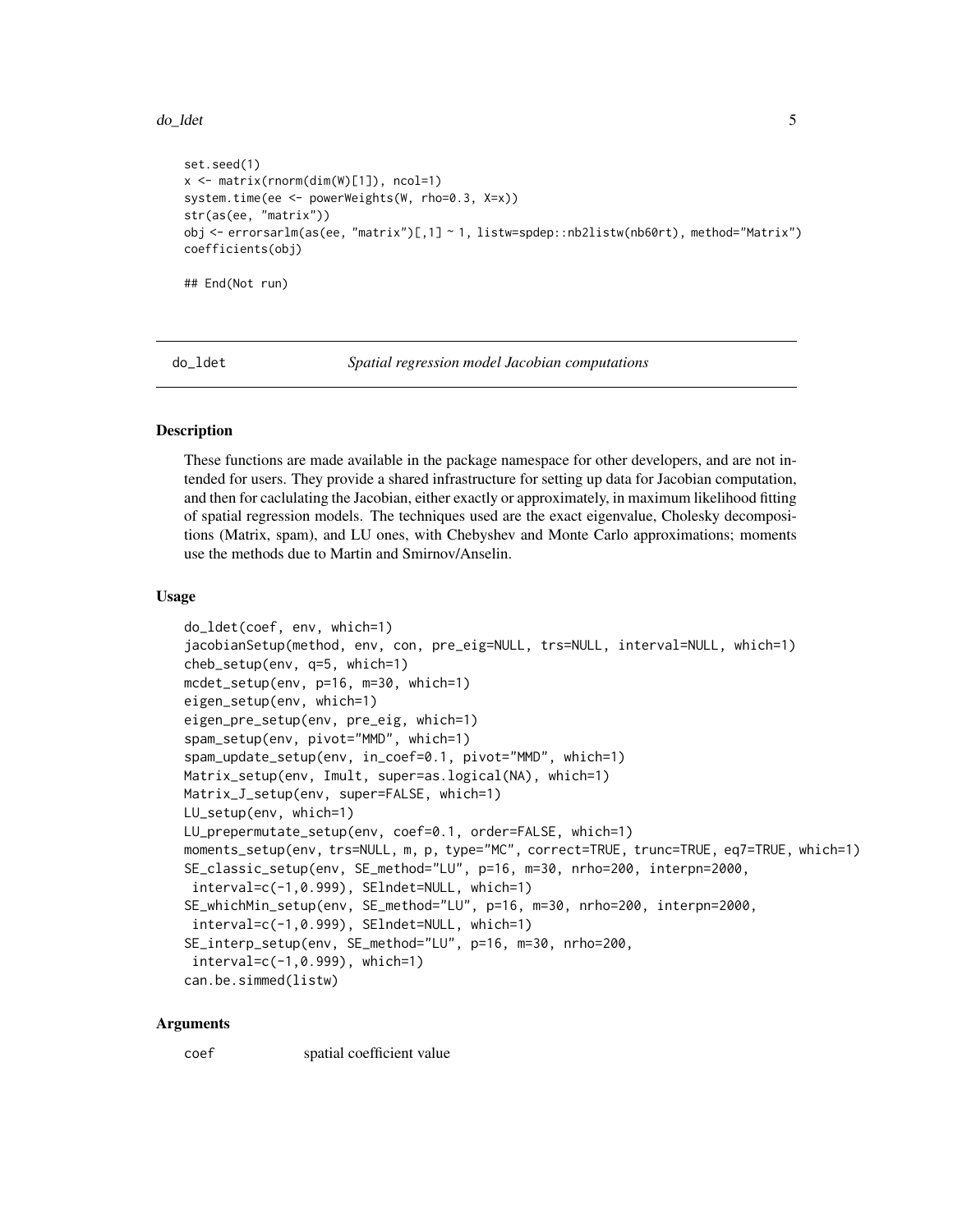| env       | environment containing pre-computed objects, fixed after assignment in setup<br>functions                                                                                                                                                                                                                                                                                                                            |
|-----------|----------------------------------------------------------------------------------------------------------------------------------------------------------------------------------------------------------------------------------------------------------------------------------------------------------------------------------------------------------------------------------------------------------------------|
| which     | default 1; if 2, use second listw object                                                                                                                                                                                                                                                                                                                                                                             |
| method    | string value, used by jacobian Setup to choose method                                                                                                                                                                                                                                                                                                                                                                |
| con       | control list passed from model fitting function and parsed in jacobianSetup to<br>set environment variables for method-specific setup                                                                                                                                                                                                                                                                                |
| pre_eig   | pre-computed eigenvalues of length n                                                                                                                                                                                                                                                                                                                                                                                 |
| q         | Chebyshev approximation order; default in calling spdep functions is 5, here it<br>cannot be missing and does not have a default                                                                                                                                                                                                                                                                                     |
| р         | Monte Carlo approximation number of random normal variables; default calling<br>spdep functions is 16, here it cannot be missing and does not have a default                                                                                                                                                                                                                                                         |
| m         | Monte Carlo approximation number of series terms; default in calling spdep<br>functions is 30, here it cannot be missing and does not have a default; m serves<br>the same purpose in the moments method                                                                                                                                                                                                             |
| pivot     | default "MMD", may also be "RCM" for Cholesky decompisition using spam                                                                                                                                                                                                                                                                                                                                               |
| in_coef   | fill-in initiation coefficient value, default 0.1                                                                                                                                                                                                                                                                                                                                                                    |
| Imult     | see Cholesky; numeric scalar which defaults to zero. The matrix that is decom-<br>posed is A+m <sup>*</sup> I where m is the value of Imult and I is the identity matrix of<br>order $ncol(A)$ . Default in calling spdep functions is 2, here it cannot be miss-<br>ing and does not have a default, but is rescaled for binary weights matrices in<br>proportion to the maximim row sum in those calling functions |
| super     | see Cholesky; logical scalar indicating is a supernodal decomposition should be<br>created. The alternative is a simplicial decomposition. Default in calling spdep<br>functions is FALSE for "Matrix_J" and as . logical (NA) for "Matrix". Setting<br>it to NA leaves the choice to a CHOLMOD-internal heuristic                                                                                                   |
| order     | default FALSE; used in LU_prepermutate, note warnings given for 1u method                                                                                                                                                                                                                                                                                                                                            |
| trs       | A numeric vector of m traces, as from trW                                                                                                                                                                                                                                                                                                                                                                            |
| type      | moments trace type, see trw                                                                                                                                                                                                                                                                                                                                                                                          |
| correct   | default TRUE: use Smirnov correction term, see trW                                                                                                                                                                                                                                                                                                                                                                   |
| trunc     | default TRUE: truncate Smirnov correction term, see trW                                                                                                                                                                                                                                                                                                                                                              |
| eq7       | default TRUEuse equation 7 in Smirnov and Anselin (2009), if FALSE no unit<br>root correction                                                                                                                                                                                                                                                                                                                        |
| SE_method | default "LU", alternatively "MC"; underlying lndet method to use for generating<br>SE toolbox emulation grid                                                                                                                                                                                                                                                                                                         |
| nrho      | default 200, number of lndet values in first stage SE toolbox emulation grid                                                                                                                                                                                                                                                                                                                                         |
| interval  | default c(-1,0.999) if interval argument NULL, bounds for SE toolbox emulation<br>grid                                                                                                                                                                                                                                                                                                                               |
| interpn   | default 2000, number of lndet values to interpolate in second stage SE toolbox<br>emulation grid                                                                                                                                                                                                                                                                                                                     |
| SElndet   | default NULL, used to pass a pre-computed two-column matrix of coefficient<br>values and corresponding interpolated lndet values                                                                                                                                                                                                                                                                                     |
| listw     | a spatial weights object                                                                                                                                                                                                                                                                                                                                                                                             |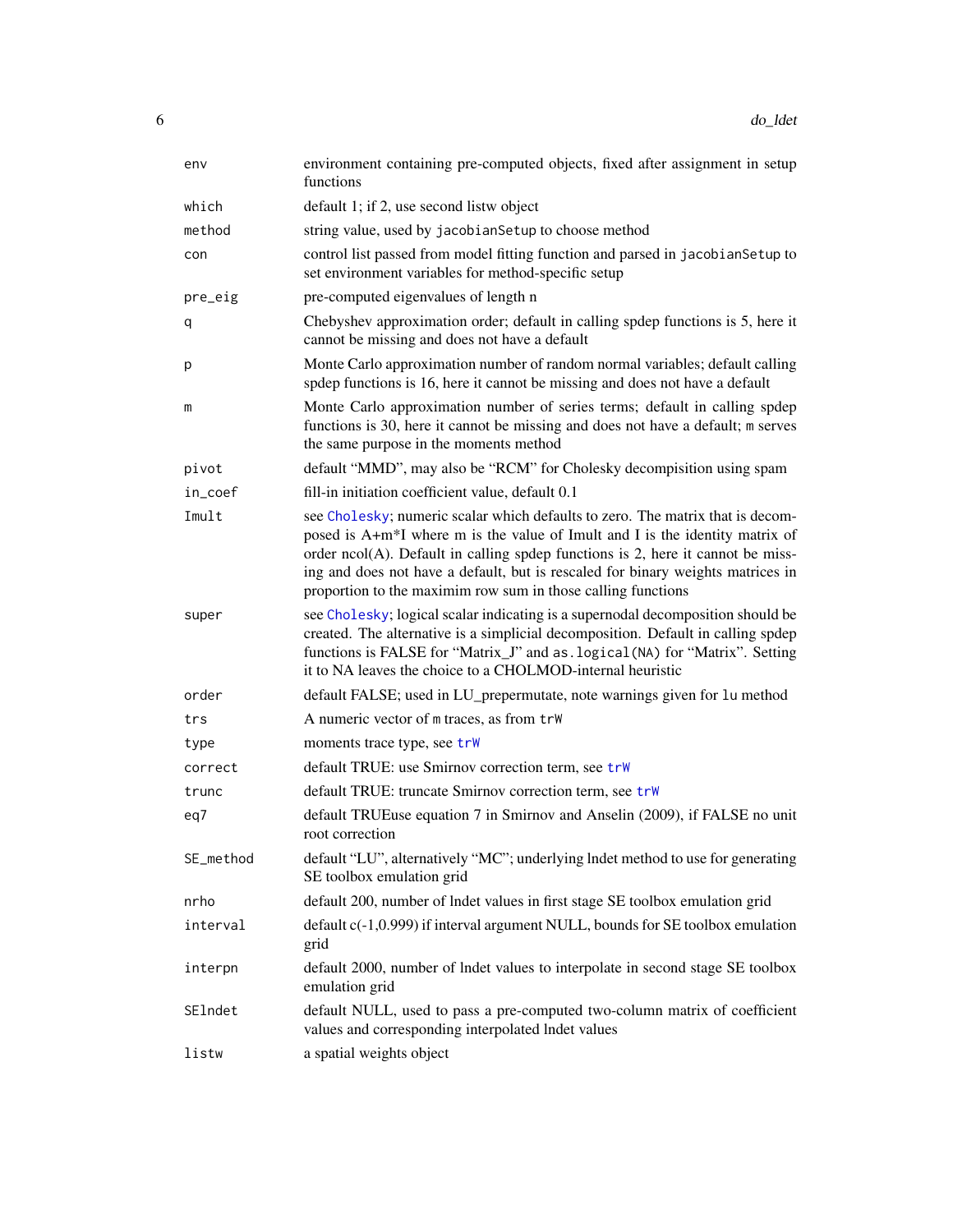#### do\_ldet 7

#### Details

Since environments are containers in the R workspace passed by reference rather than by value, they are useful for passing objects to functions called in numerical optimisation, here for the maximum likelihood estimation of spatial regression models. This technique can save a little time on each function call, balanced against the need to access the objects in the environment inside the function. The environment should contain a family string object either "SAR", "CAR" or "SMA" (used in do\_ldet to choose spatial moving average in spautolm, and these specific objects before calling the set-up functions:

eigen Classical Ord eigenvalue computations - either:

listw A listw spatial weights object

can.sim logical scalar: can the spatial weights be made symmetric by similarity verbose logical scalar: legacy report print control, for historical reasons only

or:

- pre\_eig pre-computed eigenvalues
- and assigns to the environment:

eig a vector of eigenvalues

eig.range the search interval for the spatial coefficient

method string: "eigen"

- Matrix Sparse matrix pre-computed Cholesky decomposition with fast updating:
	- listw A listw spatial weights object
	- can.sim logical scalar: can the spatial weights be made symmetric by similarity
	- and assigns to the environment:
	- csrw sparse spatial weights matrix
	- nW negative sparse spatial weights matrix
	- pChol a "CHMfactor" from factorising csrw with [Cholesky](#page-0-0)
	- nChol a "CHMfactor" from factorising nW with [Cholesky](#page-0-0)

method string: "Matrix"

Matrix\_J Standard Cholesky decomposition without updating:

listw A listw spatial weights object

- can.sim logical scalar: can the spatial weights be made symmetric by similarity
- n number of spatial objects
- and assigns to the environment:
- csrw sparse spatial weights matrix
- I sparse identity matrix
- super the value of the super argument
- method string: "Matrix\_J"
- spam Standard Cholesky decomposition without updating:
	- listw A listw spatial weights object
	- can.sim logical scalar: can the spatial weights be made symmetric by similarity n number of spatial objects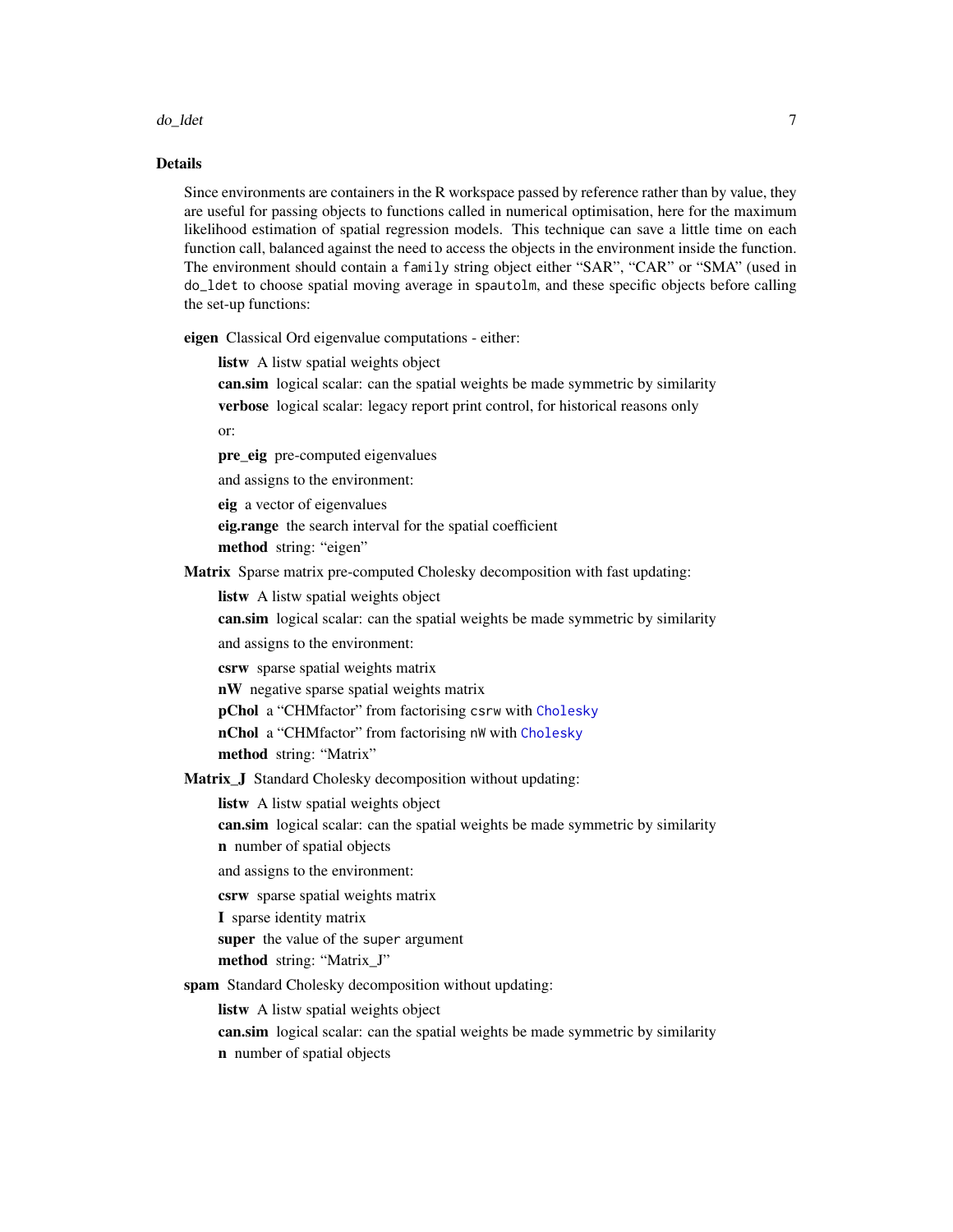- and assigns to the environment:
- csrw sparse spatial weights matrix
- I sparse identity matrix
- pivot string pivot method

method string: "spam"

#### spam\_update Pre-computed Cholesky decomposition with updating:

listw A listw spatial weights object

can.sim logical scalar: can the spatial weights be made symmetric by similarity

n number of spatial objects

and assigns to the environment:

csrw sparse spatial weights matrix

- I sparse identity matrix
- csrwchol A Cholesky decomposition for updating

method string: "spam"

#### LU Standard LU decomposition without updating:

- listw A listw spatial weights object
- n number of spatial objects

and assigns to the environment:

W sparse spatial weights matrix

I sparse identity matrix

method string: "LU"

### LU\_prepermutate Standard LU decomposition with updating (pre-computed fill-reducing permutation):

listw A listw spatial weights object

n number of spatial objects

and assigns to the environment:

W sparse spatial weights matrix

lu order order argument to lu

pq 2-column matrix for row and column permutation for fill-reduction

I sparse identity matrix

method string: "LU"

- MC Monte Carlo approximation:
	- listw A listw spatial weights object

and assigns to the environment:

clx list of Monte Carlo approximation terms (the first two simulated traces are replaced by their analytical equivalents)

W sparse spatial weights matrix method string: "MC"

cheb Chebyshev approximation:

listw A listw spatial weights object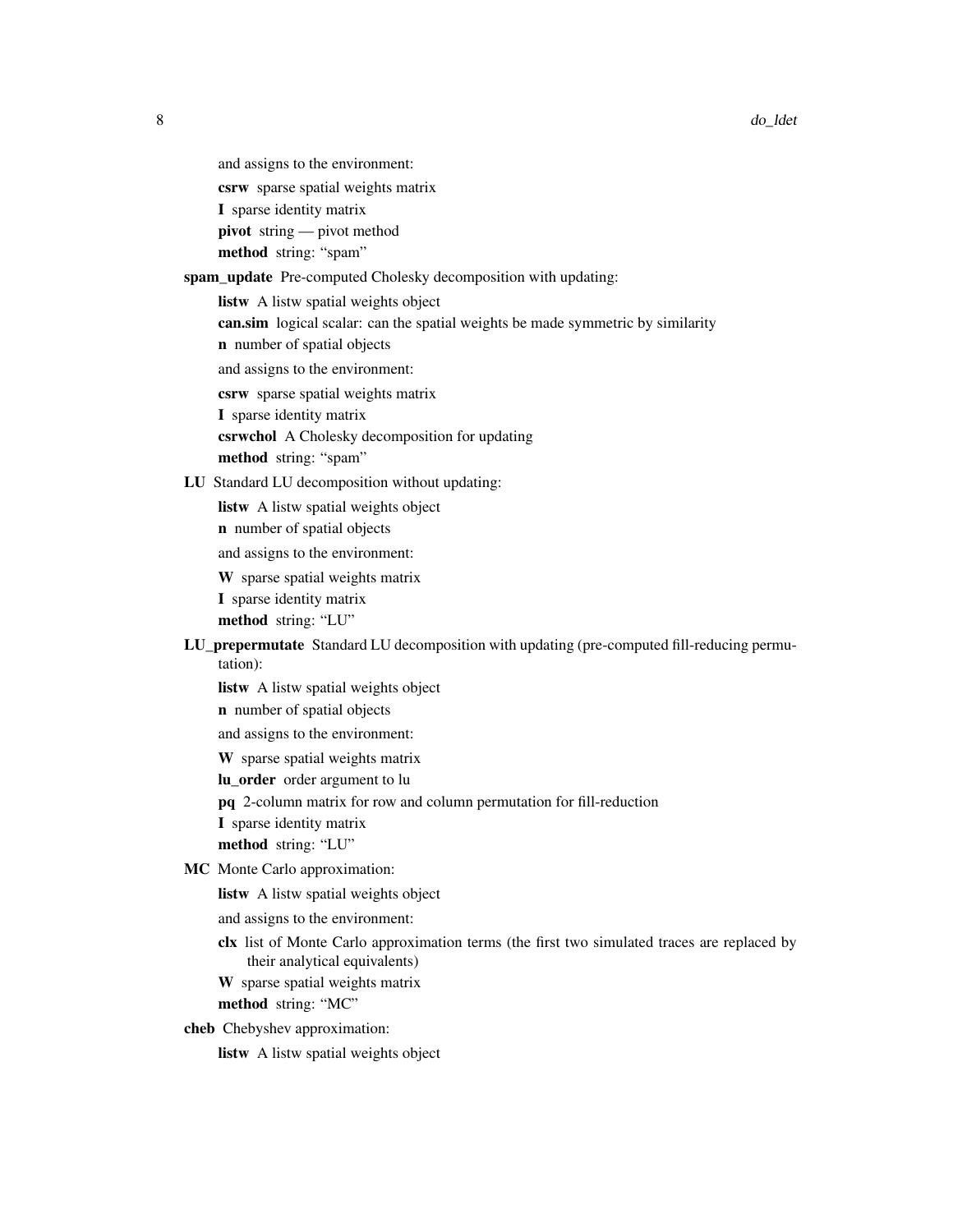and assigns to the environment:

trT vector of Chebyshev approximation terms

- W sparse spatial weights matrix
- method string: "Chebyshev"

moments moments approximation:

listw A listw spatial weights object

can.sim logical scalar: can the spatial weights be made symmetric by similarity

and assigns to the environment:

trs vector of traces, possibly approximated

q12 integer vector of length 2, unit roots terms, ignored until 0.5-52

eq7 logical scalar: use equation 7

correct logical scalar: use Smirnov correction term

trunc logical scalar: truncate Smirnov correction term

method string: "moments"

### SE\_classic :

listw A listw spatial weights object

n number of spatial objects

and assigns to the environment:

detval two column matrix of lndet grid values

method string: "SE\_classic"

SE\_method string: "LU" or "MC"

### SE\_whichMin :

listw A listw spatial weights object

n number of spatial objects

and assigns to the environment:

detval two column matrix of lndet grid values

method string: "SE\_whichMin"

SE\_method string: "LU" or "MC"

#### SE\_interp :

listw A listw spatial weights object n number of spatial objects and assigns to the environment: fit fitted spline object from which to predict lndet values method string: "SE\_interp" SE\_method string: "LU" or "MC"

Some set-up functions may also assign similar to the environment if the weights were made symmetric by similarity.

Three set-up functions emulate the behaviour of the Spatial Econometrics toolbox (March 2010) maximum likelihood lndet grid performance. The toolbox lndet functions compute a smaller number of lndet values for a grid of coefficient values (spacing 0.01), and then interpolate to a finer grid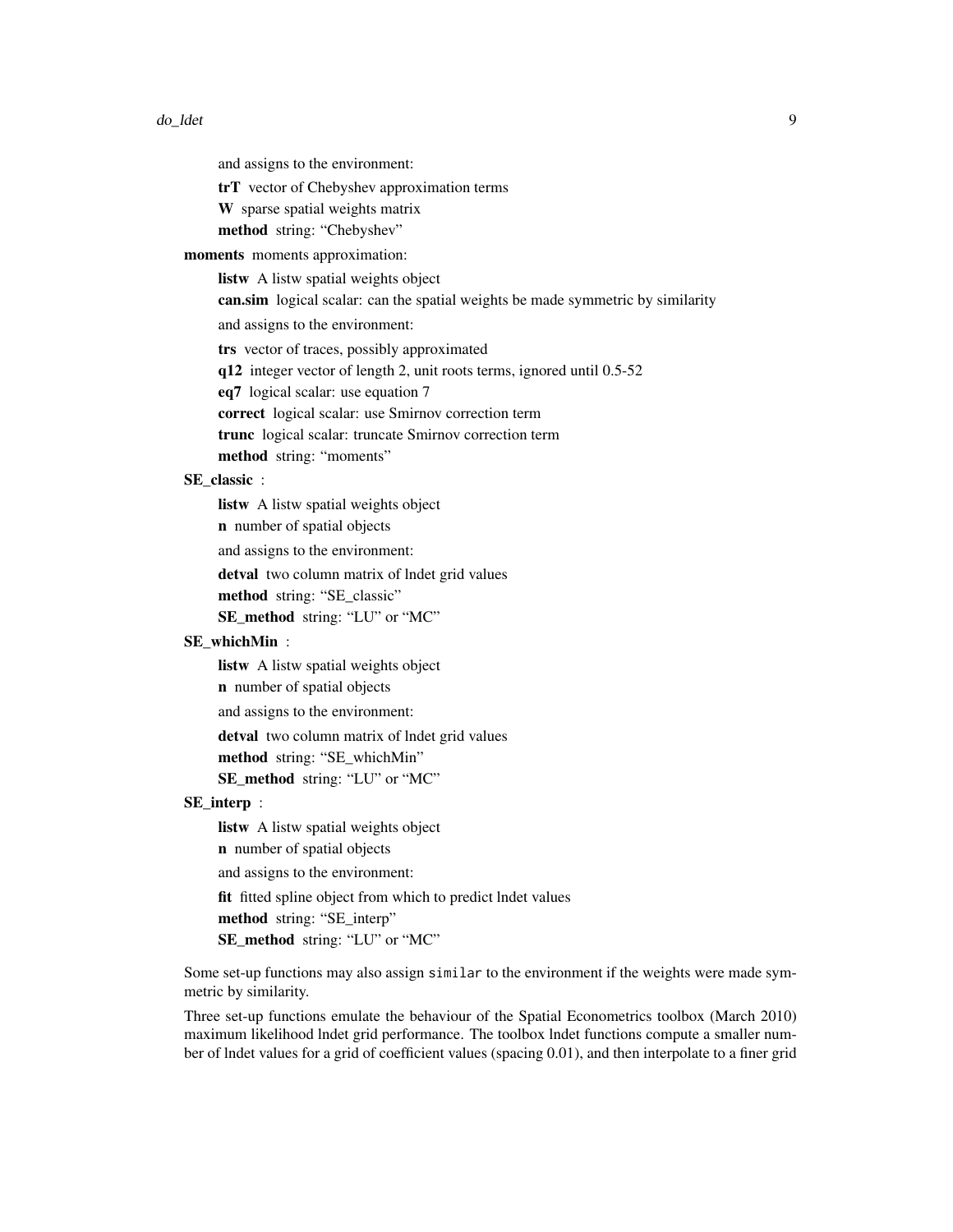of values (spacing 0.001). "SE\_classic", which is an implementation of the SE toolbox code, for example in f\_sar.m, appears to have selected a row in the grid matrix one below the correct row when the candidate coefficient value was between 0.005 and 0.01-fuzz, always rounding the row index down. A possible alternative is to choose the index that is closest to the candidate coefficient value ("SE\_whichMin"). Another alternative is to fit a spline model to the first stage coarser grid, and pass this fitted model to the log likelihood function to make a point prediction using the candidate coefficient value, rather than finding the grid index ("SE\_interp").

#### Value

do\_ldet returns the value of the Jacobian for the calculation method recorded in the environment argument, and for the Monte Carlo approximation, returns a measure of the spread of the approximation as an "sd" attribute; the remaining functions modify the environment in place as a side effect and return nothing.

#### Author(s)

Roger Bivand <Roger.Bivand@nhh.no>

#### References

LeSage J and RK Pace (2009) Introduction to Spatial Econometrics. CRC Press, Boca Raton, pp. 77–110.

Bivand, R. S., Hauke, J., and Kossowski, T. (2013). Computing the Jacobian in Gaussian spatial autoregressive models: An illustrated comparison of available methods. *Geographical Analysis*, 45(2), 150-179.

#### See Also

[spautolm](#page-62-1), [lagsarlm](#page-41-1), [errorsarlm](#page-41-1), [Cholesky](#page-0-0)

```
data(boston, package="spData")
#require("spdep", quietly=TRUE)
lw <- spdep::nb2listw(boston.soi)
can.sim \leq can.be.simmed(lw)
env <- new.env(parent=globalenv())
assign("listw", lw, envir=env)
assign("can.sim", can.sim, envir=env)
assign("similar", FALSE, envir=env)
assign("verbose", FALSE, envir=env)
assign("family", "SAR", envir=env)
eigen_setup(env)
get("similar", envir=env)
do_ldet(0.5, env)
rm(env)
env <- new.env(parent=globalenv())
assign("listw", lw, envir=env)
assign("can.sim", can.sim, envir=env)
assign("similar", FALSE, envir=env)
```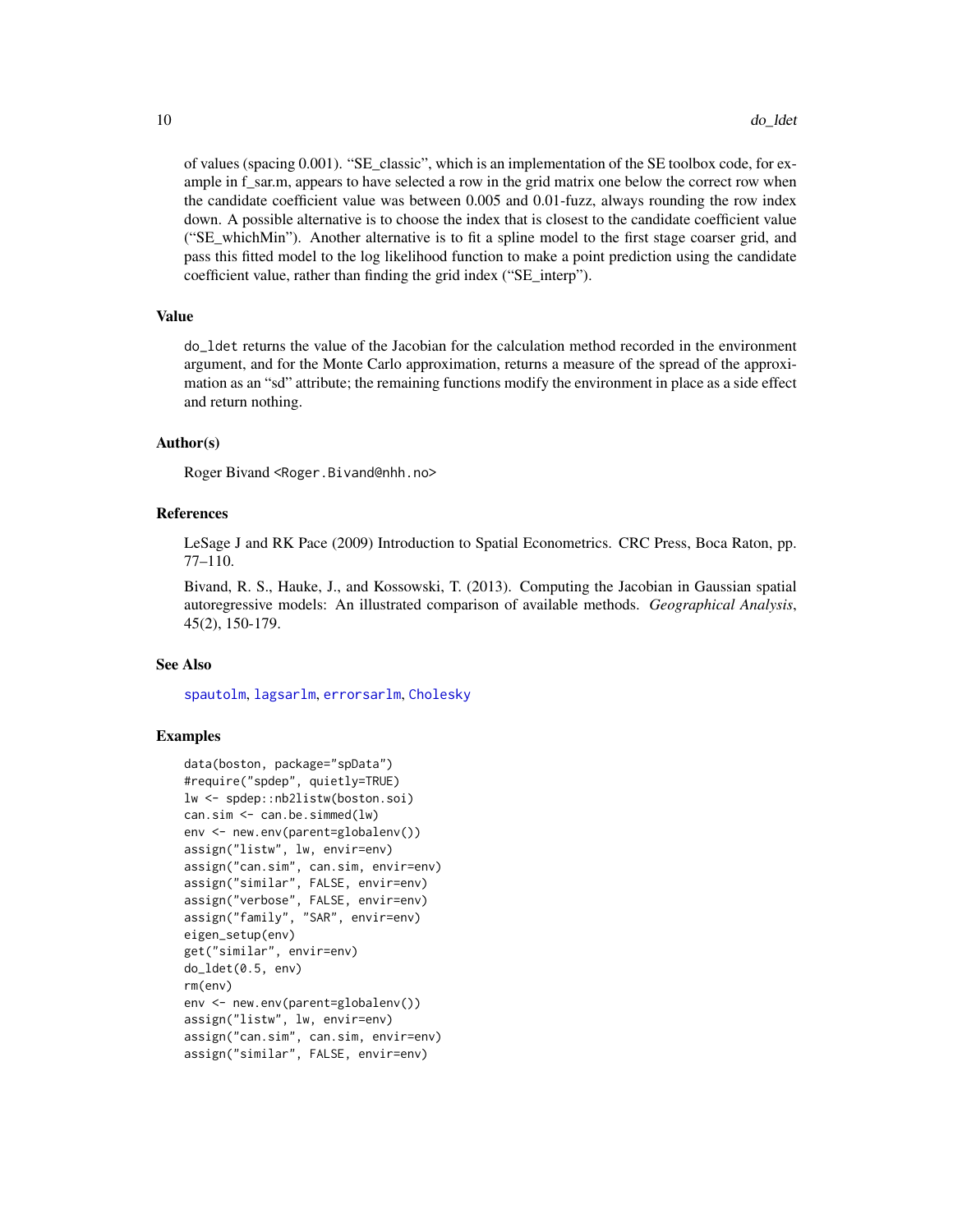```
assign("verbose", FALSE, envir=env)
assign("family", "SAR", envir=env)
assign("n", length(boston.soi), envir=env)
eigen_pre_setup(env, pre_eig=eigenw(similar.listw(lw)))
do_ldet(0.5, env)
rm(env)
env <- new.env(parent=globalenv())
assign("listw", lw, envir=env)
assign("can.sim", can.sim, envir=env)
assign("similar", FALSE, envir=env)
assign("family", "SAR", envir=env)
assign("n", length(boston.soi), envir=env)
Matrix_setup(env, Imult=2, super=FALSE)
get("similar", envir=env)
do_ldet(0.5, env)
rm(env)
env <- new.env(parent=globalenv())
assign("listw", lw, envir=env)
assign("n", length(boston.soi), envir=env)
assign("can.sim", can.sim, envir=env)
assign("similar", FALSE, envir=env)
assign("family", "SAR", envir=env)
spam_setup(env)
get("similar", envir=env)
do_ldet(0.5, env)
rm(env)
env <- new.env(parent=globalenv())
assign("listw", lw, envir=env)
assign("n", length(boston.soi), envir=env)
assign("similar", FALSE, envir=env)
assign("family", "SAR", envir=env)
LU_setup(env)
get("similar", envir=env)
do_ldet(0.5, env)
rm(env)
env <- new.env(parent=globalenv())
assign("listw", lw, envir=env)
assign("n", length(boston.soi), envir=env)
assign("similar", FALSE, envir=env)
assign("family", "SAR", envir=env)
LU_prepermutate_setup(env)
get("similar", envir=env)
do_ldet(0.5, env)
rm(env)
env <- new.env(parent=globalenv())
assign("listw", lw, envir=env)
assign("similar", FALSE, envir=env)
assign("family", "SAR", envir=env)
cheb_setup(env, q=5)
get("similar", envir=env)
do_ldet(0.5, env)
rm(env)
env <- new.env(parent=globalenv())
```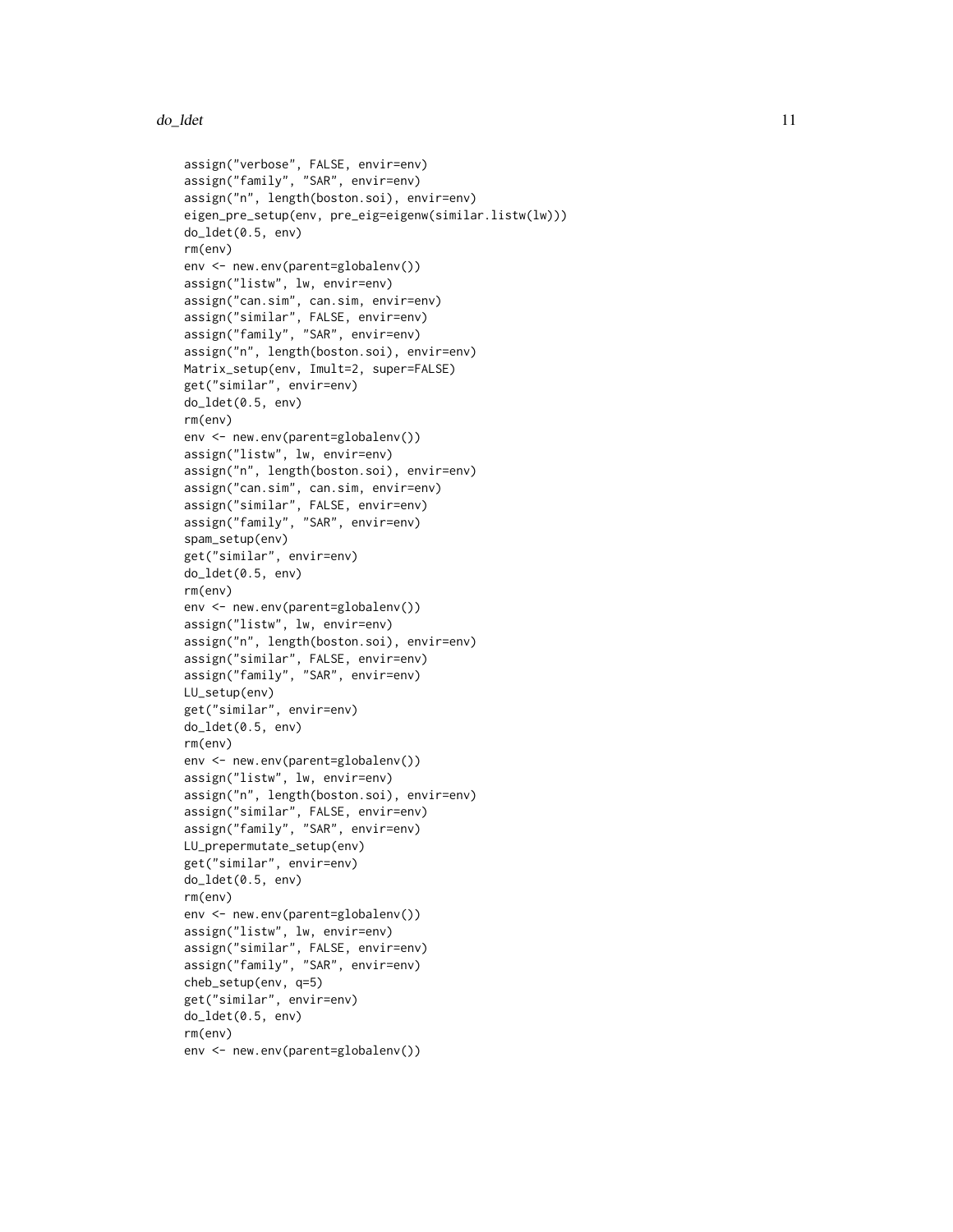```
assign("listw", lw, envir=env)
assign("n", length(boston.soi), envir=env)
assign("similar", FALSE, envir=env)
assign("family", "SAR", envir=env)
set.seed(12345)
mcdet_setup(env, p=16, m=30)
get("similar", envir=env)
do_ldet(0.5, env)
rm(env)
```
<span id="page-11-1"></span>GMerrorsar *Spatial simultaneous autoregressive error model estimation by GMM*

### <span id="page-11-2"></span>Description

An implementation of Kelejian and Prucha's generalised moments estimator for the autoregressive parameter in a spatial model.

### Usage

```
GMerrorsar(formula, data = list(), listw, na.action = na.fail,
zero.policy = NULL, method="nlminb", arnoldWied=FALSE,
control = list(), pars, scaleU=FALSE, verbose=NULL, legacy=FALSE,
se.lambda=TRUE, returnHcov=FALSE, pWOrder=250, tol.Hcov=1.0e-10)
## S3 method for class 'gmsar'
summary(object, correlation = FALSE, Hausman=FALSE, ...)
GMargminImage(obj, lambdaseq, s2seq)
```
#### Arguments

| formula     | a symbolic description of the model to be fit. The details of model specification<br>are given for $lm()$                                                                                                                                                                                                                                                                                                                                |
|-------------|------------------------------------------------------------------------------------------------------------------------------------------------------------------------------------------------------------------------------------------------------------------------------------------------------------------------------------------------------------------------------------------------------------------------------------------|
| data        | an optional data frame containing the variables in the model. By default the<br>variables are taken from the environment which the function is called.                                                                                                                                                                                                                                                                                   |
| listw       | a listwo bject created for example by nb2listw                                                                                                                                                                                                                                                                                                                                                                                           |
| na.action   | a function (default na. fail), can also be na. omit or na. exclude with conse-<br>quences for residuals and fitted values - in these cases the weights list will be<br>subsetted to remove NAs in the data. It may be necessary to set zero.policy to<br>TRUE because this subsetting may create no-neighbour observations. Note that<br>only weights lists created without using the glist argument to nb21 is two may be<br>subsetted. |
| zero.policy | default NULL, use global option value; if TRUE assign zero to the lagged<br>value of zones without neighbours, if FALSE (default) assign NA - causing<br>GMerrorsar () to terminate with an error                                                                                                                                                                                                                                        |
| method      | default "nlminb", or optionally a method passed to optim to use an alternative<br>optimizer                                                                                                                                                                                                                                                                                                                                              |

<span id="page-11-0"></span>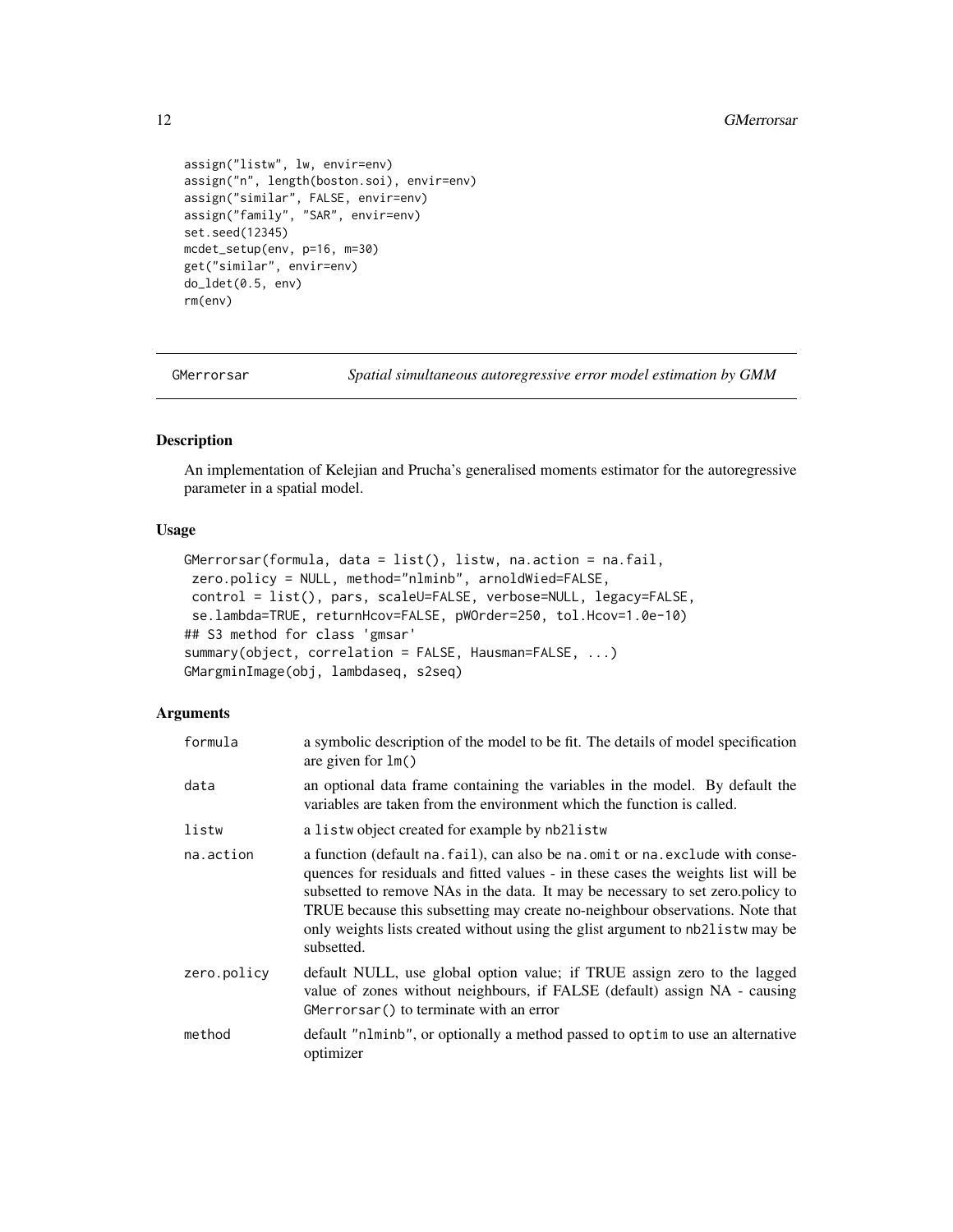#### GMerrorsar and the state of the state of the state of the state of the state of the state of the state of the state of the state of the state of the state of the state of the state of the state of the state of the state of

| arnoldWied  | default FALSE                                                                                                                                                                                                                 |
|-------------|-------------------------------------------------------------------------------------------------------------------------------------------------------------------------------------------------------------------------------|
| control     | A list of control parameters. See details in optim or nlminb.                                                                                                                                                                 |
| pars        | starting values for $\lambda$ and $\sigma^2$ for GMM optimisation, if missing (default), approx-<br>imated from initial OLS model as the autocorrelation coefficient corrected for<br>weights style and model sigma squared   |
| scaleU      | Default FALSE: scale the OLS residuals before computing the moment matri-<br>ces; only used if the pars argument is missing                                                                                                   |
| verbose     | default NULL, use global option value; if TRUE, reports function values during<br>optimization.                                                                                                                               |
| legacy      | default FALSE - compute using the unfiltered values of the response and right<br>hand side variables; if TRUE - compute the fitted value and residuals from the<br>spatially filtered model using the spatial error parameter |
| se.lambda   | default TRUE, use the analytical method described in http://econweb.umd.<br>edu/~prucha/STATPROG/OLS/desols.pdf                                                                                                               |
| returnHcov  | default FALSE, return the Vo matrix for a spatial Hausman test                                                                                                                                                                |
| tol.Hcov    | the tolerance for computing the Vo matrix (default= $1.0e-10$ )                                                                                                                                                               |
| pWOrder     | default 250, if returnHcov=TRUE, pass this order to powerWeights as the power<br>series maximum limit                                                                                                                         |
| object, obj | gmsar object from GMerrorsar                                                                                                                                                                                                  |
| correlation | logical; (default=FALSE), TRUE not available                                                                                                                                                                                  |
| Hausman     | if TRUE, the results of the Hausman test for error models are reported                                                                                                                                                        |
|             | summary arguments passed through                                                                                                                                                                                              |
| lambdaseg   | if given, an increasing sequence of lambda values for gridding                                                                                                                                                                |
| s2seg       | if given, an increasing sequence of sigma squared values for gridding                                                                                                                                                         |

#### Details

When the control list is set with care, the function will converge to values close to the ML estimator without requiring computation of the Jacobian, the most resource-intensive part of ML estimation.

Note that the fitted() function for the output object assumes that the response variable may be reconstructed as the sum of the trend, the signal, and the noise (residuals). Since the values of the response variable are known, their spatial lags are used to calculate signal components (Cressie 1993, p. 564). This differs from other software, including GeoDa, which does not use knowledge of the response variable in making predictions for the fitting data.

The GMargminImage may be used to visualize the shape of the surface of the argmin function used to find lambda.

### Value

A list object of class gmsar

type "ERROR"

lambda simultaneous autoregressive error coefficient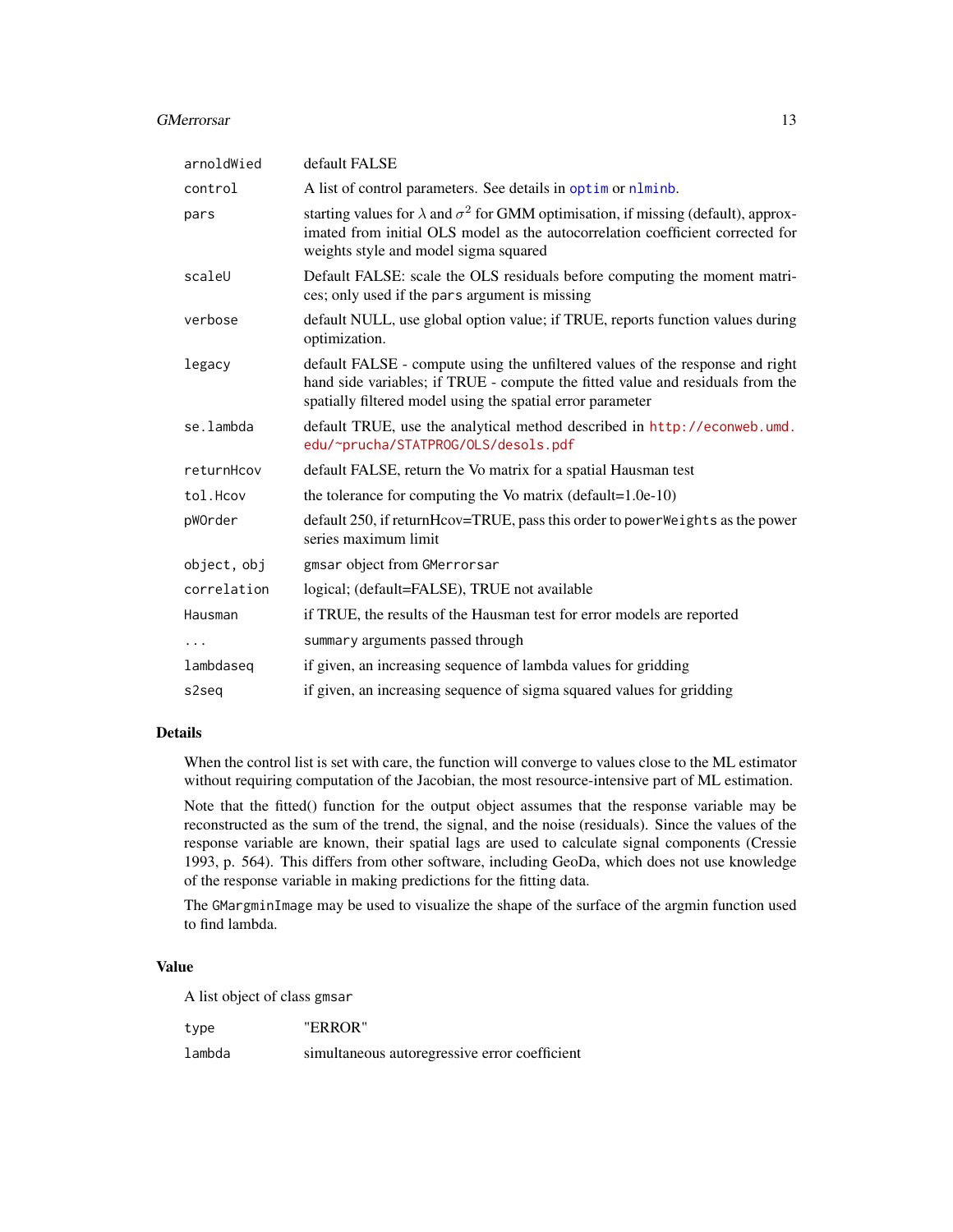| coefficients  | <b>GMM</b> coefficient estimates                                                                      |
|---------------|-------------------------------------------------------------------------------------------------------|
| rest.se       | GMM coefficient standard errors                                                                       |
| s2            | GMM residual variance                                                                                 |
| <b>SSE</b>    | sum of squared GMM errors                                                                             |
| parameters    | number of parameters estimated                                                                        |
| $lm$ . model  | the 1m object returned when estimating for $\lambda = 0$                                              |
| call          | the call used to create this object                                                                   |
| residuals     | <b>GMM</b> residuals                                                                                  |
| lm.target     | the 1m object returned for the GMM fit                                                                |
| fitted.values | Difference between residuals and response variable                                                    |
| formula       | model formula                                                                                         |
| aliased       | if not NULL, details of aliased variables                                                             |
| zero.policy   | zero.policy for this model                                                                            |
| <b>VV</b>     | list of internal bigG and litg components for testing optimisation surface                            |
| optres        | object returned by optimizer                                                                          |
| pars          | start parameter values for optimisation                                                               |
| Hcov          | Spatial DGP covariance matrix for Hausman test if available                                           |
| legacy        | input choice of unfiltered or filtered values                                                         |
| lambda.se     | value computed if input argument TRUE                                                                 |
| arnoldWied    | were Arnold-Wied moments used                                                                         |
| GMS2          | GM argmin sigma squared                                                                               |
| scaleU        | input choice of scaled OLS residuals                                                                  |
| <b>VCOV</b>   | variance-covariance matrix of regression coefficients                                                 |
| na.action     | (possibly) named vector of excluded or omitted observations if non-default na.action<br>argument used |

### Author(s)

Luc Anselin and Roger Bivand

### References

Kelejian, H. H., and Prucha, I. R., 1999. A Generalized Moments Estimator for the Autoregressive Parameter in a Spatial Model. International Economic Review, 40, pp. 509–533; Cressie, N. A. C. 1993 *Statistics for spatial data*, Wiley, New York.

Roger Bivand, Gianfranco Piras (2015). Comparing Implementations of Estimation Methods for Spatial Econometrics. *Journal of Statistical Software*, 63(18), 1-36. [https://www.jstatsoft.](https://www.jstatsoft.org/v63/i18/) [org/v63/i18/](https://www.jstatsoft.org/v63/i18/).

### See Also

[optim](#page-0-0), [nlminb](#page-0-0), [errorsarlm](#page-41-1)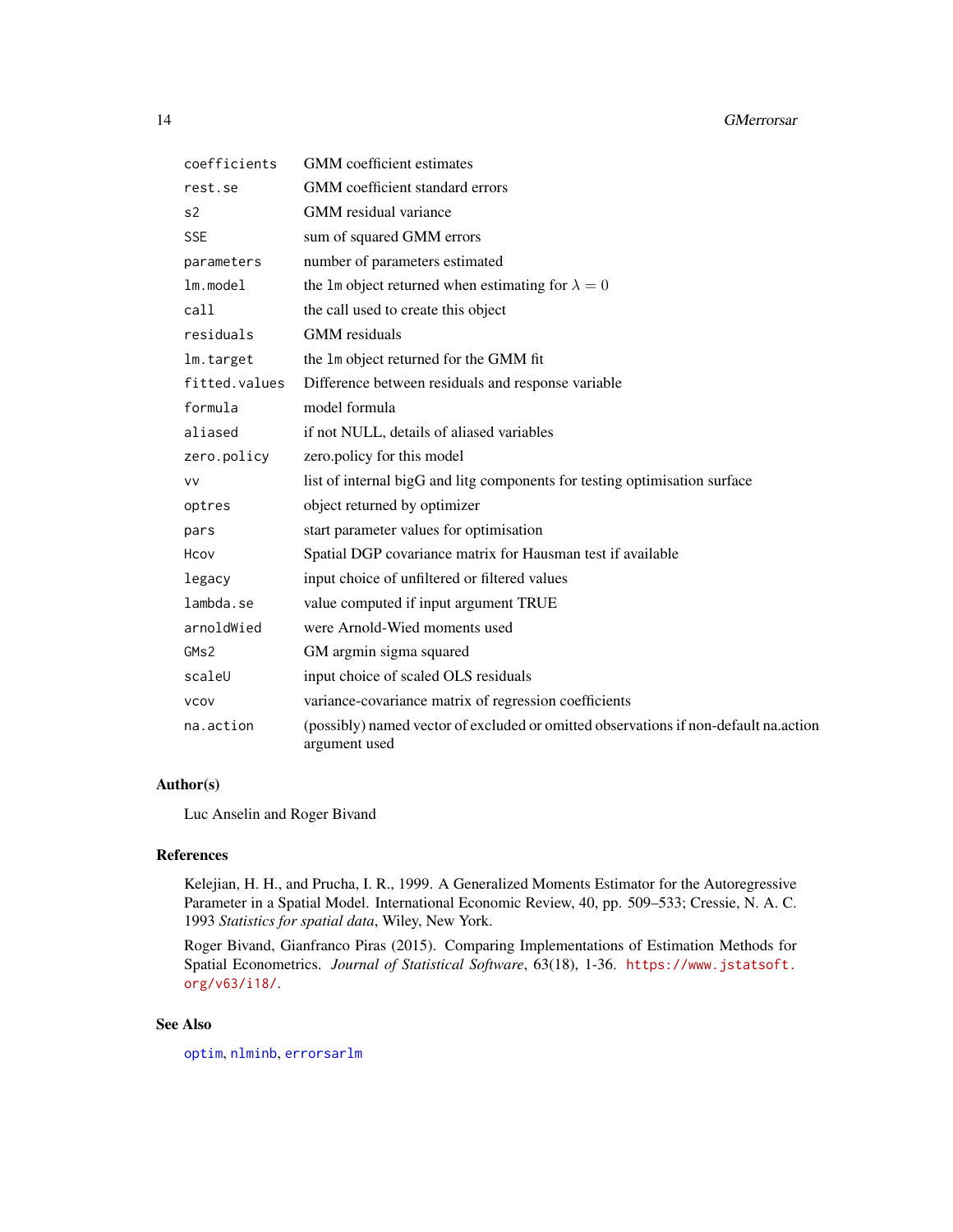#### <span id="page-14-0"></span>griffith\_sone 15

#### Examples

```
#require("spdep", quietly=TRUE)
data(oldcol, package="spdep")
COL.errW.eig <- errorsarlm(CRIME ~ INC + HOVAL, data=COL.OLD,
spdep::nb2listw(COL.nb, style="W"), method="eigen")
summary(COL.errW.eig, Hausman=TRUE)
COL.errW.GM <- GMerrorsar(CRIME ~ INC + HOVAL, data=COL.OLD,
 spdep::nb2listw(COL.nb, style="W"), returnHcov=TRUE)
summary(COL.errW.GM, Hausman=TRUE)
aa <- GMargminImage(COL.errW.GM)
levs <- quantile(aa$z, seq(0, 1, 1/12))
image(aa, breaks=levs, xlab="lambda", ylab="s2")
points(COL.errW.GM$lambda, COL.errW.GM$s2, pch=3, lwd=2)
contour(aa, levels=signif(levs, 4), add=TRUE)
COL.errW.GM1 <- GMerrorsar(CRIME ~ INC + HOVAL, data=COL.OLD,
spdep::nb2listw(COL.nb, style="W"))
summary(COL.errW.GM1)
require("sf", quietly=TRUE)
nydata <- st_read(system.file("shapes/NY8_bna_utm18.gpkg", package="spData")[1], quiet=TRUE)
suppressMessages(nyadjmat <- as.matrix(foreign::read.dbf(system.file(
 "misc/nyadjwts.dbf", package="spData")[1])[-1]))
suppressMessages(ID <- as.character(names(foreign::read.dbf(system.file(
 "misc/nyadjwts.dbf", package="spData")[1]))[-1]))
identical(substring(ID, 2, 10), substring(as.character(nydata$AREAKEY), 2, 10))
nyadjlw <- spdep::mat2listw(nyadjmat, as.character(nydata$AREAKEY))
listw_NY <- spdep::nb2listw(nyadjlw$neighbours, style="B")
esar1f <- spautolm(Z ~ PEXPOSURE + PCTAGE65P + PCTOWNHOME, data=nydata,
listw=listw_NY, family="SAR", method="eigen")
summary(esar1f)
esar1gm <- GMerrorsar(Z ~ PEXPOSURE + PCTAGE65P + PCTOWNHOME,
data=nydata, listw=listw_NY)
summary(esar1gm)
esar1gm1 <- GMerrorsar(Z ~ PEXPOSURE + PCTAGE65P + PCTOWNHOME,
data=nydata, listw=listw_NY, method="Nelder-Mead")
summary(esar1gm1)
```
griffith\_sone *Spatial weights matrix eigenvalues*

#### Description

The eigenw function returns a numeric vector of eigenvalues of the weights matrix generated from the spatial weights object listw. The eigenvalues are used to speed the computation of the Jacobian in spatial model estimation:

$$
\log(\det[I - \rho W]) = \sum_{i=1}^{n} \log(1 - \rho \lambda_i)
$$

where W is the n by n spatial weights matrix, and  $\lambda_i$  are the eigenvalues of W.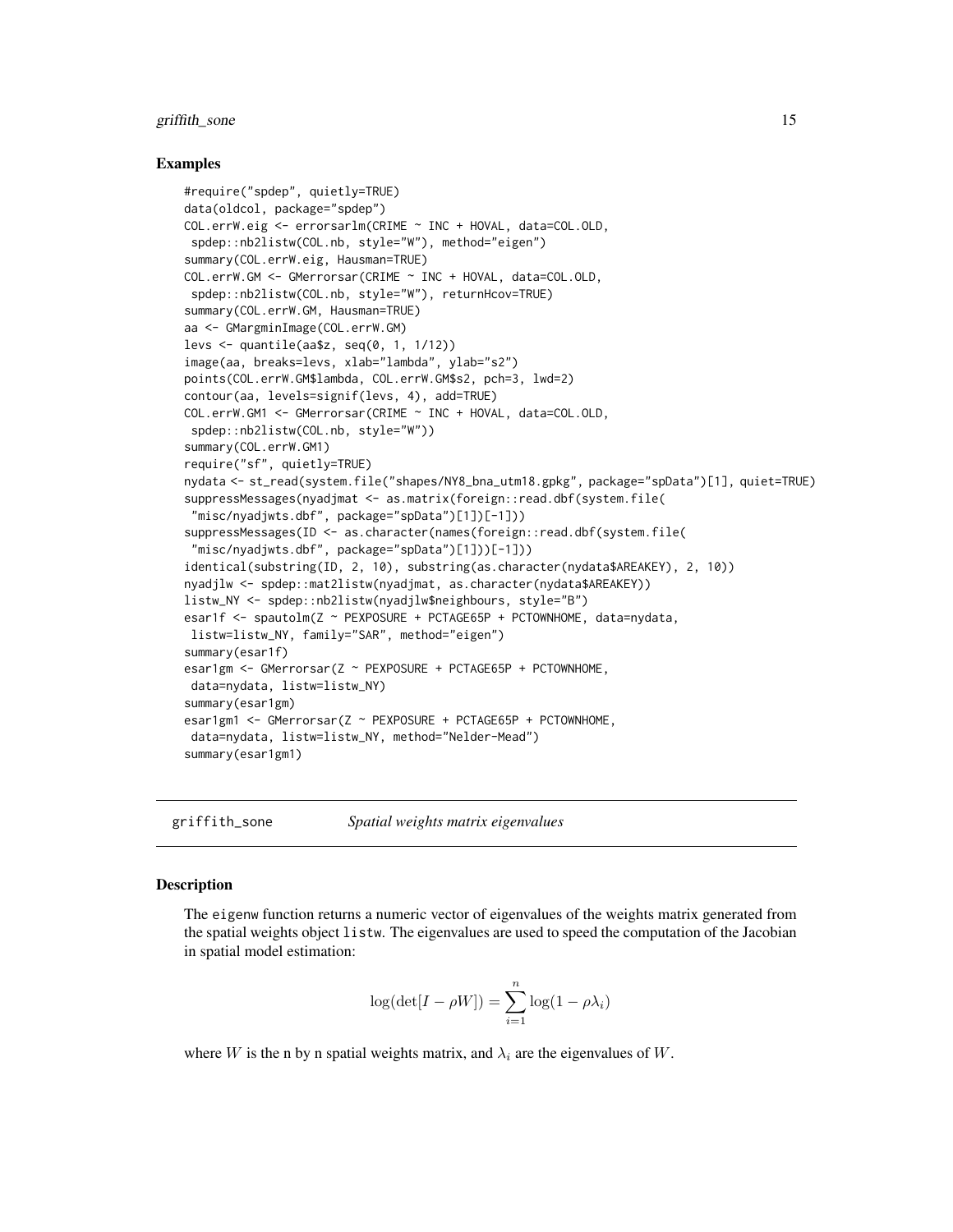#### Usage

```
eigenw(listw, quiet=NULL)
griffith_sone(P, Q, type="rook")
subgraph_eigenw(nb, glist=NULL, style="W", zero.policy=NULL, quiet=NULL)
```
#### Arguments

| listw       | a listwobject created for example by nb2listw                                                                                                                                     |
|-------------|-----------------------------------------------------------------------------------------------------------------------------------------------------------------------------------|
| quiet       | default NULL, use global !verbose option value; set to FALSE for short sum-<br>mary                                                                                               |
| P           | number of columns in the grid (number of units in a horizontal axis direction)                                                                                                    |
| Q           | number of rows in the grid (number of units in a vertical axis direction.)                                                                                                        |
| type        | "rook" or "queen"                                                                                                                                                                 |
| nb          | an object of class nb                                                                                                                                                             |
| glist       | list of general weights corresponding to neighbours                                                                                                                               |
| style       | style can take values "W", "B", "C", "U", "minmax" and "S"                                                                                                                        |
| zero.policy | default NULL, use global option value; if FALSE stop with error for any empty<br>neighbour sets, if TRUE permit the weights list to be formed with zero-length<br>weights vectors |

#### Details

The griffith\_sone function function may be used, following Ord and Gasim (for references see Griffith and Sone (1995)), to calculate analytical eigenvalues for binary rook or queen contiguous neighbours where the data are arranged as a regular P times Q grid. The subgraph\_eigenw function may be used when there are multiple graph components, of which the largest may be handled as a dense matrix. Here the eigenvalues are computed for each subgraph in turn, and catenated to reconstruct the complete set. The functions may be used to provide pre-computed eigenvalues for spatial regression functions.

#### Value

a numeric or complex vector of eigenvalues of the weights matrix generated from the spatial weights object.

#### Author(s)

Roger Bivand <Roger.Bivand@nhh.no>

### References

Cliff, A. D., Ord, J. K. 1981 Spatial processes, Pion, p. 155; Ord, J. K. 1975 Estimation methods for models of spatial interaction, Journal of the American Statistical Association, 70, 120-126.; Griffith, D. A. and Sone, A. (1995). Trade-offs associated with normalizing constant computational simplifications for estimating spatial statistical models. Journal of Statistical Computation and Simulation, 51, 165-183.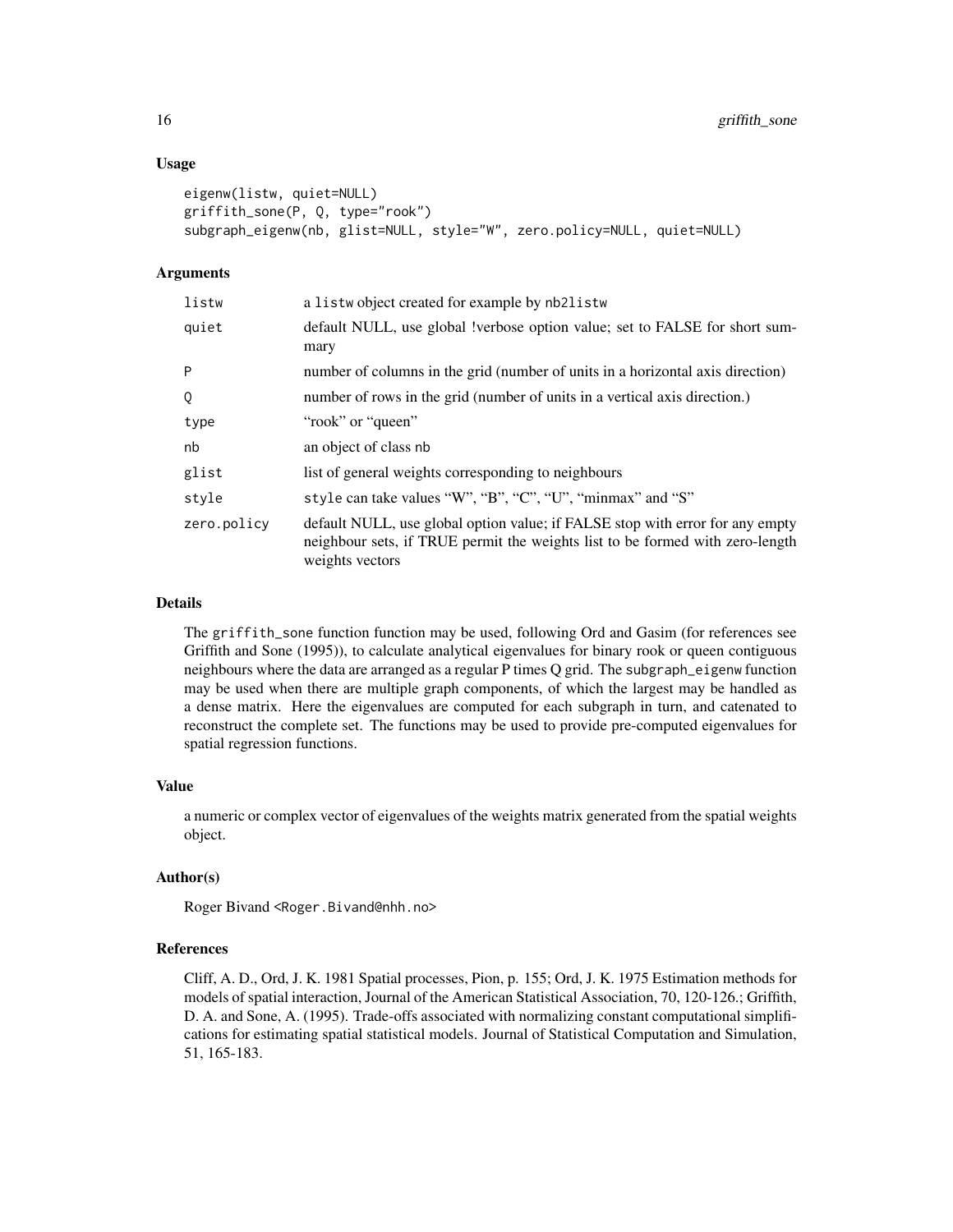### griffith\_sone 17

#### See Also

[eigen](#page-0-0)

```
#require(spdep)
data(oldcol, package="spdep")
W.eig <- eigenw(spdep::nb2listw(COL.nb, style="W"))
1/range(W.eig)
S.eig <- eigenw(spdep::nb2listw(COL.nb, style="S"))
1/range(S.eig)
B.eig <- eigenw(spdep::nb2listw(COL.nb, style="B"))
1/range(B.eig)
# cases for intrinsically asymmetric weights
crds <- cbind(COL.OLD$X, COL.OLD$Y)
k3 <- spdep::knn2nb(spdep::knearneigh(crds, k=3))
spdep::is.symmetric.nb(k3)
k3eig <- eigenw(spdep::nb2listw(k3, style="W"))
is.complex(k3eig)
rho <-0.5Jc \le sum(log(1 - rho * k3eig))
# complex eigenvalue Jacobian
Jc
# subgraphs
nc <- spdep::n.comp.nb(k3)
nc$nc
table(nc$comp.id)
k3eigSG <- subgraph_eigenw(k3, style="W")
all.equal(sort(k3eig), k3eigSG)
W <- as(spdep::nb2listw(k3, style="W"), "CsparseMatrix")
I <- diag(length(k3))
Jl \le sum(log(abs(diag(slot(lu(I - rho * W), "U")))))
# LU Jacobian equals complex eigenvalue Jacobian
Jl
all.equal(Re(Jc), Jl)
# wrong value if only real part used
Jr \le sum(log(1 - rho * Re(k3eig)))
Jr
all.equal(Jr, Jl)
# construction of Jacobian from complex conjugate pairs (Jan Hauke)
Rev <- Re(k3eig)[which(Im(k3eig) == 0)]
# real eigenvalues
Cev <- k3eig[which(Im(k3eig) != 0)]
pCev <- Cev[Im(Cev) > 0]
# separate complex conjugate pairs
RpCev <- Re(pCev)
IpCev <- Im(pCev)
# reassemble Jacobian
Jc1 <- sum(log(1 - rho*Rev)) + sum(log((1 - rho * RpCev)^2 + (rho^2)*(IpCev^2)))all.equal(Re(Jc), Jc1)
# impact of omitted complex part term in real part only Jacobian
Jc2 \leq sum(log(1 - rho*Rev)) + sum(log((1 - rho * RpCev)^2))
```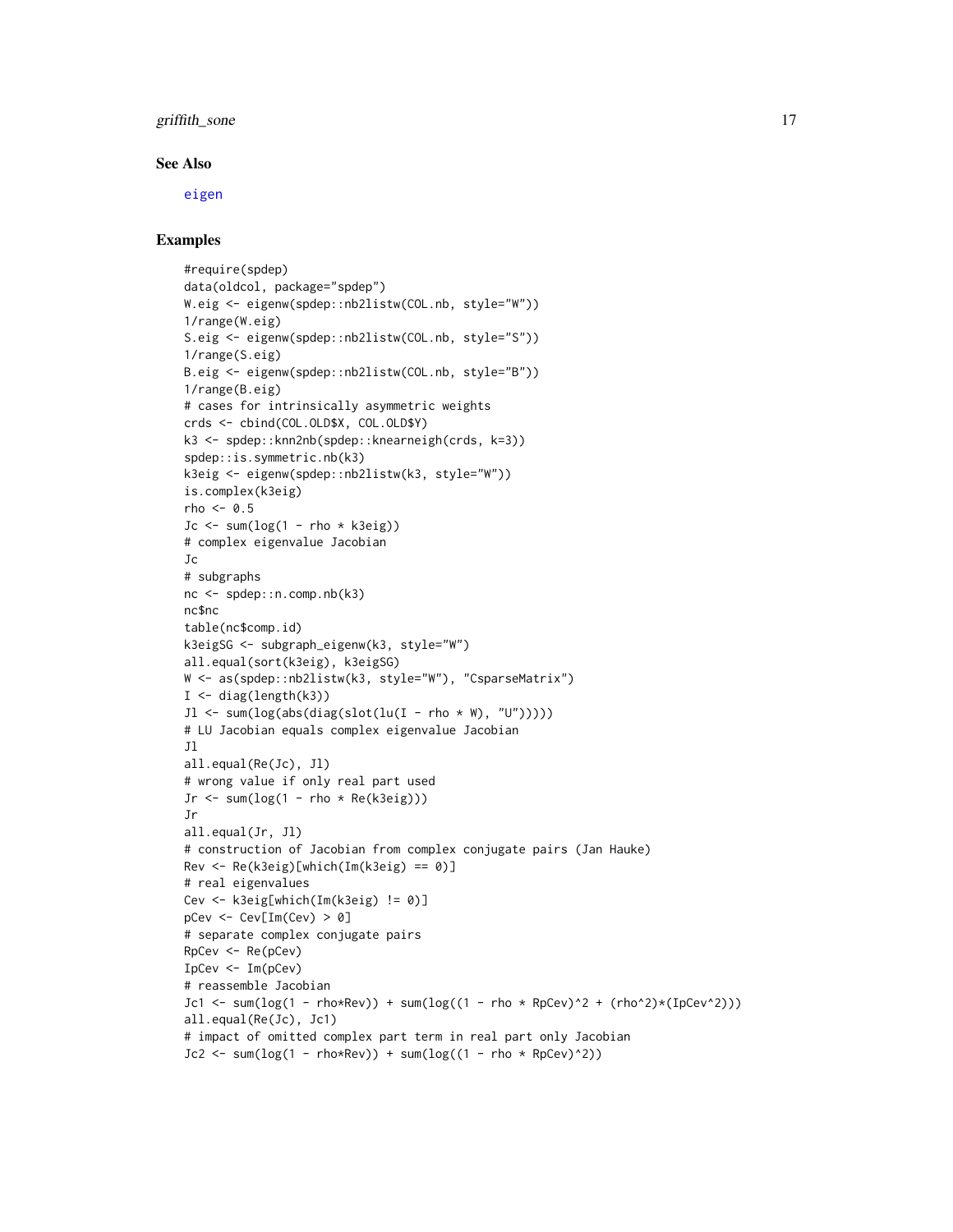```
all.equal(Jr, Jc2)
# trace of asymmetric (WW) and crossprod of complex eigenvalues for APLE
sum(diag(W %*% W))
crossprod(k3eig)
# analytical regular grid eigenvalues
rg <- spdep::cell2nb(ncol=7, nrow=7, type="rook")
rg_eig <- eigenw(spdep::nb2listw(rg, style="B"))
rg_GS <- griffith_sone(P=7, Q=7, type="rook")
all.equal(rg_eig, rg_GS)
## Not run:
run <- FALSE
if (require("RSpectra", quietly=TRUE)) run <- TRUE
if (run) {
B <- as(spdep::nb2listw(rg, style="B"), "CsparseMatrix")
res1 <- eigs(B, k=1, which="LR")$values
resn <- eigs(B, k=1, which="SR")$values
print(Re(c(resn, res1)))
}
if (run) {
print(all.equal(range(Re(rg_eig)), c(resn, res1)))
}
if (run) {
lw <- spdep::nb2listw(rg, style="W")
rg_eig <- eigenw(similar.listw(lw))
print(range(Re(rg_eig)))
}
if (run) {
W <- as(lw, "CsparseMatrix")
print(Re(c(eigs(W, k=1, which="SR")$values, eigs(W, k=1, which="LR")$values)))
}
## End(Not run)
```
gstsls *Spatial simultaneous autoregressive SAC model estimation by GMM*

### Description

An implementation of Kelejian and Prucha's generalised moments estimator for the autoregressive parameter in a spatial model with a spatially lagged dependent variable.

#### Usage

```
gstsls(formula, data = list(), listw, listw2 = NULL, na.action = na.fail,
    zero.policy = NULL, pars=NULL, scaleU=FALSE, control = list(),
    verbose=NULL, method="nlminb", robust=FALSE, legacy=FALSE, W2X=TRUE)
## S3 method for class 'gmsar'
imparts(obj, ..., n = NULL, tr = NULL, R = NULL,listw = NULL, evalues=NULL, tol = 1e-06, empirical = FALSE, Q=NULL)
```
<span id="page-17-0"></span>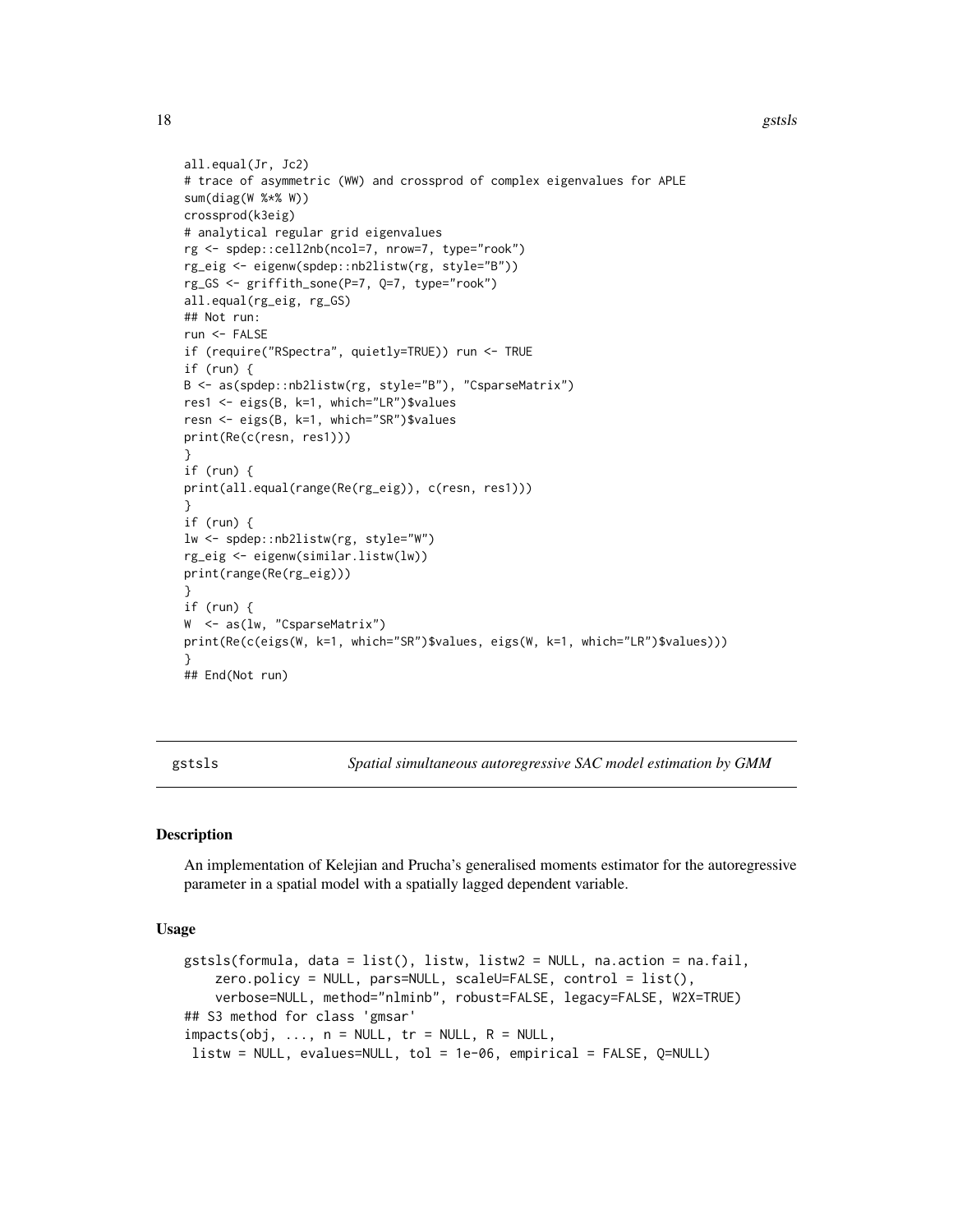#### gstsls and the set of the set of the set of the set of the set of the set of the set of the set of the set of the set of the set of the set of the set of the set of the set of the set of the set of the set of the set of th

### Arguments

| formula          | a symbolic description of the model to be fit. The details of model specification<br>are given for $lm()$                                                                                                                                                                                                                                                                                                                             |
|------------------|---------------------------------------------------------------------------------------------------------------------------------------------------------------------------------------------------------------------------------------------------------------------------------------------------------------------------------------------------------------------------------------------------------------------------------------|
| data             | an optional data frame containing the variables in the model. By default the<br>variables are taken from the environment which the function is called.                                                                                                                                                                                                                                                                                |
| listw            | a listwobject created for example by nb2listw                                                                                                                                                                                                                                                                                                                                                                                         |
| listw2           | a listw object created for example by nb2listw, if not given, set to the same<br>spatial weights as the listw argument                                                                                                                                                                                                                                                                                                                |
| na.action        | a function (default na. fail), can also be na. omit or na. exclude with conse-<br>quences for residuals and fitted values - in these cases the weights list will be<br>subsetted to remove NAs in the data. It may be necessary to set zero.policy to<br>TRUE because this subsetting may create no-neighbour observations. Note that<br>only weights lists created without using the glist argument to nb2listw may be<br>subsetted. |
| zero.policy      | default NULL, use global option value; if TRUE assign zero to the lagged<br>value of zones without neighbours, if FALSE (default) assign NA - causing<br>GMerrorsar() to terminate with an error                                                                                                                                                                                                                                      |
| pars             | starting values for $\lambda$ and $\sigma^2$ for GMM optimisation, if missing (default), ap-<br>proximated from initial 2sls model as the autocorrelation coefficient corrected<br>for weights style and model sigma squared                                                                                                                                                                                                          |
| scaleU           | Default FALSE: scale the OLS residuals before computing the moment matri-<br>ces; only used if the pars argument is missing                                                                                                                                                                                                                                                                                                           |
| control          | A list of control parameters. See details in optim or nlminb                                                                                                                                                                                                                                                                                                                                                                          |
| verbose          | default NULL, use global option value; if TRUE, reports function values during<br>optimization.                                                                                                                                                                                                                                                                                                                                       |
| method           | default nlminb, or optionally a method passed to optim to use an alternative<br>optimizer                                                                                                                                                                                                                                                                                                                                             |
| robust           | see stsls                                                                                                                                                                                                                                                                                                                                                                                                                             |
| legacy           | see stsls                                                                                                                                                                                                                                                                                                                                                                                                                             |
| W <sub>2</sub> X | see stsls                                                                                                                                                                                                                                                                                                                                                                                                                             |
| obj              | A spatial regression object created by lagsarlm, lagmess or by lmSLX; in HPDinterval.lagImpact,<br>a lagImpact object                                                                                                                                                                                                                                                                                                                 |
| $\cdots$         | Arguments passed through to methods in the coda package                                                                                                                                                                                                                                                                                                                                                                               |
| tr               | A vector of traces of powers of the spatial weights matrix created using trW,<br>for approximate impact measures; if not given, listw must be given for exact<br>measures (for small to moderate spatial weights matrices); the traces must be for<br>the same spatial weights as were used in fitting the spatial regression, and must<br>be row-standardised                                                                        |
| evalues          | vector of eigenvalues of spatial weights matrix for impacts calculations                                                                                                                                                                                                                                                                                                                                                              |
| R                | If given, simulations are used to compute distributions for the impact measures,<br>returned as mcmc objects; the objects are used for convenience but are not output<br>by an MCMC process                                                                                                                                                                                                                                           |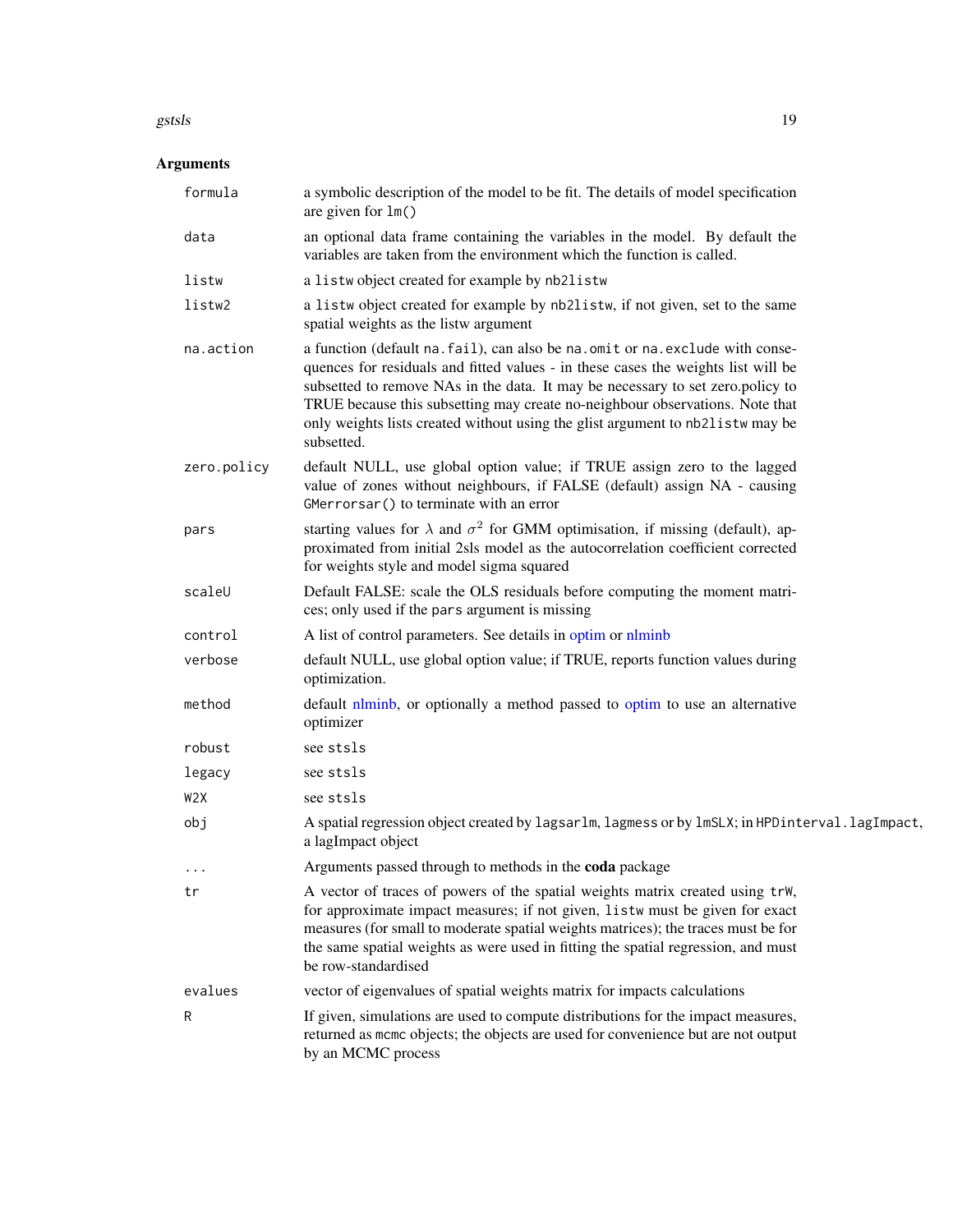| tol       | Argument passed to mvrnorm: tolerance (relative to largest variance) for numer-<br>ical lack of positive-definiteness in the coefficient covariance matrix                                       |
|-----------|--------------------------------------------------------------------------------------------------------------------------------------------------------------------------------------------------|
| empirical | Argument passed to myrnorm (default FALSE): if true, the coefficients and their<br>covariance matrix specify the empirical not population mean and covariance<br>matrix                          |
| Q         | default NULL, else an integer number of cumulative power series impacts to<br>calculate if tr is given                                                                                           |
| n         | defaults to length (obj\$residuals); in the method for gmsar objects it may be<br>used in panel settings to compute the impacts for cross-sectional weights only,<br>suggested by Angela Parenti |

### Details

When the control list is set with care, the function will converge to values close to the ML estimator without requiring computation of the Jacobian, the most resource-intensive part of ML estimation.

### Value

A list object of class gmsar

| lambda        | simultaneous autoregressive error coefficient                                                         |
|---------------|-------------------------------------------------------------------------------------------------------|
| coefficients  | GMM coefficient estimates (including the spatial autocorrelation coefficient)                         |
| rest.se       | GMM coefficient standard errors                                                                       |
| s2            | GMM residual variance                                                                                 |
| <b>SSE</b>    | sum of squared GMM errors                                                                             |
| parameters    | number of parameters estimated                                                                        |
| $lm$ . model  | <b>NULL</b>                                                                                           |
| call          | the call used to create this object                                                                   |
| residuals     | <b>GMM</b> residuals                                                                                  |
| lm.target     | <b>NULL</b>                                                                                           |
| fitted.values | Difference between residuals and response variable                                                    |
| formula       | model formula                                                                                         |
| aliased       | <b>NULL</b>                                                                                           |
| zero.policy   | zero.policy for this model                                                                            |
| LL            | <b>NULL</b>                                                                                           |
| <b>VV</b>     | list of internal bigG and litg components for testing optimisation surface                            |
| optres        | object returned by optimizer                                                                          |
| pars          | start parameter values for optimisation                                                               |
| Hcov          | <b>NULL</b>                                                                                           |
| na.action     | (possibly) named vector of excluded or omitted observations if non-default na.action<br>argument used |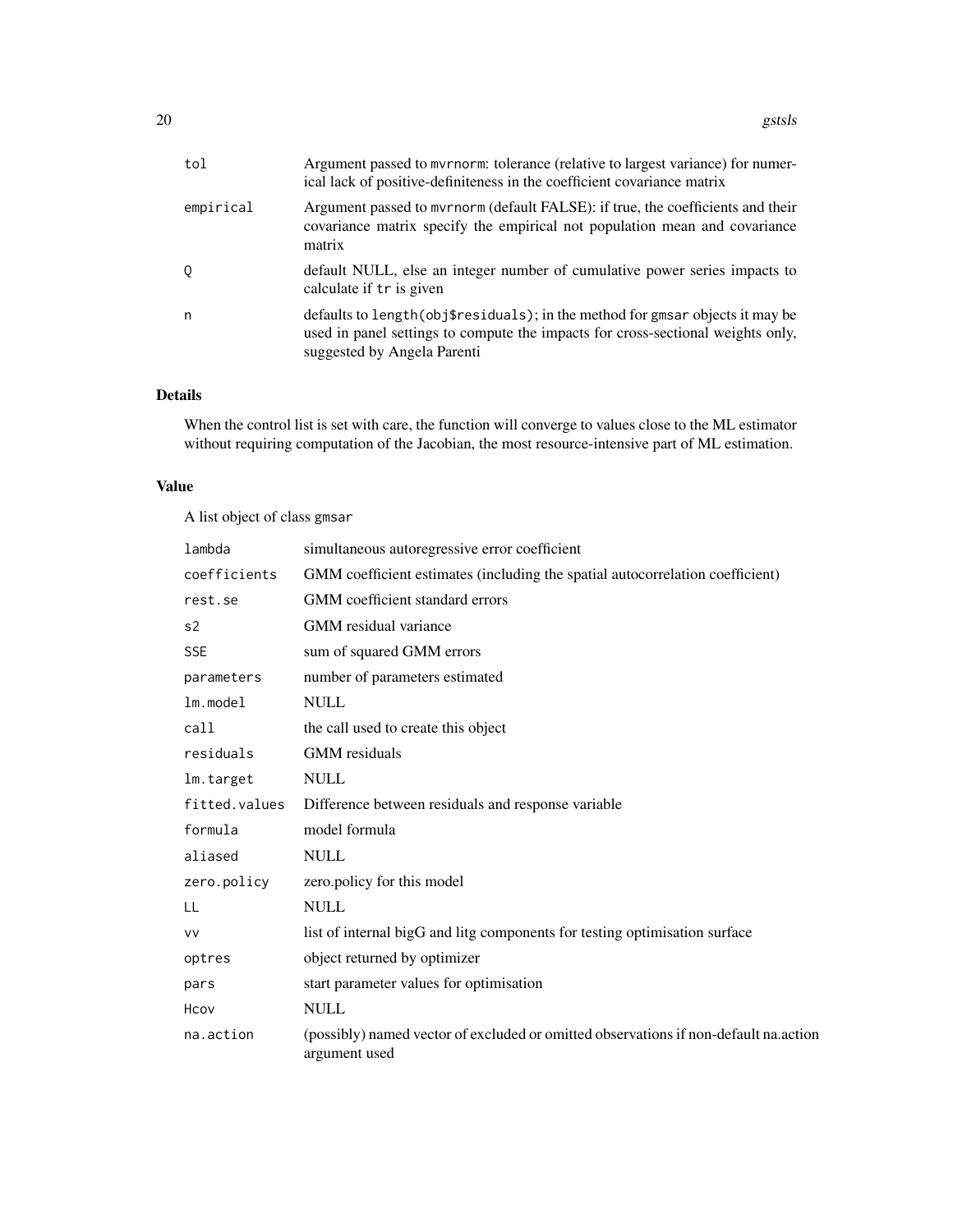#### <span id="page-20-0"></span>impacts 21

#### Author(s)

Gianfranco Piras and Roger Bivand

#### References

Kelejian, H. H., and Prucha, I. R., 1999. A Generalized Moments Estimator for the Autoregressive Parameter in a Spatial Model. International Economic Review, 40, pp. 509–533; Cressie, N. A. C. 1993 *Statistics for spatial data*, Wiley, New York.

Roger Bivand, Gianfranco Piras (2015). Comparing Implementations of Estimation Methods for Spatial Econometrics. *Journal of Statistical Software*, 63(18), 1-36. [https://www.jstatsoft.](https://www.jstatsoft.org/v63/i18/) [org/v63/i18/](https://www.jstatsoft.org/v63/i18/).

### See Also

[optim](#page-0-0), [nlminb](#page-0-0), [GMerrorsar](#page-11-1), [GMargminImage](#page-11-2)

#### Examples

```
#require("spdep", quietly=TRUE)
data(oldcol, package="spdep")
COL.errW.GM <- gstsls(CRIME ~ INC + HOVAL, data=COL.OLD, spdep::nb2listw(COL.nb, style="W"))
summary(COL.errW.GM)
aa <- GMargminImage(COL.errW.GM)
levs <- quantile(aa$z, seq(0, 1, 1/12))
image(aa, breaks=levs, xlab="lambda", ylab="s2")
points(COL.errW.GM$lambda, COL.errW.GM$s2, pch=3, lwd=2)
contour(aa, levels=signif(levs, 4), add=TRUE)
COL.errW.GM <- gstsls(CRIME ~ INC + HOVAL, data=COL.OLD,
spdep::nb2listw(COL.nb, style="W"), scaleU=TRUE)
summary(COL.errW.GM)
listw <- spdep::nb2listw(COL.nb)
W <- as(listw, "CsparseMatrix")
trMat <- trW(W, type="mult")
impacts(COL.errW.GM, tr=trMat)
```
impacts *Impacts in spatial lag models*

#### Description

The calculation of impacts for spatial lag and spatial Durbin models is needed in order to interpret the regression coefficients correctly, because of the spillovers between the terms in these data generation processes (unlike the spatial error model). Methods for "SLX" and Bayesian fitted models are also provided, the former do not need MC simulations, while the latter pass through MCMC draws.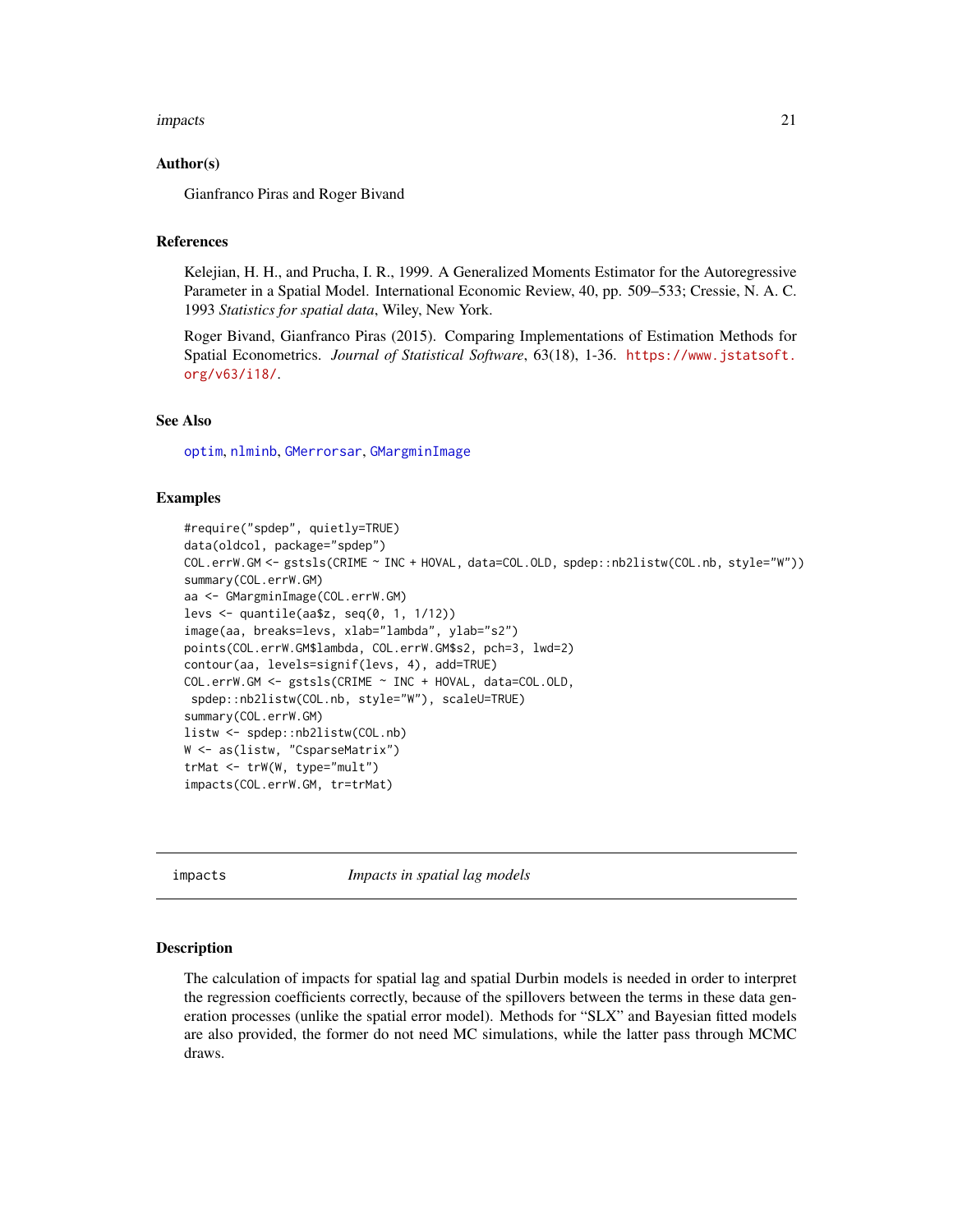#### Usage

```
#\method{impacts}{sarlm}(obj, ..., tr, R = NULL, listw = NULL, evalues=NULL,
# useHESS = NULL, tol = 1e-06, empirical = FALSE, Q=NULL)
#\method{impacts}{lagmess}(obj, ..., R=NULL, listw=NULL, tol=1e-6,
# empirical=FALSE)
#\method{impacts}{SLX}(obj, ...)
#\method{impacts}{MCMC_sar_g}(obj, ..., tr=NULL, listw=NULL, evalues=NULL, Q=NULL)
#\method{impacts}{MCMC_sem_g}(obj, ..., tr=NULL, listw=NULL, evalues=NULL, Q=NULL)
#\method{impacts}{MCMC_sac_g}(obj, ..., tr=NULL, listw=NULL, evalues=NULL, Q=NULL)
## S3 method for class 'lagImpact'
plot(x, ..., choice="direct", trace=FALSE, density=TRUE)
## S3 method for class 'lagImpact'
print(x, ..., reportQ=NULL)
## S3 method for class 'lagImpact'
summary(object, ..., zstats=FALSE, short=FALSE, reportQ=NULL)
#\method{print}{WXImpact}(x, ...)
#\method{summary}{WXImpact}(object, ..., adjust_k=(attr(object, "type") == "SDEM"))
## S3 method for class 'lagImpact'
HPDinterval(obj, prob = 0.95, ..., choice="direct")
intImpacts(rho, beta, P, n, mu, Sigma, irho, drop2beta, bnames, interval,
type, tr, R, listw, evalues, tol, empirical, Q, icept, iicept, p, mess=FALSE,
samples=NULL, zero_fill = NULL, dvars = NULL)
```
#### **Arguments**

| obj     | A spatial regression object created by lagsarlm or by lmSLX; in HPDinterval.lagImpact,<br>a lagImpact object                                                                                                                                                                                                                                                   |
|---------|----------------------------------------------------------------------------------------------------------------------------------------------------------------------------------------------------------------------------------------------------------------------------------------------------------------------------------------------------------------|
| .       | Arguments passed through to methods in the <b>coda</b> package                                                                                                                                                                                                                                                                                                 |
| tr      | A vector of traces of powers of the spatial weights matrix created using trW,<br>for approximate impact measures; if not given, listw must be given for exact<br>measures (for small to moderate spatial weights matrices); the traces must be for<br>the same spatial weights as were used in fitting the spatial regression, and must<br>be row-standardised |
| listw   | If tr is not given, a spatial weights object as created by nb2listw; they must be<br>the same spatial weights as were used in fitting the spatial regression, but do not<br>have to be row-standardised                                                                                                                                                        |
| evalues | vector of eigenvalues of spatial weights matrix for impacts calculations                                                                                                                                                                                                                                                                                       |
| n       | defaults to length (obj\$residuals); in the method for gmsar objects it may be<br>used in panel settings to compute the impacts for cross-sectional weights only,<br>suggested by Angela Parenti                                                                                                                                                               |
| R       | If given, simulations are used to compute distributions for the impact measures,<br>returned as momo objects; the objects are used for convenience but are not output<br>by an MCMC process                                                                                                                                                                    |
| useHESS | Use the Hessian approximation (if available) even if the asymptotic coefficient<br>covariance matrix is available; used for comparing methods                                                                                                                                                                                                                  |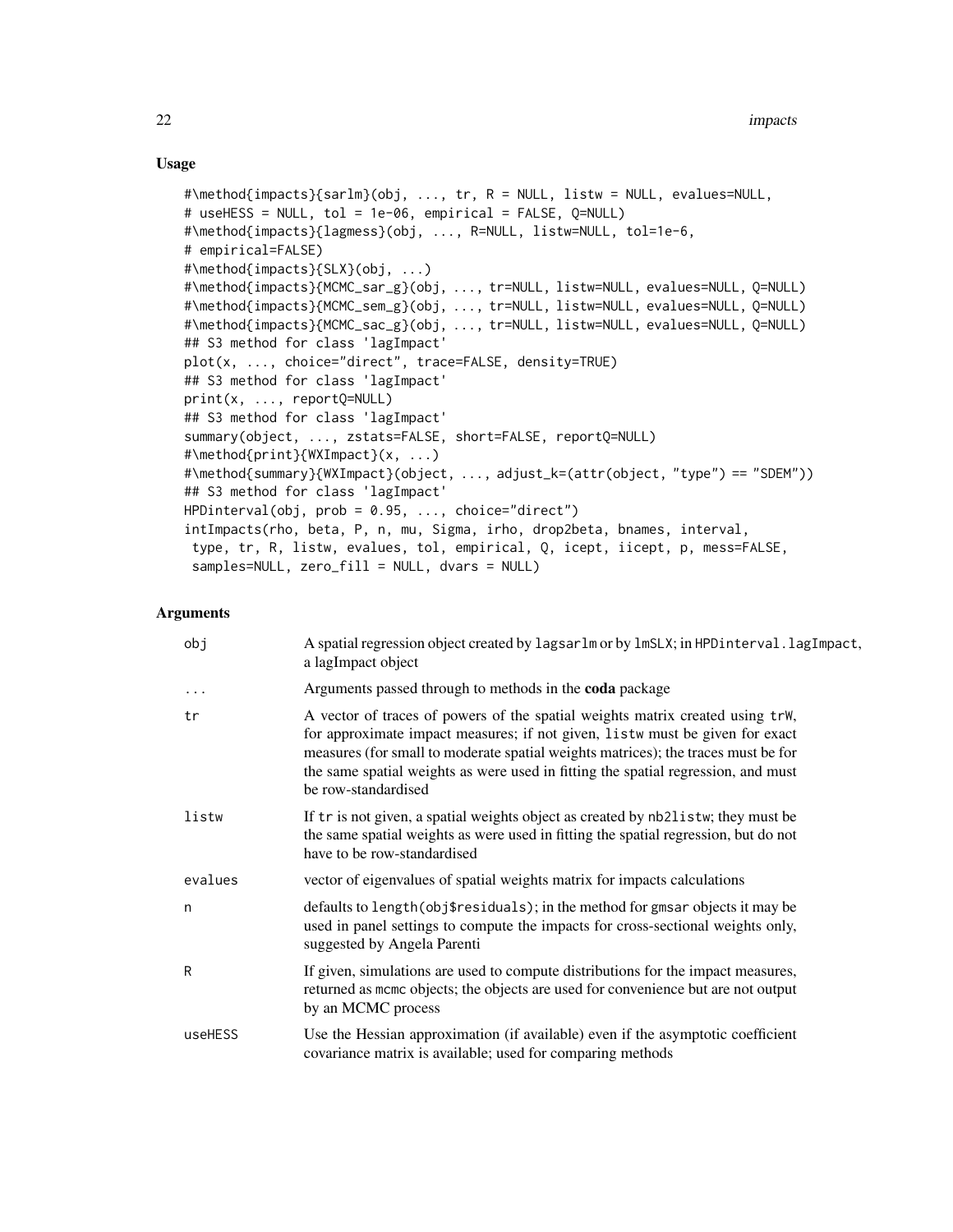#### impacts 23

| tol       | Argument passed to myrnorm: tolerance (relative to largest variance) for numer-<br>ical lack of positive-definiteness in the coefficient covariance matrix                                                                                                      |
|-----------|-----------------------------------------------------------------------------------------------------------------------------------------------------------------------------------------------------------------------------------------------------------------|
| empirical | Argument passed to mvrnorm (default FALSE): if true, the coefficients and their<br>covariance matrix specify the empirical not population mean and covariance<br>matrix                                                                                         |
| Q         | default NULL, else an integer number of cumulative power series impacts to<br>calculate if tr is given                                                                                                                                                          |
| reportQ   | default NULL; if TRUE and Q given as an argument to impacts, report impact<br>components                                                                                                                                                                        |
| x, object | lagImpact objects created by impacts methods                                                                                                                                                                                                                    |
| zstats    | default FALSE, if TRUE, also return z-values and p-values for the impacts based<br>on the simulations                                                                                                                                                           |
| short     | default FALSE, if TRUE passed to the print summary method to omit printing<br>of the meme summaries                                                                                                                                                             |
| choice    | One of three impacts: direct, indirect, or total                                                                                                                                                                                                                |
| trace     | Argument passed to plot.mcmc: plot trace plots                                                                                                                                                                                                                  |
| density   | Argument passed to plot. mome: plot density plots                                                                                                                                                                                                               |
| prob      | Argument passed to HPD interval. mcmc: a numeric scalar in the interval $(0,1)$<br>giving the target probability content of the intervals                                                                                                                       |
| adjust_k  | default TRUE if SDEM else FALSE, adjust internal OLS SDEM standard errors<br>by dividing by n rather than (n-k) (default changed and bug fixed after 0.7-8;<br>standard errors now ML in SDEM summary and impacts summary and identical<br>- for SLX use FALSE) |
|           | rho, beta, P, mu, Sigma, irho, drop2beta, bnames, interval, type, icept, iicept, p, mess, samples, zero_fil                                                                                                                                                     |

internal arguments shared inside impacts methods

#### Details

If called without R being set, the method returns the direct, indirect and total impacts for the variables in the model, for the variables themselves in tha spatial lag model case, for the variables and their spatial lags in the spatial Durbin (mixed) model case. The spatial lag impact measures are computed using eq. 2.46 (LeSage and Pace, 2009, p. 38), either using the exact dense matrix (when listw is given), or traces of powers of the weights matrix (when tr is given). When the traces are created by powering sparse matrices, the exact and the trace methods should give very similar results, unless the number of powers used is very small, or the spatial coefficient is close to its bounds.

If R is given, simulations will be used to create distributions for the impact measures, provided that the fitted model object contains a coefficient covariance matrix. The simulations are made using [mvrnorm](#page-0-0) with the coefficients and their covariance matrix from the fitted model.

The simulations are stored as mcmc objects as defined in the coda package; the objects are used for convenience but are not output by an MCMC process. The simulated values of the coefficients are checked to see that the spatial coefficient remains within its valid interval — draws outside the interval are discarded.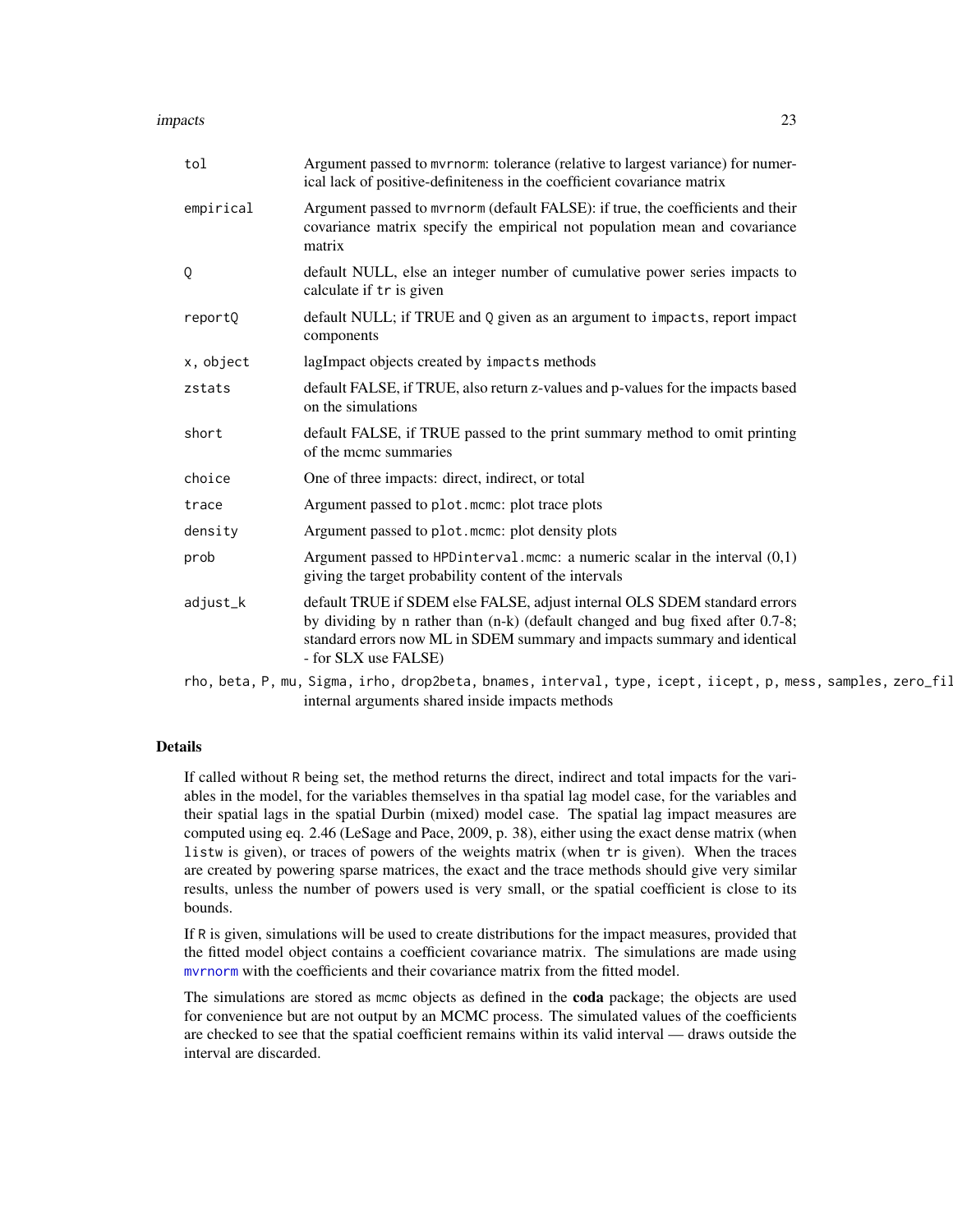If a model is fitted with the "Durbin=" set to a formula subsetting the explanatory variables, the impacts object returned reports Durbin impacts for variables included in the formula and lag impacts for the other variables.

When Q and tr are given, addition impact component results are provided for each step in the traces of powers of the weights matrix up to and including the Q'th power. This increases computing time because the output object is substantially increased in size in proportion to the size of Q.

The method for gmsar objects is only for those of type SARAR output by gstsls, and assume that the spatial error coefficient is fixed, and thus omitted from the coefficients and covariance matrix used for simulation.

#### Value

An object of class lagImpact.

If no simulation is carried out, the object returned is a list with:

| direct   | numeric vector |
|----------|----------------|
| indirect | numeric vector |
| total    | numeric vector |

and a matching Qres list attribute if Q was given.

If simulation is carried out, the object returned is a list with:

| res  | a list with three components as for the non-simulation case, with a matching<br>Ores list attribute if 0 was given                 |
|------|------------------------------------------------------------------------------------------------------------------------------------|
| sres | a list with three mome matrices, for the direct, indirect and total impacts with a<br>matching Omeme list attribute if 0 was given |

#### Author(s)

Roger Bivand <Roger.Bivand@nhh.no>

#### References

LeSage J and RK Pace (2009) *Introduction to Spatial Econometrics*. CRC Press, Boca Raton, pp. 33–42, 114–115; LeSage J and MM Fischer (2008) Spatial growth regressions: model specification, estimation and interpretation. *Spatial Economic Analysis* 3 (3), pp. 275–304.

Roger Bivand, Gianfranco Piras (2015). Comparing Implementations of Estimation Methods for Spatial Econometrics. *Journal of Statistical Software*, 63(18), 1-36. [https://www.jstatsoft.](https://www.jstatsoft.org/v63/i18/) [org/v63/i18/](https://www.jstatsoft.org/v63/i18/).

#### See Also

[trW](#page-77-1), [lagsarlm](#page-41-1), [nb2listw](#page-0-0), [mvrnorm](#page-0-0), [plot.mcmc](#page-0-0), [summary.mcmc](#page-0-0), [HPDinterval](#page-0-0)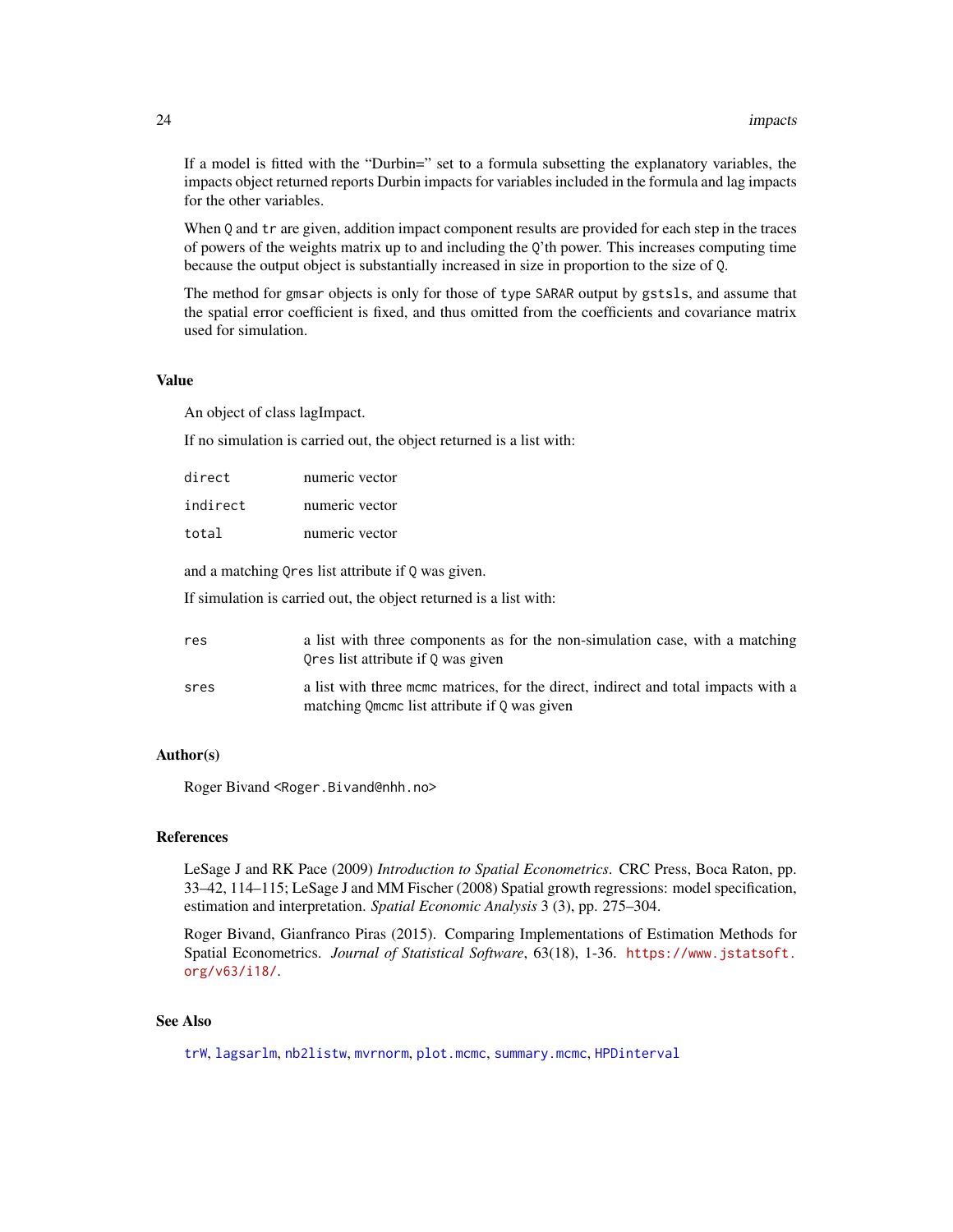#### impacts 25

```
require("sf", quietly=TRUE)
columbus <- st_read(system.file("shapes/columbus.shp", package="spData")[1], quiet=TRUE)
#require("spdep", quietly=TRUE)
col.gal.nb <- spdep::read.gal(system.file("weights/columbus.gal", package="spData")[1])
listw <- spdep::nb2listw(col.gal.nb)
ev <- eigenw(listw)
lobj <- lagsarlm(CRIME ~ INC + HOVAL, columbus, listw,
control=list(pre_eig=ev))
summary(lobj)
mobj <- lagsarlm(CRIME ~ INC + HOVAL, columbus, listw, Durbin=TRUE,
control=list(pre_eig=ev))
summary(mobj)
mobj1 <- lagsarlm(CRIME \sim INC + HOVAL, columbus, listw, Durbin= \sim INC,
control=list(pre_eig=ev))
summary(mobil)
W <- as(listw, "CsparseMatrix")
trMatc <- trW(W, type="mult")
trMC \leftarrow trW(W, type="MC")set.seed(1)
impacts(lobj, listw=listw)
impacts(lobj, tr=trMatc)
impacts(lobj, tr=trMC)
impacts(lobj, evalues=ev)
library(coda)
lobjIQ5 <- impacts(lobj, tr=trMatc, R=200, Q=5)
summary(lobjIQ5, zstats=TRUE, short=TRUE)
summary(lobjIQ5, zstats=TRUE, short=TRUE, reportQ=TRUE)
impacts(mobj, listw=listw)
impacts(mobj, tr=trMatc)
impacts(mobj, tr=trMC)
impacts(mobj1, tr=trMatc)
impacts(mobj1, listw=listw)
cat(try(impacts(mobj, evalues=ev), silent=TRUE), "\n")
summary(impacts(mobj, tr=trMatc, R=200), short=TRUE, zstats=TRUE)
summary(impacts(mobj1, tr=trMatc, R=200), short=TRUE, zstats=TRUE)
xobj <- lmSLX(CRIME ~ INC + HOVAL, columbus, listw)
summary(impacts(xobj))
eobj <- errorsarlm(CRIME ~ INC + HOVAL, columbus, listw, etype="emixed")
summary(impacts(eobj), adjust_k=TRUE)
## Not run:
mobj1 <- lagsarlm(CRIME ~ INC + HOVAL, columbus, listw, type="mixed",
method="Matrix", control=list(fdHess=TRUE))
summary(mobj1)
set.seed(1)
summary(impacts(mobj1, tr=trMatc, R=1000), zstats=TRUE, short=TRUE)
summary(impacts(mobj, tr=trMatc, R=1000), zstats=TRUE, short=TRUE)
mobj2 <- lagsarlm(CRIME ~ INC + HOVAL, columbus, listw, type="mixed",
method="Matrix", control=list(fdHess=TRUE, optimHess=TRUE))
summary(impacts(mobj2, tr=trMatc, R=1000), zstats=TRUE, short=TRUE)
mobj3 <- lagsarlm(CRIME ~ INC + HOVAL, columbus, listw, type="mixed",
method="spam", control=list(fdHess=TRUE))
```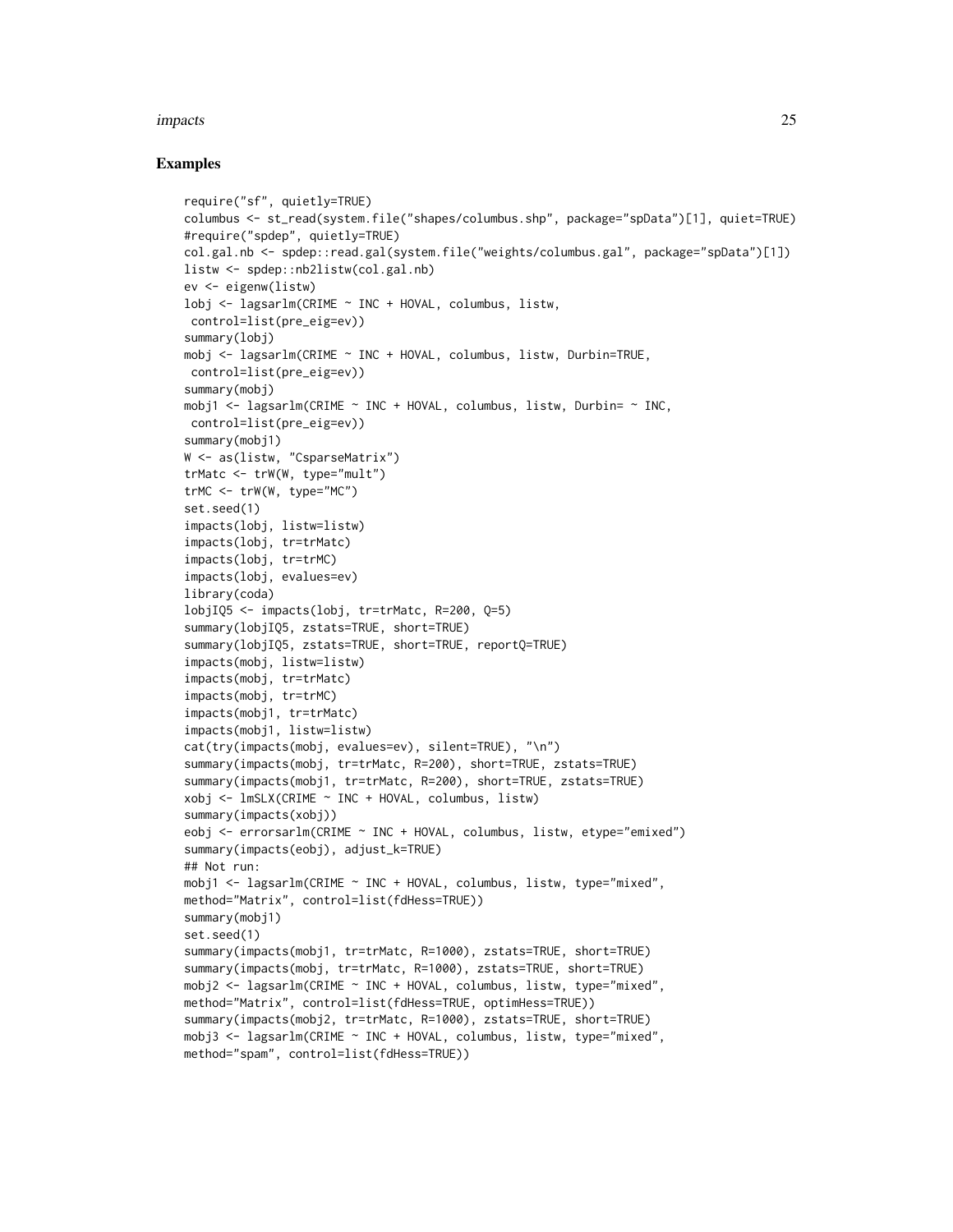#### <span id="page-25-0"></span>26 lagmess and the contract of the contract of the contract of the contract of the contract of the contract of the contract of the contract of the contract of the contract of the contract of the contract of the contract of

```
summary(impacts(mobj3, tr=trMatc, R=1000), zstats=TRUE, short=TRUE)
## End(Not run)
## Not run:
data(boston, package="spData")
Wb <- as(spdep::nb2listw(boston.soi), "CsparseMatrix")
trMatb <- trW(Wb, type="mult")
gp2mMi <- lagsarlm(log(CMEDV) ~ CRIM + ZN + INDUS + CHAS + I(NOX^2) +
I(RM^2) + AGE + log(DIS) + log(RAD) + TAX + PTRATIO + B + log(LSTAT),
data=boston.c, spdep::nb2listw(boston.soi), type="mixed", method="Matrix",
control=list(fdHess=TRUE), trs=trMatb)
summary(gp2mMi)
summary(impacts(gp2mMi, tr=trMatb, R=1000), zstats=TRUE, short=TRUE)
data(house, package="spData")
lw <- spdep::nb2listw(LO_nb)
form <- formula(log(price) ~ age + I(age^2) + I(age^3) + log(lotsize) +
  rooms + log(TLA) + beds + syear)
lobj <- lagsarlm(form, house, lw, method="Matrix",
control=list(fdHess=TRUE), trs=trMat)
summary(lobj)
loobj <- impacts(lobj, tr=trMat, R=1000)
summary(loobj, zstats=TRUE, short=TRUE)
lobj1 <- stsls(form, house, lw)
loobj1 <- impacts(lobj1, tr=trMat, R=1000)
summary(loobj1, zstats=TRUE, short=TRUE)
mobj <- lagsarlm(form, house, lw, type="mixed",
method="Matrix", control=list(fdHess=TRUE), trs=trMat)
summary(mobj)
moobj <- impacts(mobj, tr=trMat, R=1000)
summary(moobj, zstats=TRUE, short=TRUE)
## End(Not run)
```
lagmess *Matrix exponential spatial lag model*

#### Description

The function fits a matrix exponential spatial lag model, using optim to find the value of alpha, the spatial coefficient.

### Usage

```
lagmess(formula, data = list(), listw, zero.policy = NULL, na.action = na.fail,
q = 10, start = -2.5, control=list(), method="BFGS", verbose=NULL,
use_expm=FALSE)
```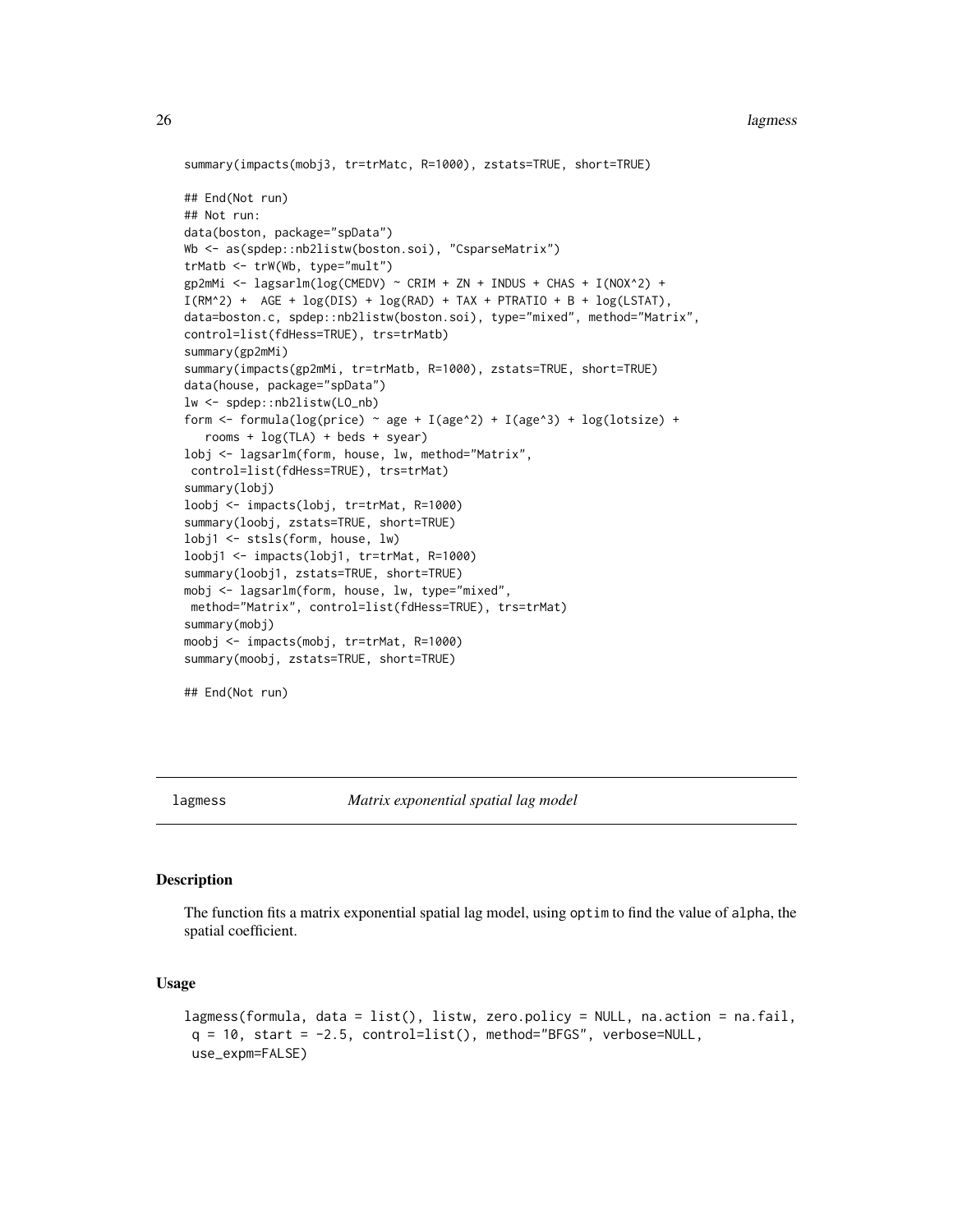#### lagmess 27

#### Arguments

| formula     | a symbolic description of the model to be fit. The details of model specification<br>are given for $lm()$                                                                                                                                                                                                                                                                                                                                           |
|-------------|-----------------------------------------------------------------------------------------------------------------------------------------------------------------------------------------------------------------------------------------------------------------------------------------------------------------------------------------------------------------------------------------------------------------------------------------------------|
| data        | an optional data frame containing the variables in the model. By default the<br>variables are taken from the environment which the function is called.                                                                                                                                                                                                                                                                                              |
| listw       | a listwobject created for example by nb2listw                                                                                                                                                                                                                                                                                                                                                                                                       |
| zero.policy | default NULL, use global option value; if TRUE assign zero to the lagged value<br>of zones without neighbours, if FALSE assign NA - causing lagmess() to ter-<br>minate with an error                                                                                                                                                                                                                                                               |
| na.action   | a function (default options ("na. action")), can also be na. omit or na. exclude<br>with consequences for residuals and fitted values - in these cases the weights<br>list will be subsetted to remove NAs in the data. It may be necessary to set<br>zero.policy to TRUE because this subsetting may create no-neighbour observa-<br>tions. Note that only weights lists created without using the glist argument to<br>nb2listw may be subsetted. |
| q           | default 10; number of powers of the spatial weights to use                                                                                                                                                                                                                                                                                                                                                                                          |
| start       | starting value for numerical optimization, should be a small negative number                                                                                                                                                                                                                                                                                                                                                                        |
| control     | control parameters passed to optim                                                                                                                                                                                                                                                                                                                                                                                                                  |
| method      | default BFGS, method passed to optim                                                                                                                                                                                                                                                                                                                                                                                                                |
| verbose     | default NULL, use global option value; if TRUE report function values during<br>optimization                                                                                                                                                                                                                                                                                                                                                        |
| use_expm    | default FALSE; if TRUE use expm:: expAtv instead of a truncated power series<br>of W                                                                                                                                                                                                                                                                                                                                                                |

#### Details

The underlying spatial lag model:

$$
y = \rho Wy + X\beta + \varepsilon
$$

where  $\rho$  is the spatial parameter may be fitted by maximum likelihood. In that case, the log likelihood function includes the logartithm of cumbersome Jacobian term  $|I - \rho W|$ . If we rewrite the model as:

$$
Sy = X\beta + \varepsilon
$$

we see that in the ML case  $Sy = (I - \rho W)y$ . If W is row-stochastic, S may be expressed as a linear combination of row-stochastic matrices. By pre-computing the matrix  $[yWy, W^2y, ..., W^{q-1}y]$ , the term  $Sy(\alpha)$  can readily be found by numerical optimization using the matrix exponential approach. α and  $ρ$  are related as  $ρ = 1 - \exp α$ , conditional on the number of matrix power terms taken q.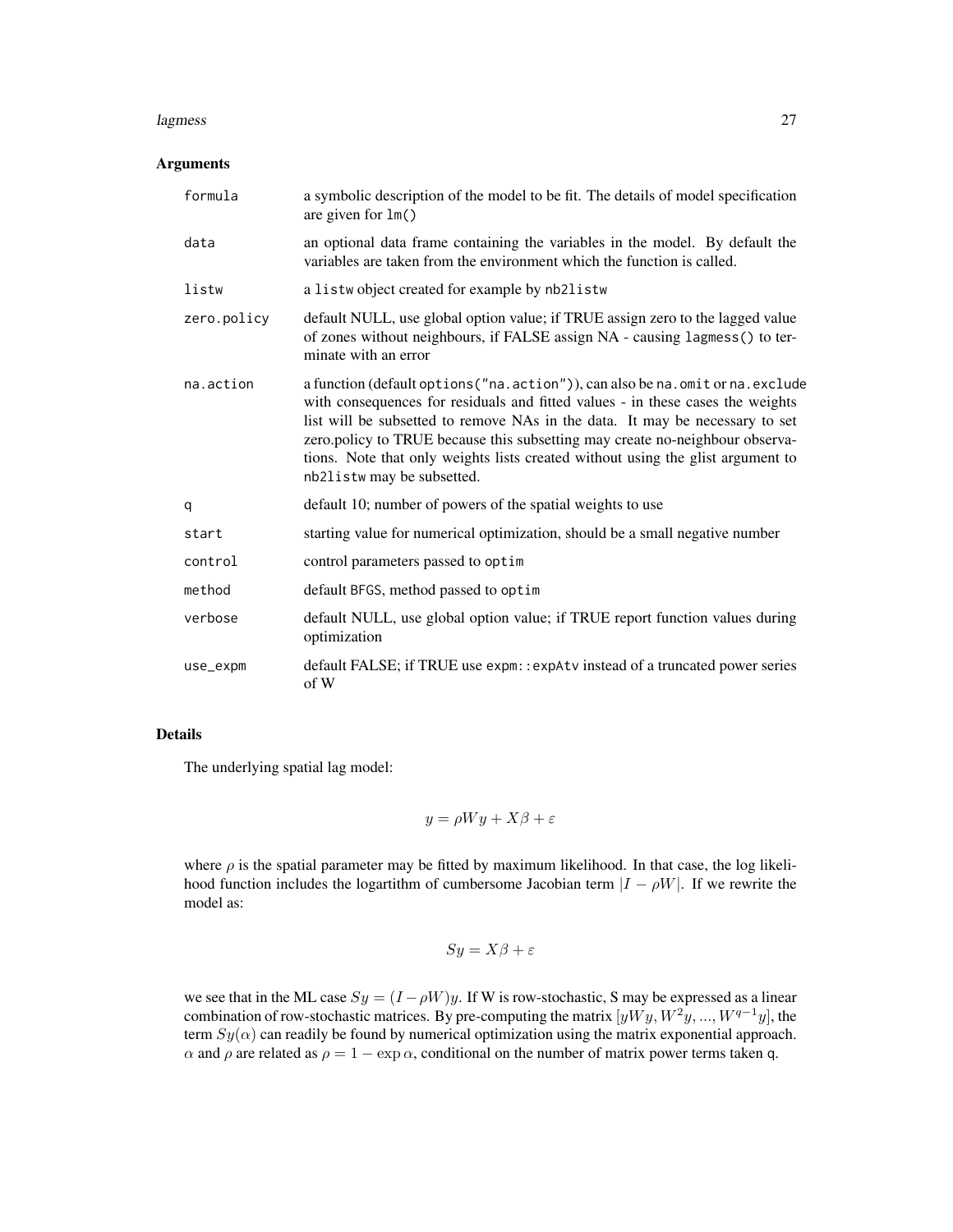### Value

The function returns an object of class lagmess with components:

| lmobj     | the 1m object returned after fitting alpha                                                            |
|-----------|-------------------------------------------------------------------------------------------------------|
| alpha     | the spatial coefficient                                                                               |
| alphase   | the standard error of the spatial coefficient using the numerical Hessian                             |
| rho       | the value of rho implied by alpha                                                                     |
| bestmess  | the object returned by optim                                                                          |
| q         | the number of powers of the spatial weights used                                                      |
| start     | the starting value for numerical optimization used                                                    |
| na.action | (possibly) named vector of excluded or omitted observations if non-default na.action<br>argument used |
| nullLL    | the log likelihood of the aspatial model for the same data                                            |
|           |                                                                                                       |

#### Author(s)

Roger Bivand <Roger.Bivand@nhh.no> and Eric Blankmeyer

### References

J. P. LeSage and R. K. Pace (2007) A matrix exponential specification. Journal of Econometrics, 140, 190-214; J. P. LeSage and R. K. Pace (2009) Introduction to Spatial Econometrics. CRC Press, Chapter 9.

#### See Also

[lagsarlm](#page-41-1), [optim](#page-0-0)

```
#require(spdep, quietly=TRUE)
data(baltimore, package="spData")
baltimore$AGE <- ifelse(baltimore$AGE < 1, 1, baltimore$AGE)
lw <- spdep::nb2listw(spdep::knn2nb(spdep::knearneigh(cbind(baltimore$X, baltimore$Y), k=7)))
obj1 <- lm(log(PRICE) \sim PATIO + log(AGE) + log(SQFT),
data=baltimore)
spdep::lm.morantest(obj1, lw)
spdep::lm.LMtests(obj1, lw, test="all")
system.time(obj2 <- lagmess(log(PRICE) ~ PATIO + log(AGE) + log(SQFT), data=baltimore, listw=lw))
summary(obj2)
system.time(obj2a <- lagmess(log(PRICE) ~ PATIO + log(AGE) + log(SQFT), data=baltimore, listw=lw,
use_expm=TRUE))
summary(obj2a)
obj3 <- lagsarlm(log(PRICE) ~ PATIO + log(AGE) + log(SQFT), data=baltimore, listw=lw)
summary(obj3)
data(boston, package="spData")
lw <- spdep::nb2listw(boston.soi)
```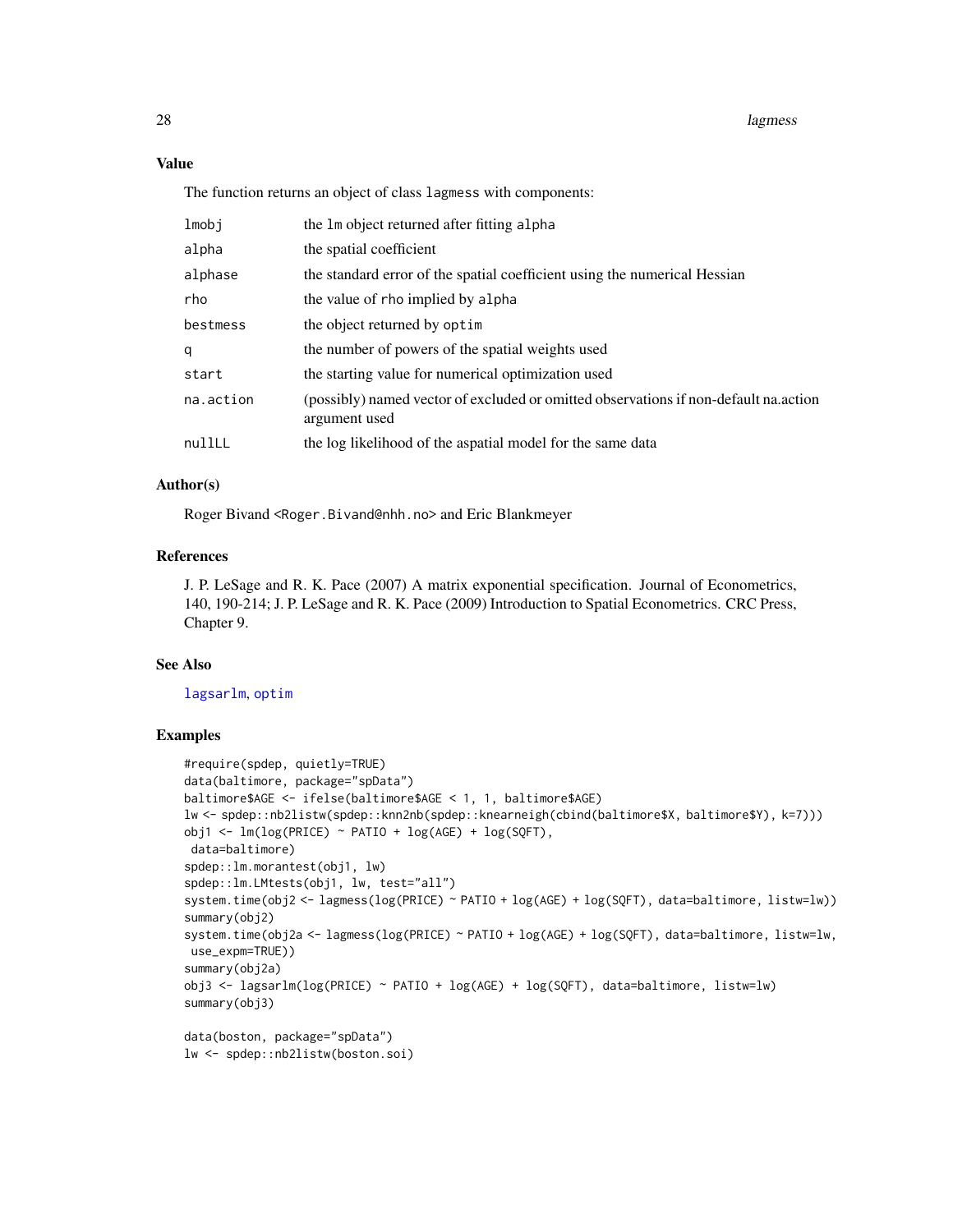```
gp2 \leq - \text{lagsarlm}(\log(\text{CMEDV}) \sim \text{CRIM} + \text{ZN} + \text{INDUS} + \text{CHAS} + \text{I}(\text{NOX}^2)) + \text{I}(\text{RM}^2)+ AGE + log(DIS) + log(RAD) + TAX + PTRATIO + B + log(LSTAT),
 data=boston.c, lw, method="Matrix")
summary(gp2)
gp2a <- lagmess(CMEDV ~ CRIM + ZN + INDUS + CHAS + I(NOX^2) + I(RM^2)
 + AGE + log(DIS) + log(RAD) + TAX + PTRATIO + B + log(LSTAT),
 data=boston.c, lw)
summary(gp2a)
```
lextrB *Find extreme eigenvalues of binary symmetric spatial weights*

#### **Description**

The functions find extreme eigenvalues of binary symmetric spatial weights, when these form planar graphs; general weights are not permiited. 1\_max finds the largest eigenvalue using Rayleigh quotient methods of any "listw" object. lextrB first calls  $1_{max}$ , and uses its output to find the smallest eigenvalue in addition for binary symmetric spatial weights. lextrW extends these to find the smallest eigenvalue for intrinsically symmetric row-standardized binary weights matrices (transformed to symmetric through similarity internally). lextrS does the same for variance-stabilized ("S" style) intrinsically symmetric binary weights matrices (transformed to symmetric through similarity internally).

#### Usage

```
lextrB(lw, zero.policy = TRUE, control = list())lextrW(lw, zero.policy=TRUE, control=list())
lextrS(lw, zero.policy=TRUE, control=list())
l_max(lw, zero.policy=TRUE, control=list())
```
#### Arguments

| 1w          | a binary symmetric listw object from, for example, nb2listw with style "B"<br>for lextrB, style "W" for lextrW and style "S" for lextrS; for l_max, the<br>object may be asymmetric and does not have to be binary |
|-------------|--------------------------------------------------------------------------------------------------------------------------------------------------------------------------------------------------------------------|
| zero.policy | default NULL, use global option value; if TRUE assign zero to the lagged value<br>of zones without neighbours, if FALSE assign NA                                                                                  |
| control     | a list of control arguments                                                                                                                                                                                        |

### Value

The functions return approximations to the extreme eigenvalues with the eigenvectors returned as attributes of this object.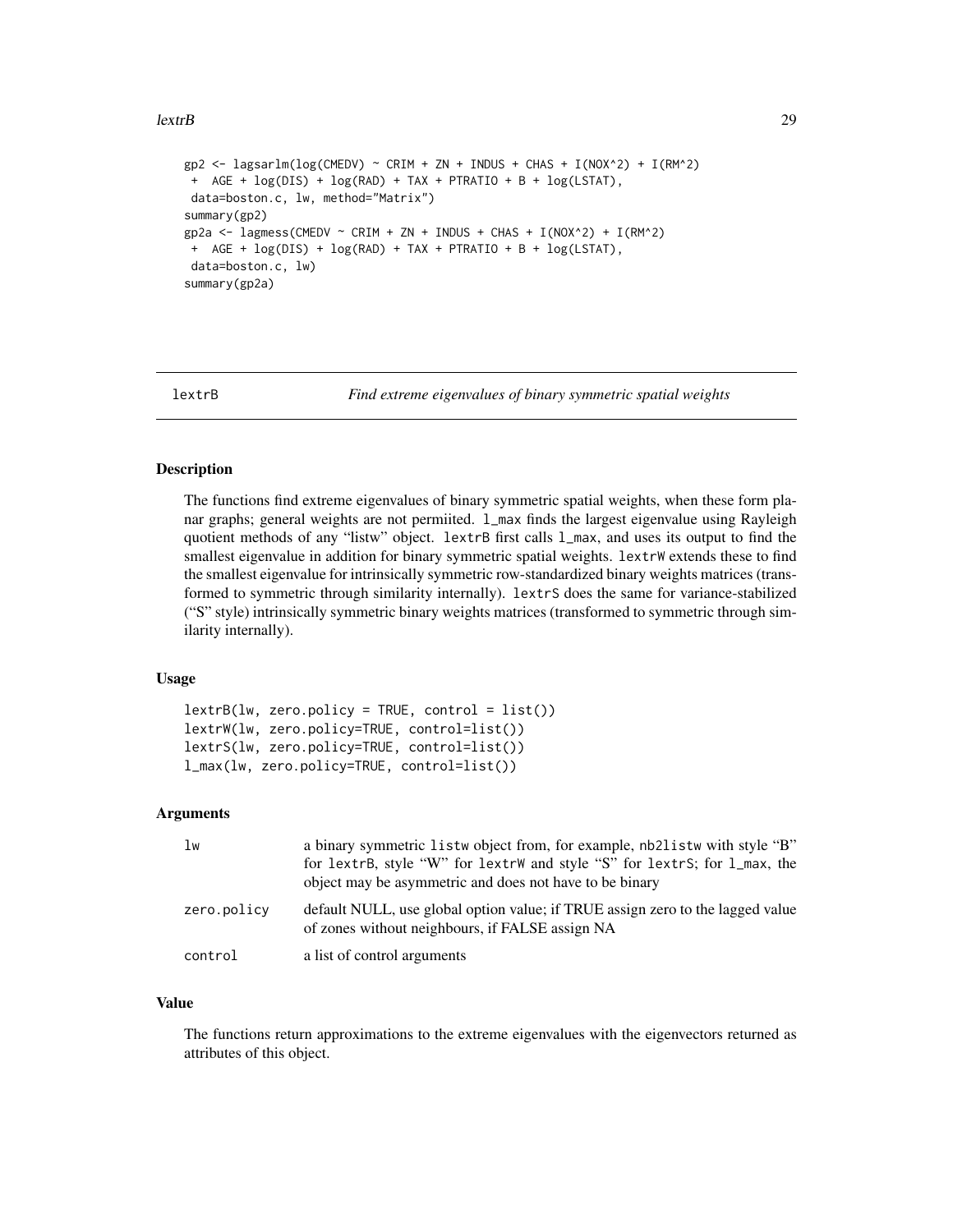#### Control arguments

trace report values in while loops, default NULL assuming FALSE; logical

tol tolerance for breaking while loops, default .Machine\$double.eps^(1/2); numeric

**maxiter** maximum number of iterations in while loops, default  $6 \times$  (length(lw\$neighbours) -2; integer

useC use C code, default TRUE, logical (not in l\_max)

#### Note

It may be necessary to modify control arguments if warnings about lack of convergence are seen.

#### Author(s)

Roger Bivand, Yongwan Chun, Daniel Griffith

### References

Griffith, D. A. (2004). Extreme eigenfunctions of adjacency matrices for planar graphs employed in spatial analyses. *Linear Algebra and its Applications*, 388:201–219.

```
data(boston, package="spData")
#require(spdep, quietly=TRUE)
ab.listb <- spdep::nb2listw(boston.soi, style="B")
er <- range(eigenw(ab.listb))
er
res_1 <- lextrB(ab.listb)
c(res_1)
run <- FALSE
if (require("RSpectra", quietly=TRUE)) run <- TRUE
if (run) {
B <- as(ab.listb, "CsparseMatrix")
eigs(B, k=1, which="SR")$values
}
if (run) {
eigs(B, k=1, which="LR")$values
}
k5 <- spdep::knn2nb(spdep::knearneigh(boston.utm, k=5))
c(l_max(spdep::nb2listw(k5, style="B")))
max(Re(eigenw(spdep::nb2listw(k5, style="B"))))
c(l_max(spdep::nb2listw(k5, style="C")))
max(Re(eigenw(spdep::nb2listw(k5, style="C"))))
ab.listw <- spdep::nb2listw(boston.soi, style="W")
er <- range(eigenw(similar.listw(ab.listw)))
er
res_1 <- lextrW(ab.listw)
c(res_1)
if (run) {
B <- as(similar.listw(ab.listw), "CsparseMatrix")
```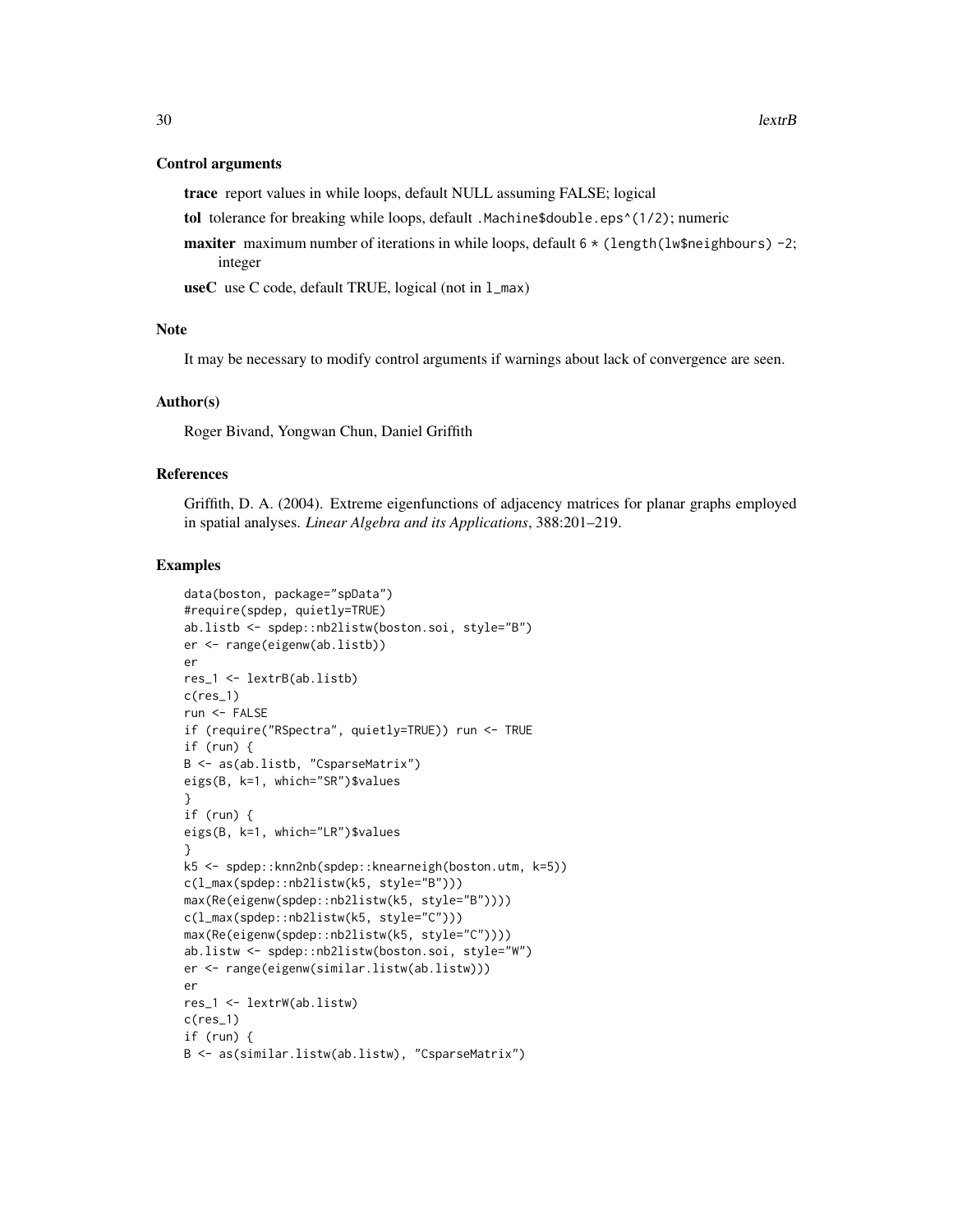#### <span id="page-30-0"></span> $lmSLX$  31

```
eigs(B, k=1, which="SR")$values
}
if (run) {
eigs(B, k=1, which="LR")$values
}
## Not run:
ab.listw <- spdep::nb2listw(boston.soi, style="S")
er <- range(eigenw(similar.listw(ab.listw)))
er
res_1 <- lextrS(ab.listw)
c(res_1)
## End(Not run)
if (run) {
B <- as(similar.listw(ab.listw), "CsparseMatrix")
eigs(B, k=1, which="SR")$values
}
if (run) {
eigs(B, k=1, which="LR")$values
}
```
lmSLX *Spatial Durbin linear (SLX, spatially lagged X) model*

#### Description

lmSLX fits an lm model augmented with the spatially lagged RHS variables, including the lagged intercept when the spatial weights are not row-standardised. create\_WX creates spatially lagged RHS variables, and is exposed for use in model fitting functions.

#### Usage

```
lmSLX(formula, data = list(), listw, na.action, weights=NULL,
Durbin=TRUE, zero.policy=NULL)
create_WX(x, listw, zero.policy=NULL, prefix="")
## S3 method for class 'SLX'
impacts(obj, ...)
## S3 method for class 'WXImpact'
print(x, \ldots)## S3 method for class 'WXImpact'
summary(object, ..., adjust_k=(attr(object, "type") == "SDEM"))
## S3 method for class 'SLX'
predict(object, newdata, listw, zero.policy=NULL, ...)
```
#### Arguments

| formula | a symbolic description of the model to be fit. The details of model specification |
|---------|-----------------------------------------------------------------------------------|
|         | are given for $lm()$                                                              |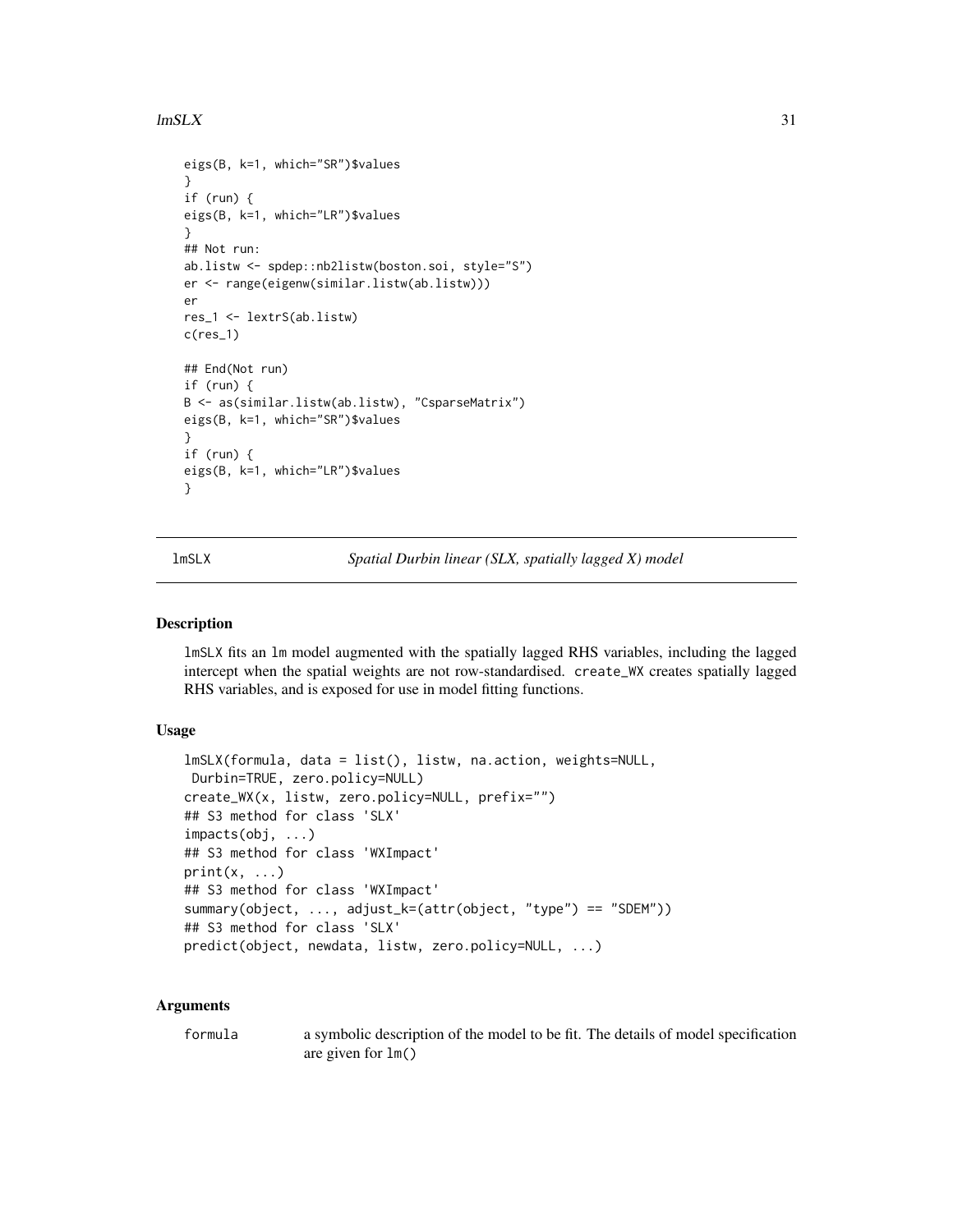| data        | an optional data frame containing the variables in the model. By default the<br>variables are taken from the environment which the function is called.                                                                                                                                                                                                                                                                                                                                                                 |
|-------------|------------------------------------------------------------------------------------------------------------------------------------------------------------------------------------------------------------------------------------------------------------------------------------------------------------------------------------------------------------------------------------------------------------------------------------------------------------------------------------------------------------------------|
| listw       | a listwobject created for example by nb2listw                                                                                                                                                                                                                                                                                                                                                                                                                                                                          |
| na.action   | a function (default options ("na.action")), can also be na.omit or na.exclude<br>with consequences for residuals and fitted values - in these cases the spatial<br>weights list will be subsetted to remove NAs in the data. It may be necessary to<br>set zero.policy to TRUE because this subsetting may create no-neighbour obser-<br>vations. Note that only weights lists created without using the glist argument to<br>nb2listw may be subsetted.                                                               |
| weights     | an optional vector of weights to be used in the fitting process. Non-NULL<br>weights can be used to indicate that different observations have different vari-<br>ances (with the values in weights being inversely proportional to the variances);<br>or equivalently, when the elements of weights are positive integers w_i, that each<br>response y_i is the mean of w_i unit-weight observations (including the case that<br>there are $w_i$ observations equal to $y_i$ and the data have been summarized) - $lm$ |
| Durbin      | default TRUE for 1mSLX (Durbin model including WX); if TRUE, full spatial<br>Durbin model; if a formula object, the subset of explanatory variables to lag                                                                                                                                                                                                                                                                                                                                                             |
| zero.policy | default NULL, use global option value; if TRUE assign zero to the lagged value<br>of zones without neighbours, if FALSE assign NA                                                                                                                                                                                                                                                                                                                                                                                      |
| obj         | A spatial regression object created by 1mSLX                                                                                                                                                                                                                                                                                                                                                                                                                                                                           |
| .           | Arguments passed through                                                                                                                                                                                                                                                                                                                                                                                                                                                                                               |
| prefix      | default empty string, may be "lag" in some cases                                                                                                                                                                                                                                                                                                                                                                                                                                                                       |
| x, object   | model matrix to be lagged; lagImpact objects created by impacts methods                                                                                                                                                                                                                                                                                                                                                                                                                                                |
| adjust_k    | default TRUE if SDEM else FALSE, adjust internal OLS SDEM standard errors<br>by dividing by n rather than (n-k) (default changed and bug fixed after 0.7-8;<br>standard errors now ML in SDEM summary and impacts summary and identical<br>- for SLX use FALSE)                                                                                                                                                                                                                                                        |
| newdata     | data frame in which to predict - if NULL, predictions are for the data on which<br>the model was fitted. Should have row names corresponding to region.id. If row<br>names are exactly the same than the ones used for training, it uses in-sample<br>predictors for forecast.                                                                                                                                                                                                                                         |

### Value

The lmSLX function returns an "lm" object with a "mixedImps" list of three impact matrixes (impacts and standard errors) for direct, indirect and total impacts; total impacts calculated using gmodels::estimable().

### Author(s)

Roger Bivand <Roger.Bivand@nhh.no>

### See Also

[lm](#page-0-0), [estimable](#page-0-0)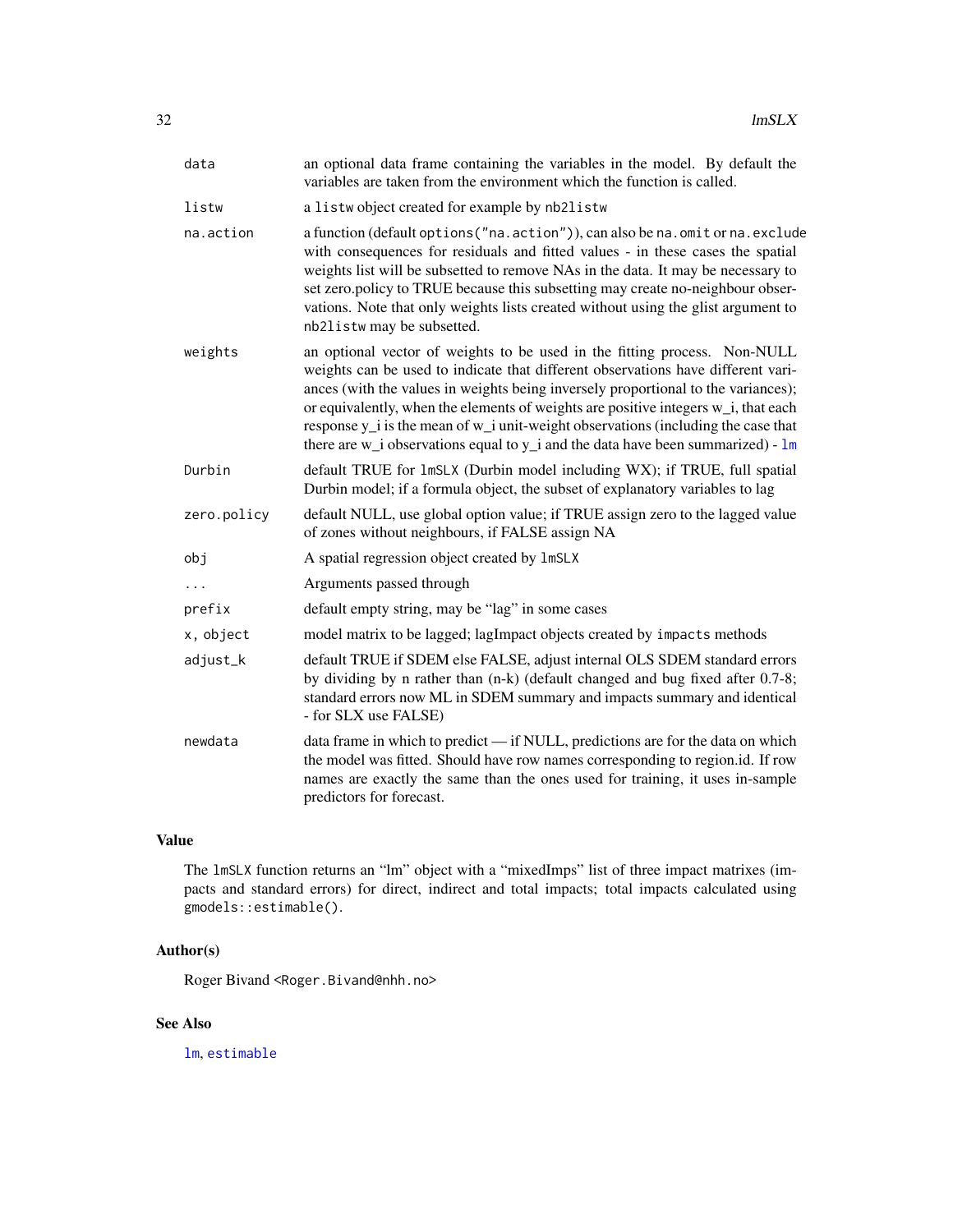#### <span id="page-32-0"></span>**LR.sarlm** 33

```
data(oldcol, package="spdep")
lw <- spdep::nb2listw(COL.nb, style="W")
COL.SLX <- lmSLX(CRIME ~ INC + HOVAL, data=COL.OLD, listw=lw)
summary(COL.SLX)
summary(impacts(COL.SLX))
COL.SLX <- lmSLX(CRIME ~ INC + HOVAL + I(HOVAL^2), data=COL.OLD, listw=lw, Durbin=TRUE)
summary(impacts(COL.SLX))
summary(COL.SLX)
COL.SLX <- lmSLX(CRIME ~ INC + HOVAL + I(HOVAL^2), data=COL.OLD, listw=lw, Durbin=~INC)
summary(impacts(COL.SLX))
summary(COL.SLX)
COL.SLX <- lmSLX(CRIME ~ INC, data=COL.OLD, listw=lw)
summary(COL.SLX)
summary(impacts(COL.SLX))
## Not run:
crds <- cbind(COL.OLD$X, COL.OLD$Y)
mdist <- sqrt(sum(diff(apply(crds, 2, range))^2))
dnb <- spdep::dnearneigh(crds, 0, mdist)
dists <- spdep::nbdists(dnb, crds)
f <- function(x, form, data, dnb, dists, verbose) {
  glst <- lapply(dists, function(d) 1/(d^x))
  lw <- spdep::nb2listw(dnb, glist=glst, style="B")
  res <- logLik(lmSLX(form=form, data=data, listw=lw))
  if (verbose) cat("power:", x, "logLik:", res, "\n")
  res
}
opt <- optimize(f, interval=c(0.1, 4), form=CRIME ~ INC + HOVAL,
data=COL.OLD, dnb=dnb, dists=dists, verbose=TRUE, maximum=TRUE)
glst <- lapply(dists, function(d) 1/(d^opt$maximum))
lw <- spdep::nb2listw(dnb, glist=glst, style="B")
SLX <- lmSLX(CRIME ~ INC + HOVAL, data=COL.OLD, listw=lw)
summary(SLX)
summary(impacts(SLX))
## End(Not run)
COL.SLX <- lmSLX(CRIME ~ INC + HOVAL, data=COL.OLD, listw=lw)
pslx0 <- predict(COL.SLX)
pslx1 <- predict(COL.SLX, newdata=COL.OLD, listw=lw)
all.equal(pslx0, pslx1)
COL.OLD1 <- COL.OLD
COL.OLD1$INC <- COL.OLD1$INC + 1
pslx2 <- predict(COL.SLX, newdata=COL.OLD1, listw=lw)
sum(coef(COL.SLX)[c(2,4)])
mean(pslx2-pslx1)
```
<span id="page-32-1"></span>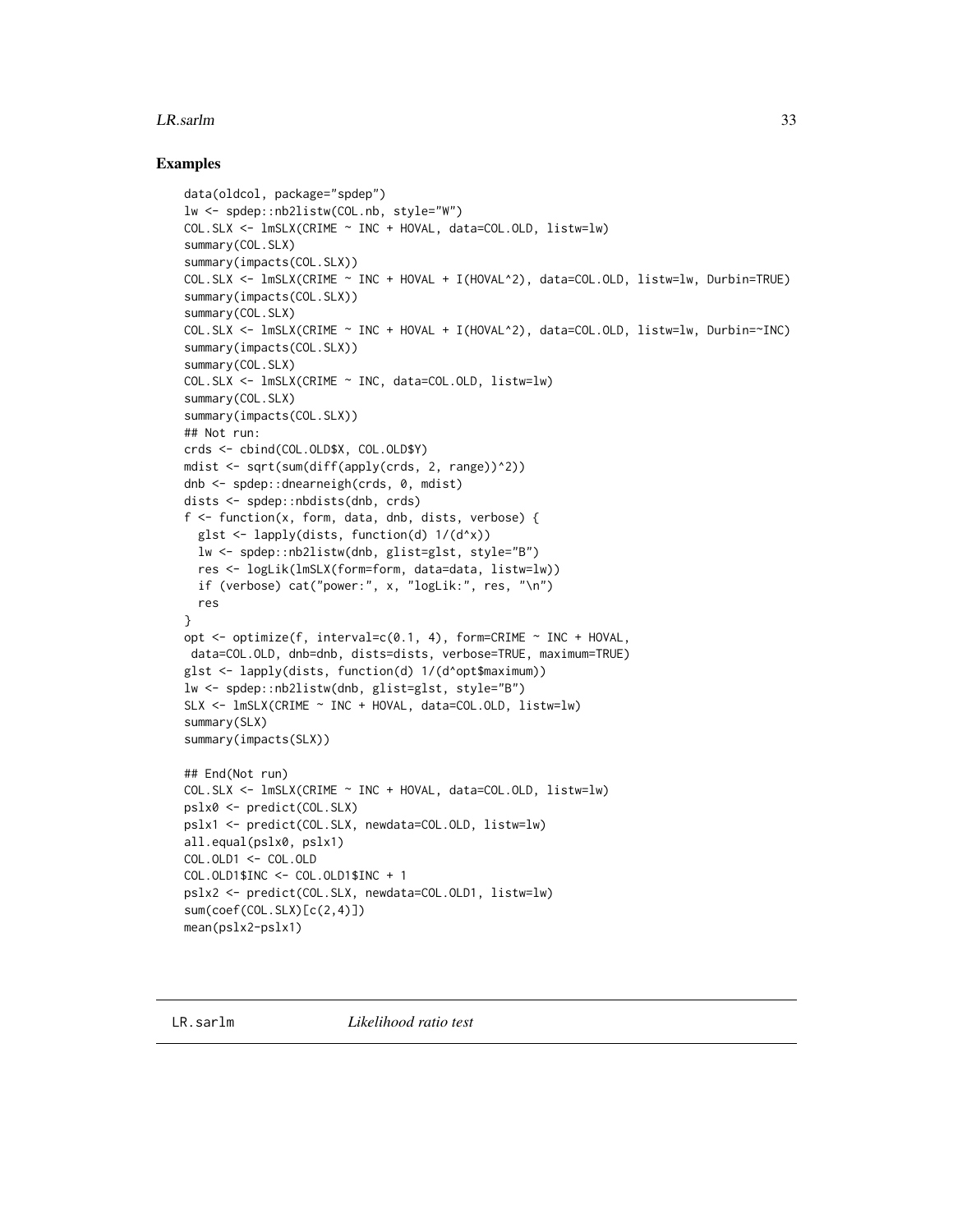#### Description

The LR.sarlm() function provides a likelihood ratio test for objects for which a logLik() function exists for their class, or for objects of class logLik. LR1.sarlm() and Wald1.sarlm() are used internally in summary.sarlm(), but may be accessed directly; they report the values respectively of LR and Wald tests for the absence of spatial dependence in spatial lag or error models. The spatial Hausman test is available for models fitted with errorsarlm and GMerrorsar.

### Usage

```
LR.sarlm(x, y)
## S3 method for class 'sarlm'
logLik(object, ...)
LR1.sarlm(object)
Wald1.sarlm(object)
## S3 method for class 'sarlm'
Hausman.test(object, ..., tol=NULL)
## S3 method for class 'sarlm'
anova(object, ...)
bptest.sarlm(object, varformula=NULL, studentize = TRUE, data=list())
## S3 method for class 'sarlm'
impacts(obj, ..., tr, R = NULL, listw = NULL, evalues=NULL,
useHESS = NULL, tol = 1e-06, empirical = FALSE, Q=NULL)
```
#### Arguments

| X           | a logLik object or an object for which a logLik() function exists                                                                                                                                                                                                                                                                                              |
|-------------|----------------------------------------------------------------------------------------------------------------------------------------------------------------------------------------------------------------------------------------------------------------------------------------------------------------------------------------------------------------|
| У           | a logLik object or an object for which a logLik() function exists                                                                                                                                                                                                                                                                                              |
| object, obj | a sarlm object                                                                                                                                                                                                                                                                                                                                                 |
|             | further arguments passed to or from other methods                                                                                                                                                                                                                                                                                                              |
| varformula  | a formula describing only the potential explanatory variables for the variance<br>(no dependent variable needed). By default the same explanatory variables are<br>taken as in the main regression model                                                                                                                                                       |
| studentize  | logical. If set to TRUE Koenker's studentized version of the test statistic will be<br>used.                                                                                                                                                                                                                                                                   |
| data        | an optional data frame containing the variables in the varformula                                                                                                                                                                                                                                                                                              |
| tr          | A vector of traces of powers of the spatial weights matrix created using trW,<br>for approximate impact measures; if not given, listw must be given for exact<br>measures (for small to moderate spatial weights matrices); the traces must be for<br>the same spatial weights as were used in fitting the spatial regression, and must<br>be row-standardised |
| listw       | If tr is not given, a spatial weights object as created by nb2listw; they must be<br>the same spatial weights as were used in fitting the spatial regression, but do not<br>have to be row-standardised                                                                                                                                                        |
| evalues     | vector of eigenvalues of spatial weights matrix for impacts calculations                                                                                                                                                                                                                                                                                       |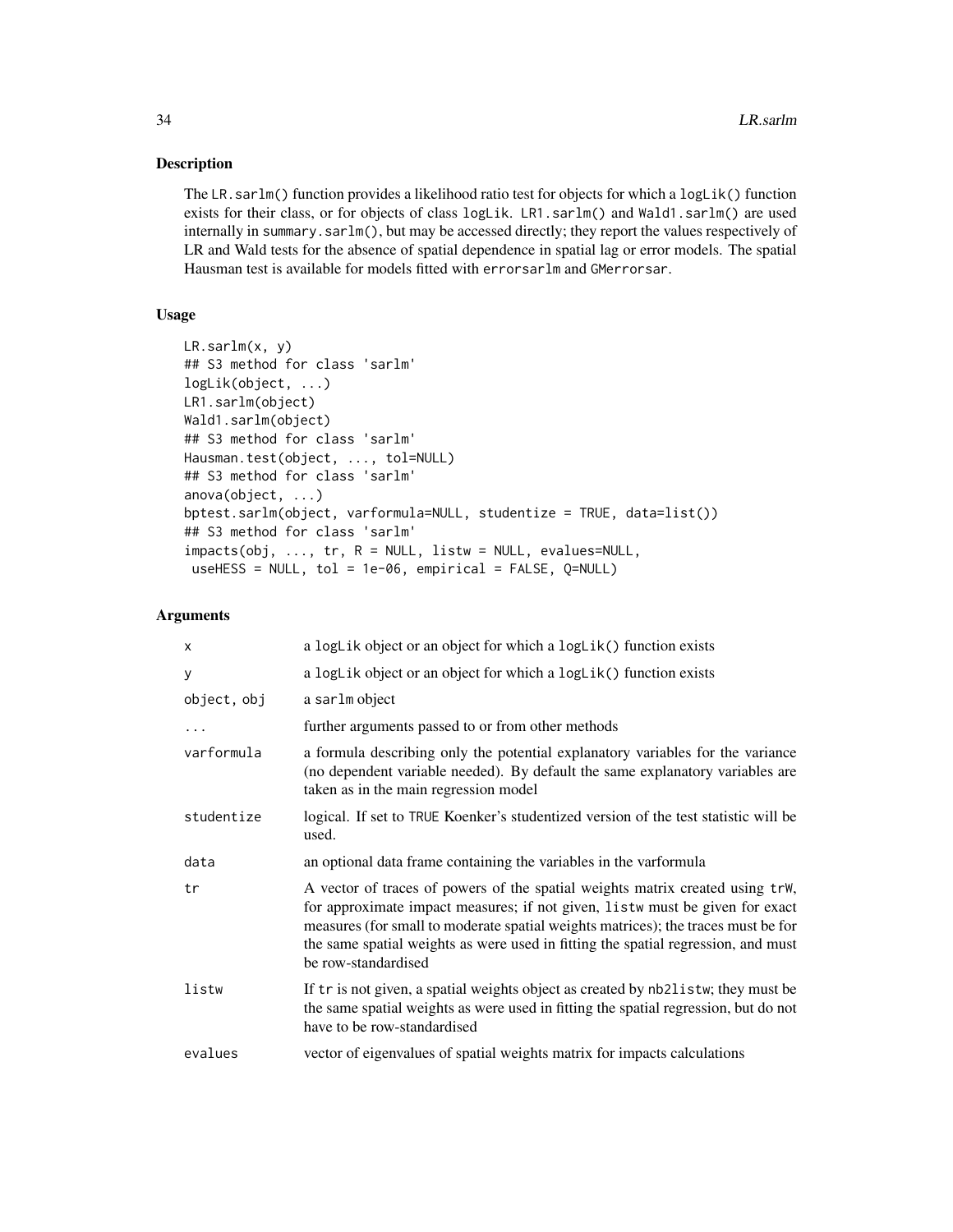#### **LR.sarlm** 35

| R         | If given, simulations are used to compute distributions for the impact measures,<br>returned as mome objects; the objects are used for convenience but are not output<br>by an MCMC process |
|-----------|---------------------------------------------------------------------------------------------------------------------------------------------------------------------------------------------|
| useHESS   | Use the Hessian approximation (if available) even if the asymptotic coefficient<br>covariance matrix is available; used for comparing methods                                               |
| tol       | Argument passed to myrnorm and solve: tolerance (relative to largest variance)<br>for numerical lack of positive-definiteness in the coefficient covariance matrix                          |
| empirical | Argument passed to myrnorm (default FALSE): if true, the coefficients and their<br>covariance matrix specify the empirical not population mean and covariance<br>matrix                     |
| 0         | default NULL, else an integer number of cumulative power series impacts to<br>calculate if tr is given                                                                                      |

#### Value

The tests return objects of class htest with:

| statistic | value of statistic         |
|-----------|----------------------------|
| parameter | degrees of freedom         |
| p.value   | Probability value          |
| estimate  | varies with test           |
| method    | description of test method |

logLik.sarlm() returns an object of class logLik LR1.sarlm, Hausman.sarlm and Wald1.sarlm returm objects of class htest

#### Note

The numbers of degrees of freedom returned by  $logLik$ . sarlm() include nuisance parameters, that is the number of regression coefficients, plus sigma, plus spatial parameter esitmate(s).

### Author(s)

Roger Bivand <Roger.Bivand@nhh.no>, bptest: Torsten Hothorn and Achim Zeileis, modified by Roger Bivand

#### References

LeSage J and RK Pace (2009) Introduction to Spatial Econometrics. CRC Press, Boca Raton, pp. 61–63; Pace RK and LeSage J (2008) A spatial Hausman test. *Economics Letters* 101, 282–284. T.S. Breusch & A.R. Pagan (1979), A Simple Test for Heteroscedasticity and Random Coefficient Variation. *Econometrica* 47, 1287–1294

W. Krämer & H. Sonnberger (1986), *The Linear Regression Model under Test*. Heidelberg: Physica. L. Anselin (1988) *Spatial econometrics: methods and models.* Dordrecht: Kluwer, pp. 121–122.

### See Also

[logLik.lm](#page-0-0), [anova.sarlm](#page-32-1)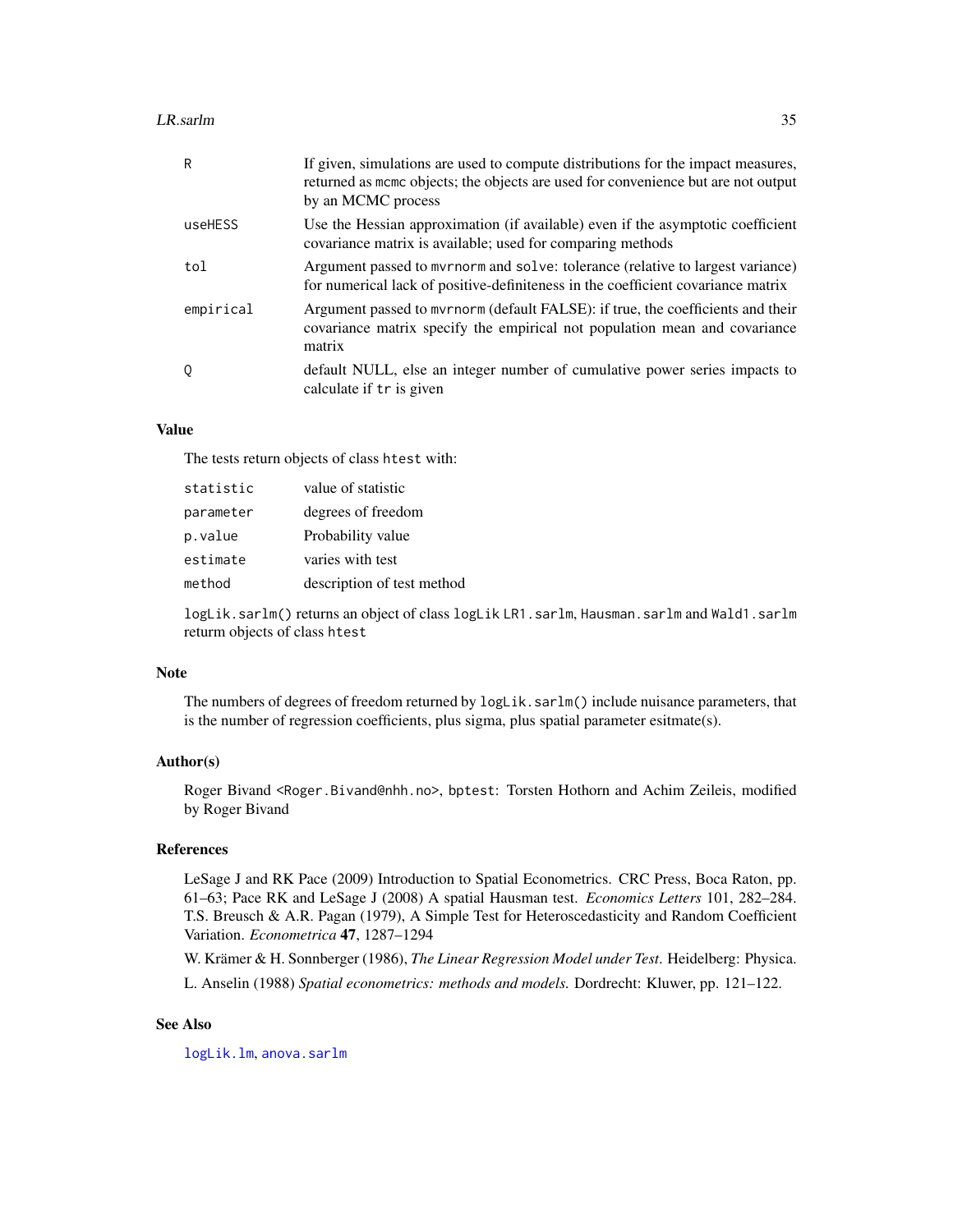#### Examples

```
require("sf", quietly=TRUE)
columbus <- st_read(system.file("shapes/columbus.shp", package="spData")[1], quiet=TRUE)
#require("spdep", quietly=TRUE)
col.gal.nb <- spdep::read.gal(system.file("weights/columbus.gal", package="spData")[1])
lmmod \leftarrow lm(CRIME \sim HOVAL + INC, data=columnlag <- lagsarlm(CRIME ~ HOVAL + INC, data=columbus, spdep::nb2listw(col.gal.nb))
mixed <- lagsarlm(CRIME ~ HOVAL + INC, data=columbus, spdep::nb2listw(col.gal.nb), type="mixed")
error <- errorsarlm(CRIME ~ HOVAL + INC, data=columbus, spdep::nb2listw(col.gal.nb))
Hausman.test(error)
LR.sarlm(mixed, error)
anova(lag, lm.mod)
anova(lag, error, mixed)
AIC(lag, error, mixed)
bptest.sarlm(error)
bptest.sarlm(error, studentize=FALSE)
## Not run:
lm.target <- lm(error$tary ~ error$tarX - 1)
if (require(lmtest, quietly=TRUE) && require(sandwich, quietly=TRUE)) {
  print(coeftest(lm.target, vcov=vcovHC(lm.target, type="HC0"), df=Inf))
}
## End(Not run)
```

```
MCMCsamp MCMC sample from fitted spatial regression
```
#### **Description**

The MCMCsamp method uses [rwmetrop](#page-0-0), a random walk Metropolis algorithm, from LearnBayes to make MCMC samples from fitted maximum likelihood spatial regression models.

#### Usage

```
MCMC samp(object, more = 1L, verbose = NULL, ...)## S3 method for class 'spautolm'
MCMC samp(object, more = 1L, verbose = NULL, ...,burnin = \theta L, scale=1, listw, control = list())
## S3 method for class 'sarlm'
MCMCsamp(object, mcmc = 1L, verbose = NULL, ...,
    burnin=0L, scale=1, listw, listw2=NULL, control=list())
```
#### Arguments

| object                  | A spatial regression model object fitted by maximum likelihood with spautolm |
|-------------------------|------------------------------------------------------------------------------|
| mcmc                    | The number of MCMC iterations after burnin                                   |
| verbose                 | default NULL, use global option value; if TRUE, reports progress             |
| $\cdot$ $\cdot$ $\cdot$ | Arguments passed through                                                     |

<span id="page-35-0"></span>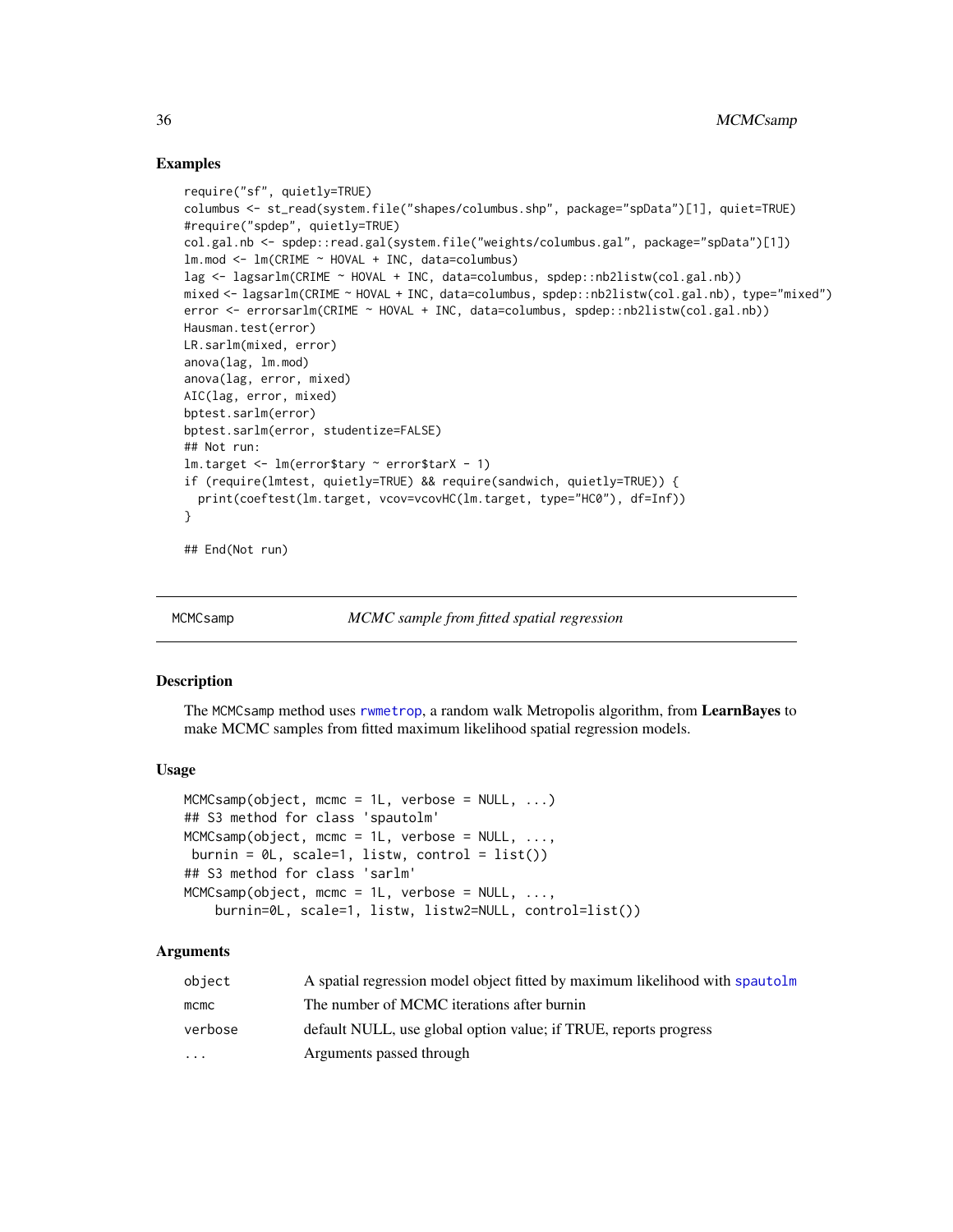# MCMCsamp 37

| burnin        | The number of burn-in iterations for the sampler                                                          |
|---------------|-----------------------------------------------------------------------------------------------------------|
| scale         | a positive scale parameter                                                                                |
| listw, listw2 | listw objects created for example by nb2listw; should be the same object(s)<br>used for fitting the model |
| control       | list of extra control arguments - see spautolm                                                            |

### Value

An object of class "mcmc" suited to coda, with attributes: "accept" acceptance rate; "type" input ML fitted model type "SAR", "CAR", "SMA", "lag", "mixed", "error", "sac", "sacmixed"; "timings" run times

## Note

If the acceptance rate is below 0.05, a warning will be issued; consider increasing mcmc.

#### Author(s)

Roger Bivand <Roger.Bivand@nhh.no>

### References

Jim Albert (2007) Bayesian Computation with R, Springer, New York, pp. 104-105.

#### See Also

[rwmetrop](#page-0-0), [spautolm](#page-62-0), [lagsarlm](#page-41-0), [errorsarlm](#page-41-0), [sacsarlm](#page-41-0)

```
require("sf", quietly=TRUE)
nydata <- st_read(system.file("shapes/NY8_bna_utm18.gpkg", package="spData")[1], quiet=TRUE)
suppressMessages(nyadjmat <- as.matrix(foreign::read.dbf(system.file(
"misc/nyadjwts.dbf", package="spData")[1])[-1]))
suppressMessages(ID <- as.character(names(foreign::read.dbf(system.file(
 "misc/nyadjwts.dbf", package="spData")[1]))[-1]))
identical(substring(ID, 2, 10), substring(as.character(nydata$AREAKEY), 2, 10))
#require("spdep", quietly=TRUE)
nyadjlw <- spdep::mat2listw(nyadjmat, as.character(nydata$AREAKEY))
listw_NY <- spdep::nb2listw(nyadjlw$neighbours, style="B")
esar1f <- spautolm(Z ~ PEXPOSURE + PCTAGE65P + PCTOWNHOME, data=nydata,
listw=listw_NY, family="SAR", method="eigen")
summary(esar1f)
res <- MCMCsamp(esar1f, mcmc=1000, burnin=200, listw=listw_NY)
summary(res)
## Not run:
esar1fw <- spautolm(Z ~ PEXPOSURE + PCTAGE65P + PCTOWNHOME, data=nydata,
listw=listw_NY, weights=POP8, family="SAR", method="eigen")
summary(esar1fw)
res <- MCMCsamp(esar1fw, mcmc=5000, burnin=500, listw=listw_NY)
summary(res)
```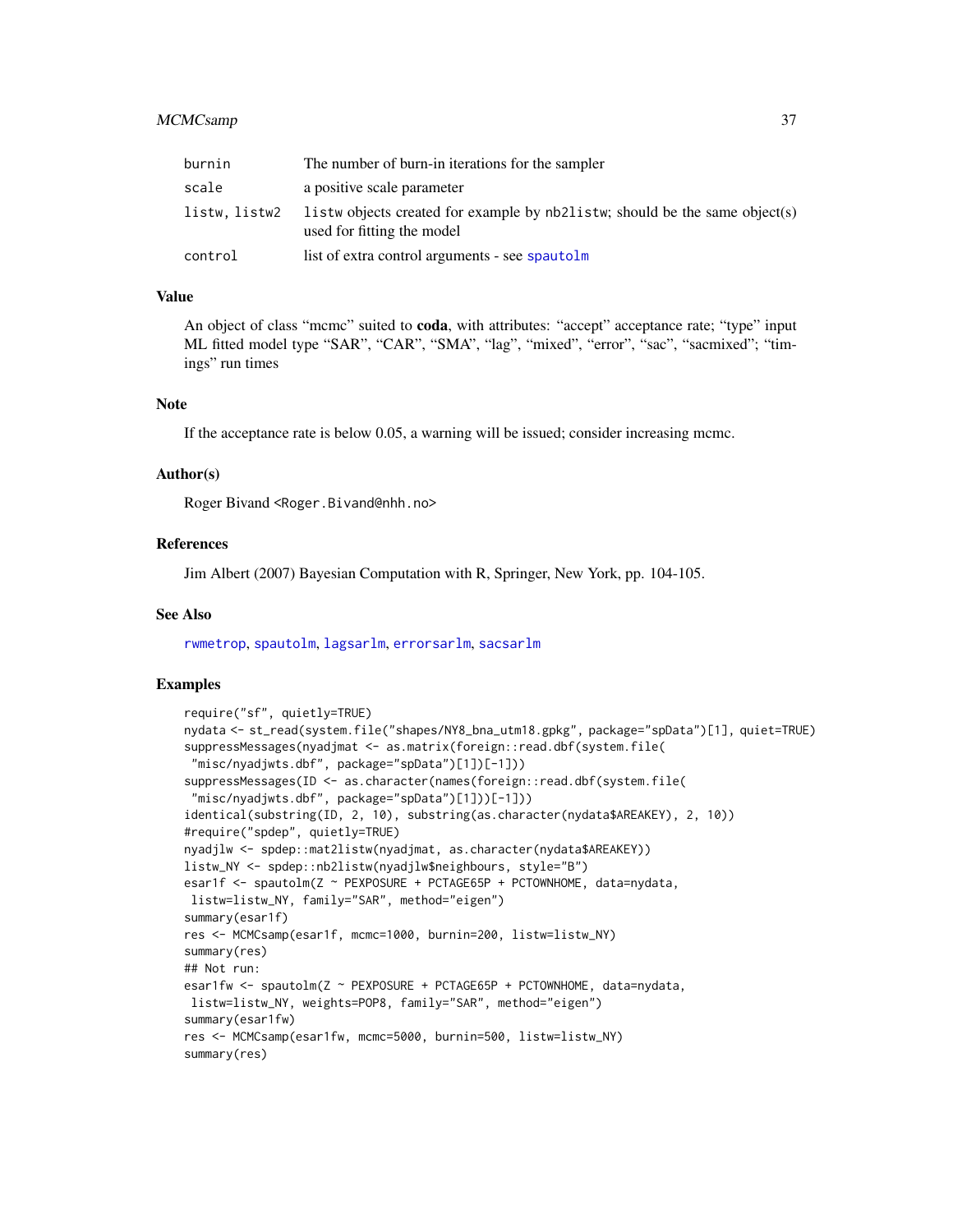```
ecar1f <- spautolm(Z ~ PEXPOSURE + PCTAGE65P + PCTOWNHOME, data=nydata,
listw=listw_NY, family="CAR", method="eigen")
summary(ecar1f)
res <- MCMCsamp(ecar1f, mcmc=5000, burnin=500, listw=listw_NY)
summary(res)
esar1fw <- spautolm(Z ~ PEXPOSURE + PCTAGE65P + PCTOWNHOME, data=nydata,
listw=listw_NY, weights=POP8, family="SAR", method="eigen")
summary(esar1fw)
res <- MCMCsamp(esar1fw, mcmc=5000, burnin=500, listw=listw_NY)
summary(res)
ecar1fw <- spautolm(Z ~ PEXPOSURE + PCTAGE65P + PCTOWNHOME, data=nydata,
listw=listw_NY, weights=POP8, family="CAR", method="eigen")
summary(ecar1fw)
res <- MCMCsamp(ecar1fw, mcmc=5000, burnin=500, listw=listw_NY)
summary(res)
## End(Not run)
esar0 <- errorsarlm(Z ~ PEXPOSURE + PCTAGE65P + PCTOWNHOME, data=nydata,
listw=listw_NY)
summary(esar0)
res <- MCMCsamp(esar0, mcmc=1000, burnin=200, listw=listw_NY)
summary(res)
## Not run:
esar0w <- errorsarlm(Z ~ PEXPOSURE + PCTAGE65P + PCTOWNHOME, data=nydata,
listw=listw_NY, weights=POP8)
summary(esar0)
res <- MCMCsamp(esar0w, mcmc=5000, burnin=500, listw=listw_NY)
summary(res)
esar1 <- errorsarlm(Z ~ PEXPOSURE + PCTAGE65P + PCTOWNHOME, data=nydata,
listw=listw_NY, etype="emixed")
summary(esar1)
res <- MCMCsamp(esar1, mcmc=5000, burnin=500, listw=listw_NY)
summary(res)
lsar0 <- lagsarlm(Z ~ PEXPOSURE + PCTAGE65P + PCTOWNHOME, data=nydata,
listw=listw_NY)
summary(lsar0)
res <- MCMCsamp(lsar0, mcmc=5000, burnin=500, listw=listw_NY)
summary(res)
lsar1 <- lagsarlm(Z ~ PEXPOSURE + PCTAGE65P + PCTOWNHOME, data=nydata,
listw=listw_NY, type="mixed")
summary(lsar1)
res <- MCMCsamp(lsar1, mcmc=5000, burnin=500, listw=listw_NY)
summary(res)
ssar0 <- sacsarlm(Z ~ PEXPOSURE + PCTAGE65P + PCTOWNHOME, data=nydata,
listw=listw_NY)
summary(ssar0)
res <- MCMCsamp(ssar0, mcmc=5000, burnin=500, listw=listw_NY)
summary(res)
ssar1 <- sacsarlm(Z ~ PEXPOSURE + PCTAGE65P + PCTOWNHOME, data=nydata,
listw=listw_NY, type="sacmixed")
summary(ssar1)
res <- MCMCsamp(ssar1, mcmc=5000, burnin=500, listw=listw_NY)
summary(res)
```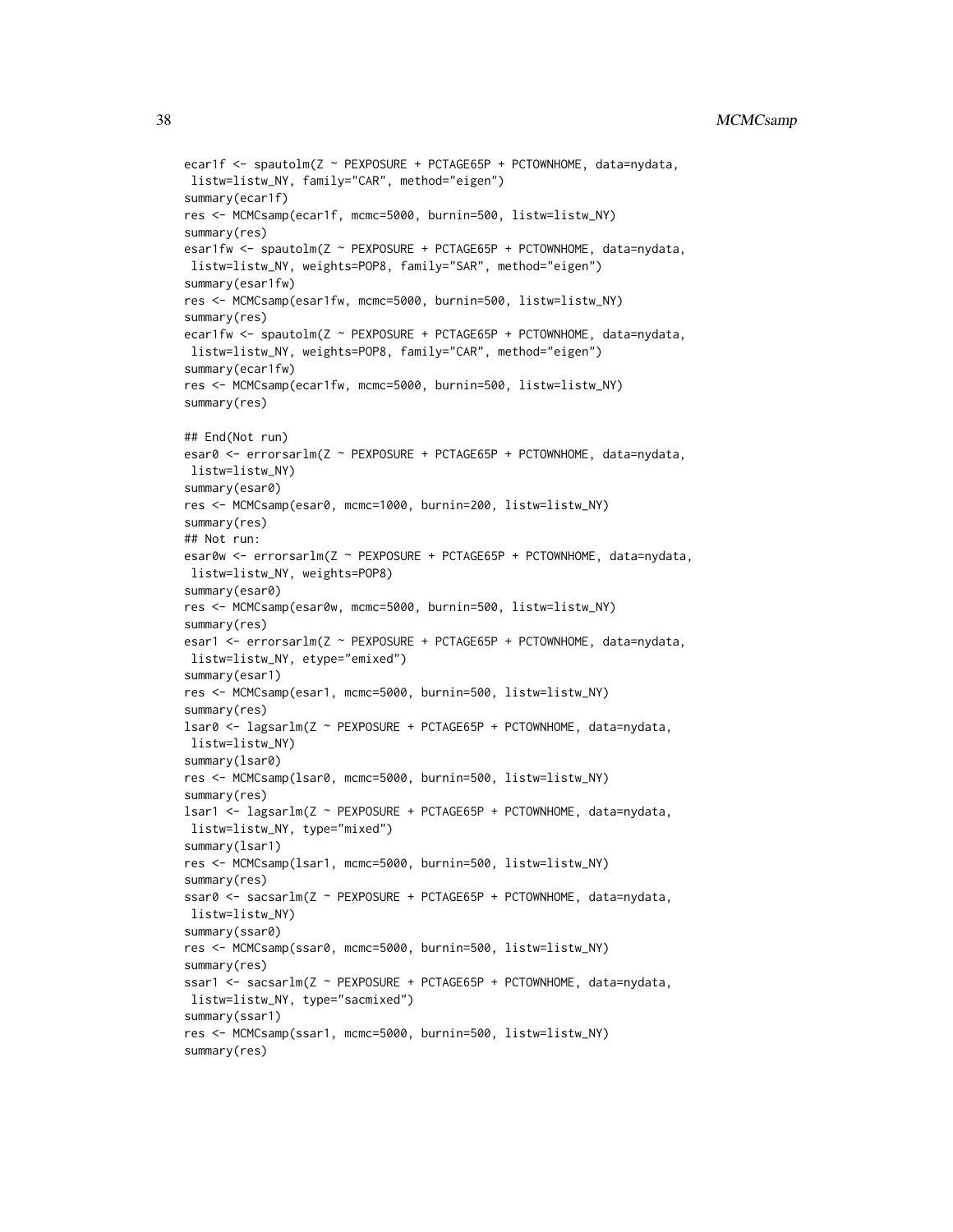## End(Not run)

# ME *Moran eigenvector GLM filtering*

# Description

The Moran eigenvector filtering function is intended to remove spatial autocorrelation from the residuals of generalised linear models. It uses brute force eigenvector selection to reach a subset of such vectors to be added to the RHS of the GLM model to reduce residual autocorrelation to below the specified alpha value. Since eigenvector selection only works on symmetric weights, the weights are made symmetric before the eigenvectors are found (from spdep 0.5-50).

# Usage

```
ME(formula, data=list(), family = gaussian, weights, offset,
 na.action=na.fail,listw=NULL, alpha=0.05, nsim=99, verbose=NULL,
 stdev=FALSE, zero.policy=NULL)
```
# Arguments

| formula     | a symbolic description of the model to be fit                                                                                                                                                                                                                                                                                                                                                                                                            |
|-------------|----------------------------------------------------------------------------------------------------------------------------------------------------------------------------------------------------------------------------------------------------------------------------------------------------------------------------------------------------------------------------------------------------------------------------------------------------------|
| data        | an optional data frame containing the variables in the model                                                                                                                                                                                                                                                                                                                                                                                             |
| family      | a description of the error distribution and link function to be used in the model                                                                                                                                                                                                                                                                                                                                                                        |
| weights     | an optional vector of weights to be used in the fitting process                                                                                                                                                                                                                                                                                                                                                                                          |
| offset      | this can be used to specify an a priori known component to be included in the<br>linear predictor during fitting                                                                                                                                                                                                                                                                                                                                         |
| na.action   | a function (default options ("na.action")), can also be na.omit or na.exclude<br>with consequences for residuals and fitted values - in these cases the spatial<br>weights list will be subsetted to remove NAs in the data. It may be necessary to<br>set zero.policy to TRUE because this subsetting may create no-neighbour obser-<br>vations. Note that only weights lists created without using the glist argument to<br>nb2listw may be subsetted. |
| listw       | a listwobject created for example by nb2listw                                                                                                                                                                                                                                                                                                                                                                                                            |
| alpha       | used as a stopping rule to choose all eigenvectors up to and including the one<br>with a p-value exceeding alpha                                                                                                                                                                                                                                                                                                                                         |
| nsim        | number of permutations for permutation bootstrap for finding p-values                                                                                                                                                                                                                                                                                                                                                                                    |
| verbose     | default NULL, use global option value; if TRUE report eigenvectors selected                                                                                                                                                                                                                                                                                                                                                                              |
| stdev       | if TRUE, p-value calculated from bootstrap permutation standard deviate using<br>pnorm with alternative="greater", if FALSE the Hope-type p-value                                                                                                                                                                                                                                                                                                        |
| zero.policy | default NULL, use global option value; if FALSE stop with error for any empty<br>neighbour sets, if TRUE permit the weights list to be formed with zero-length<br>weights vectors                                                                                                                                                                                                                                                                        |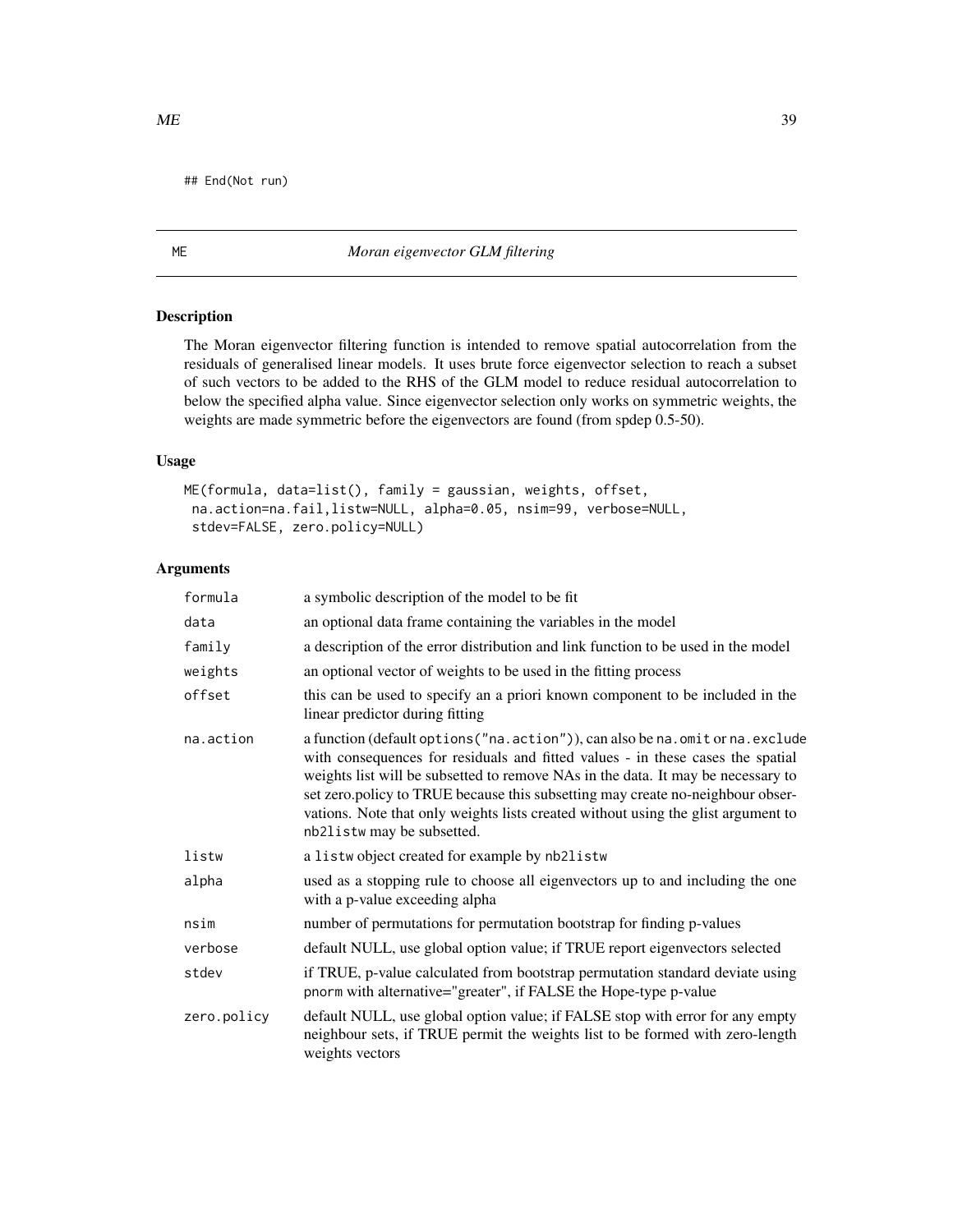### Details

The eigenvectors for inclusion are chosen by calculating the empirical Moran's I values for the initial model plus each of the doubly centred symmetric spatial weights matrix eigenvectors in turn. Then the first eigenvector is chosen as that with the lowest Moran's I value. The procedure is repeated until the lowest remaining Moran's I value has a permutation-based probability value above alpha. The probability value is either Hope-type or based on using the mean and standard deviation of the permutations to calculate ZI based on the stdev argument.

### Value

An object of class ME\_res:

| selection | a matrix summarising the selection of eigenvectors for inclusion, with columns:                                                                                    |
|-----------|--------------------------------------------------------------------------------------------------------------------------------------------------------------------|
|           | <b>Eigenvector</b> number of selected eigenvector                                                                                                                  |
|           | <b>ZI</b> permutation-based standardized deviate of Moran's I if stdev=TRUE                                                                                        |
|           | $pr(ZI)$ probability value: if stdev=TRUE of the permutation-based standard-<br>ized deviate, if FALSE the Hope-type probability value, in both cases on-<br>sided |
|           | The first row is the value at the start of the search                                                                                                              |
| vectors   | a matrix of the selected eigenvectors in order of selection                                                                                                        |

### Author(s)

Roger Bivand and Pedro Peres-Neto

# References

Dray S, Legendre P and Peres-Neto PR (2005) Spatial modeling: a comprehensive framework for principle coordinate analysis of neigbbor matrices (PCNM), Ecological Modelling; Griffith DA and Peres-Neto PR (2006) Spatial modeling in ecology: the flexibility of eigenfunction spatial analyses.

# See Also

### [SpatialFiltering](#page-60-0), [glm](#page-0-0)

### Examples

```
#require("spdep", quietly=TRUE)
data(hopkins, package="spData")
hopkins_part <- hopkins[21:36,36:21]
hopkins_part[which(hopkins_part > 0, arr.ind=TRUE)] <- 1
hopkins.rook.nb <- spdep::cell2nb(16, 16, type="rook")
glmbase \leq glm(c(hopkins_part) \sim 1, family="binomial")
lw <- spdep::nb2listw(hopkins.rook.nb, style="B")
set.seed(123)
system.time(MEbinom1 <- ME(c(hopkins_part) ~ 1, family="binomial",
listw=lw, alpha=0.05, verbose=TRUE, nsim=49))
glmME \leq glm(c(hopkins_part) \sim 1 + fitted(MEbinom1), family="binomial")
#anova(glmME, test="Chisq")
```
40 ME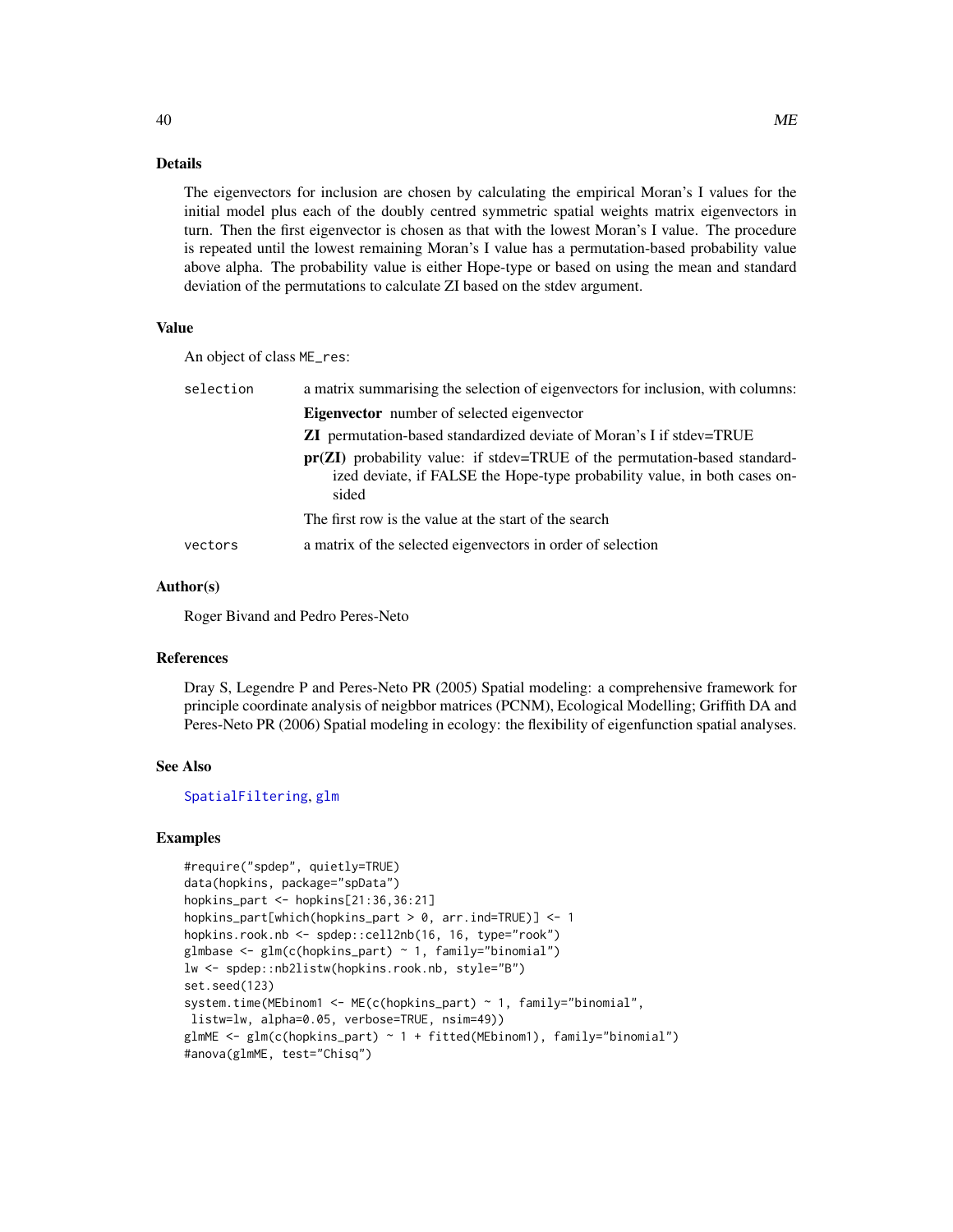```
anova(glmbase, glmME, test="Chisq")
## Not run:
require("sf", quietly=TRUE)
columbus <- st_read(system.file("shapes/columbus.shp", package="spData")[1], quiet=TRUE)
#require("spdep", quietly=TRUE)
col.gal.nb <- spdep::read.gal(system.file("weights/columbus.gal", package="spData")[1])
lw <- spdep::nb2listw(col.gal.nb)
lmbase <- lm(CRIME ~ INC + HOVAL, data=columbus)
lagcol \le SpatialFiltering(CRIME \sim 1, \sim INC + HOVAL, data=columbus,
nb=col.gal.nb, style="W", alpha=0.1, verbose=TRUE)
lagcol
lmlag <- lm(CRIME ~ INC + HOVAL + fitted(lagcol), data=columbus)
anova(lmbase, lmlag)
set.seed(123)
system.time(lagcol1 <- ME(CRIME ~ INC + HOVAL, data=columbus, family="gaussian",
listw=lw, alpha=0.1, verbose=TRUE))
lagcol1
lmlag1 <- lm(CRIME ~ INC + HOVAL + fitted(lagcol1), data=columbus)
anova(lmbase, lmlag1)
set.seed(123)
lagcol2 <- ME(CRIME ~ INC + HOVAL, data=columbus, family="gaussian",
listw=lw, alpha=0.1, stdev=TRUE, verbose=TRUE)
lagcol2
lmlag2 <- lm(CRIME ~ INC + HOVAL + fitted(lagcol2), data=columbus)
anova(lmbase, lmlag2)
NA.columbus <- columbus
NA.columbus$CRIME[20:25] <- NA
COL.ME.NA <- ME(CRIME ~ INC + HOVAL, data=NA.columbus, family="gaussian",
listw=lw, alpha=0.1, stdev=TRUE, verbose=TRUE,
na.action=na.exclude)
COL.ME.NA$na.action
summary(lm(CRIME ~ INC + HOVAL + fitted(COL.ME.NA), data=NA.columbus,
na.action=na.exclude))
nc.sids <- st_read(system.file("shapes/sids.shp", package="spData")[1], quiet=TRUE)
rn <- as.character(nc.sids$FIPS)
ncCC89_nb <- spdep::read.gal(system.file("weights/ncCC89.gal", package="spData")[1],
region.id=rn)
ncCR85_nb <- spdep::read.gal(system.file("weights/ncCR85.gal", package="spData")[1],
region.id=rn)
glmbase <- glm(SID74 ~ 1, data=nc.sids, offset=log(BIR74),
family="poisson")
set.seed(123)
MEpois1 <- ME(SID74 ~ 1, data=nc.sids, offset=log(BIR74),
family="poisson", listw=spdep::nb2listw(ncCR85_nb, style="B"), alpha=0.2, verbose=TRUE)
MEpois1
glmME \le glm(SID74 \sim 1 + fitted(MEpois1), data=nc.sids, offset=log(BIR74),
family="poisson")
anova(glmME, test="Chisq")
anova(glmbase, glmME, test="Chisq")
```
## End(Not run)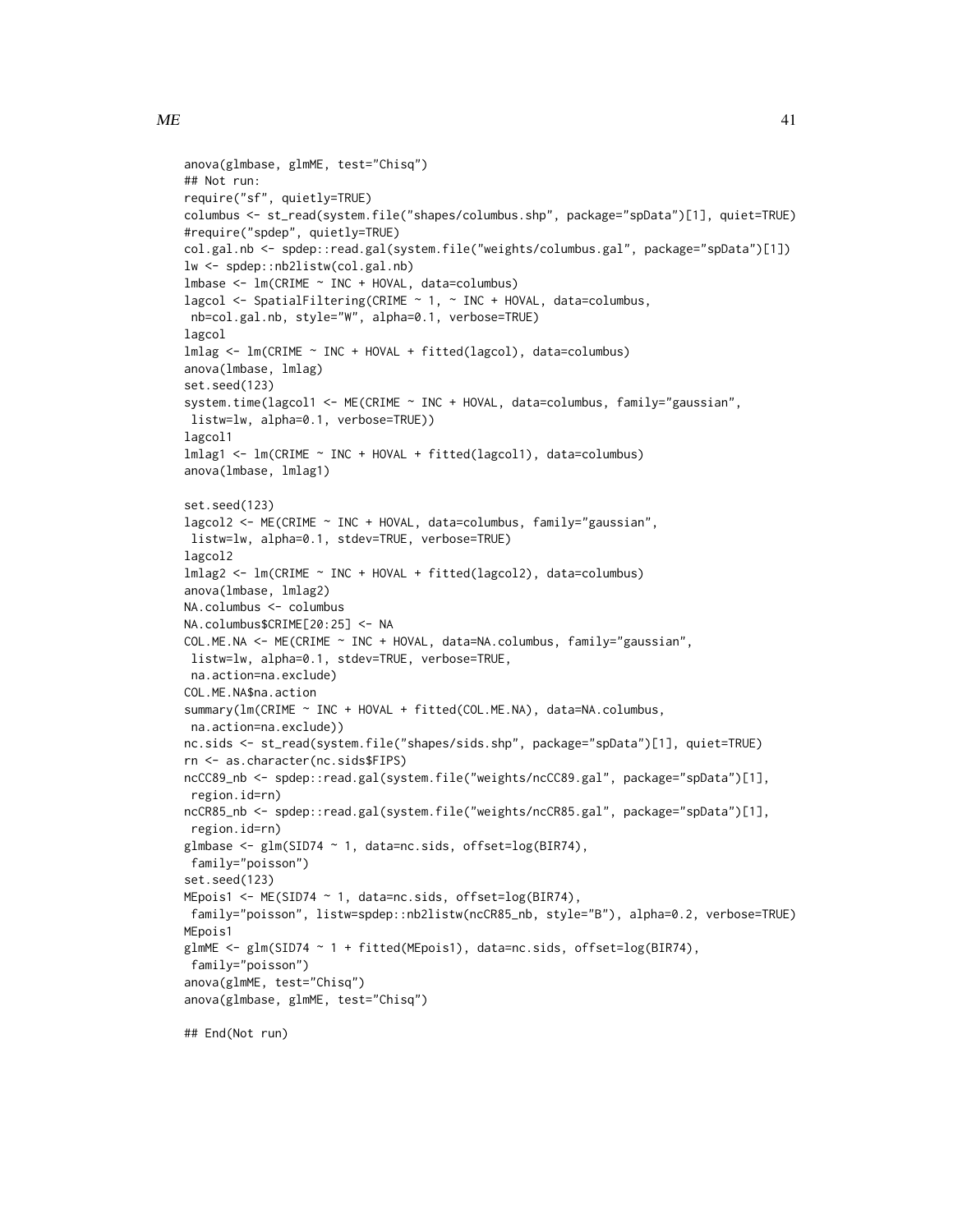ML\_models *Spatial simultaneous autoregressive model estimation by maximum likelihood*

### <span id="page-41-0"></span>Description

The lagsarlm function provides Maximum likelihood estimation of spatial simultaneous autoregressive lag and spatial Durbin (mixed) models of the form:

$$
y = \rho Wy + X\beta + \varepsilon
$$

where  $\rho$  is found by optimize() first, and  $\beta$  and other parameters by generalized least squares subsequently (one-dimensional search using optim performs badly on some platforms). In the spatial Durbin (mixed) model, the spatially lagged independent variables are added to X. Note that interpretation of the fitted coefficients should use impact measures, because of the feedback loops induced by the data generation process for this model. With one of the sparse matrix methods, larger numbers of observations can be handled, but the interval= argument may need be set when the weights are not row-standardised.

Maximum likelihood estimation of spatial simultaneous autoregressive error models of the form:

$$
y = X\beta + u, u = \lambda W u + \varepsilon
$$

where  $\lambda$  is found by optimize() first, and  $\beta$  and other parameters by generalized least squares subsequently. With one of the sparse matrix methods, larger numbers of observations can be handled, but the interval= argument may need be set when the weights are not row-standardised. When etype is "emixed", a so-called spatial Durbin error model is fitted.

Maximum likelihood estimation of spatial simultaneous autoregressive "SAC/SARAR" models of the form:

$$
y = \rho W 1y + X\beta + u, u = \lambda W 2u + \varepsilon
$$

where  $\rho$  and  $\lambda$  are found by nlminb or optim() first, and  $\beta$  and other parameters by generalized least squares subsequently.

### Usage

```
lagsarlm(formula, data = list(), listw, na.action, Durbin, type,
method="eigen", quiet=NULL, zero.policy=NULL, interval=NULL,
tol.solve=.Machine$double.eps, trs=NULL, control=list())
errorsarlm(formula, data=list(), listw, na.action, weights=NULL,
Durbin, etype, method="eigen", quiet=NULL, zero.policy=NULL,
interval = NULL, tol.solve=.Machine$double.eps, trs=NULL, control=list())
sacsarlm(formula, data = list(), listw, listw2 = NULL, na.action, Durbin, type,
method="eigen", quiet=NULL, zero.policy=NULL, tol.solve=.Machine$double.eps,
llprof=NULL, interval1=NULL, interval2=NULL, trs1=NULL, trs2=NULL,
```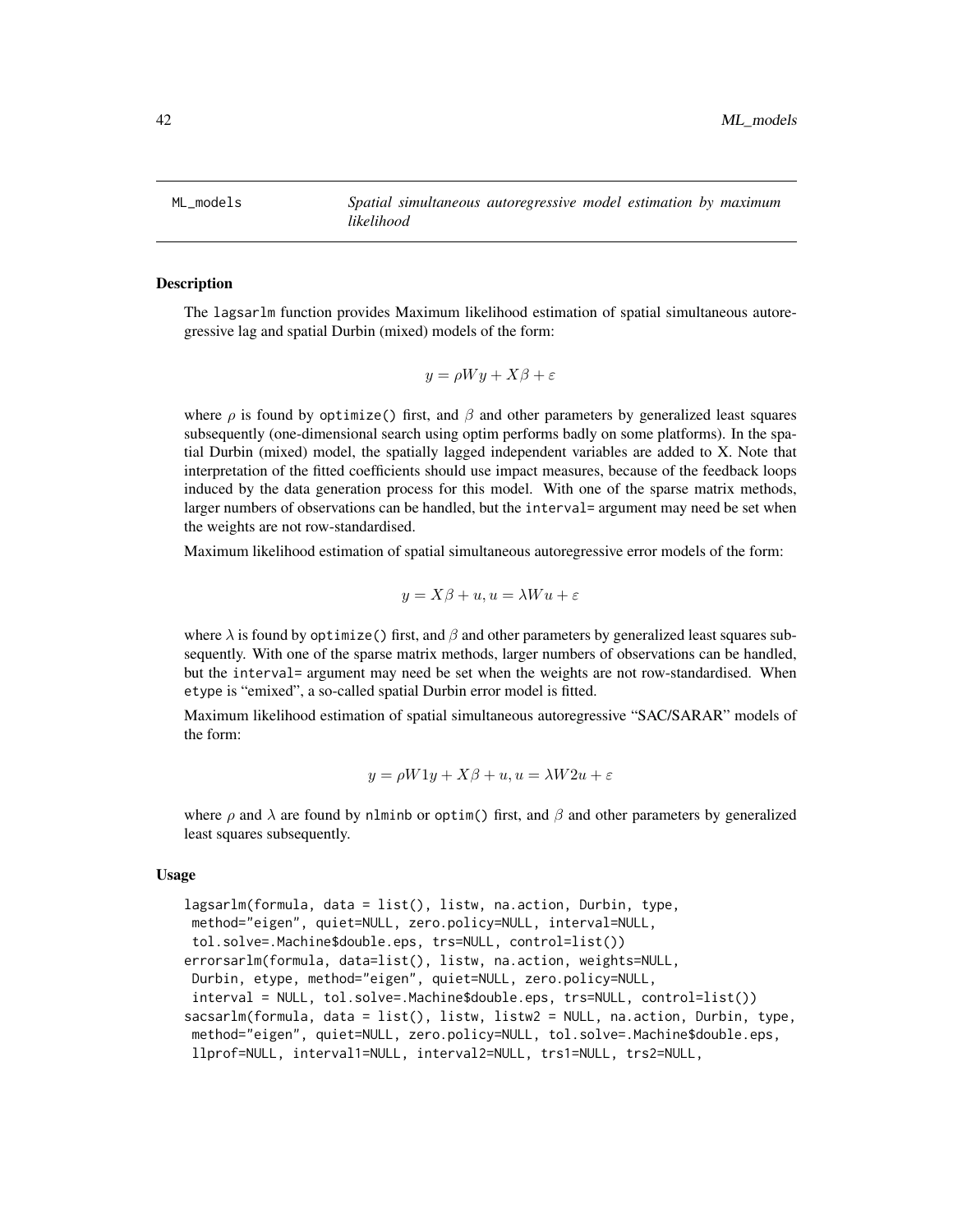# ML\_models 43

```
control = list()## S3 method for class 'sarlm'
summary(object, correlation = FALSE, Nagelkerke = FALSE,
Hausman=FALSE, adj.se=FALSE, ...)
## S3 method for class 'sarlm'
print(x, \ldots)## S3 method for class 'summary.sarlm'
print(x, digits = max(5, .0ptions$digits - 3),
signif.stars = FALSE, ...)
## S3 method for class 'sarlm'
residuals(object, ...)
## S3 method for class 'sarlm'
deviance(object, ...)
## S3 method for class 'sarlm'
coef(object, ...)
## S3 method for class 'sarlm'
vcov(object, ...)
## S3 method for class 'sarlm'
fitted(object, ...)
```
# Arguments

| formula       | a symbolic description of the model to be fit. The details of model specification<br>are given for $lm()$                                                                                                                                                                                                                                                                                                                                                                                                                  |
|---------------|----------------------------------------------------------------------------------------------------------------------------------------------------------------------------------------------------------------------------------------------------------------------------------------------------------------------------------------------------------------------------------------------------------------------------------------------------------------------------------------------------------------------------|
| data          | an optional data frame containing the variables in the model. By default the<br>variables are taken from the environment which the function is called.                                                                                                                                                                                                                                                                                                                                                                     |
| listw, listw2 | a listw object created for example by nb2listw; if nb2listw not given, set to<br>the same spatial weights as the listwargument                                                                                                                                                                                                                                                                                                                                                                                             |
| na.action     | a function (default options ("na.action")), can also be na.omit or na.exclude<br>with consequences for residuals and fitted values - in these cases the weights<br>list will be subsetted to remove NAs in the data. It may be necessary to set<br>zero.policy to TRUE because this subsetting may create no-neighbour observa-<br>tions. Note that only weights lists created without using the glist argument to<br>nb21 is tw may be subsetted.                                                                         |
| weights       | an optional vector of weights to be used in the fitting process. Non-NULL<br>weights can be used to indicate that different observations have different vari-<br>ances (with the values in weights being inversely proportional to the variances);<br>or equivalently, when the elements of weights are positive integers w_i, that each<br>response $y_i$ is the mean of $w_i$ unit-weight observations (including the case that<br>there are $w_i$ observations equal to $y_i$ and the data have been summarized) - $lm$ |
| Durbin        | default FALSE (spatial lag model); if TRUE, full spatial Durbin model; if a<br>formula object, the subset of explanatory variables to lag                                                                                                                                                                                                                                                                                                                                                                                  |
| type          | (use the 'Durbin=' argument - retained for backwards compatibility only) de-<br>fault "lag", may be set to "mixed"; when "mixed", the lagged intercept is dropped<br>for spatial weights style "W", that is row-standardised weights, but otherwise in-<br>cluded; "Durbin" may be used instead of "mixed"                                                                                                                                                                                                                 |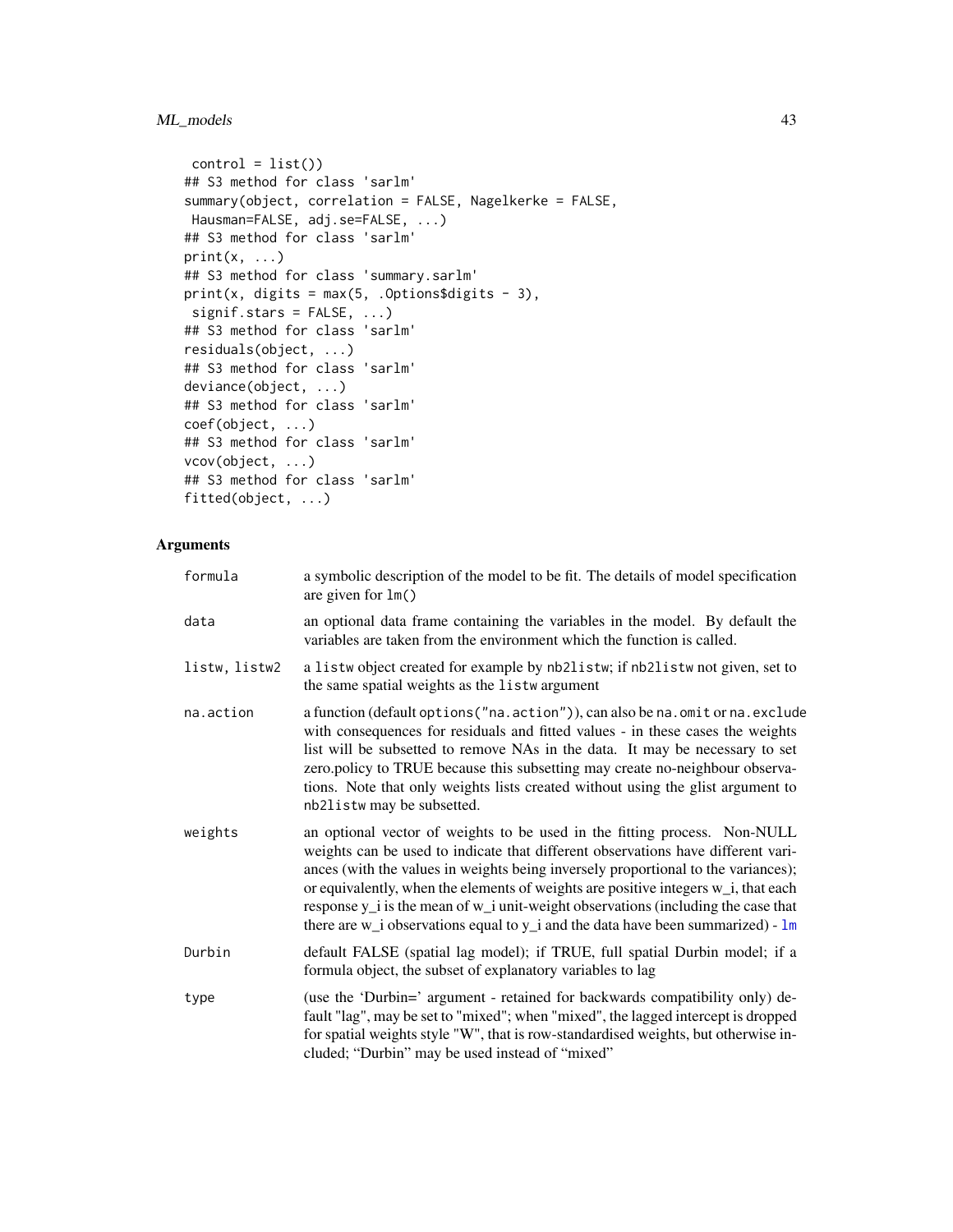| etype                | (use the 'Durbin=' argument - retained for backwards compatibility only) de-<br>fault "error", may be set to "emixed" to include the spatially lagged independent<br>variables added to X; when "emixed", the lagged intercept is dropped for spatial<br>weights style "W", that is row-standardised weights, but otherwise included                                                                                                                                                                                                                                                                                                                                                                                                                                                                                                                                                                                                                                                                                                       |  |
|----------------------|--------------------------------------------------------------------------------------------------------------------------------------------------------------------------------------------------------------------------------------------------------------------------------------------------------------------------------------------------------------------------------------------------------------------------------------------------------------------------------------------------------------------------------------------------------------------------------------------------------------------------------------------------------------------------------------------------------------------------------------------------------------------------------------------------------------------------------------------------------------------------------------------------------------------------------------------------------------------------------------------------------------------------------------------|--|
| method               | "eigen" (default) - the Jacobian is computed as the product of $(1 - rho * eigenvalue)$<br>using eigenw, and "spam" or "Matrix_J" for strictly symmetric weights lists of<br>styles "B" and "C", or made symmetric by similarity (Ord, 1975, Appendix<br>C) if possible for styles "W" and "S", using code from the spam or Matrix<br>packages to calculate the determinant; "Matrix" and "spam_update" provide<br>updating Cholesky decomposition methods; "LU" provides an alternative sparse<br>matrix decomposition approach. In addition, there are "Chebyshev" and Monte<br>Carlo "MC" approximate log-determinant methods; the Smirnov/Anselin (2009)<br>trace approximation is available as "moments". Three methods: "SE_classic",<br>"SE_whichMin", and "SE_interp" are provided experimentally, the first to at-<br>tempt to emulate the behaviour of Spatial Econometrics toolbox ML fitting<br>functions. All use grids of log determinant values, and the latter two attempt<br>to ameliorate some features of "SE_classic". |  |
| quiet                | default NULL, use !verbose global option value; if FALSE, reports function<br>values during optimization.                                                                                                                                                                                                                                                                                                                                                                                                                                                                                                                                                                                                                                                                                                                                                                                                                                                                                                                                  |  |
| zero.policy          | default NULL, use global option value; if TRUE assign zero to the lagged<br>value of zones without neighbours, if FALSE (default) assign NA - causing<br>lagsarlm() to terminate with an error                                                                                                                                                                                                                                                                                                                                                                                                                                                                                                                                                                                                                                                                                                                                                                                                                                             |  |
| interval             | default is NULL, search interval for autoregressive parameter                                                                                                                                                                                                                                                                                                                                                                                                                                                                                                                                                                                                                                                                                                                                                                                                                                                                                                                                                                              |  |
| tol.solve            | the tolerance for detecting linear dependencies in the columns of matrices to be<br>inverted - passed to solve() (default=1.0e-10). This may be used if necessary<br>to extract coefficient standard errors (for instance lowering to 1e-12), but errors<br>in solve() may constitute indications of poorly scaled variables: if the variables<br>have scales differing much from the autoregressive coefficient, the values in this<br>matrix may be very different in scale, and inverting such a matrix is analytically<br>possible by definition, but numerically unstable; rescaling the RHS variables<br>alleviates this better than setting tol.solve to a very small value                                                                                                                                                                                                                                                                                                                                                         |  |
| llprof               | default NULL, can either be an integer, to divide the feasible ranges into a grid of<br>points, or a two-column matrix of spatial coefficient values, at which to evaluate<br>the likelihood function                                                                                                                                                                                                                                                                                                                                                                                                                                                                                                                                                                                                                                                                                                                                                                                                                                      |  |
| trs1, trs2           | default NULL, if given, vectors for each weights object of powered spatial<br>weights matrix traces output by trW; when given, used in some Jacobian meth-<br>ods                                                                                                                                                                                                                                                                                                                                                                                                                                                                                                                                                                                                                                                                                                                                                                                                                                                                          |  |
| interval1, interval2 |                                                                                                                                                                                                                                                                                                                                                                                                                                                                                                                                                                                                                                                                                                                                                                                                                                                                                                                                                                                                                                            |  |
|                      | default is NULL, search intervals for each weights object for autoregressive pa-<br>rameters                                                                                                                                                                                                                                                                                                                                                                                                                                                                                                                                                                                                                                                                                                                                                                                                                                                                                                                                               |  |
| trs                  | default NULL, if given, a vector of powered spatial weights matrix traces output<br>by trW; when given, insert the asymptotic analytical values into the numerical<br>Hessian instead of the approximated values; may be used to get around some<br>problems raised when the numerical Hessian is poorly conditioned, generating<br>NaNs in subsequent operations; the use of trs is recommended                                                                                                                                                                                                                                                                                                                                                                                                                                                                                                                                                                                                                                           |  |
| control              | list of extra control arguments - see section below                                                                                                                                                                                                                                                                                                                                                                                                                                                                                                                                                                                                                                                                                                                                                                                                                                                                                                                                                                                        |  |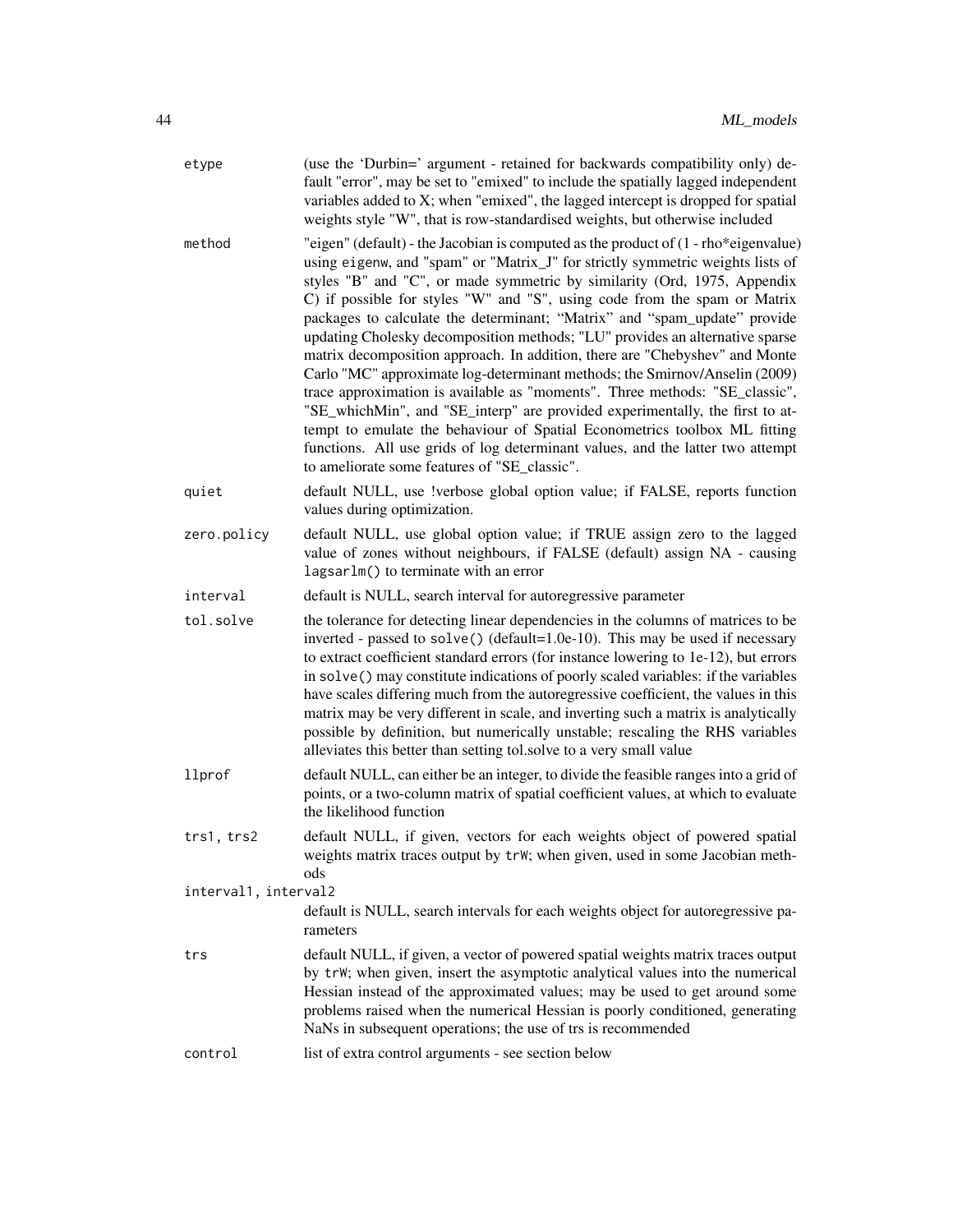### ML\_models 45

| object       | sarlm object from lagsarlm, errorsarlm or sacsarlm                                                                                |
|--------------|-----------------------------------------------------------------------------------------------------------------------------------|
| correlation  | logical; if 'TRUE', the correlation matrix of the estimated parameters including<br>sigma is returned and printed (default=FALSE) |
| Nagelkerke   | if TRUE, the Nagelkerke pseudo R-squared is reported                                                                              |
| Hausman      | if TRUE, the results of the Hausman test for error models are reported                                                            |
| adj.se       | if TRUE, adjust the coefficient standard errors for the number of fitted coeffi-<br>cients                                        |
| X            | sarlm object from lagsarlm, errorsarlm or sacsarlm in print.sarlm, sum-<br>mary object from summary.sarlm for print.summary.sarlm |
| digits       | the number of significant digits to use when printing                                                                             |
| signif.stars | logical. If TRUE, "significance stars" are printed for each coefficient.                                                          |
| $\cdots$     | further arguments passed to or from other methods                                                                                 |

### Details

The asymptotic standard error of  $\rho$  is only computed when method="eigen", because the full matrix operations involved would be costly for large n typically associated with the choice of method="spam" or "Matrix". The same applies to the coefficient covariance matrix. Taken as the asymptotic matrix from the literature, it is typically badly scaled, and with the elements involving  $\rho$  (lag model) or  $\lambda$  (error model) being very small, while other parts of the matrix can be very large (often many orders of magnitude in difference). It often happens that the tol.solve argument needs to be set to a smaller value than the default, or the RHS variables can be centred or reduced in range.

Versions of the package from 0.4-38 include numerical Hessian values where asymptotic standard errors are not available. This change has been introduced to permit the simulation of distributions for impact measures. The warnings made above with regard to variable scaling also apply in this case.

Note that the fitted() function for the output object assumes that the response variable may be reconstructed as the sum of the trend, the signal, and the noise (residuals). Since the values of the response variable are known, their spatial lags are used to calculate signal components (Cressie 1993, p. 564). This differs from other software, including GeoDa, which does not use knowledge of the response variable in making predictions for the fitting data. Refer to the help page of [predict.sarlm](#page-51-0) for discussions and references.

Because numerical optimisation is used to find the values of lambda and rho in sacsarlm, care needs to be shown. It has been found that the surface of the 2D likelihood function often forms a "banana trench" from (low rho, high lambda) through (high rho, high lambda) to (high rho, low lambda) values. In addition, sometimes the banana has optima towards both ends, one local, the other global, and conseqently the choice of the starting point for the final optimization becomes crucial. The default approach is not to use just  $(0, 0)$  as a starting point, nor the (rho, lambda) values from gstsls, which lie in a central part of the "trench", but either four values at (low rho, high lambda),  $(0, 0)$ , (high rho, high lambda), and (high rho, low lambda), and to use the best of these start points for the final optimization. Optionally, nine points can be used spanning the whole (lower, upper) space.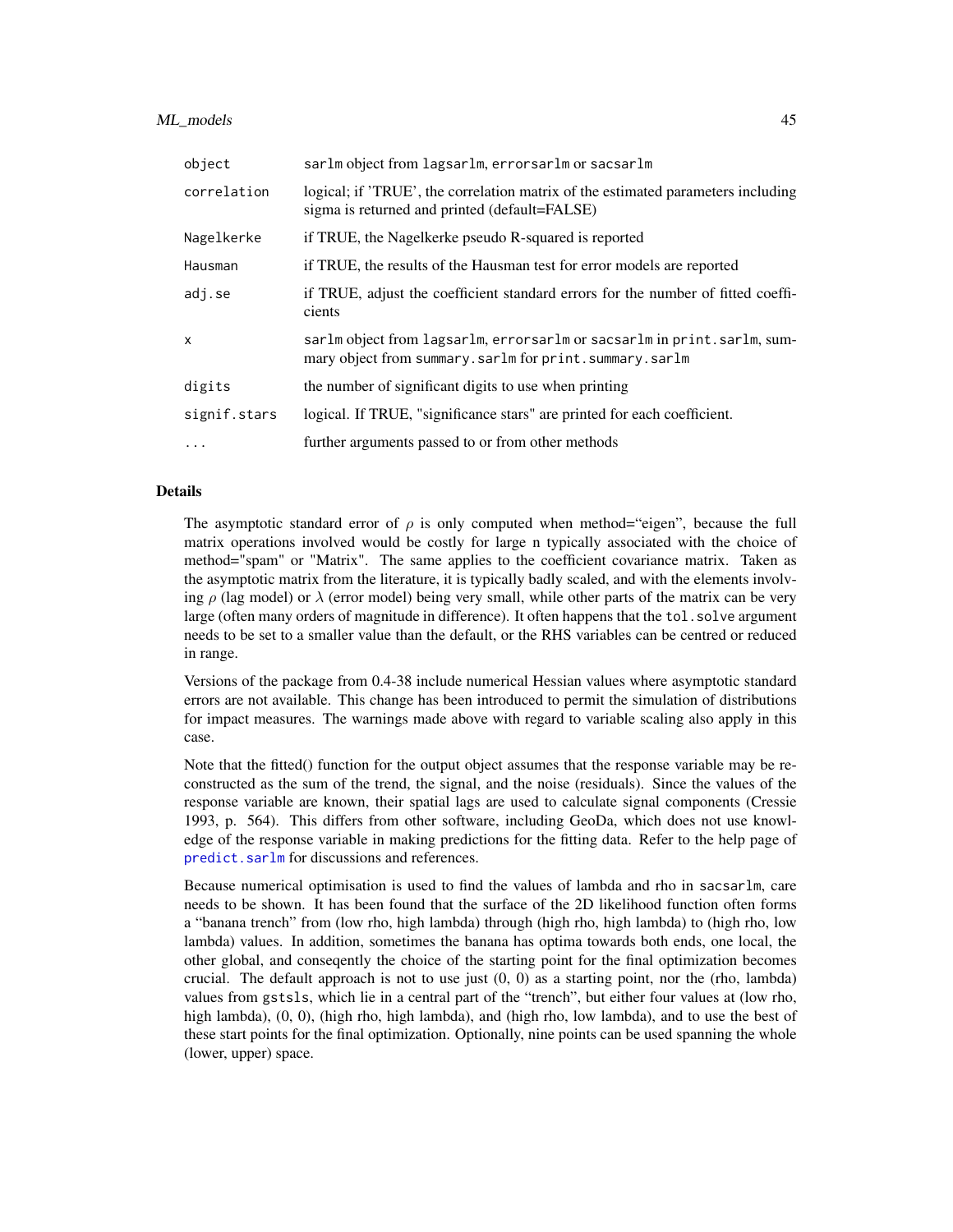#### Control arguments

- tol.opt: the desired accuracy of the optimization passed to optimize() (default=square root of double precision machine tolerance, a larger root may be used needed, see help(boston) for an example)
- returnHcov: (error model) default TRUE, return the Vo matrix for a spatial Hausman test
- **pWOrder:** (error model) default 250, if returnHcov=TRUE and the method is not "eigen", pass this order to powerWeights as the power series maximum limit
- fdHess: default NULL, then set to (method != "eigen") internally; use fdHess to compute an approximate Hessian using finite differences when using sparse matrix methods; used to make a coefficient covariance matrix when the number of observations is large; may be turned off to save resources if need be
- optimHess: default FALSE, use fdHess from nlme, if TRUE, use optim to calculate Hessian at optimum
- optimHessMethod: default "optimHess", may be "nlm" or one of the optim methods
- **compiled sse:** default FALSE; logical value used in the log likelihood function to choose compiled code for computing SSE
- **Imult:** default 2; used for preparing the Cholesky decompositions for updating in the Jacobian function
- super: if NULL (default), set to FALSE to use a simplicial decomposition for the sparse Cholesky decomposition and method "Matrix\_J", set to as.logical(NA) for method "Matrix", if TRUE, use a supernodal decomposition
- cheb\_q: default 5; highest power of the approximating polynomial for the Chebyshev approximation
- MC\_p: default 16; number of random variates
- MC\_m: default 30; number of products of random variates matrix and spatial weights matrix
- spamPivot: default "MMD", alternative "RCM"
- in\_coef default 0.1, coefficient value for initial Cholesky decomposition in "spam\_update"
- type default "MC", used with method "moments"; alternatives "mult" and "moments", for use if trs is missing, [trW](#page-77-0)
- correct default TRUE, used with method "moments" to compute the Smirnov/Anselin correction term
- trunc default TRUE, used with method "moments" to truncate the Smirnov/Anselin correction term
- SE\_method default "LU", may be "MC"
- nrho default 200, as in SE toolbox; the size of the first stage lndet grid; it may be reduced to for example 40
- interpn default 2000, as in SE toolbox; the size of the second stage lndet grid
- small\_asy default TRUE; if the method is not "eigen", use asymmetric covariances rather than numerical Hessian ones if n <= small
- small default 1500; threshold number of observations for asymmetric covariances when the method is not "eigen"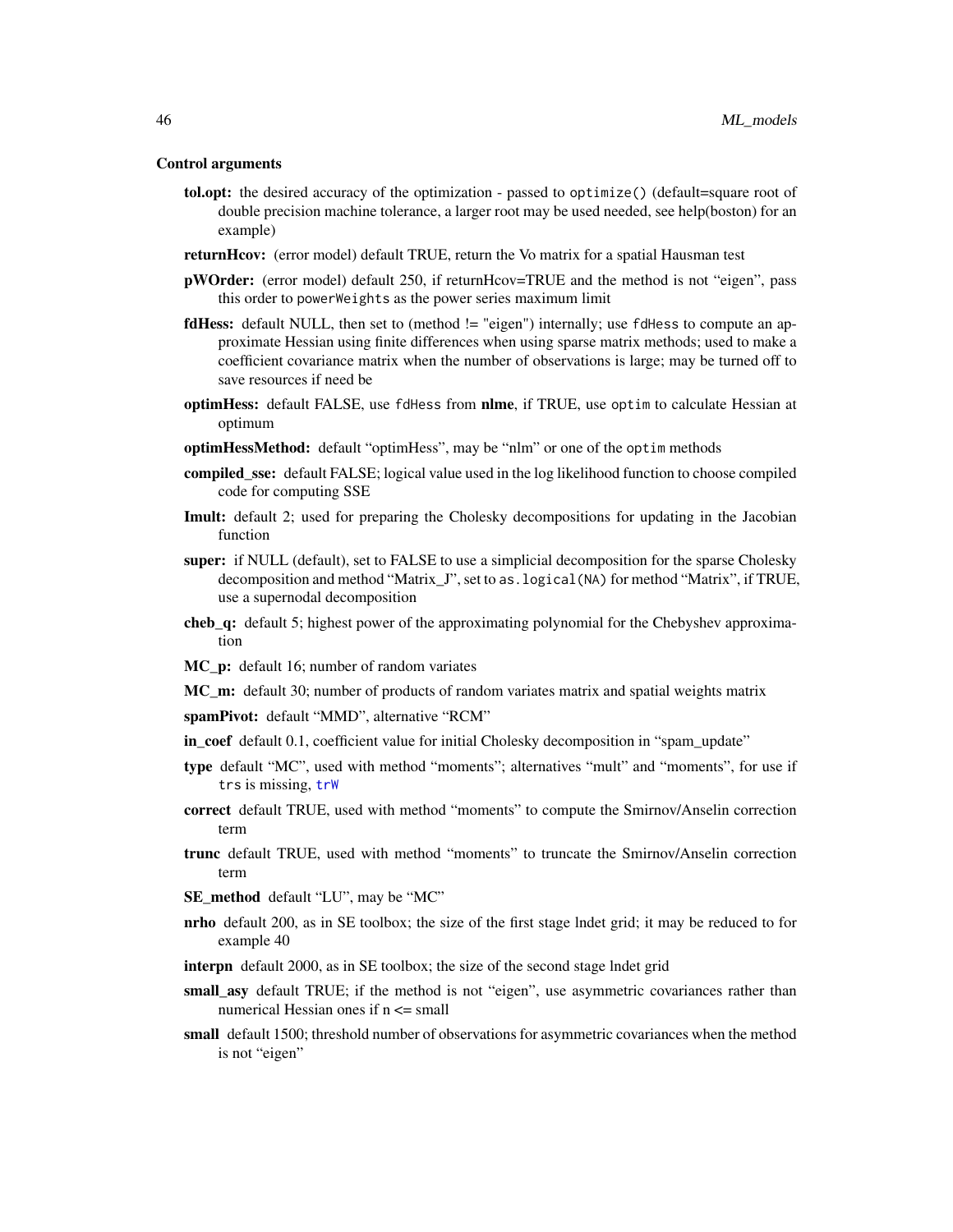- SEIndet default NULL, may be used to pass a pre-computed SE toolbox style matrix of coefficients and their lndet values to the "SE\_classic" and "SE\_whichMin" methods
- LU order default FALSE; used in "LU prepermutate", note warnings given for lu method
- pre\_eig default NULL; may be used to pass a pre-computed vector of eigenvalues
- OrdVsign default 1; used to set the sign of the final component to negative if -1 (alpha times ((sigma squared) squared) in Ord (1975) equation B.1).
- opt method: default "nlminb", may be set to "L-BFGS-B" to use box-constrained optimisation in optim
- opt control: default list(), a control list to pass to nlminb or optim
- pars: default NULL, for which five trial starting values spanning the lower/upper range are tried and the best selected, starting values of  $\rho$  and  $\lambda$

npars default integer 4L, four trial points; if not default value, nine trial points

pre eig1, pre eig2 default NULL; may be used to pass pre-computed vectors of eigenvalues

### Author(s)

Roger Bivand <Roger.Bivand@nhh.no>, with thanks to Andrew Bernat for contributions to the asymptotic standard error code.

# References

Cliff, A. D., Ord, J. K. 1981 *Spatial processes*, Pion; Ord, J. K. 1975 Estimation methods for models of spatial interaction, *Journal of the American Statistical Association*, 70, 120-126; Anselin, L. 1988 *Spatial econometrics: methods and models.* (Dordrecht: Kluwer); Anselin, L. 1995 SpaceStat, a software program for the analysis of spatial data, version 1.80. Regional Research Institute, West Virginia University, Morgantown, WV; Anselin L, Bera AK (1998) Spatial dependence in linear regression models with an introduction to spatial econometrics. In: Ullah A, Giles DEA (eds) Handbook of applied economic statistics. Marcel Dekker, New York, pp. 237-289; Nagelkerke NJD (1991) A note on a general definition of the coefficient of determination. Biometrika 78: 691- 692; Cressie, N. A. C. 1993 *Statistics for spatial data*, Wiley, New York; LeSage J and RK Pace (2009) Introduction to Spatial Econometrics. CRC Press, Boca Raton.

Roger Bivand, Gianfranco Piras (2015). Comparing Implementations of Estimation Methods for Spatial Econometrics. *Journal of Statistical Software*, 63(18), 1-36. [https://www.jstatsoft.](https://www.jstatsoft.org/v63/i18/) [org/v63/i18/](https://www.jstatsoft.org/v63/i18/).

Bivand, R. S., Hauke, J., and Kossowski, T. (2013). Computing the Jacobian in Gaussian spatial autoregressive models: An illustrated comparison of available methods. *Geographical Analysis*, 45(2), 150-179.

#### See Also

[lm](#page-0-0), [impacts](#page-20-0)

```
data(oldcol, package="spdep")
listw <- spdep::nb2listw(COL.nb, style="W")
```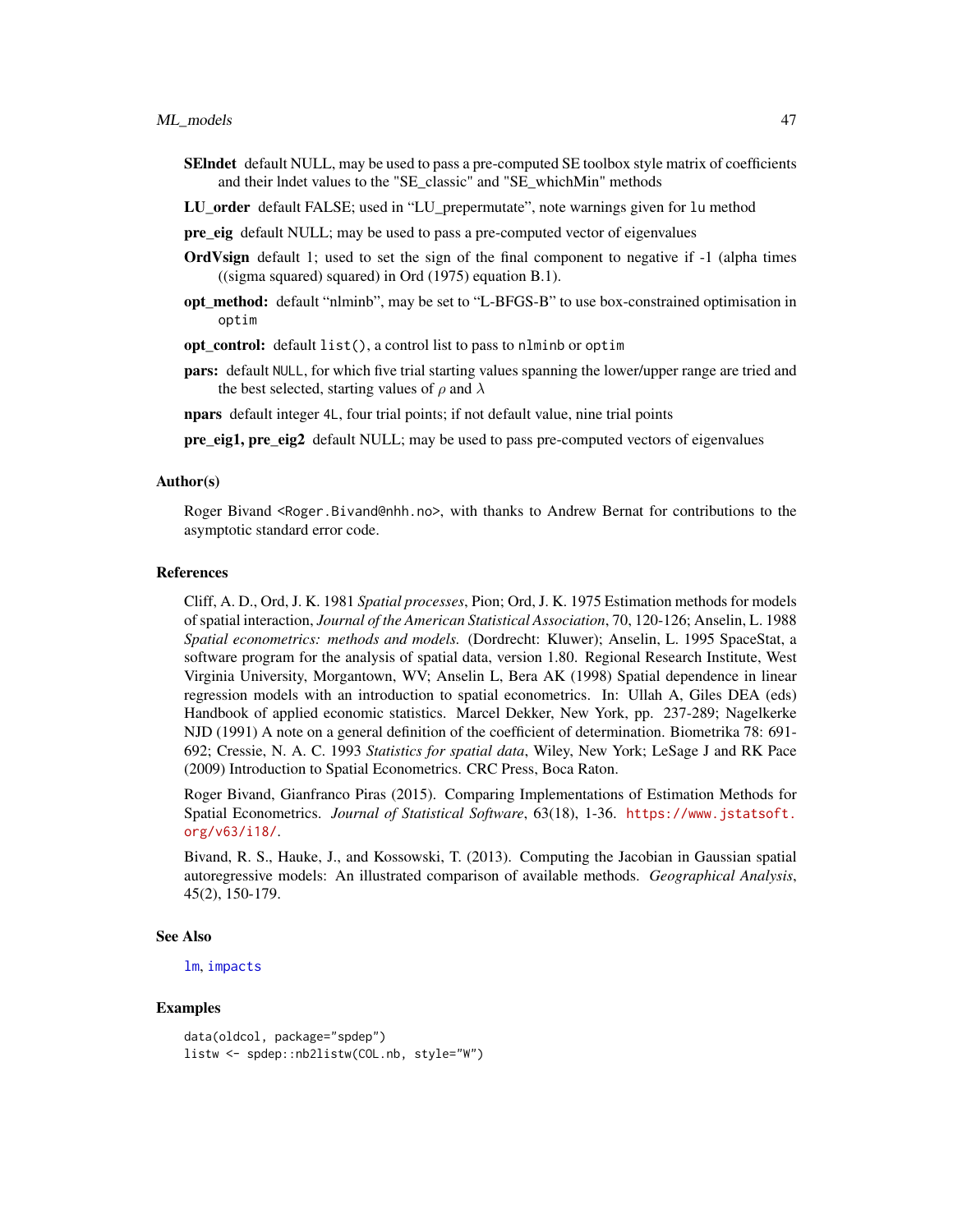```
ev <- eigenw(listw)
W <- as(listw, "CsparseMatrix")
trMatc <- trW(W, type="mult")
COL.lag.eig <- lagsarlm(CRIME ~ INC + HOVAL, data=COL.OLD, listw=listw,
method="eigen", quiet=FALSE, control=list(pre_eig=ev, OrdVsign=1))
summary(COL.lag.eig, correlation=TRUE)
## Not run:
COL.lag.eig$fdHess
COL.lag.eig$resvar
# using the apparent sign in Ord (1975, equation B.1)
COL.lag.eigb <- lagsarlm(CRIME ~ INC + HOVAL, data=COL.OLD, listw=listw,
method="eigen", control=list(pre_eig=ev, OrdVsign=-1))
summary(COL.lag.eigb)
COL.lag.eigb$fdHess
COL.lag.eigb$resvar
# force numerical Hessian
COL.lag.eig1 <- lagsarlm(CRIME ~ INC + HOVAL, data=COL.OLD,
listw=listw, method="Matrix", control=list(small=25))
summary(COL.lag.eig1)
COL.lag.eig1$fdHess
# force LeSage & Pace (2008, p. 57) approximation
COL.lag.eig1a <- lagsarlm(CRIME ~ INC + HOVAL, data=COL.OLD,
listw=listw, method="Matrix", control=list(small=25), trs=trMatc)
summary(COL.lag.eig1a)
COL.lag.eig1a$fdHess
COL.lag.eig$resvar[2,2]
# using the apparent sign in Ord (1975, equation B.1)
COL.lag.eigb$resvar[2,2]
# force numerical Hessian
COL.lag.eig1$fdHess[1,1]
# force LeSage & Pace (2008, p. 57) approximation
COL.lag.eig1a$fdHess[2,2]
## End(Not run)
system.time(COL.lag.M <- lagsarlm(CRIME ~ INC + HOVAL, data=COL.OLD,
 spdep::nb2listw(COL.nb), method="Matrix", quiet=FALSE))
summary(COL.lag.M)
impacts(COL.lag.M, listw=spdep::nb2listw(COL.nb))
## Not run:
system.time(COL.lag.sp <- lagsarlm(CRIME ~ INC + HOVAL, data=COL.OLD,
listw=listw, method="spam", quiet=FALSE))
summary(COL.lag.sp)
## End(Not run)
COL.lag.B <- lagsarlm(CRIME ~ INC + HOVAL, data=COL.OLD,
 spdep::nb2listw(COL.nb, style="B"))
summary(COL.lag.B)
COL.mixed.B <- lagsarlm(CRIME ~ INC + HOVAL, data=COL.OLD,
 spdep::nb2listw(COL.nb, style="B"), type="mixed", tol.solve=1e-9,
 control=list(pre_eig=ev))
summary(COL.mixed.B)
COL.mixed.W <- lagsarlm(CRIME ~ INC + HOVAL, data=COL.OLD,
 listw, type="mixed", control=list(pre_eig=ev))
```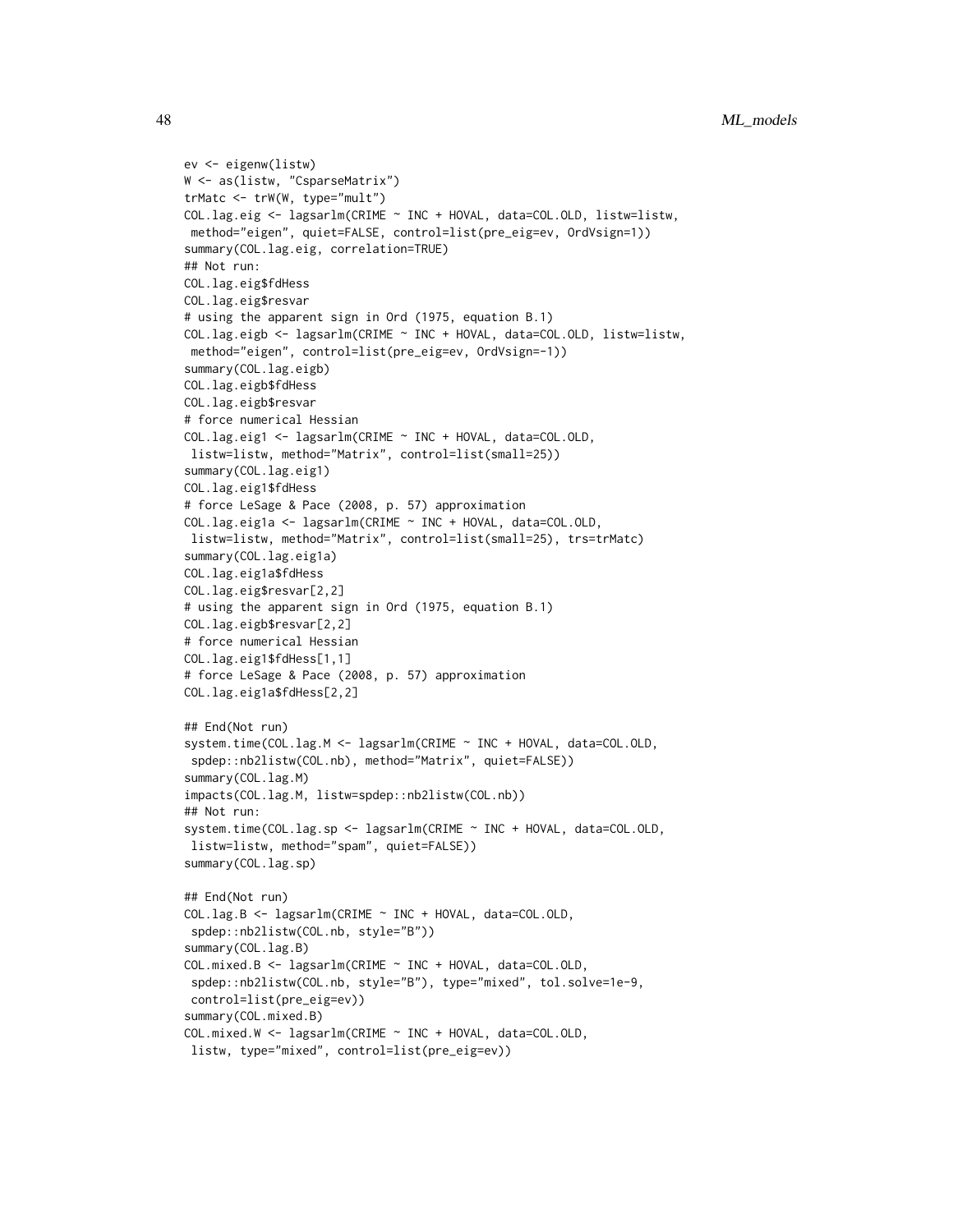# ML\_models 49

```
summary(COL.mixed.W)
COL.mixed.D00 <- lagsarlm(CRIME ~ INC + HOVAL, data=COL.OLD,
listw, Durbin=TRUE, control=list(pre_eig=ev))
summary(COL.mixed.D00)
COL.mixed.D01 <- lagsarlm(CRIME ~ INC + HOVAL, data=COL.OLD,
listw, Durbin=FALSE, control=list(pre_eig=ev))
summary(COL.mixed.D01)
COL.mixed.D1 <- lagsarlm(CRIME ~ INC + HOVAL, data=COL.OLD,
listw, Durbin= ~ INC + HOVAL, control=list(pre_eig=ev))
summary(COL.mixed.D1)
f <- CRIME ~ INC + HOVAL
COL.mixed.D2 <- lagsarlm(f, data=COL.OLD, listw,
Durbin=as.formula(delete.response(terms(f))),
control=list(pre_eig=ev))
summary(COL.mixed.D2)
COL.mixed.D1a <- lagsarlm(CRIME ~ INC + HOVAL, data=COL.OLD,
listw, Durbin= ~ INC, control=list(pre_eig=ev))
summary(COL.mixed.D1a)
try(COL.mixed.D1 <- lagsarlm(CRIME ~ INC + HOVAL, data=COL.OLD,
listw, Durbin= ~ inc + HOVAL, control=list(pre_eig=ev)))
try(COL.mixed.D1 <- lagsarlm(CRIME ~ INC + HOVAL, data=COL.OLD,
listw, Durbin= ~ DISCBD + HOVAL, control=list(pre_eig=ev)))
NA.COL.OLD <- COL.OLD
NA.COL.OLD$CRIME[20:25] <- NA
COL.lag.NA <- lagsarlm(CRIME ~ INC + HOVAL, data=NA.COL.OLD,
listw, na.action=na.exclude)
COL.lag.NA$na.action
COL.lag.NA
resid(COL.lag.NA)
COL.lag.NA1 <- lagsarlm(CRIME ~ INC + HOVAL, data=NA.COL.OLD,
listw, Durbin=~INC) # https://github.com/r-spatial/spatialreg/issues/10
COL.lag.NA1$na.action
COL.lag.NA2 <- lagsarlm(CRIME ~ INC + HOVAL, data=NA.COL.OLD,
listw, Durbin=~INC, na.action=na.exclude)
COL.lag.NA2$na.action
# https://github.com/r-spatial/spatialreg/issues/11
COL.lag.NA3 <- lagsarlm(CRIME ~ INC + HOVAL, data=NA.COL.OLD,
listw, control=list(pre_eig=ev))
COL.lag.NA3$na.action
## Not run:
data(boston, package="spData")
gp2mM <- lagsarlm(log(CMEDV) ~ CRIM + ZN + INDUS + CHAS + I(NOX^2) +
I(RM^2) + AGE + log(DIS) + log(RAD) + TAX + PTRATIO + B + log(LSTAT),
data=boston.c, spdep::nb2listw(boston.soi), type="mixed", method="Matrix")
summary(gp2mM)
W <- as(spdep::nb2listw(boston.soi), "CsparseMatrix")
trMatb <- trW(W, type="mult")
gp2mMi <- lagsarlm(log(CMEDV) ~ CRIM + ZN + INDUS + CHAS + I(NOX^2) +
I(RM^2) + AGE + log(DIS) + log(RAD) + TAX + PTRATIO + B + log(LSTAT),
data=boston.c, spdep::nb2listw(boston.soi), type="mixed", method="Matrix",
trs=trMatb)
summary(gp2mMi)
```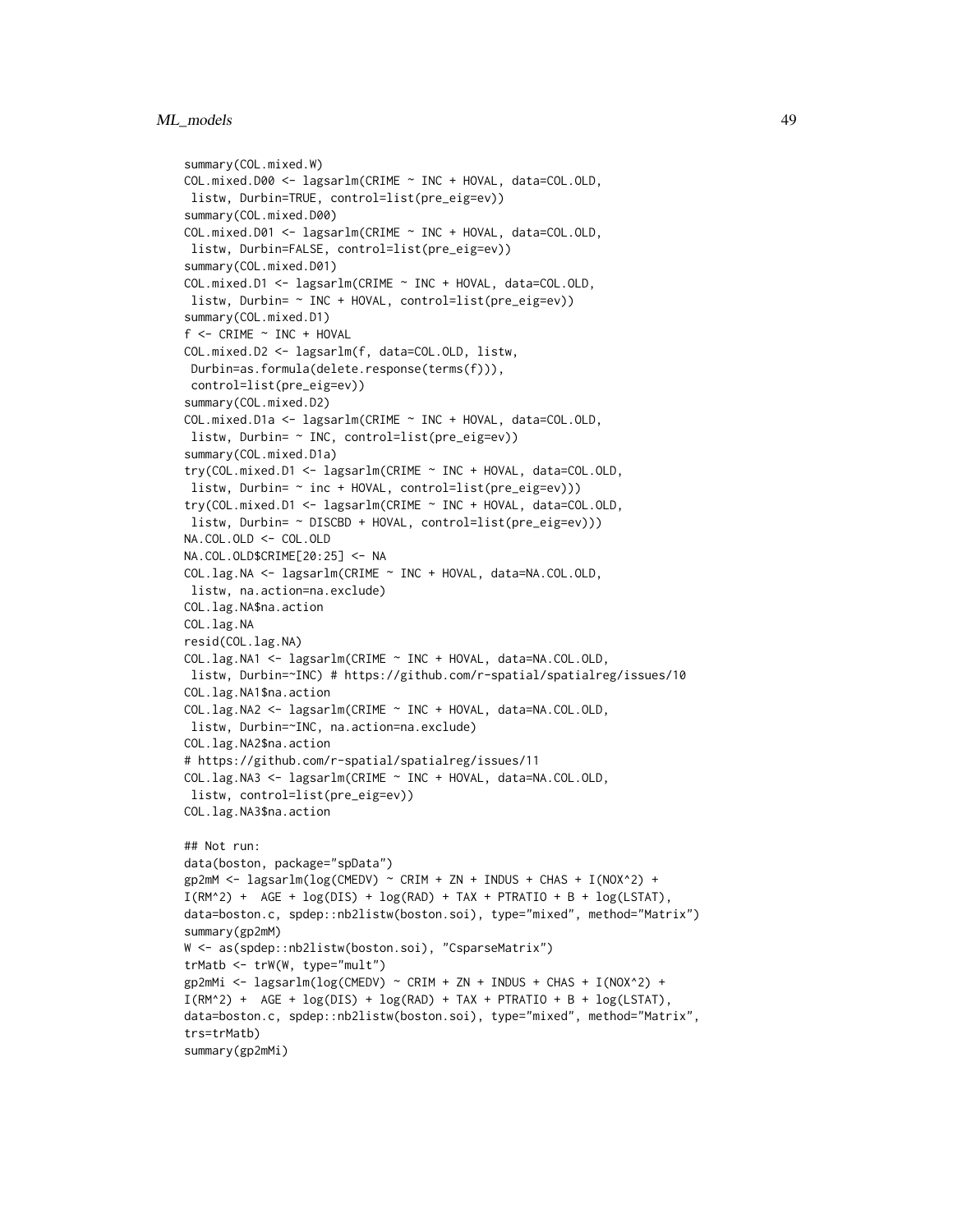```
## End(Not run)
lw <- spdep::nb2listw(COL.nb, style="W")
COL.errW.eig <- errorsarlm(CRIME ~ INC + HOVAL, data=COL.OLD,
lw, quiet=FALSE, control=list(pre_eig=ev))
summary(COL.errW.eig)
COL.errW.eig_ev <- errorsarlm(CRIME ~ INC + HOVAL, data=COL.OLD,
lw, control=list(pre_eig=ev))
all.equal(coefficients(COL.errW.eig), coefficients(COL.errW.eig_ev))
COL.errB.eig <- errorsarlm(CRIME ~ INC + HOVAL, data=COL.OLD,
 spdep::nb2listw(COL.nb, style="B"))
summary(COL.errB.eig)
W <- as(spdep::nb2listw(COL.nb), "CsparseMatrix")
trMatc <- trW(W, type="mult")
COL.errW.M <- errorsarlm(CRIME ~ INC + HOVAL, data=COL.OLD,
lw, method="Matrix", quiet=FALSE, trs=trMatc)
summary(COL.errW.M)
COL.SDEM.eig <- errorsarlm(CRIME ~ INC + HOVAL, data=COL.OLD,
lw, etype="emixed", control=list(pre_eig=ev))
summary(COL.SDEM.eig)
COL.SDEM.eig <- errorsarlm(CRIME ~ INC + HOVAL, data=COL.OLD,
lw, Durbin=TRUE, control=list(pre_eig=ev))
summary(COL.SDEM.eig)
COL.SDEM.eig <- errorsarlm(CRIME ~ DISCBD + INC + HOVAL, data=COL.OLD,
lw, Durbin=~INC, control=list(pre_eig=ev))
summary(COL.SDEM.eig)
summary(impacts(COL.SDEM.eig))
NA.COL.OLD <- COL.OLD
NA.COL.OLD$CRIME[20:25] <- NA
COL.err.NA <- errorsarlm(CRIME ~ INC + HOVAL, data=NA.COL.OLD,
spdep::nb2listw(COL.nb), na.action=na.exclude)
COL.err.NA$na.action
COL.err.NA
resid(COL.err.NA)
## Not run:
lw <- spdep::nb2listw(COL.nb, style="W")
print(system.time(ev <- eigenw(similar.listw(lw))))
print(system.time(COL.errW.eig <- errorsarlm(CRIME ~ INC + HOVAL, data=COL.OLD,
lw, method="eigen", control=list(pre_eig=ev))))
ocoef <- coefficients(COL.errW.eig)
print(system.time(COL.errW.eig <- errorsarlm(CRIME ~ INC + HOVAL, data=COL.OLD,
lw, method="eigen", control=list(pre_eig=ev, LAPACK=FALSE))))
print(all.equal(ocoef, coefficients(COL.errW.eig)))
print(system.time(COL.errW.eig <- errorsarlm(CRIME ~ INC + HOVAL, data=COL.OLD,
lw, method="eigen", control=list(pre_eig=ev, compiled_sse=TRUE))))
print(all.equal(ocoef, coefficients(COL.errW.eig)))
print(system.time(COL.errW.eig <- errorsarlm(CRIME ~ INC + HOVAL, data=COL.OLD,
lw, method="Matrix_J", control=list(super=TRUE))))
print(all.equal(ocoef, coefficients(COL.errW.eig)))
print(system.time(COL.errW.eig <- errorsarlm(CRIME ~ INC + HOVAL, data=COL.OLD,
lw, method="Matrix_J", control=list(super=FALSE))))
print(all.equal(ocoef, coefficients(COL.errW.eig)))
print(system.time(COL.errW.eig <- errorsarlm(CRIME ~ INC + HOVAL, data=COL.OLD,
```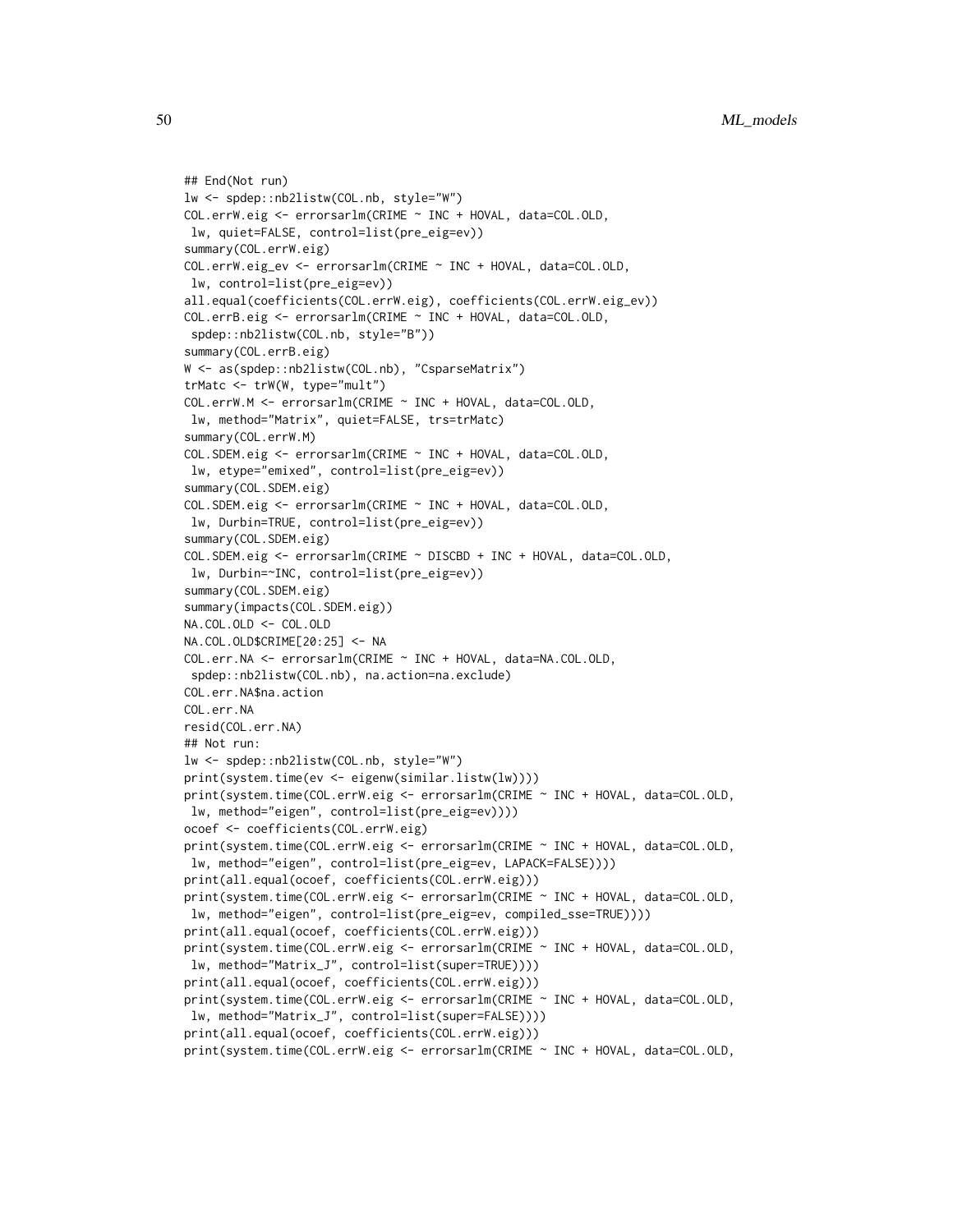```
lw, method="Matrix_J", control=list(super=as.logical(NA)))))
print(all.equal(ocoef, coefficients(COL.errW.eig)))
print(system.time(COL.errW.eig <- errorsarlm(CRIME ~ INC + HOVAL, data=COL.OLD,
lw, method="Matrix", control=list(super=TRUE))))
print(all.equal(ocoef, coefficients(COL.errW.eig)))
print(system.time(COL.errW.eig <- errorsarlm(CRIME ~ INC + HOVAL, data=COL.OLD,
lw, method="Matrix", control=list(super=FALSE))))
print(all.equal(ocoef, coefficients(COL.errW.eig)))
print(system.time(COL.errW.eig <- errorsarlm(CRIME ~ INC + HOVAL, data=COL.OLD,
lw, method="Matrix", control=list(super=as.logical(NA)))))
print(all.equal(ocoef, coefficients(COL.errW.eig)))
print(system.time(COL.errW.eig <- errorsarlm(CRIME ~ INC + HOVAL, data=COL.OLD,
lw, method="spam", control=list(spamPivot="MMD"))))
print(all.equal(ocoef, coefficients(COL.errW.eig)))
print(system.time(COL.errW.eig <- errorsarlm(CRIME ~ INC + HOVAL, data=COL.OLD,
lw, method="spam", control=list(spamPivot="RCM"))))
print(all.equal(ocoef, coefficients(COL.errW.eig)))
print(system.time(COL.errW.eig <- errorsarlm(CRIME ~ INC + HOVAL, data=COL.OLD,
lw, method="spam_update", control=list(spamPivot="MMD"))))
print(all.equal(ocoef, coefficients(COL.errW.eig)))
print(system.time(COL.errW.eig <- errorsarlm(CRIME ~ INC + HOVAL, data=COL.OLD,
lw, method="spam_update", control=list(spamPivot="RCM"))))
print(all.equal(ocoef, coefficients(COL.errW.eig)))
## End(Not run)
listw <- spdep::nb2listw(COL.nb, style="W")
COL.sacW.eig <- sacsarlm(CRIME ~ INC + HOVAL, data=COL.OLD, listw,
control=list(pre_eig1=ev, pre_eig2=ev))
summary(COL.sacW.eig)
W <- as(listw, "CsparseMatrix")
trMatc <- trW(W, type="mult")
set.seed(1)
summary(impacts(COL.sacW.eig, tr=trMatc, R=2000), zstats=TRUE, short=TRUE)
COL.msacW.eig <- sacsarlm(CRIME ~ INC + HOVAL, data=COL.OLD, listw,
 type="sacmixed", control=list(pre_eig1=ev, pre_eig2=ev))
summary(COL.msacW.eig)
set.seed(1)
summary(impacts(COL.msacW.eig, tr=trMatc, R=2000), zstats=TRUE, short=TRUE)
COL.msacW1.eig <- sacsarlm(CRIME ~ INC + HOVAL, data=COL.OLD, listw,
Durbin=TRUE, control=list(pre_eig1=ev, pre_eig2=ev))
summary(COL.msacW1.eig)
set.seed(1)
summary(impacts(COL.msacW1.eig, tr=trMatc, R=2000), zstats=TRUE, short=TRUE)
COL.msacW2.eig <- sacsarlm(CRIME ~ DISCBD + INC + HOVAL, data=COL.OLD,
listw, Durbin= ~ INC, control=list(pre_eig1=ev, pre_eig2=ev))
summary(COL.msacW2.eig)
summary(impacts(COL.msacW2.eig, tr=trMatc, R=2000), zstats=TRUE, short=TRUE)
## Not run:
COL.mix.eig <- lagsarlm(CRIME ~ INC + HOVAL, data=COL.OLD,
 spdep::nb2listw(COL.nb), type="mixed", method="eigen")
summary(COL.mix.eig, correlation=TRUE, Nagelkerke=TRUE)
COL.mix.M <- lagsarlm(CRIME ~ INC + HOVAL, data=COL.OLD,
```

```
spdep::nb2listw(COL.nb), type="mixed", method="Matrix")
```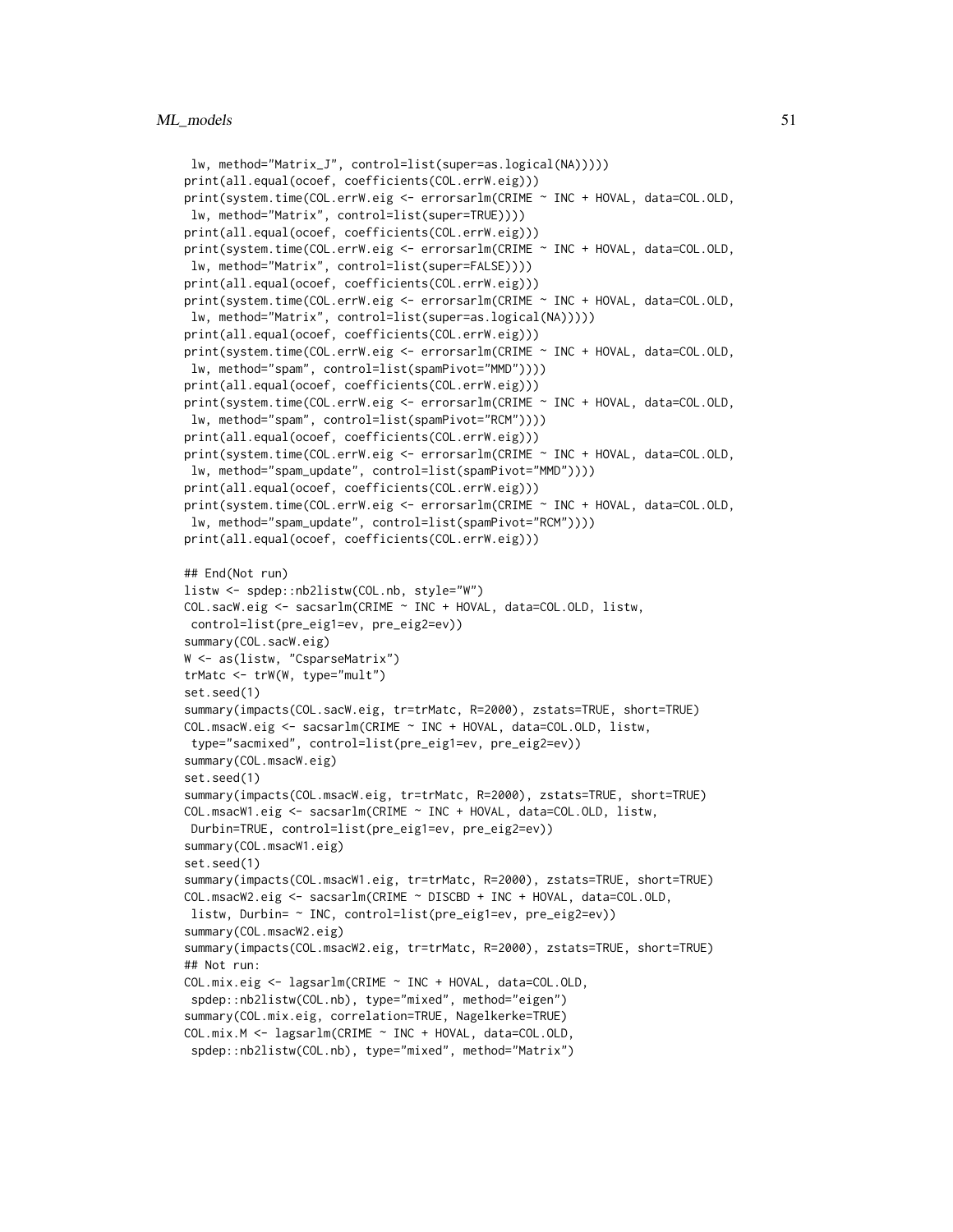```
summary(COL.mix.M, correlation=TRUE, Nagelkerke=TRUE)
COL.errW.eig <- errorsarlm(CRIME ~ INC + HOVAL, data=COL.OLD,
 spdep::nb2listw(COL.nb, style="W"), method="eigen")
summary(COL.errW.eig, correlation=TRUE, Nagelkerke=TRUE, Hausman=TRUE)
```
## End(Not run)

<span id="page-51-0"></span>predict.sarlm *Prediction for spatial simultaneous autoregressive linear model objects*

### Description

predict.sarlm() calculates predictions as far as is at present possible for for spatial simultaneous autoregressive linear model objects, using Haining's terminology for decomposition into trend, signal, and noise, or other types of predictors — see references.

### Usage

```
## S3 method for class 'sarlm'
predict(object, newdata = NULL, listw = NULL, pred.type = "TS", all.data = FALSE,
zero.policy = NULL, legacy = TRUE, legacy.mixed = FALSE, power = NULL, order = 250,
tol = .Machine$double.eps^(3/5), spChk = NULL, ...)#\method{predict}{SLX}(object, newdata, listw, zero.policy=NULL, ...)
## S3 method for class 'sarlm.pred'
print(x, \ldots)## S3 method for class 'sarlm.pred'
as.data.frame(x, ...)
```
### Arguments

| object    | sarlm object returned by lagsarlm, errorsarlm or sacsarlm, the method for<br>SLX objects takes the output of lmSLX                                                                                                                                                                                                                                                                                                                                                                           |
|-----------|----------------------------------------------------------------------------------------------------------------------------------------------------------------------------------------------------------------------------------------------------------------------------------------------------------------------------------------------------------------------------------------------------------------------------------------------------------------------------------------------|
| newdata   | data frame in which to predict — if NULL, predictions are for the data on which<br>the model was fitted. Should have row names corresponding to region.id. If row<br>names are exactly the same than the ones used for training, it uses in-sample<br>predictors for forecast. See 'Details'                                                                                                                                                                                                 |
| listw     | a list wo object created for example by nb2list w. In the out-of-sample predic-<br>tion case (ie. if newdata is not NULL), if legacy.mixed=FALSE or if pred.type!="TS",<br>it should include both in-sample and out-of-sample spatial units. In this case, if<br>regions of the listw are not in the correct order, they are reordered. See 'Details'                                                                                                                                        |
| pred.type | predictor type — default "TS", use decomposition into trend, signal, and noise;<br>other types available depending on newdata. If newdata=NULL (in-sample pre-<br>diction), "TS", "trend", "TC" and "BP" are available. If newdata is not NULL<br>and its row names are the same than the data used to fit the model (forecast<br>case), "TS", "trend" and "TC" are available. In other cases (out-of-sample pre-<br>diction), "TS", "trend", "KP1", "KP2", "KP3", "KP4", "KP5", "TC", "BP", |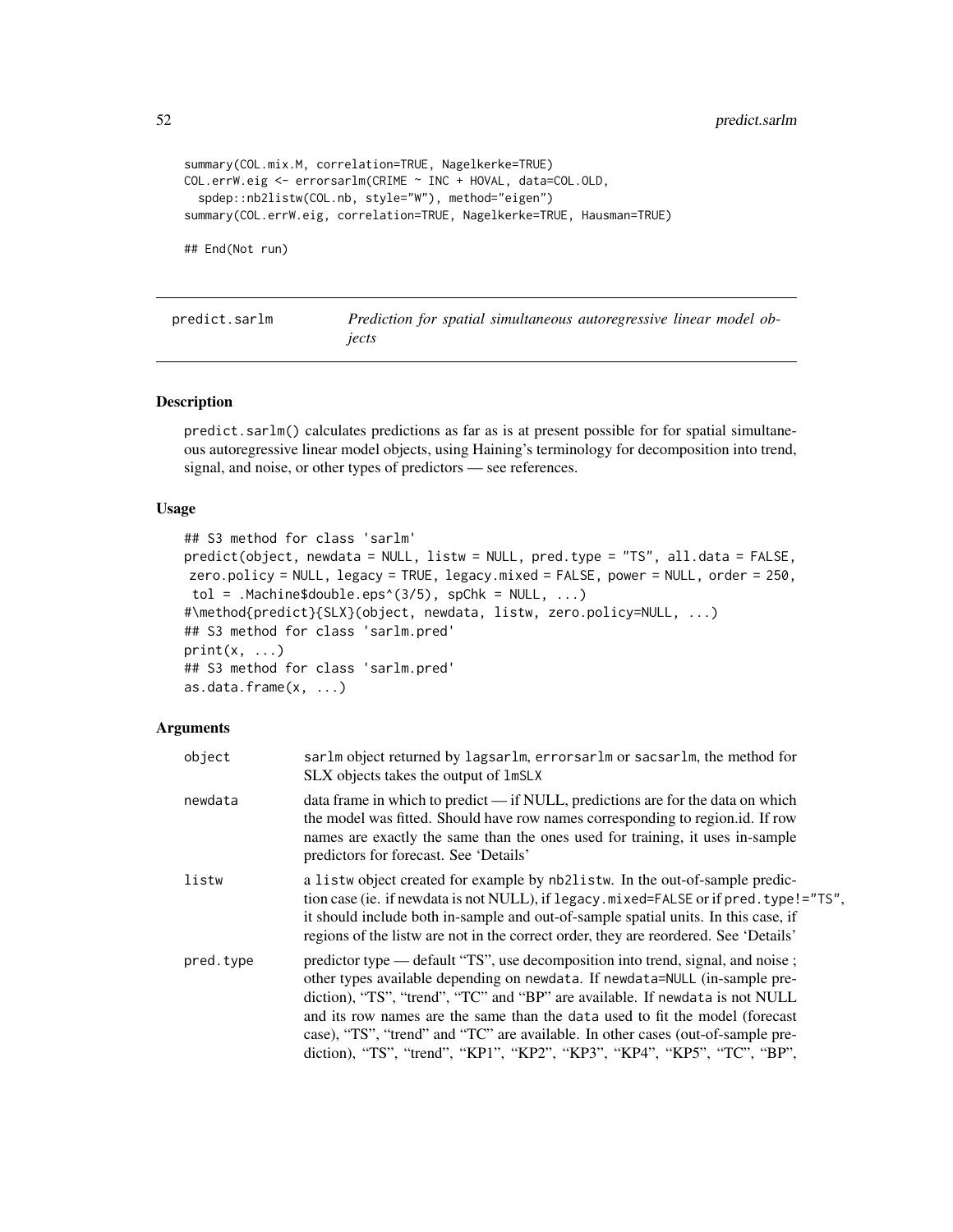|              | "BPW", "BPN", "TS1", "TC1", "BP1", "BPW1" and "BPN1" are available.<br>See 'Details' and references                                                                                                                                                                                                                             |
|--------------|---------------------------------------------------------------------------------------------------------------------------------------------------------------------------------------------------------------------------------------------------------------------------------------------------------------------------------|
| all.data     | (only applies to pred. type="TC" and newdata is not NULL) default FALSE:<br>return predictions only for newdata units, if TRUE return predictions for all data<br>units. See 'Details'                                                                                                                                          |
| zero.policy  | default NULL, use global option value; if TRUE assign zero to the lagged value<br>of zones without neighbours, if FALSE (default) assign NA - causing the func-<br>tion to terminate with an error                                                                                                                              |
| legacy       | (only applies to lag and Durbin (mixed) models for pred. type="TS") default<br>TRUE: use ad-hoc predictor, if FALSE use DGP-based predictor                                                                                                                                                                                     |
| legacy.mixed | (only applies to mixed models if newdata is not NULL) default FALSE: compute<br>lagged variables from both in-sample and out-of-sample units with $[WX]_O$ and<br>$[WX]_S$ where X=cbind(Xs,Xo), if TRUE compute lagged variables indepen-<br>dantly between in-sample and out-of-sample units with $W_{OO}X_O$ and $W_{SS}X_S$ |
| power        | (only applies to lag and Durbin (mixed) models for "TS", "KP1", "KP2", "KP3",<br>"TC", "TC1", "BP", "BP1", "BPN", "BPN1", "BPW" and "BPW1" types) use<br>powerWeights, if default NULL, set FALSE if object\$method is "eigen", oth-<br>erwise TRUE                                                                             |
| order        | power series maximum limit if power is TRUE                                                                                                                                                                                                                                                                                     |
| tol          | tolerance for convergence of power series if power is TRUE                                                                                                                                                                                                                                                                      |
| spChk        | should the row names of data frames be checked against the spatial objects for<br>identity integrity, TRUE, or FALSE, default NULL to use get. spChk0ption()                                                                                                                                                                    |
| X            | the object to be printed                                                                                                                                                                                                                                                                                                        |
| $\cdots$     | further arguments passed through                                                                                                                                                                                                                                                                                                |

# Details

The function supports three types of prediction. In-sample prediction is the computation of predictors on the data used to fit the model (newdata=NULL). Prevision, also called forecast, is the computation of some predictors ("trend", in-sample "TC" and out-of-sample "TS") on the same spatial units than the ones used to fit the model, but with different observations of the variables in the model (row names of newdata should have the same row names than the data frame used to fit the model). And out-of-sample prediction is the computation of predictors on other spatial units than the ones used to fit the model (newdata has different row names). For extensive definitions, see Goulard et al. (2017).

pred.type of predictors are available according to the model of object an to the type of prediction. In the two following tables, "yes" means that the predictor can be used with the model, "no" means that predict.sarlm() will stop with an error, and "yes\*" means that the predictor is not designed for the specified model, but it can be used with predict.sarlm(). In the last case, be careful with the computation of a inappropriate predictor.

*In-sample predictors by models*

pred.type sem (mixed) lag (mixed) sac (mixed) "trend" yes yes yes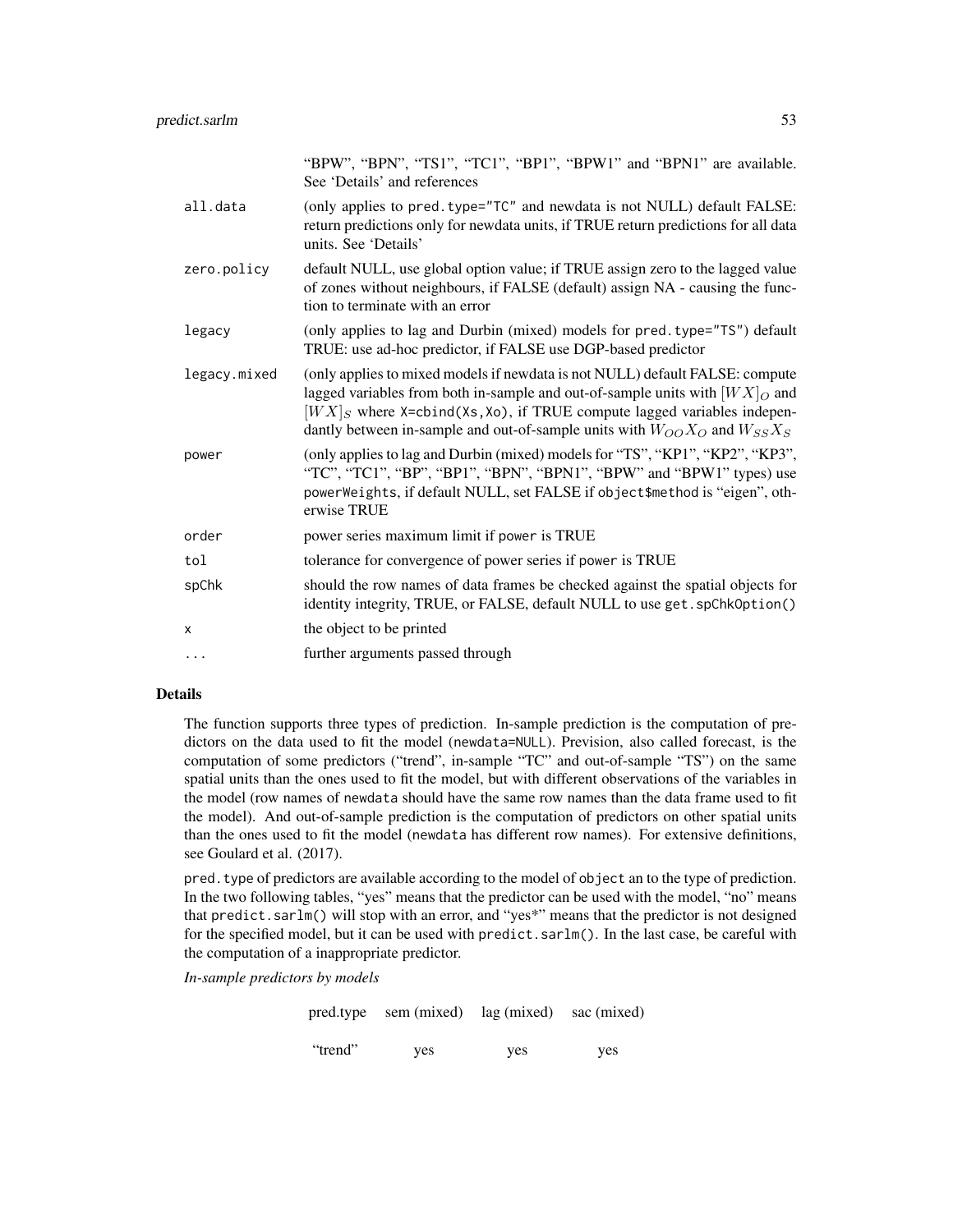### 54 predict.sarlm

| " $TS"$         | yes | yes | no     |
|-----------------|-----|-----|--------|
| $\rm ^{11}CC''$ | no  | ves | $ves*$ |
| "BP"            | no  | ves | $ves*$ |

Note that only "trend" and "TC" are available for prevision.

*Out-of-sample predictors by models*

| pred.type              | sem (mixed) | lag (mixed) | sac (mixed) |
|------------------------|-------------|-------------|-------------|
| "trend"                | yes         | yes         | yes         |
| " $TS"$                | yes         | yes         | no          |
| " $TS1"$ or " $KP4"$   | no          | yes         | yes         |
| $T^{\prime}$           | no          | yes         | $yes*$      |
| " $TC1$ " or " $KP1$ " | yes         | yes         | yes         |
| " $BP"$                | no          | yes         | yes*        |
| " $BP1"$               | no          | yes         | yes*        |
| "BPW"                  | no          | yes         | yes*        |
| " $BPW1"$              | no          | yes         | yes*        |
| " $BN"$                | no          | yes         | yes*        |
| "BPN1"                 | no          | yes         | yes*        |
| " $KP2"$               | yes         | yes         | yes         |
| "KP3"                  | yes         | yes         | yes         |
| "KP5"                  | yes         | no          | yes*        |
|                        |             |             |             |

Values for pred.type= include "TS1", "TC", "TC1", "BP", "BP1", "BPW", "BPW1", "BPN", "BPN1", following the notation in Goulard et al. (2017), and for pred.type= "KP1", "KP2", "KP3", "KP4", "KP5", following the notation in Kelejian et al. (2007). pred.type="TS" is described bellow and in Bivand (2002).

In the following, the trend is the non-spatial smooth, the signal is the spatial smooth, and the noise is the residual. The fit returned by pred. type="TS" is the sum of the trend and the signal.

When pred. type="TS", the function approaches prediction first by dividing invocations between those with or without newdata. When no newdata is present, the response variable may be reconstructed as the sum of the trend, the signal, and the noise (residuals). Since the values of the response variable are known, their spatial lags are used to calculate signal components (Cressie 1993, p. 564). For the error model, trend =  $X\beta$ , and signal =  $\lambda W y - \lambda W X \beta$ . For the lag and mixed models, trend =  $X\beta$ , and signal =  $\rho Wy$ .

This approach differs from the design choices made in other software, for example GeoDa, which does not use observations of the response variable, and corresponds to the newdata situation described below.

When however newdata is used for prediction, no observations of the response variable being predicted are available. Consequently, while the trend components are the same, the signal cannot take full account of the spatial smooth. In the error model and Durbin error model, the signal is set to zero, since the spatial smooth is expressed in terms of the error:  $(I - \lambda W)^{-1} \varepsilon$ .

In the lag model, the signal can be expressed in the following way (for legacy=TRUE):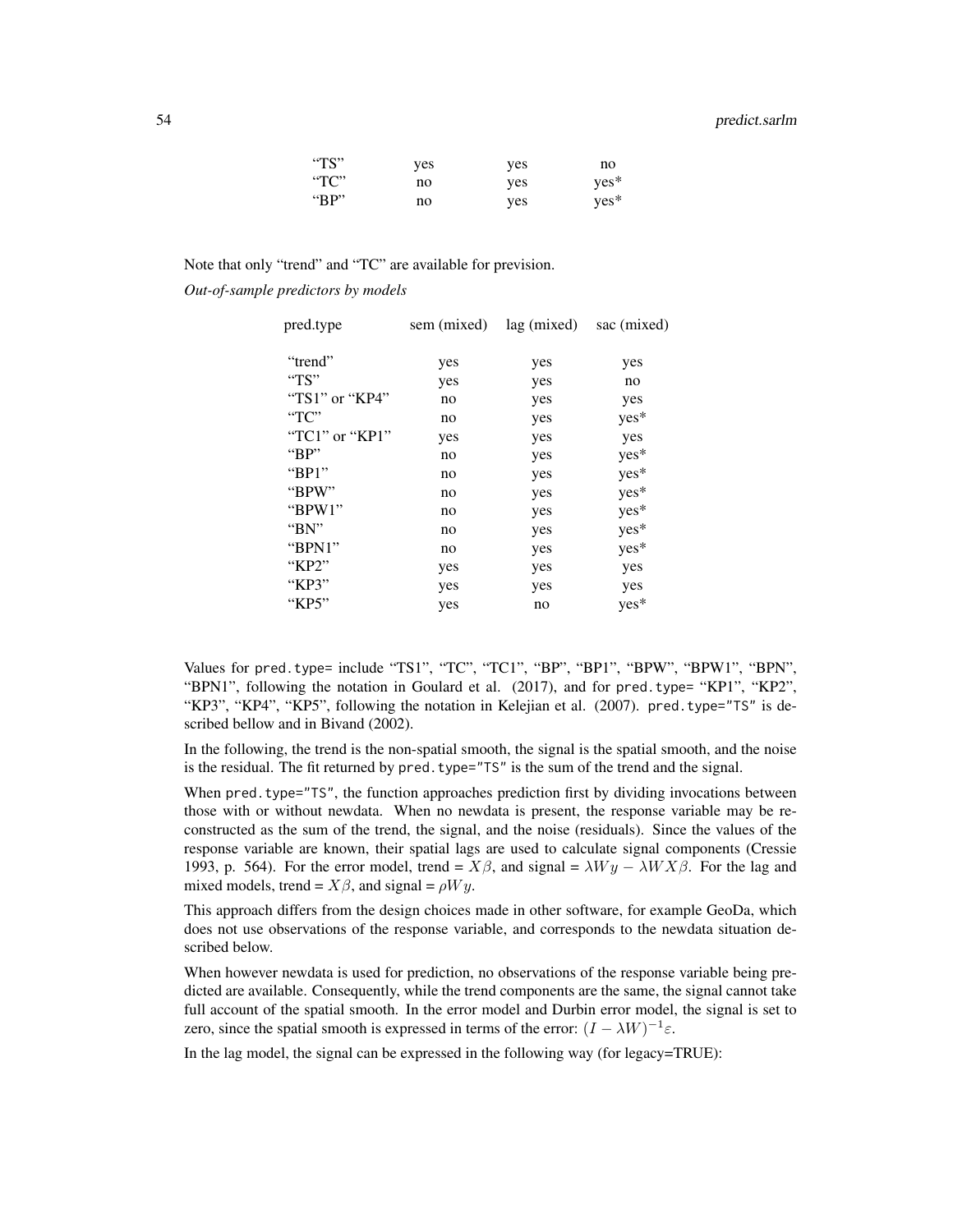$$
(I - \rho W)y = X\beta + \varepsilon
$$

$$
y = (I - \rho W)^{-1}X\beta + (I - \rho W)^{-1}\varepsilon
$$

giving a feasible signal component of:

$$
\rho Wy = \rho W (I - \rho W)^{-1} X \beta
$$

For legacy=FALSE, the trend is computed first as:

 $X\beta$ 

next the prediction using the DGP:

$$
(I - \rho W)^{-1} X \beta
$$

and the signal is found as the difference between prediction and trend. The numerical results for the legacy and DGP methods are identical.

setting the error term to zero. This also means that predictions of the signal component for lag and mixed models require the inversion of an n-by-n matrix.

Because the outcomes of the spatial smooth on the error term are unobservable, this means that the signal values for newdata are incomplete. In the mixed model, the spatially lagged RHS variables influence both the trend and the signal, so that the root mean square prediction error in the examples below for this case with newdata is smallest, although the model was not the best fit.

If newdata has more than one row, leave-one-out predictors (pred.type= include "TS1", "TC1", "BP1", "BPW1", "BPN1", "KP1", "KP2", "KP3", "KP4", "KP5") are computed separatly on each out-of-sample unit.

listw should be provided except if newdata=NULL and pred.type= include "TS", "trend", or if newdata is not NULL, pred.type="trend" and object is not a mixed model.

all.data is useful when some out-of-sample predictors return different predictions for in-sample units, than the same predictor type computed only on in-sample data.

#### Value

predict.sarlm() returns a vector of predictions with three attribute vectors of trend, signal (only for pred.type="TS") and region.id values and two other attributes of pred.type and call with class sarlm.pred.

print.sarlm.pred() is a print function for this class, printing and returning a data frame with columns: "fit", "trend" and "signal" (when available) and with region.id as row names.

## Author(s)

Roger Bivand <Roger.Bivand@nhh.no> and Martin Gubri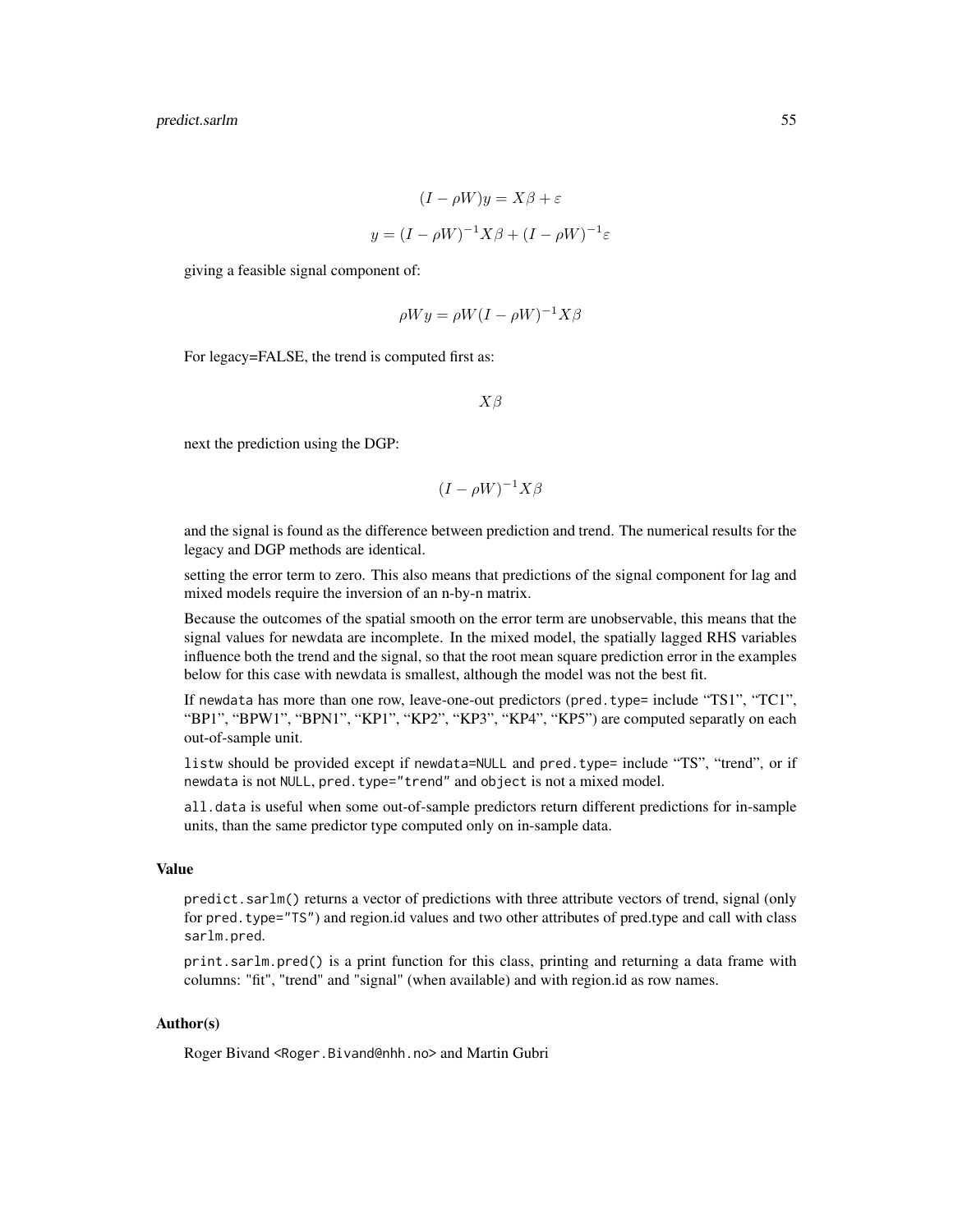#### References

Haining, R. 1990 *Spatial data analysis in the social and environmental sciences*, Cambridge: Cambridge University Press, p. 258; Cressie, N. A. C. 1993 *Statistics for spatial data*, Wiley, New York; Michel Goulard, Thibault Laurent & Christine Thomas-Agnan, 2017 *About predictions in spatial autoregressive models: optimal and almost optimal strategies*, Spatial Economic Analysis Volume 12, Issue 2–3, 304–325 <https://doi.org/10.1080/17421772.2017.1300679>, ; Kelejian, H. H. and Prucha, I. R. 2007 *The relative efficiencies of various predictors in spatial econometric models containing spatial lags*, Regional Science and Urban Economics, Volume 37, Issue 3, 363–374; Bivand, R. 2002 *Spatial econometrics functions in R: Classes and methods*, Journal of Geographical Systems, Volume 4, No. 4, 405–421

#### See Also

[errorsarlm](#page-41-0), [lagsarlm](#page-41-0), [sacsarlm](#page-41-0)

```
data(oldcol, package="spdep")
lw <- spdep::nb2listw(COL.nb)
COL.lag.eig <- lagsarlm(CRIME ~ INC + HOVAL, data=COL.OLD, lw)
COL.mix.eig <- lagsarlm(CRIME ~ INC + HOVAL, data=COL.OLD, lw,
 type="mixed")
print(p1 <- predict(COL.mix.eig))
print(p2 <- predict(COL.mix.eig, newdata=COL.OLD, listw=lw, pred.type = "TS",
legacy.mixed = TRUE))
AIC(COL.mix.eig)
sqrt(deviance(COL.mix.eig)/length(COL.nb))
sqrt(sum((COL.OLD$CRIME - as.vector(p1))^2)/length(COL.nb))
sqrt(sum((COL.OLD$CRIME - as.vector(p2))^2)/length(COL.nb))
COL.err.eig <- errorsarlm(CRIME ~ INC + HOVAL, data=COL.OLD, lw)
AIC(COL.err.eig)
sqrt(deviance(COL.err.eig)/length(COL.nb))
sqrt(sum((COL.OLD$CRIME - as.vector(predict(COL.err.eig)))^2)/length(COL.nb))
sqrt(sum((COL.OLD$CRIME - as.vector(predict(COL.err.eig, newdata=COL.OLD,
 listw=lw, pred_type = "TS"))^2/length(COL.nb))
COL.SDerr.eig <- errorsarlm(CRIME ~ INC + HOVAL, data=COL.OLD, lw,
etype="emixed")
AIC(COL.SDerr.eig)
sqrt(deviance(COL.SDerr.eig)/length(COL.nb))
sqrt(sum((COL.OLD$CRIME - as.vector(predict(COL.SDerr.eig)))^2)/length(COL.nb))
sqrt(sum((COL.OLD$CRIME - as.vector(predict(COL.SDerr.eig, newdata=COL.OLD,
 listw=lw, pred_type = "TS"))<sup>2</sup>)/length(COL.nb))
AIC(COL.lag.eig)
sqrt(deviance(COL.lag.eig)/length(COL.nb))
sqrt(sum((COL.OLD$CRIME - as.vector(predict(COL.lag.eig)))^2)/length(COL.nb))
sqrt(sum((COL.OLD$CRIME - as.vector(predict(COL.lag.eig, newdata=COL.OLD,
 listw=lw, pred_type = "TS")))2/length(COL.nb))
```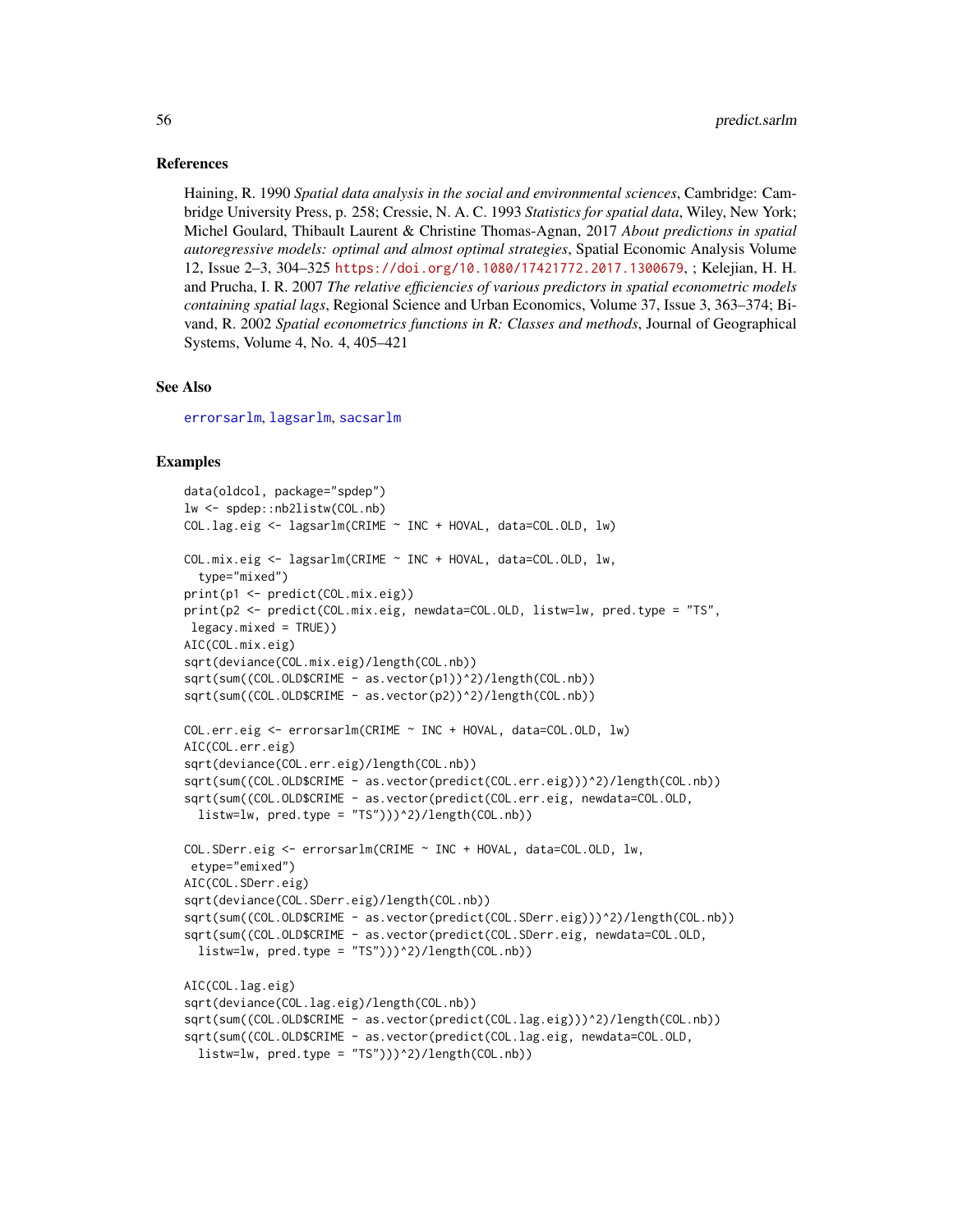### set.mcOption 57

```
p3 <- predict(COL.mix.eig, newdata=COL.OLD, listw=lw, pred.type = "TS",
legacy=FALSE, legacy.mixed = TRUE)
all.equal(p2, p3, check.attributes=FALSE)
p4 <- predict(COL.mix.eig, newdata=COL.OLD, listw=lw, pred.type = "TS",
legacy=FALSE, power=TRUE, legacy.mixed = TRUE)
all.equal(p2, p4, check.attributes=FALSE)
p5 <- predict(COL.mix.eig, newdata=COL.OLD, listw=lw, pred.type = "TS",
legacy=TRUE, power=TRUE, legacy.mixed = TRUE)
all.equal(p2, p5, check.attributes=FALSE)
```
set.mcOption *Options for parallel support*

### **Description**

Provides support for the use of parallel computation in the parallel package.

### Usage

```
set.mcOption(value)
get.mcOption()
set.coresOption(value)
get.coresOption()
set.ClusterOption(cl)
get.ClusterOption()
```
### Arguments

| value | valid replacement value                             |
|-------|-----------------------------------------------------|
| cl    | a cluster object created by makeCluster in parallel |

# Details

Options in the spatialreg package are held in an environment local to the package namespace and not exported. Option values are set and retrieved with pairs of access functions, get and set. The mc option is set by default to FALSE on Windows systems, as they cannot fork the R session; by default it is TRUE on other systems, but may be set FALSE. If mc is FALSE, the Cluster option is used: if mc is FALSE and the Cluster option is NULL no parallel computing is done, or the Cluster option is passed a "cluster" object created by the parallel or snow package for access without being passed as an argument. The cores option is set to NULL by default, and can be used to store the number of cores to use as an integer. If cores is NULL, facilities from the parallel package will not be used.

#### Value

The option access functions return their current settings, the assignment functions usually return the previous value of the option.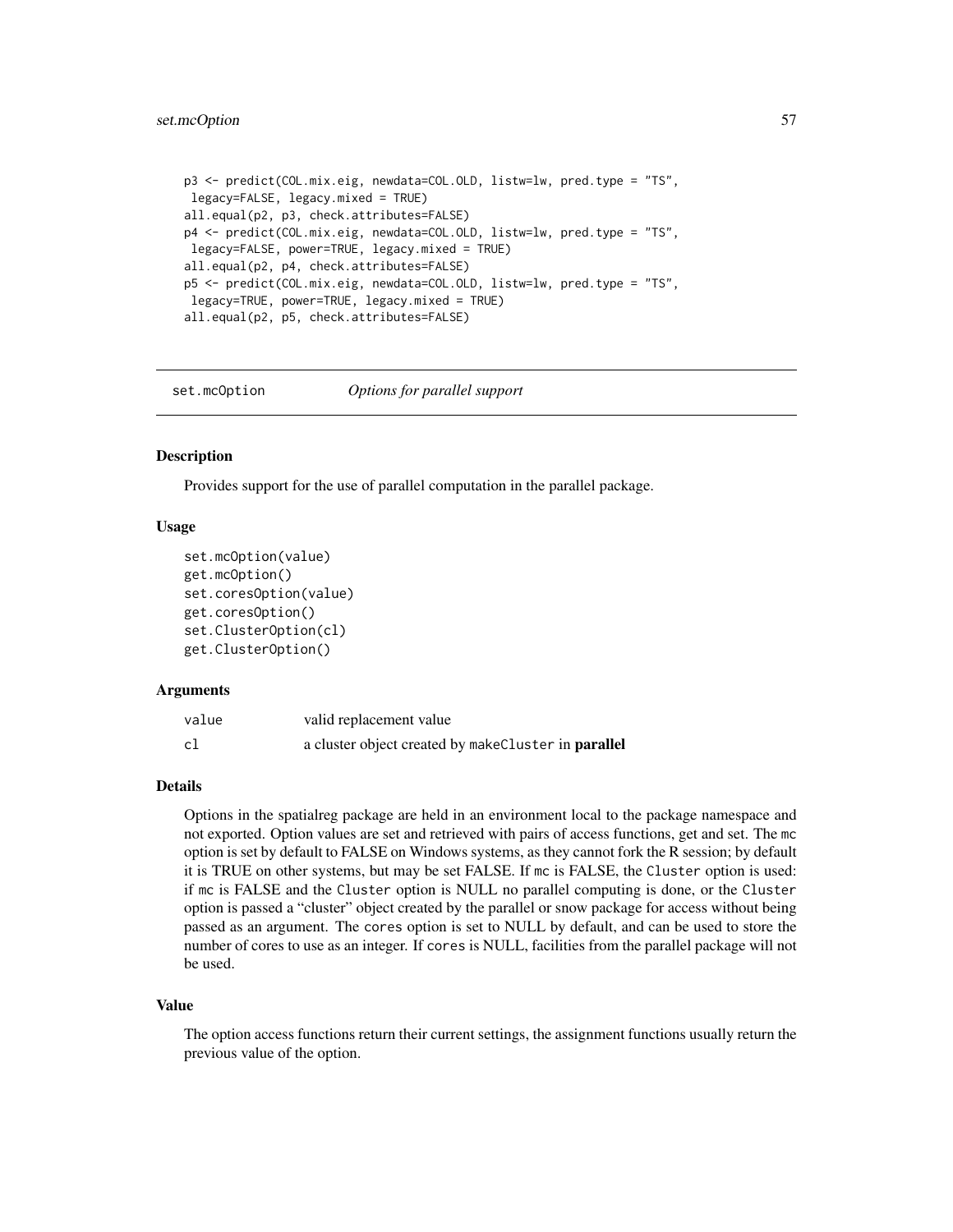An extended example is shown in the documentation of [mom\\_calc](#page-77-1), including treatment of seeding of RNG for multicore/cluster.

### Author(s)

Roger Bivand <Roger.Bivand@nhh.no>

```
ls(envir=spatialreg:::.spatialregOptions)
library(parallel)
nc <- detectCores(logical=FALSE)
nc
# set nc to 1L here
if (nc > 1L) nc < -1L
#nc <- ifelse(nc > 2L, 2L, nc)
coresOpt <- get.coresOption()
coresOpt
if (!is.na(nc)) {
 invisible(set.coresOption(nc))
 print(exists("mom_calc"))
 if(.Platform$OS.type == "windows") {
# forking not permitted on Windows - start cluster
  print(get.mcOption())
  cl <- makeCluster(get.coresOption())
  print(clusterEvalQ(cl, exists("mom_calc")))
  set.ClusterOption(cl)
  clusterEvalQ(get.ClusterOption(), library(spatialreg))
  print(clusterEvalQ(cl, exists("mom_calc")))
  clusterEvalQ(get.ClusterOption(), detach(package:spatialreg))
  set.ClusterOption(NULL)
  print(clusterEvalQ(cl, exists("mom_calc")))
  stopCluster(cl)
 } else {
  mcOpt <- get.mcOption()
  print(mcOpt)
  print(mclapply(1:get.coresOption(), function(i) exists("mom_calc"),
  mc.cores=get.coresOption()))
  invisible(set.mcOption(FALSE))
  cl <- makeCluster(nc)
  print(clusterEvalQ(cl, exists("mom_calc")))
  set.ClusterOption(cl)
  clusterEvalQ(get.ClusterOption(), library(spatialreg))
  print(clusterEvalQ(cl, exists("mom_calc")))
  clusterEvalQ(get.ClusterOption(), detach(package:spatialreg))
  set.ClusterOption(NULL)
  print(clusterEvalQ(cl, exists("mom_calc")))
  stopCluster(cl)
  invisible(set.mcOption(mcOpt))
 }
 invisible(set.coresOption(coresOpt))
```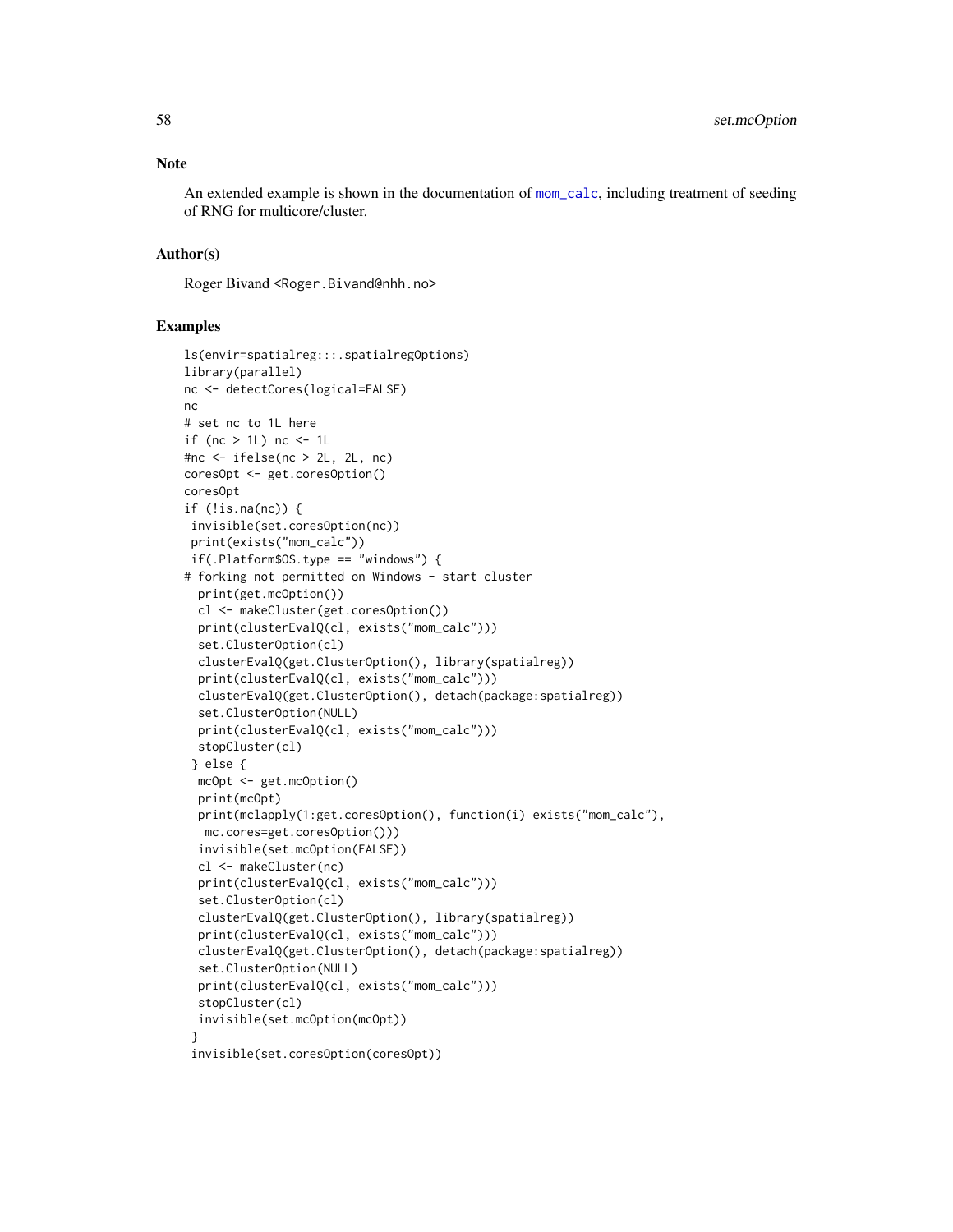}

set.ZeroPolicyOption *Control checking of spatial object IDs*

### **Description**

Provides support for checking the mutual integrity of spatial neighbour weights and spatial data; similar mechanisms are used for passing global verbose and zero.policy options, and for providing access to a running cluster for embarrassingly parallel tasks.

# Usage

```
set.VerboseOption(check)
get.VerboseOption()
set.ZeroPolicyOption(check)
get.ZeroPolicyOption()
#set.listw_is_CsparseMatrix_Option(check)
#get.listw_is_CsparseMatrix_Option()
```
# Arguments

check a logical value, TRUE or FALSE

## Details

Analysis functions will have an spChk argument by default set to NULL, and will call get. spChkOption() to get the global spatial option for whether to check or not — this is initialised to FALSE, and consequently should not break anything. It can be changed to TRUE using set. spChkOption(TRUE), or the spChk argument can be assigned in analysis functions. spNamedVec() is provided to ensure that rownames are passed on to single columns taken from two-dimensional arrays and data frames.

### Value

set.spChkOption() returns the old logical value, get.spChkOption() returns the current logical value, and chkIDs() returns a logical value for the test lack of difference. spNamedVec() returns the selected column with the names set to the row names of the object from which it has been extracted.

### Author(s)

Roger Bivand <Roger.Bivand@nhh.no>

```
get.VerboseOption()
get.ZeroPolicyOption()
```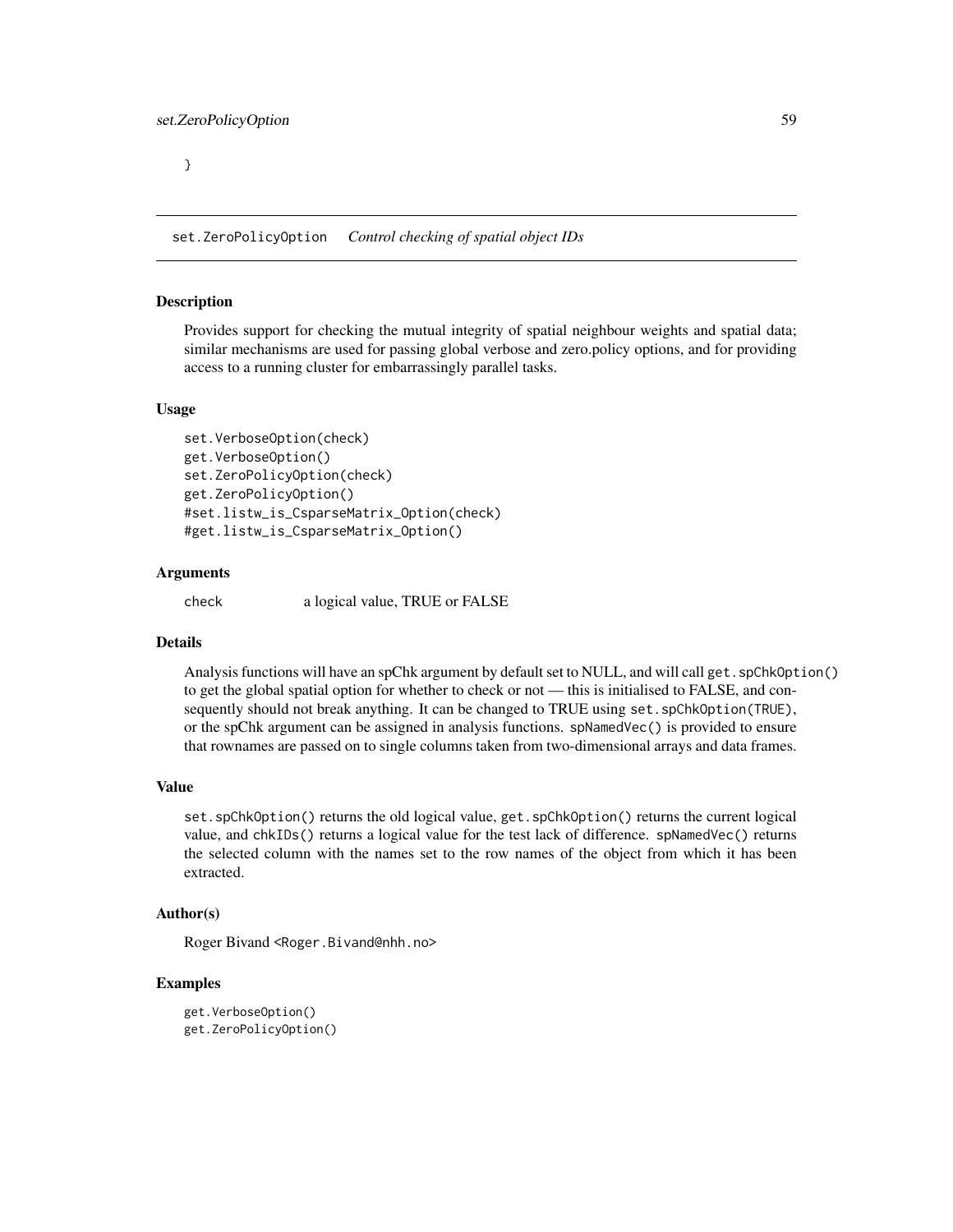### Description

From Ord's 1975 paper, it is known that the Jacobian for SAR models may be found by "symmetrizing" by similarity (the eigenvalues of similar matrices are identical, so the Jacobian is too). This applies only to styles "W" and "S" with underlying symmetric binary neighbour relations or symmetric general neighbour relations (so no k-nearest neighbour relations). The function is invoked automatically within the SAR fitting functions, to call eigen on a symmetric matrix for the default eigen method, or to make it possible to use the Matrix method on weights that can be "symmetrized" in this way.

### Usage

```
similar.listw(listw)
```
### Arguments

listw a listw object created for example by nb2listw

# Value

a listw object

### Author(s)

Roger Bivand <Roger.Bivand@nhh.no>

### References

Ord, J. K. 1975 Estimation methods for models of spatial interaction, *Journal of the American Statistical Association*, 70, 120-126

### See Also

[lagsarlm](#page-41-0), [errorsarlm](#page-41-0)

```
#require("spdep", quietly=TRUE)
data(oldcol, package="spdep")
COL.W <- spdep::nb2listw(COL.nb, style="W")
COL.S <- spdep::nb2listw(COL.nb, style="S")
sum(log(1 - 0.5 * eigenv(COL.W)))
sum(log(1 - 0.5 * eigenv(similaru]istw(COL.W))))
W_J <- as(as_dsTMatrix_listw(similar.listw(COL.W)), "CsparseMatrix")
I \leftarrow as_dsCMatrix_I(dim(W_J)[1])c(determinant(I - 0.5 * W_J, logarithm=TRUE)$modulus)
```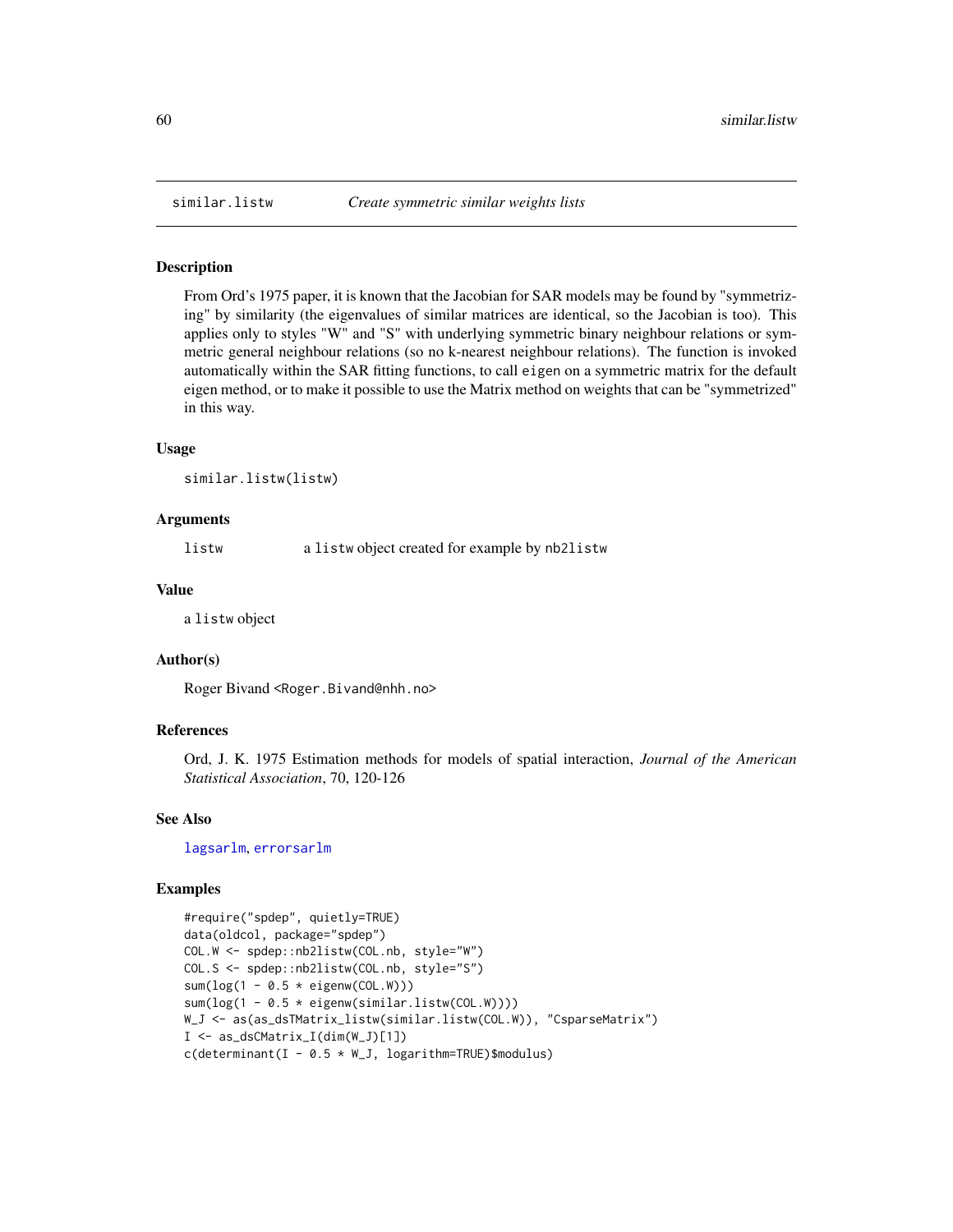# SpatialFiltering 61

```
sum(log(1 - 0.5 * eigenv(COL.S)))sum(log(1 - 0.5 * eigenw(similar.listw(COL.S))))
W_J <- as(as_dsTMatrix_listw(similar.listw(COL.S)), "CsparseMatrix")
c(determinant(I - 0.5 * W_J, logarithm=TRUE)$modulus)
```
<span id="page-60-0"></span>SpatialFiltering *Semi-parametric spatial filtering*

## Description

The function selects eigenvectors in a semi-parametric spatial filtering approach to removing spatial dependence from linear models. Selection is by brute force by finding the single eigenvector reducing the standard variate of Moran's I for regression residuals most, and continuing until no candidate eigenvector reduces the value by more than tol. It returns a summary table from the selection process and a matrix of selected eigenvectors for the specified model.

# Usage

```
SpatialFiltering(formula, lagformula=NULL, data=list(), na.action=na.fail,
nb=NULL, glist = NULL,
style = "C", zero.policy = NULL, tol = 0.1, zerovalue = 1e-04,
ExactEV = FALSE, symmetric = TRUE, alpha=NULL, alternative="two.sided",
verbose=NULL)
```
# Arguments

| formula     | a symbolic description of the model to be fit, assuming a spatial error represen-<br>tation; when lagformula is given, it should include only the response and the<br>intercept term                                                                                                                                                                                                                                                                        |
|-------------|-------------------------------------------------------------------------------------------------------------------------------------------------------------------------------------------------------------------------------------------------------------------------------------------------------------------------------------------------------------------------------------------------------------------------------------------------------------|
| lagformula  | An extra one-sided formula to be used when a spatial lag representation is de-<br>sired; the intercept is excluded within the function if present because it is part of<br>the formula argument, but excluding it explicitly in the lagformula argument in<br>the presence of factors generates a collinear model matrix                                                                                                                                    |
| data        | an optional data frame containing the variables in the model                                                                                                                                                                                                                                                                                                                                                                                                |
| nb          | an object of class nb                                                                                                                                                                                                                                                                                                                                                                                                                                       |
| glist       | list of general weights corresponding to neighbours                                                                                                                                                                                                                                                                                                                                                                                                         |
| style       | style can take values W, B, C, U, and S                                                                                                                                                                                                                                                                                                                                                                                                                     |
| na.action   | a function (default options ("na. action")), can also be na. omit or na. exclude<br>with consequences for residuals and fitted values - in these cases the spatial<br>weights list will be subsetted to remove NAs in the data. It may be necessary to<br>set zero.policy to TRUE because this subsetting may create no-neighbour obser-<br>vations. Note that only weights lists created without using the glist argument to<br>nb21istw may be subsetted. |
| zero.policy | default NULL, use global option value; if FALSE stop with error for any empty<br>neighbour sets, if TRUE permit the weights list to be formed with zero-length<br>weights vectors                                                                                                                                                                                                                                                                           |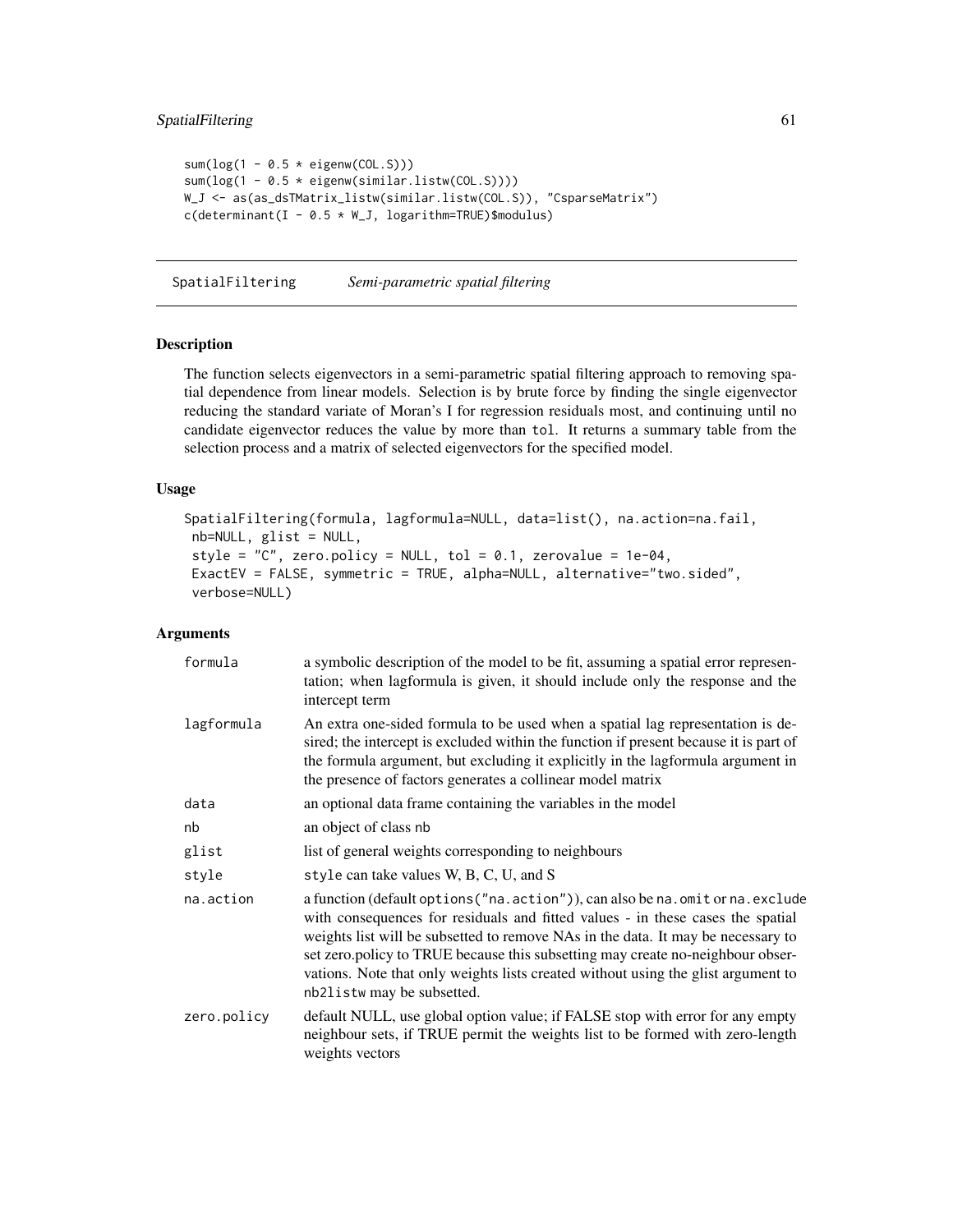| tol         | tolerance value for convergence of spatial filtering                                                                                                                     |
|-------------|--------------------------------------------------------------------------------------------------------------------------------------------------------------------------|
| zerovalue   | eigenvectors with eigenvalues of an absolute value smaller than zerovalue will<br>be excluded in eigenvector search                                                      |
| ExactEV     | Set ExactEV=TRUE to use exact expectations and variances rather than the ex-<br>pectation and variance of Moran's I from the previous iteration, default FALSE           |
| symmetric   | Should the spatial weights matrix be forced to symmetry, default TRUE                                                                                                    |
| alpha       | if not NULL, used instead of the tol= argument as a stopping rule to choose<br>all eigenvectors up to and including the one with a probability value exceeding<br>alpha. |
| alternative | a character string specifying the alternative hypothesis, must be one of greater,<br>less or two.sided (default).                                                        |
| verbose     | default NULL, use global option value; if TRUE report eigenvectors selected                                                                                              |

# Value

An SFResult object, with:

| selection | a matrix summarising the selection of eigenvectors for inclusion, with columns:                                             |
|-----------|-----------------------------------------------------------------------------------------------------------------------------|
|           | <b>Step</b> Step counter of the selection procedure                                                                         |
|           | <b>SelEvec</b> number of selected eigenvector (sorted descending)                                                           |
|           | <b>Eval</b> its associated eigenvalue                                                                                       |
|           | <b>MinMi</b> value Moran's I for residual autocorrelation                                                                   |
|           | <b>ZMinMi</b> standardized value of Moran's I assuming a normal approximation                                               |
|           | $pr(ZI)$ probability value of the permutation-based standardized deviate for the<br>given value of the alternative argument |
|           | $\mathbb{R}^2$ R $\wedge$ 2 of the model including exogenous variables and eigenvectors                                     |
|           | gamma regression coefficient of selected eigenvector in fit                                                                 |
|           | The first row is the value at the start of the search                                                                       |
| dataset   | a matrix of the selected eigenvectors in order of selection                                                                 |
|           |                                                                                                                             |

# Author(s)

Yongwan Chun, Michael Tiefelsdorf, Roger Bivand

# References

Tiefelsdorf M, Griffith DA. (2007) Semiparametric Filtering of Spatial Autocorrelation: The Eigenvector Approach. Environment and Planning A, 39 (5) 1193 - 1221.

# See Also

[lm](#page-0-0), [eigen](#page-0-0), [nb2listw](#page-0-0), [listw2U](#page-0-0)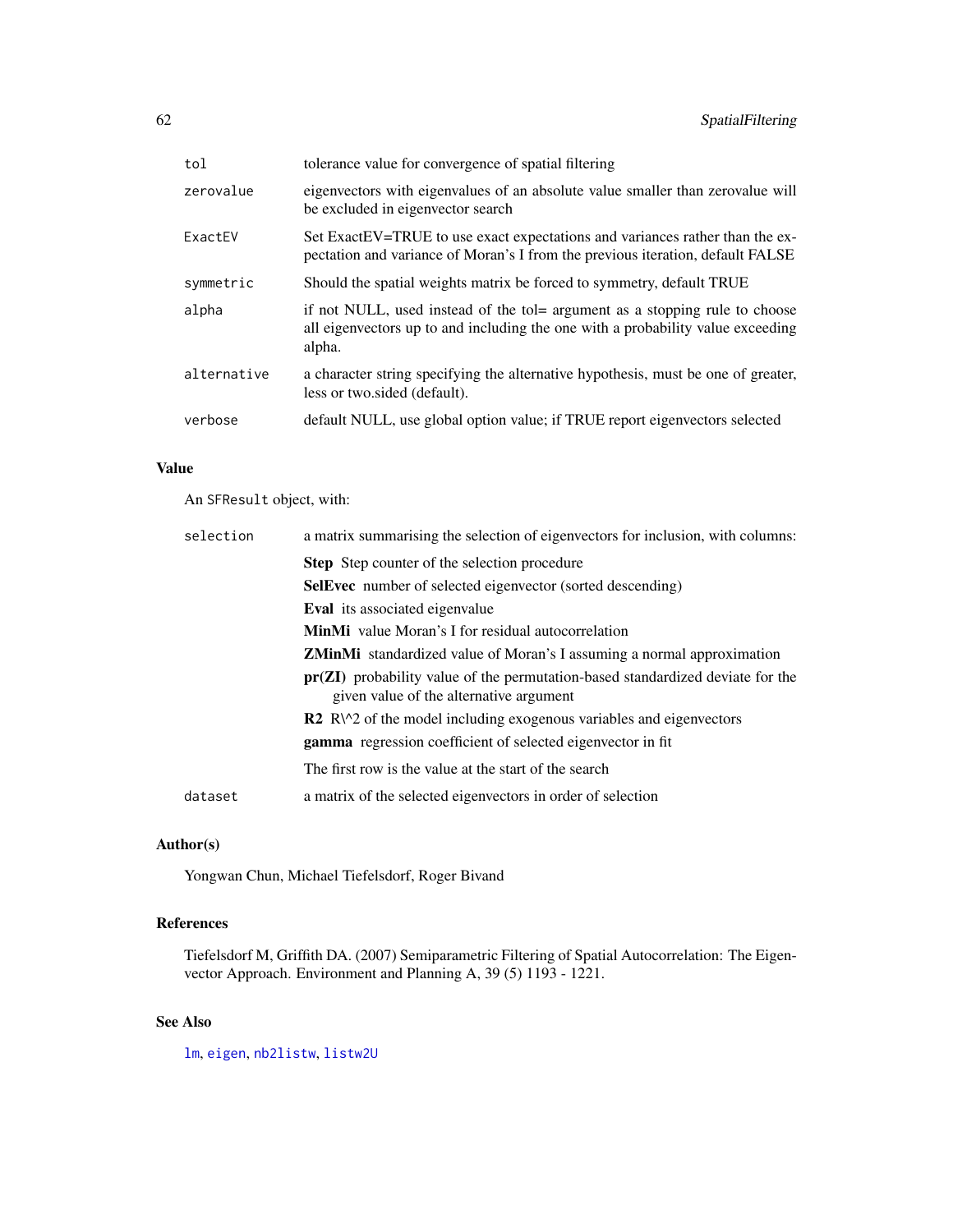#### spautolm 63

#### Examples

```
require("sf", quietly=TRUE)
columbus <- st_read(system.file("shapes/columbus.shp", package="spData")[1], quiet=TRUE)
#require("spdep", quietly=TRUE)
col.gal.nb <- spdep::read.gal(system.file("weights/columbus.gal", package="spData")[1])
lmbase <- lm(CRIME ~ INC + HOVAL, data=columbus)
sarcol <- SpatialFiltering(CRIME ~ INC + HOVAL, data=columbus,
nb=col.gal.nb, style="W", ExactEV=TRUE)
sarcol
lmsar <- lm(CRIME ~ INC + HOVAL + fitted(sarcol), data=columbus)
lmsar
anova(lmbase, lmsar)
spdep::lm.morantest(lmsar, spdep::nb2listw(col.gal.nb))
lagcol <- SpatialFiltering(CRIME ~ 1, ~ INC + HOVAL - 1, data=columbus,
nb=col.gal.nb, style="W")
lagcol
lmlag <- lm(CRIME ~ INC + HOVAL + fitted(lagcol), data=columbus)
lmlag
anova(lmbase, lmlag)
spdep::lm.morantest(lmlag, spdep::nb2listw(col.gal.nb))
NA.columbus <- columbus
NA.columbus$CRIME[20:25] <- NA
COL.SF.NA <- SpatialFiltering(CRIME ~ INC + HOVAL, data=NA.columbus,
nb=col.gal.nb, style="W", na.action=na.exclude)
COL.SF.NA$na.action
summary(lm(CRIME ~ INC + HOVAL + fitted(COL.SF.NA), data=NA.columbus,
na.action=na.exclude))
```
<span id="page-62-0"></span>

spautolm *Spatial conditional and simultaneous autoregression model estimation*

#### Description

Function taking family and weights arguments for spatial autoregression model estimation by Maximum Likelihood, using dense matrix methods, not suited to large data sets with thousands of observations. With one of the sparse matrix methods, larger numbers of observations can be handled, but the interval= argument should be set. The implementation is GLS using the single spatial coefficient value, here termed lambda, found by line search using optimize to maximise the log likelihood.

### Usage

```
spautolm(formula, data = list(), listw, weights,
na.action, family = "SAR", method="eigen", verbose = NULL, trs=NULL,
interval=NULL, zero.policy = NULL, tol.solve=.Machine$double.eps,
llprof=NULL, control=list())
## S3 method for class 'spautolm'
summary(object, correlation = FALSE, adj.se=FALSE,
Nagelkerke=FALSE, ...)
```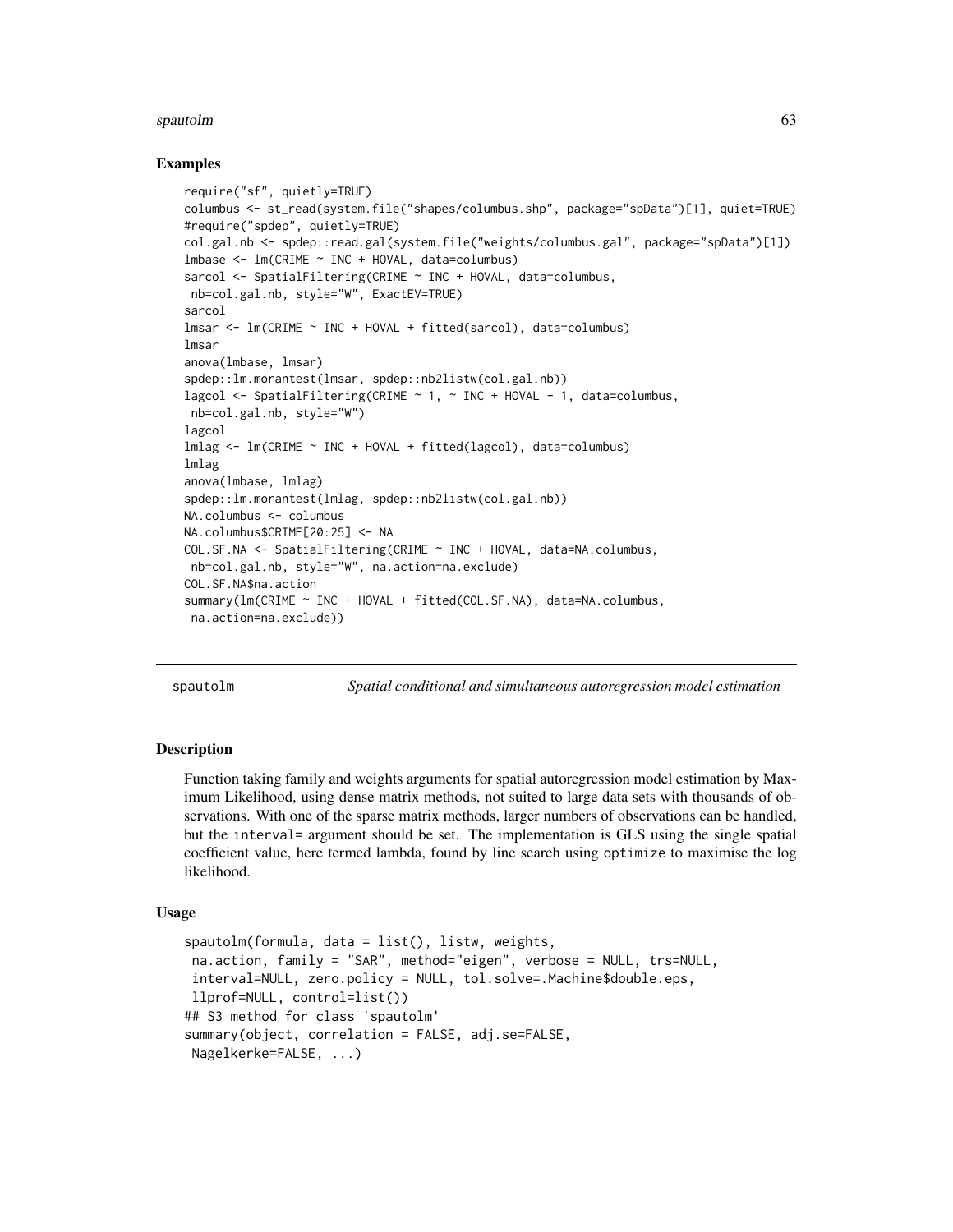# Arguments

| formula     | a symbolic description of the model to be fit. The details of model specification<br>are given for $lm()$                                                                                                                                                                                                                                                                                                                                                                                                                                                                                         |
|-------------|---------------------------------------------------------------------------------------------------------------------------------------------------------------------------------------------------------------------------------------------------------------------------------------------------------------------------------------------------------------------------------------------------------------------------------------------------------------------------------------------------------------------------------------------------------------------------------------------------|
| data        | an optional data frame containing the variables in the model. By default the<br>variables are taken from the environment which the function is called.                                                                                                                                                                                                                                                                                                                                                                                                                                            |
| listw       | a listwobject created for example by nb2listw                                                                                                                                                                                                                                                                                                                                                                                                                                                                                                                                                     |
| weights     | an optional vector of weights to be used in the fitting process                                                                                                                                                                                                                                                                                                                                                                                                                                                                                                                                   |
| na.action   | a function (default options ("na.action")), can also be na.omit or na.exclude<br>with consequences for residuals and fitted values - in these cases the weights list<br>will be subsetted to remove NAs in the data. Note that only weights lists created<br>without using the glist argument to nb2listw may be subsetted.                                                                                                                                                                                                                                                                       |
| family      | character string: either "SAR" or "CAR" for simultaneous or conditional autore-<br>gressions; "SMA" for spatial moving average added thanks to Jielai Ma - "SMA"<br>is only implemented for method="eigen" because it necessarily involves dense<br>matrices                                                                                                                                                                                                                                                                                                                                      |
| method      | character string: default "eigen" for use of dense matrices, "Matrix_J" for<br>sparse matrices (restricted to spatial weights symmetric or similar to symmet-<br>ric) using methods in the Matrix package; "Matrix" provides updating Cholesky<br>decomposition methods. Values of method may also include "LU", which pro-<br>vides an alternative sparse matrix decomposition approach, and the "Chebyshev"<br>and Monte Carlo "MC" approximate log-determinant methods.                                                                                                                        |
| verbose     | default NULL, use global option value; if TRUE, reports function values during<br>optimization.                                                                                                                                                                                                                                                                                                                                                                                                                                                                                                   |
| trs         | default NULL, if given, a vector of powered spatial weights matrix traces output<br>by trW; when given, used in some Jacobian methods                                                                                                                                                                                                                                                                                                                                                                                                                                                             |
| interval    | search interval for autoregressive parameter when not using method="eigen";<br>default is c(-1,0.999), optimize will reset NA/NaN to a bound and gives a warn-<br>ing when the interval is poorly set; method="Matrix" will attempt to search for<br>an appropriate interval, if find\_interval=TRUE (fails on some platforms)                                                                                                                                                                                                                                                                    |
| zero.policy | default NULL, use global option value; Include list of no-neighbour observa-<br>tions in output if $TRUE$ — otherwise zero. policy is handled within the listw<br>argument                                                                                                                                                                                                                                                                                                                                                                                                                        |
| tol.solve   | the tolerance for detecting linear dependencies in the columns of matrices to<br>be inverted - passed to solve() (default=double precision machine tolerance).<br>Errors in solve() may constitute indications of poorly scaled variables: if the<br>variables have scales differing much from the autoregressive coefficient, the val-<br>ues in this matrix may be very different in scale, and inverting such a matrix is<br>analytically possible by definition, but numerically unstable; rescaling the RHS<br>variables alleviates this better than setting tol.solve to a very small value |
| llprof      | default NULL, can either be an integer, to divide the feasible range into llprof<br>points, or a sequence of spatial coefficient values, at which to evaluate the like-<br>lihood function                                                                                                                                                                                                                                                                                                                                                                                                        |
| control     | list of extra control arguments - see section below                                                                                                                                                                                                                                                                                                                                                                                                                                                                                                                                               |
| object      | spautolm object from spautolm                                                                                                                                                                                                                                                                                                                                                                                                                                                                                                                                                                     |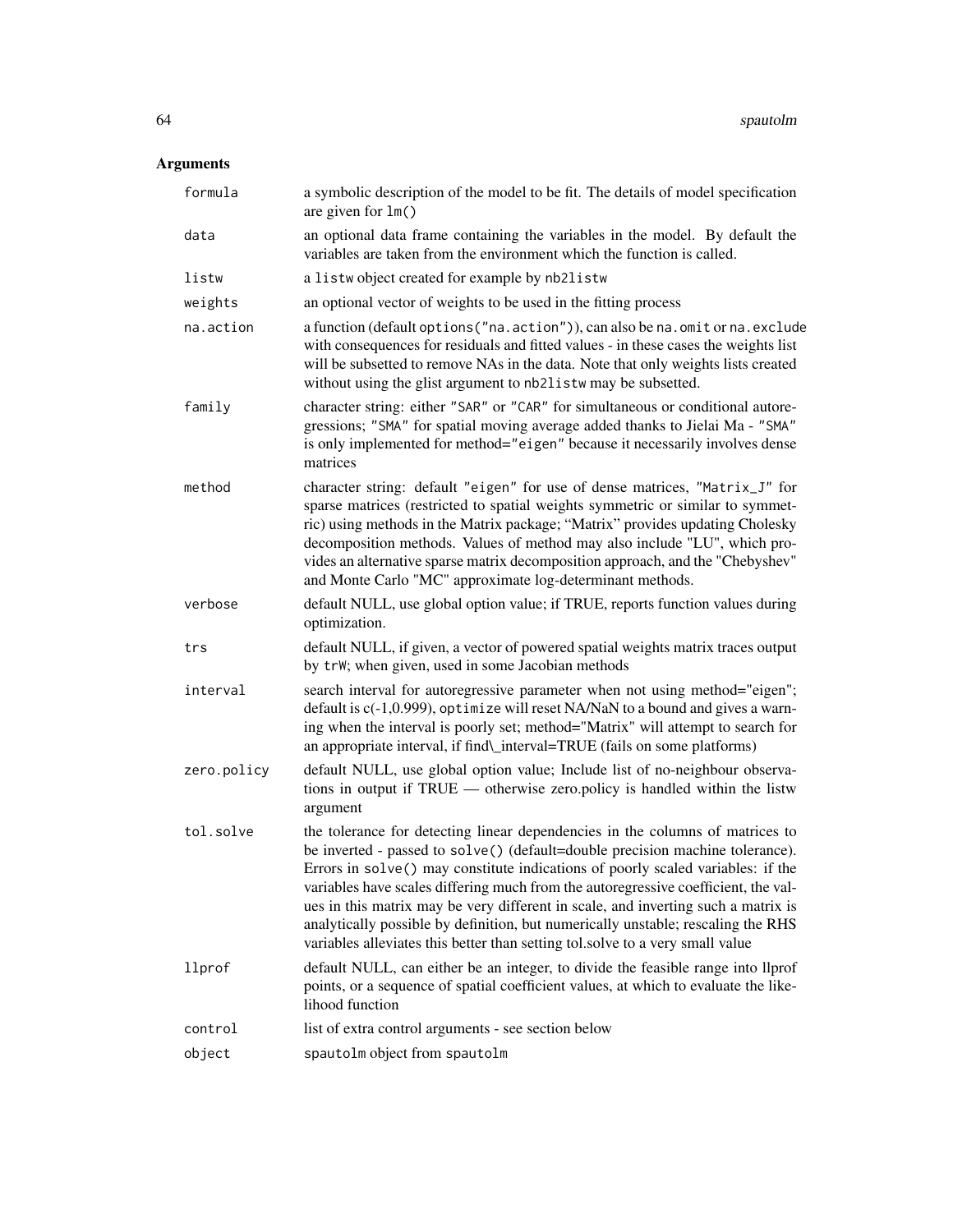#### spautolm 65

| correlation | logical; if 'TRUE', the correlation matrix of the estimated parameters is returned<br>and printed (default=FALSE) |
|-------------|-------------------------------------------------------------------------------------------------------------------|
| adj.se      | if TRUE, adjust the coefficient standard errors for the number of fitted coeffi-<br>cients                        |
| Nagelkerke  | if TRUE, the Nagelkerke pseudo R-squared is reported                                                              |
| $\cdots$    | further arguments passed to or from other methods                                                                 |

# Details

This implementation is based on [lm.gls](#page-0-0) and [errorsarlm](#page-41-0). In particular, the function does not (yet) prevent asymmetric spatial weights being used with "CAR" family models. It appears that both numerical issues (convergence in particular) and uncertainties about the exact spatial weights matrix used make it difficult to reproduce Cressie and Chan's 1989 results, also given in Cressie 1993.

Note that the fitted() function for the output object assumes that the response variable may be reconstructed as the sum of the trend, the signal, and the noise (residuals). Since the values of the response variable are known, their spatial lags are used to calculate signal components (Cressie 1993, p. 564). This differs from other software, including GeoDa, which does not use knowledge of the response variable in making predictions for the fitting data.

### Value

A list object of class spautolm:

| fit         | a list, with items:                                                      |
|-------------|--------------------------------------------------------------------------|
|             | <b>coefficients</b> ML coefficient estimates                             |
|             | <b>SSE</b> ML sum of squared errors                                      |
|             | s2 ML residual variance                                                  |
|             | <b>imat</b> ML coefficient covariance matrix (before multiplying by s2)  |
|             | signal\_trend non-spatial component of fitted.values                     |
|             | signal\_stochastic spatial component of fitted.values                    |
|             | fitted.values sum of non-spatial and spatial components of fitted.values |
|             | <b>residuals</b> difference between observed and fitted values           |
| lambda      | ML autoregressive coefficient                                            |
| LL          | log likelihood for fitted model                                          |
| LL0         | log likelihood for model with lambda=0                                   |
| call        | the call used to create this object                                      |
| parameters  | number of parameters estimated                                           |
| aliased     | if not NULL, details of aliased variables                                |
| method      | Jacobian method chosen                                                   |
| family      | family chosen                                                            |
| zero.policy | zero.policy used                                                         |
| weights     | case weights used                                                        |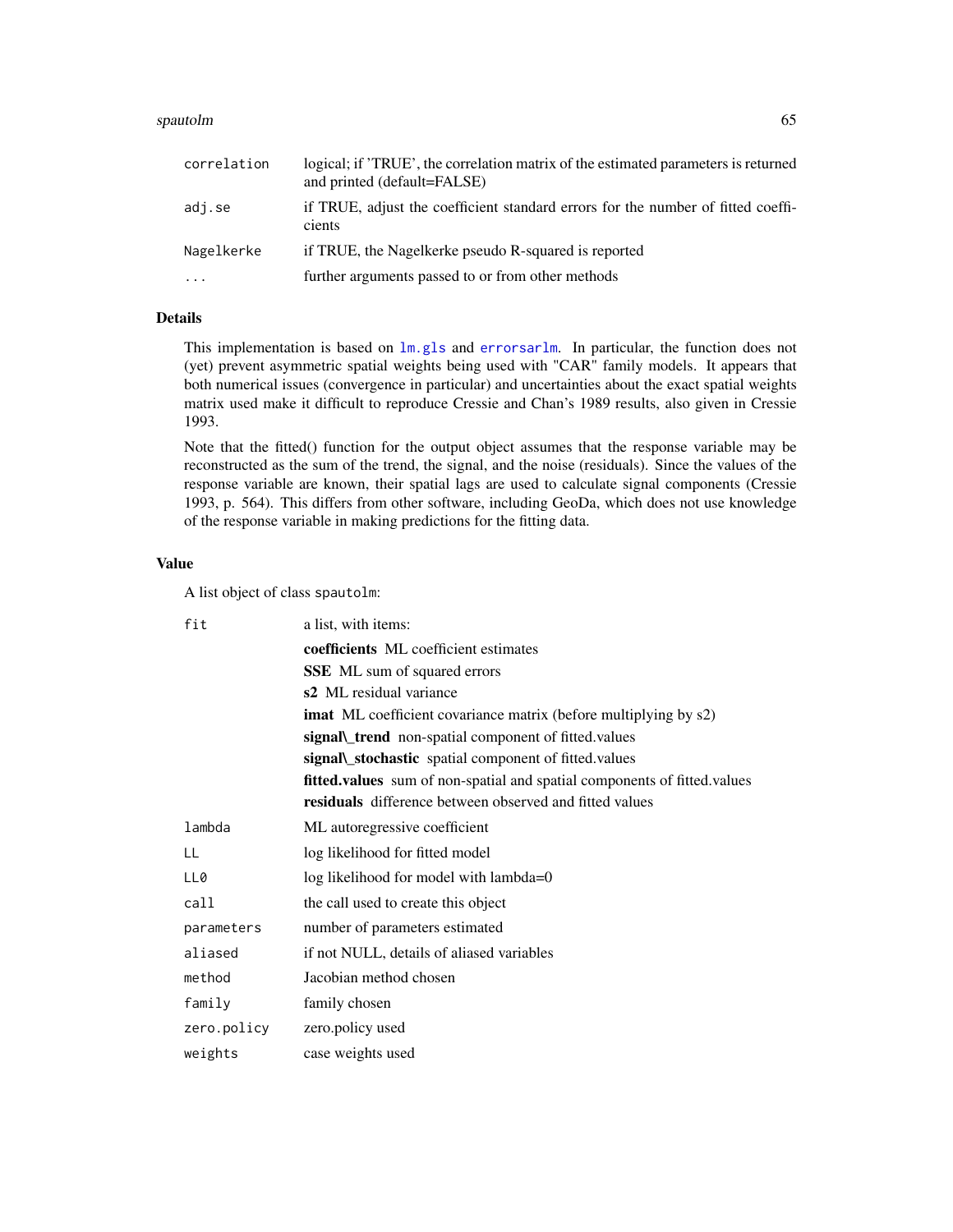#### 66 spautolm

| interval  | the line search interval used                                                                         |
|-----------|-------------------------------------------------------------------------------------------------------|
| timings   | processing timings                                                                                    |
| na.action | (possibly) named vector of excluded or omitted observations if non-default na.action<br>argument used |
| llprof    | if not NULL, a list with components lambda and ll of equal length                                     |
| lambda.se | Numerical Hessian-based standard error of lambda                                                      |
| fdHess    | Numerical Hessian-based variance-covariance matrix                                                    |
| X         | covariates used in model fitting                                                                      |
| Y         | response used in model fitting                                                                        |
| weights   | weights used in model fitting                                                                         |

### Control arguments

tol.opt: the desired accuracy of the optimization - passed to optimize() (default=.Machine\$double.eps^(2/3))

- **fdHess:** default NULL, then set to (method != "eigen") internally; use fdHess to compute an approximate Hessian using finite differences when using sparse matrix methods; used to make a coefficient covariance matrix when the number of observations is large; may be turned off to save resources if need be
- optimHess: default FALSE, use fdHess from nlme, if TRUE, use optim to calculate Hessian at optimum
- optimHessMethod: default "optimHess", may be "nlm" or one of the optim methods
- Imult: default 2; used for preparing the Cholesky decompositions for updating in the Jacobian function
- super: if NULL (default), set to FALSE to use a simplicial decomposition for the sparse Cholesky decomposition and method "Matrix\_J", set to as.logical(NA) for method "Matrix", if TRUE, use a supernodal decomposition
- cheb\_q: default 5; highest power of the approximating polynomial for the Chebyshev approximation
- **MC\_p:** default 16; number of random variates
- MC\_m: default 30; number of products of random variates matrix and spatial weights matrix
- type default "MC", used with method "moments"; alternatives "mult" and "moments", for use if trs is missing, [trW](#page-77-0)
- correct default TRUE, used with method "moments" to compute the Smirnov/Anselin correction term
- trunc default TRUE, used with method "moments" to truncate the Smirnov/Anselin correction term
- SE\_method default "LU", may be "MC"
- nrho default 200, as in SE toolbox; the size of the first stage lndet grid; it may be reduced to for example 40
- interpn default 2000, as in SE toolbox; the size of the second stage lndet grid
- small\_asy default TRUE; if the method is not "eigen", use asymmetric covariances rather than numerical Hessian ones if  $n \le$  small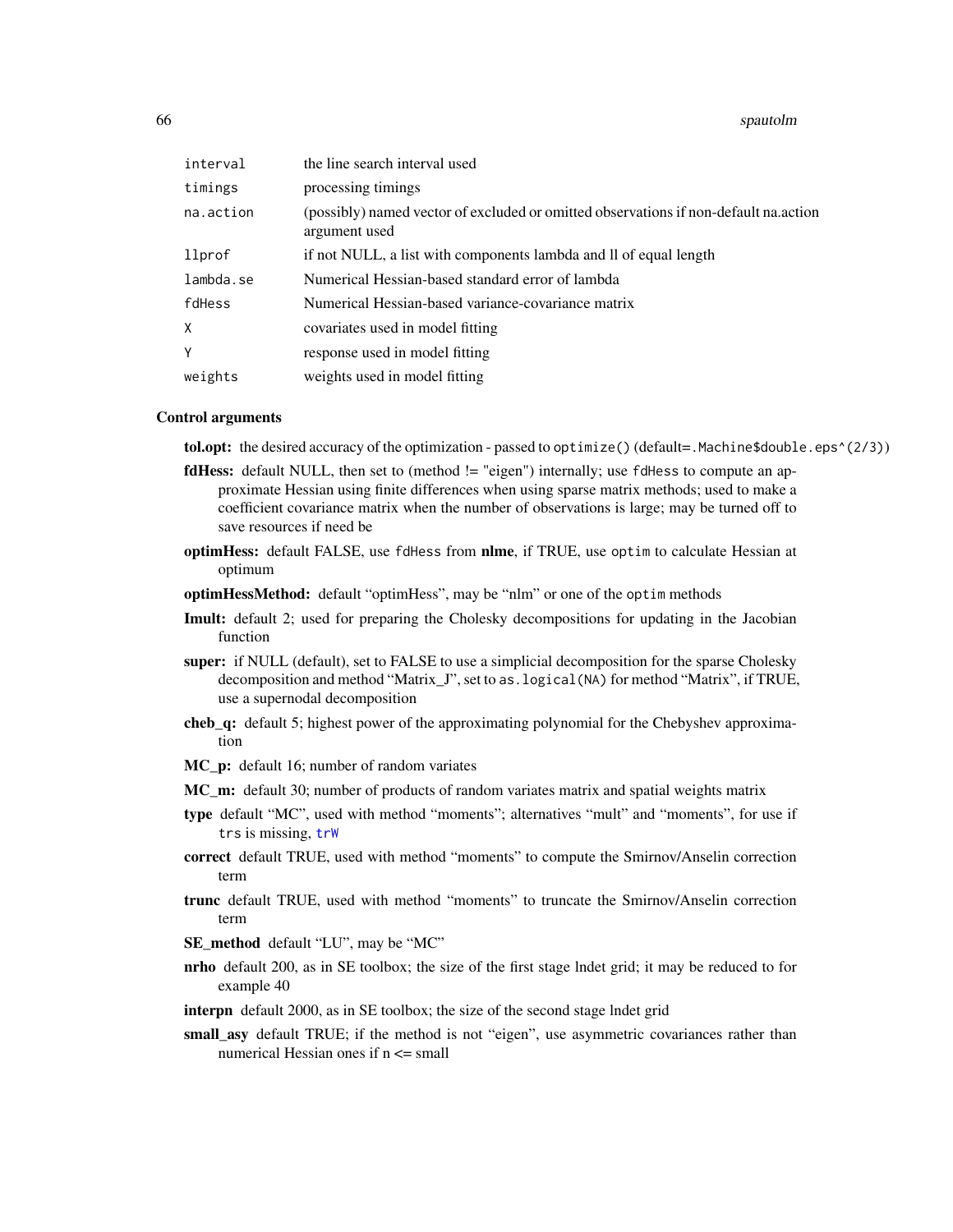#### spautolm 67 and 67 and 67 and 67 and 67 and 67 and 67 and 67 and 67 and 67 and 67 and 67 and 67 and 67 and 67

- small default 1500; threshold number of observations for asymmetric covariances when the method is not "eigen"
- SElndet default NULL, may be used to pass a pre-computed SE toolbox style matrix of coefficients and their lndet values to the "SE\_classic" and "SE\_whichMin" methods
- LU order default FALSE; used in "LU prepermutate", note warnings given for lu method

pre\_eig default NULL; may be used to pass a pre-computed vector of eigenvalues

### Note

The standard errors given in Waller and Gotway (2004) are adjusted for the numbers of parameters estimated, and may be reproduced by using the additional argument adj.se=TRUE in the summary method. In addition, the function returns fitted values and residuals as given by Cressie (1993) p. 564.

### Author(s)

Roger Bivand <Roger.Bivand@nhh.no>

#### References

Cliff, A. D., Ord, J. K. 1981 *Spatial processes*, Pion; Ord, J. K. 1975 Estimation methods for models of spatial interaction, *Journal of the American Statistical Association*, 70, 120-126; Waller, L. A., Gotway, C. A. 2004 *Applied spatial statistics for public health*, Wiley, Hoboken, NJ, 325-380; Cressie, N. A. C. 1993 *Statistics for spatial data*, Wiley, New York, 548-568; Ripley, B. D. 1981 *Spatial statistics*, Wiley, New York, 88-95; LeSage J and RK Pace (2009) Introduction to Spatial Econometrics. CRC Press, Boca Raton.

#### See Also

[optimize](#page-0-0), [errorsarlm](#page-41-0), [do\\_ldet](#page-4-0)

```
require("sf", quietly=TRUE)
nydata <- st_read(system.file("shapes/NY8_bna_utm18.gpkg", package="spData")[1], quiet=TRUE)
## Not run:
lm0 <- lm(Z ~ PEXPOSURE + PCTAGE65P + PCTOWNHOME, data=nydata)
summary(lm0)
lm0w <- lm(Z ~ PEXPOSURE + PCTAGE65P + PCTOWNHOME, data=nydata, weights=POP8)
summary(lm0w)
## End(Not run)
suppressMessages(nyadjmat <- as.matrix(foreign::read.dbf(system.file(
"misc/nyadjwts.dbf", package="spData")[1])[-1]))
suppressMessages(ID <- as.character(names(foreign::read.dbf(system.file(
 "misc/nyadjwts.dbf", package="spData")[1]))[-1]))
identical(substring(ID, 2, 10), substring(as.character(nydata$AREAKEY), 2, 10))
#require("spdep", quietly=TRUE)
nyadjlw <- spdep::mat2listw(nyadjmat, as.character(nydata$AREAKEY))
listw_NY <- spdep::nb2listw(nyadjlw$neighbours, style="B")
```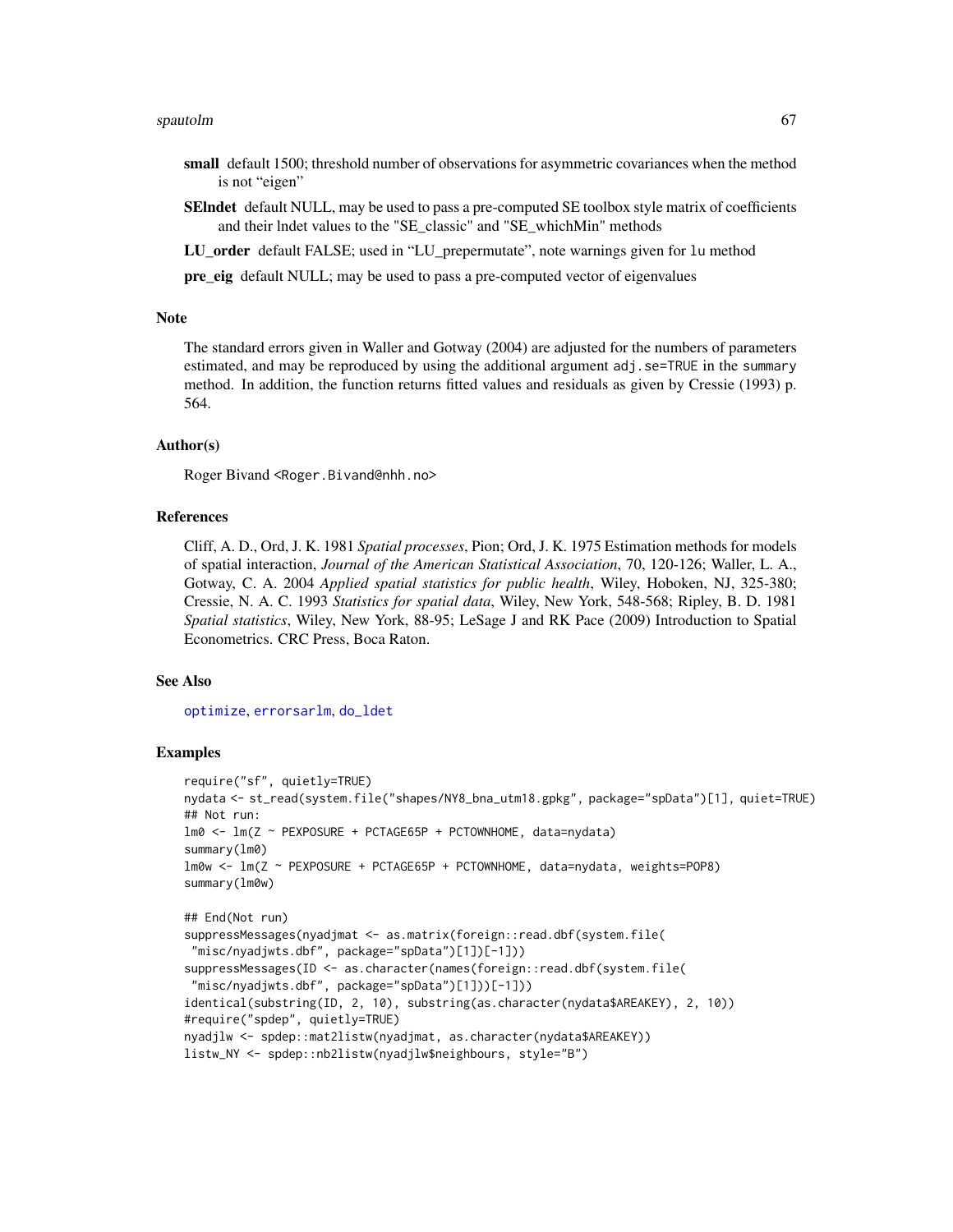#### 68 spautolm

```
eigs <- eigenw(listw_NY)
## Not run:
esar0 <- errorsarlm(Z ~ PEXPOSURE + PCTAGE65P + PCTOWNHOME, data=nydata,
listw=listw_NY)
summary(esar0)
## End(Not run)
system.time(esar1f <- spautolm(Z ~ PEXPOSURE + PCTAGE65P + PCTOWNHOME,
data=nydata, listw=listw_NY, family="SAR", method="eigen",
control=list(pre_eig=eigs)))
res <- summary(esar1f)
print(res)
## Not run:
sqrt(diag(res$resvar))
sqrt(diag(esar1f$fit$imat)*esar1f$fit$s2)
sqrt(diag(esar1f$fdHess))
system.time(esar1M <- spautolm(Z ~ PEXPOSURE + PCTAGE65P + PCTOWNHOME,
data=nydata, listw=listw_NY, family="SAR", method="Matrix"))
summary(esar1M)
system.time(esar1M <- spautolm(Z ~ PEXPOSURE + PCTAGE65P + PCTOWNHOME,
data=nydata, listw=listw_NY, family="SAR", method="Matrix",
control=list(super=TRUE)))
summary(esar1M)
## End(Not run)
esar1wf <- spautolm(Z ~ PEXPOSURE + PCTAGE65P + PCTOWNHOME, data=nydata,
listw=listw_NY, weights=POP8, family="SAR", method="eigen",
control=list(pre_eig=eigs))
summary(esar1wf)
## Not run:
system.time(esar1wM <- spautolm(Z ~ PEXPOSURE + PCTAGE65P + PCTOWNHOME,
data=nydata, listw=listw_NY, weights=POP8, family="SAR", method="Matrix"))
summary(esar1wM)
esar1wlu <- spautolm(Z ~ PEXPOSURE + PCTAGE65P + PCTOWNHOME, data=nydata,
listw=listw_NY, weights=POP8, family="SAR", method="LU")
summary(esar1wlu)
esar1wch <- spautolm(Z ~ PEXPOSURE + PCTAGE65P + PCTOWNHOME, data=nydata,
listw=listw_NY, weights=POP8, family="SAR", method="Chebyshev")
summary(esar1wch)
## End(Not run)
ecar1f <- spautolm(Z ~ PEXPOSURE + PCTAGE65P + PCTOWNHOME, data=nydata,
listw=listw_NY, family="CAR", method="eigen",
control=list(pre_eig=eigs))
summary(ecar1f)
## Not run:
system.time(ecar1M <- spautolm(Z ~ PEXPOSURE + PCTAGE65P + PCTOWNHOME,
data=nydata, listw=listw_NY, family="CAR", method="Matrix"))
summary(ecar1M)
## End(Not run)
ecar1wf <- spautolm(Z ~ PEXPOSURE + PCTAGE65P + PCTOWNHOME, data=nydata,
listw=listw_NY, weights=POP8, family="CAR", method="eigen",
```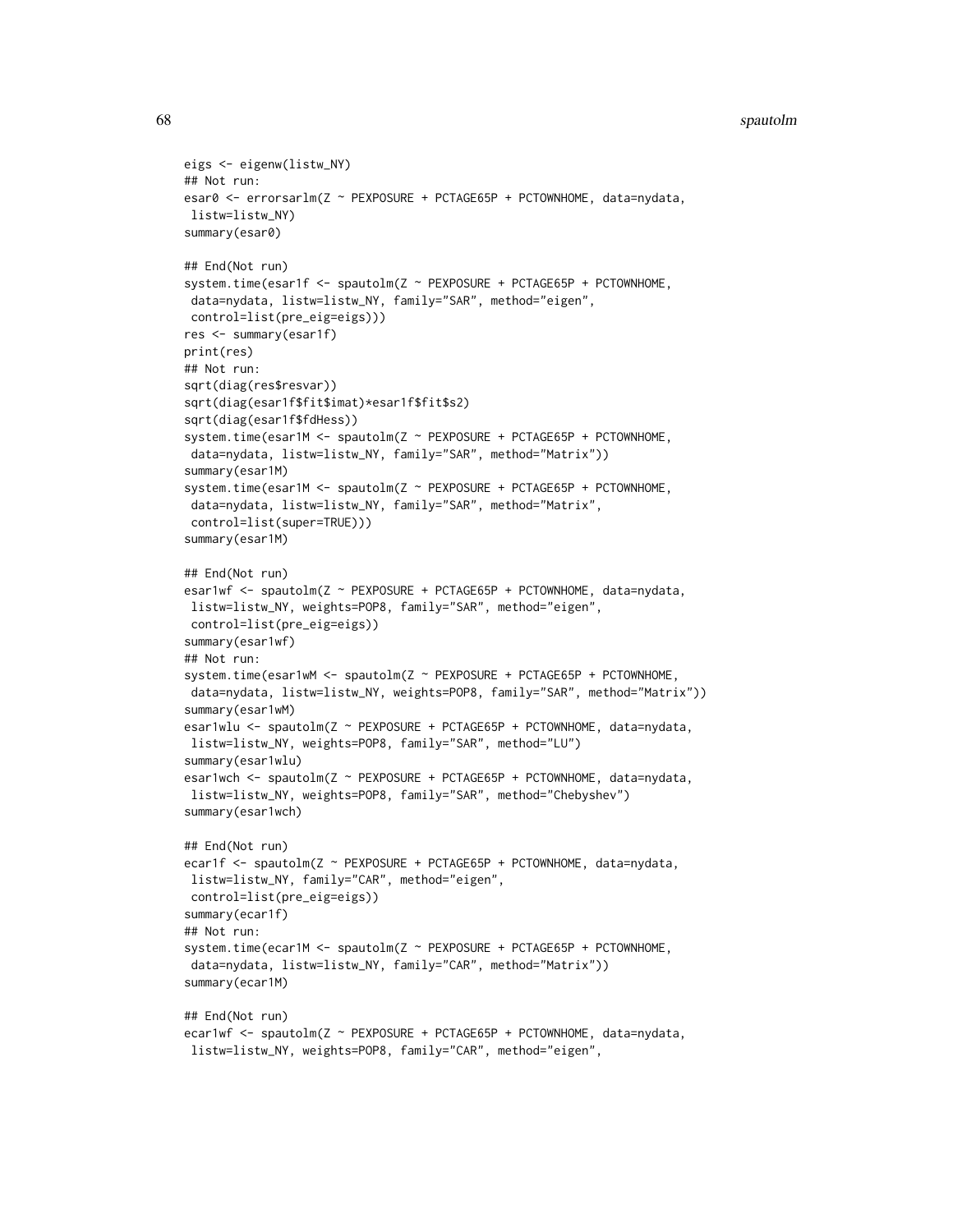#### spautolm 69 metals of the state of the state of the state of the state of the state of the state of the state o

```
control=list(pre_eig=eigs))
summary(ecar1wf)
## Not run:
system.time(ecar1wM <- spautolm(Z ~ PEXPOSURE + PCTAGE65P + PCTOWNHOME,
 data=nydata, listw=listw_NY, weights=POP8, family="CAR", method="Matrix"))
summary(ecar1wM)
## End(Not run)
require("sf", quietly=TRUE)
nc.sids <- st_read(system.file("shapes/sids.shp", package="spData")[1], quiet=TRUE)
ft.SID74 <- sqrt(1000)*(sqrt(nc.sids$SID74/nc.sids$BIR74) +
 sqrt((nc.sids$SID74+1)/nc.sids$BIR74))
lm_nc \leftarrow lm(ft.SID74 \sim 1)sids.nhbr30 <- spdep::dnearneigh(cbind(nc.sids$east, nc.sids$north), 0, 30,
 row.names=row.names(nc.sids))
sids.nhbr30.dist <- spdep::nbdists(sids.nhbr30, cbind(nc.sids$east, nc.sids$north))
sids.nhbr <- spdep::listw2sn(spdep::nb2listw(sids.nhbr30,
glist=sids.nhbr30.dist, style="B", zero.policy=TRUE))
dij <- sids.nhbr[,3]
n <- nc.sids$BIR74
el1 <- min(dij)/dij
el2 <- sqrt(n[sids.nhbr$to]/n[sids.nhbr$from])
sids.nhbr$weights <- el1*el2
sids.nhbr.listw <- spdep::sn2listw(sids.nhbr)
both <- factor(paste(nc.sids$L_id, nc.sids$M_id, sep=":"))
ft.NWBIR74 <- sqrt(1000)*(sqrt(nc.sids$NWBIR74/nc.sids$BIR74) +
 sqrt((nc.sids$NWBIR74+1)/nc.sids$BIR74))
mdata <- data.frame(both, ft.NWBIR74, ft.SID74, BIR74=nc.sids$BIR74)
outl <- which.max(rstandard(lm_nc))
as.character(nc.sids$NAME[outl])
mdata.4 <- mdata[-outl,]
W <- spdep::listw2mat(sids.nhbr.listw)
W.4 \leq W[-out1, -out1]sids.nhbr.listw.4 <- spdep::mat2listw(W.4)
esarI <- errorsarlm(ft.SID74 ~ 1, data=mdata, listw=sids.nhbr.listw,
zero.policy=TRUE)
summary(esarI)
esarIa <- spautolm(ft.SID74 ~ 1, data=mdata, listw=sids.nhbr.listw,
 family="SAR")
summary(esarIa)
esarIV <- errorsarlm(ft.SID74 ~ ft.NWBIR74, data=mdata, listw=sids.nhbr.listw,
 zero.policy=TRUE)
summary(esarIV)
esarIVa <- spautolm(ft.SID74 ~ ft.NWBIR74, data=mdata, listw=sids.nhbr.listw,
 family="SAR")
summary(esarIVa)
esarIaw <- spautolm(ft.SID74 ~ 1, data=mdata, listw=sids.nhbr.listw,
 weights=BIR74, family="SAR")
summary(esarIaw)
esarIIaw <- spautolm(ft.SID74 ~ both - 1, data=mdata, listw=sids.nhbr.listw,
 weights=BIR74, family="SAR")
summary(esarIIaw)
esarIVaw <- spautolm(ft.SID74 ~ ft.NWBIR74, data=mdata,
```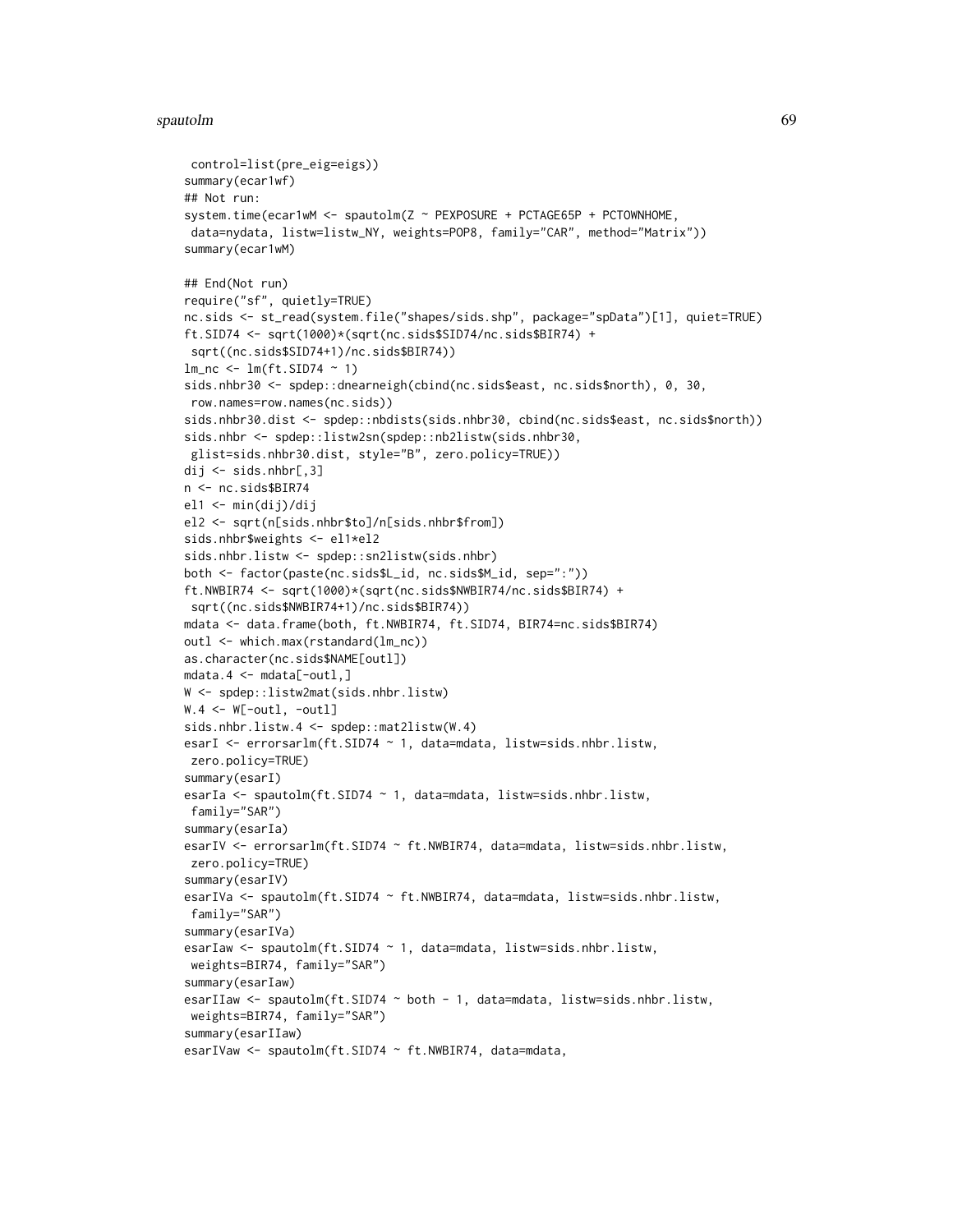```
listw=sids.nhbr.listw, weights=BIR74, family="SAR")
summary(esarIVaw)
ecarIaw <- spautolm(ft.SID74 ~ 1, data=mdata.4, listw=sids.nhbr.listw.4,
weights=BIR74, family="CAR")
summary(ecarIaw)
ecarIIaw <- spautolm(ft.SID74 ~ both - 1, data=mdata.4,
listw=sids.nhbr.listw.4, weights=BIR74, family="CAR")
summary(ecarIIaw)
ecarIVaw <- spautolm(ft.SID74 ~ ft.NWBIR74, data=mdata.4,
listw=sids.nhbr.listw.4, weights=BIR74, family="CAR")
summary(ecarIVaw)
nc.sids$fitIV <- append(fitted.values(ecarIVaw), NA, outl-1)
plot(nc.sids[,"fitIV"], nbreaks=12) # Cressie 1993, p. 565
## Not run:
data(oldcol, package="spdep")
COL.errW.eig <- errorsarlm(CRIME ~ INC + HOVAL, data=COL.OLD,
spdep::nb2listw(COL.nb, style="W"))
summary(COL.errW.eig)
COL.errW.sar <- spautolm(CRIME ~ INC + HOVAL, data=COL.OLD,
spdep::nb2listw(COL.nb, style="W"))
summary(COL.errW.sar)
data(boston, package="spData")
gp1 <- spautolm(log(CMEDV) ~ CRIM + ZN + INDUS + CHAS + I(NOX^2)
+ I(RM^2) + AGE + log(DIS) + log(RAD) + TAX + PTRATIO + B + log(LSTAT),
data=boston.c, spdep::nb2listw(boston.soi), family="SMA")
summary(gp1)
## End(Not run)
```
spBreg\_lag *Bayesian MCMC spatial simultaneous autoregressive model estimation*

#### **Description**

The spBreg\_lag function is an early-release version of the Matlab Spatial Econometrics Toolbox function sar\_g.m, using drawing by inversion, and not accommodating heteroskedastic disturbances.

#### Usage

```
spBreg_lag(formula, data = list(), listw, na.action, Durbin, type,
   zero.policy=NULL, control=list())
spBreg_sac(formula, data = list(), listw, listw2=NULL, na.action,
   Durbin, type, zero.policy=NULL, control=list())
spBreg_err(formula, data = list(), listw, na.action, Durbin, etype,
   zero.policy=NULL, control=list())
## S3 method for class 'MCMC_sar_g'
impacts(obj, ..., tr=NULL, listw=NULL, evalues=NULL, Q=NULL)
```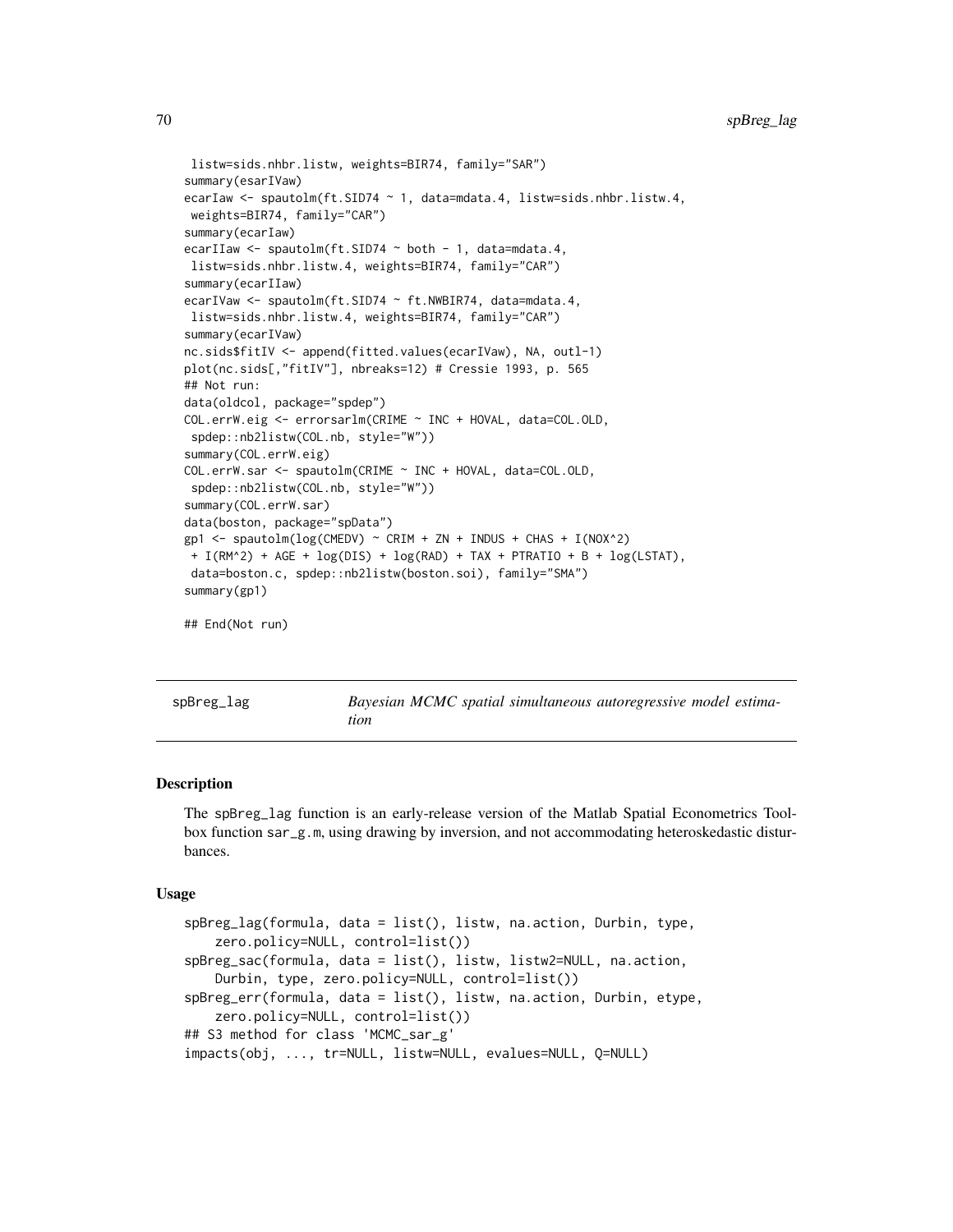## S3 method for class 'MCMC\_sem\_g' impacts(obj, ..., tr=NULL, listw=NULL, evalues=NULL, Q=NULL) ## S3 method for class 'MCMC\_sac\_g' impacts(obj, ..., tr=NULL, listw=NULL, evalues=NULL, Q=NULL)

# Arguments

| formula       | a symbolic description of the model to be fit. The details of model specification<br>are given for $lm()$                                                                                                                                                                                                                                                                                                                                        |
|---------------|--------------------------------------------------------------------------------------------------------------------------------------------------------------------------------------------------------------------------------------------------------------------------------------------------------------------------------------------------------------------------------------------------------------------------------------------------|
| data          | an optional data frame containing the variables in the model. By default the<br>variables are taken from the environment which the function is called.                                                                                                                                                                                                                                                                                           |
| listw, listw2 | a listwobject created for example by nb2listw                                                                                                                                                                                                                                                                                                                                                                                                    |
| na.action     | a function (default options ("na.action")), can also be na.omit or na.exclude<br>with consequences for residuals and fitted values - in these cases the weights<br>list will be subsetted to remove NAs in the data. It may be necessary to set<br>zero.policy to TRUE because this subsetting may create no-neighbour observa-<br>tions. Note that only weights lists created without using the glist argument to<br>nb2listw may be subsetted. |
| Durbin        | default FALSE (spatial lag model); if TRUE, full spatial Durbin model; if a<br>formula object, the subset of explanatory variables to lag                                                                                                                                                                                                                                                                                                        |
| type, etype   | (use the 'Durbin=' argument - retained for backwards compatibility only) de-<br>fault "lag", may be set to "mixed"; when "mixed", the lagged intercept is dropped<br>for spatial weights style "W", that is row-standardised weights, but otherwise in-<br>cluded; "Durbin" may be used instead of "mixed"                                                                                                                                       |
| zero.policy   | default NULL, use global option value; if TRUE assign zero to the lagged value<br>of zones without neighbours, if FALSE (default) assign NA                                                                                                                                                                                                                                                                                                      |
| control       | list of extra control arguments - see section below                                                                                                                                                                                                                                                                                                                                                                                              |
| obj           | A spatial regression object                                                                                                                                                                                                                                                                                                                                                                                                                      |
| $\cdots$      | Arguments passed through to methods in the coda package                                                                                                                                                                                                                                                                                                                                                                                          |
| tr            | A vector of traces of powers of the spatial weights matrix created using trW,<br>for approximate impact measures; if not given, listw must be given for exact<br>measures (for small to moderate spatial weights matrices); the traces must be for<br>the same spatial weights as were used in fitting the spatial regression, and must<br>be row-standardised                                                                                   |
| evalues       | vector of eigenvalues of spatial weights matrix for impacts calculations                                                                                                                                                                                                                                                                                                                                                                         |
| Q             | default NULL, else an integer number of cumulative power series impacts to<br>calculate if tr is given                                                                                                                                                                                                                                                                                                                                           |

# Control arguments

tol.opt: the desired accuracy of the optimization - passed to optimize() (default=square root of double precision machine tolerance, a larger root may be used needed, see help(boston) for an example)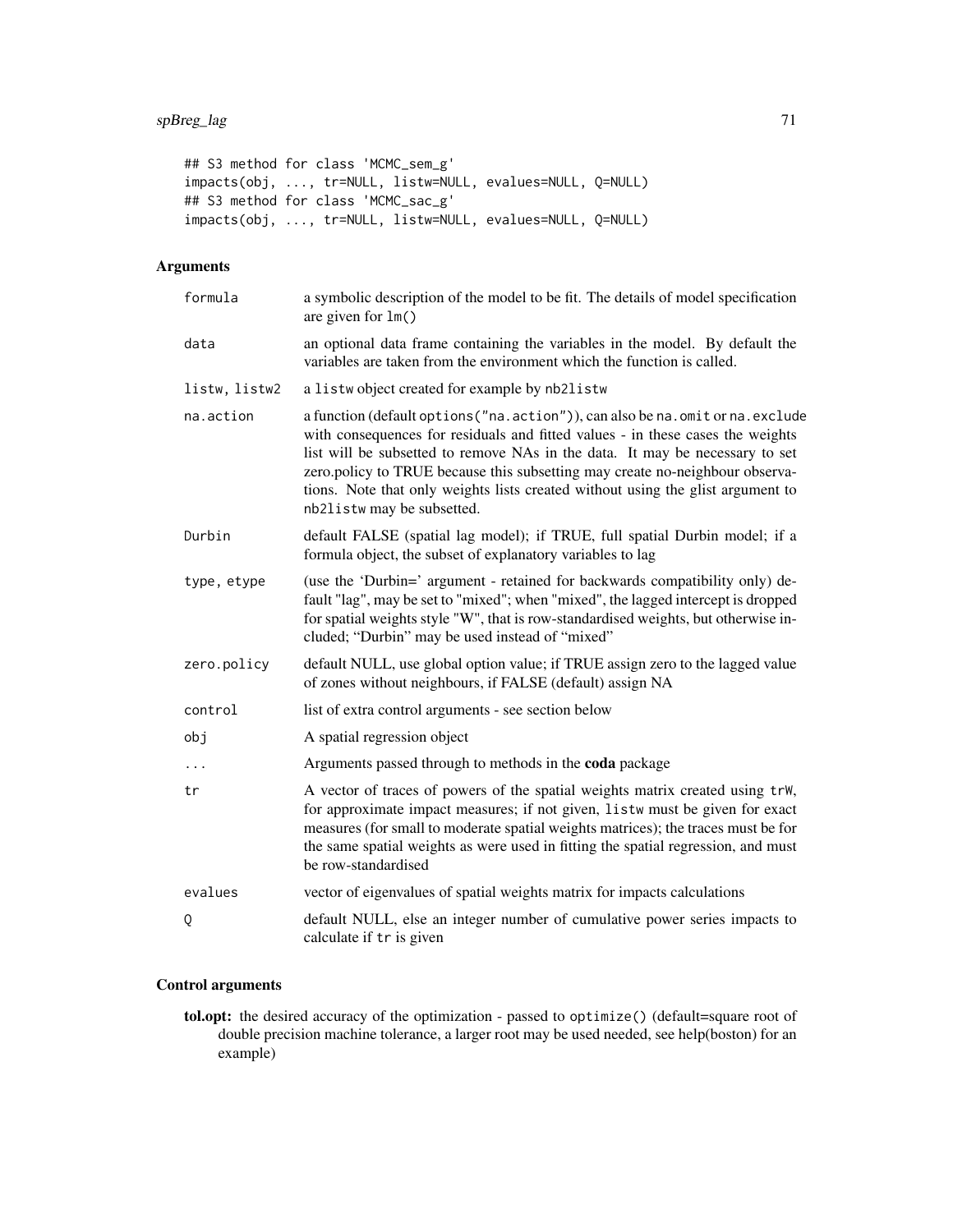- **fdHess:** default NULL, then set to (method != "eigen") internally; use fdHess to compute an approximate Hessian using finite differences when using sparse matrix methods; used to make a coefficient covariance matrix when the number of observations is large; may be turned off to save resources if need be
- optimHess: default FALSE, use fdHess from nlme, if TRUE, use optim to calculate Hessian at optimum
- optimHessMethod: default "optimHess", may be "nlm" or one of the optim methods
- compiled\_sse: default FALSE; logical value used in the log likelihood function to choose compiled code for computing SSE
- Imult: default 2; used for preparing the Cholesky decompositions for updating in the Jacobian function
- super: if NULL (default), set to FALSE to use a simplicial decomposition for the sparse Cholesky decomposition and method "Matrix\_J", set to as.logical(NA) for method "Matrix", if TRUE, use a supernodal decomposition
- cheb\_q: default 5; highest power of the approximating polynomial for the Chebyshev approximation
- MC\_p: default 16; number of random variates

MC\_m: default 30; number of products of random variates matrix and spatial weights matrix

spamPivot: default "MMD", alternative "RCM"

- in\_coef default 0.1, coefficient value for initial Cholesky decomposition in "spam\_update"
- type default "MC", used with method "moments"; alternatives "mult" and "moments", for use if trs is missing, trw
- correct default TRUE, used with method "moments" to compute the Smirnov/Anselin correction term
- trunc default TRUE, used with method "moments" to truncate the Smirnov/Anselin correction term
- SE\_method default "LU", may be "MC"
- nrho default 200, as in SE toolbox; the size of the first stage lndet grid; it may be reduced to for example 40
- interpn default 2000, as in SE toolbox; the size of the second stage lndet grid
- small\_asy default TRUE; if the method is not "eigen", use asymmetric covariances rather than numerical Hessian ones if n <= small
- small default 1500; threshold number of observations for asymmetric covariances when the method is not "eigen"
- SEIndet default NULL, may be used to pass a pre-computed SE toolbox style matrix of coefficients and their lndet values to the "SE\_classic" and "SE\_whichMin" methods
- LU\_order default FALSE; used in "LU\_prepermutate", note warnings given for lu method
- pre\_eig default NULL; may be used to pass a pre-computed vector of eigenvalues
- OrdVsign default 1; used to set the sign of the final component to negative if -1 (alpha times ((sigma squared) squared) in Ord (1975) equation B.1).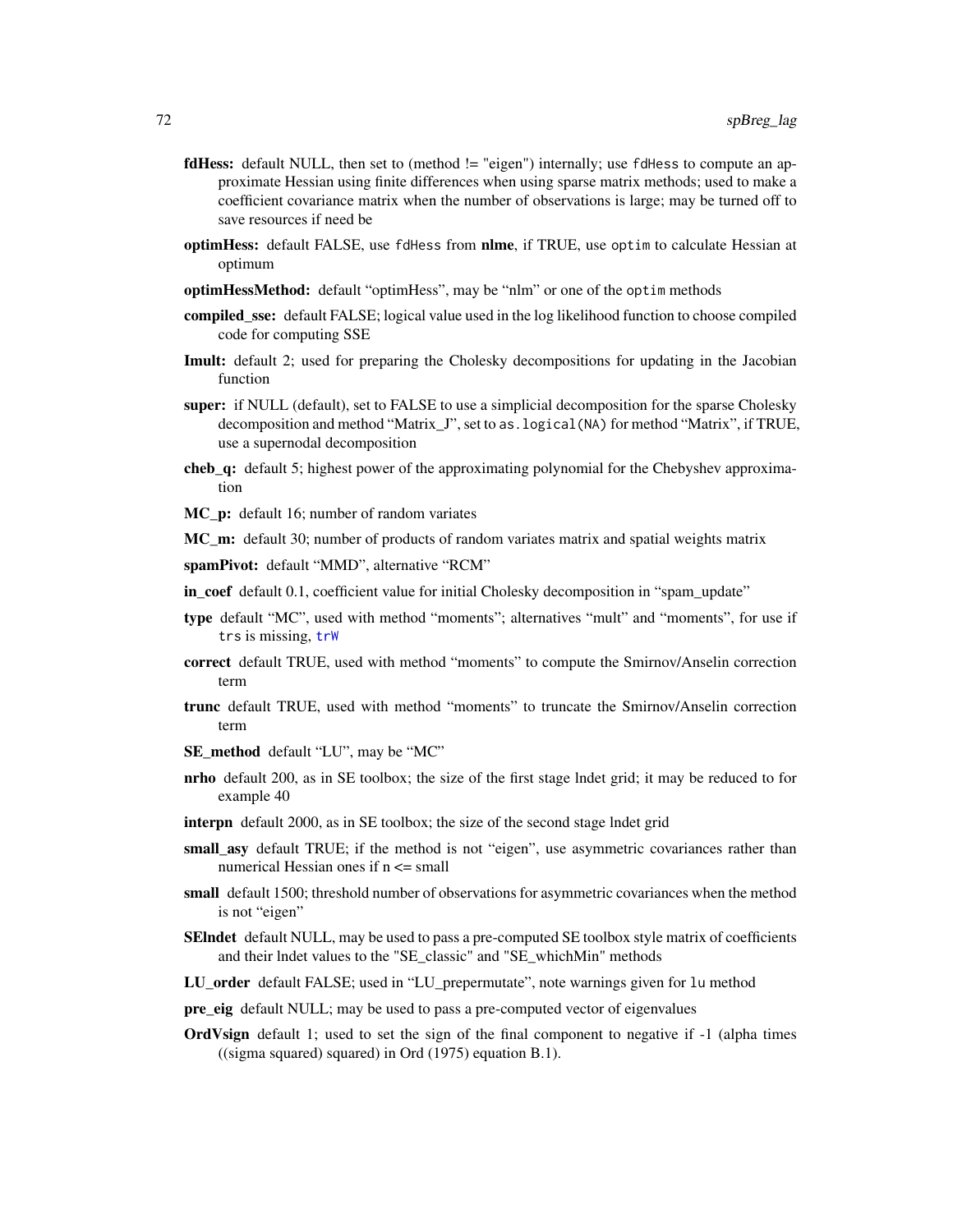#### $spfBreg\_lag$  73

#### Extra Bayesian control arguments

**ldet method** default "SE classic"; equivalent to the method argument in lagsarlm

**interval** default  $c(-1,1)$ ; used unmodified or set internally by jacobian Setup

ndraw default 2500L; integer total number of draws

nomit default 500L; integer total number of omitted burn-in draws

thin default 1L; integer thinning proportion

verbose default FALSE; inverse of quiet argument in lagsarlm

detval default NULL; not yet in use, precomputed matrix of log determinants

prior a list with the following components:

rhoMH, lambdaMH default FALSE; use Metropolis or griddy Gibbs

**Theta** default NULL; values of the betas variance-covariance matrix, set to diag(k) $*1e+12$  if NULL

c\_beta default NULL; values of the betas set to 0 if NULL

rho default 0.5; value of the autoregressive coefficient

sige default 1; value of the residual variance

nu default 0; informative Gamma(nu,d0) prior on sige

d0 default 0; informative Gamma(nu,d0) prior on sige

a1 default 1.01; parameter for beta(a1,a2) prior on rho

a2 default 1.01; parameter for beta(a1,a2) prior on rho

cc default 0.2; initial tuning parameter for M-H sampling

gG\_sige default TRUE; include sige in lambda griddy Gibbs update

cc1 default 0.2; initial tuning parameter for M-H sampling

cc2 default 0.2; initial tuning parameter for M-H sampling

# Author(s)

Roger Bivand <Roger.Bivand@nhh.no>, with thanks to Abhirup Mallik and Virgilio Gómez-Rubio for initial coding GSoC 2011

### References

LeSage J and RK Pace (2009) Introduction to Spatial Econometrics. CRC Press, Boca Raton.

#### Examples

```
#require("spdep", quietly=TRUE)
data(oldcol, package="spdep")
lw <- spdep::nb2listw(COL.nb, style="W")
ev <- eigenw(lw)
W <- as(lw, "CsparseMatrix")
trMatc <- trW(W, type="mult")
require("coda", quietly=TRUE)
set.seed(1)
COL.err.Bayes <- spBreg_err(CRIME ~ INC + HOVAL, data=COL.OLD, listw=lw)
print(summary(COL.err.Bayes))
```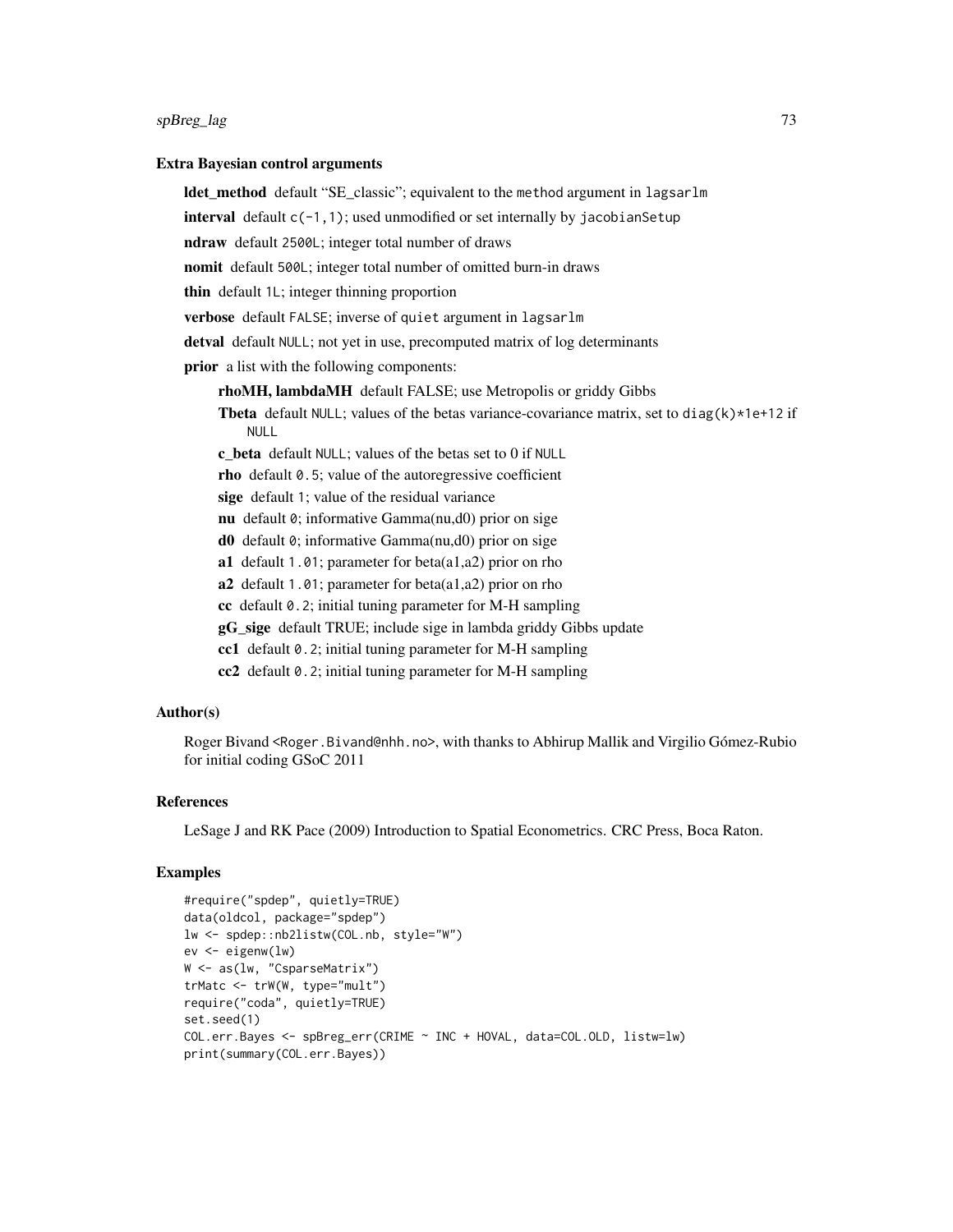```
print(raftery.diag(COL.err.Bayes, r=0.01))
## Not run:
set.seed(1)
COL.err.Bayes <- spBreg_err(CRIME ~ INC + HOVAL, data=COL.OLD, listw=lw,
control=list(prior=list(lambdaMH=TRUE)))
print(summary(COL.err.Bayes))
print(raftery.diag(COL.err.Bayes, r=0.01))
set.seed(1)
COL.err.Bayes <- spBreg_err(CRIME ~ INC + HOVAL, data=COL.OLD, listw=lw,
Durbin=TRUE)
print(summary(COL.err.Bayes))
print(summary(impacts(COL.err.Bayes)))
print(raftery.diag(COL.err.Bayes, r=0.01))
set.seed(1)
COL.err.Bayes <- spBreg_err(CRIME ~ INC + HOVAL, data=COL.OLD, listw=lw,
 Durbin=TRUE, control=list(prior=list(lambdaMH=TRUE)))
print(summary(COL.err.Bayes))
print(summary(impacts(COL.err.Bayes)))
print(raftery.diag(COL.err.Bayes, r=0.01))
set.seed(1)
COL.err.Bayes <- spBreg_err(CRIME ~ INC + HOVAL, data=COL.OLD, listw=lw,
Durbin=~INC)
print(summary(COL.err.Bayes))
print(summary(impacts(COL.err.Bayes)))
print(raftery.diag(COL.err.Bayes, r=0.01))
set.seed(1)
COL.err.Bayes <- spBreg_err(CRIME ~ INC + HOVAL, data=COL.OLD, listw=lw,
 Durbin=~INC, control=list(prior=list(lambdaMH=TRUE)))
print(summary(COL.err.Bayes))
print(summary(impacts(COL.err.Bayes)))
print(raftery.diag(COL.err.Bayes, r=0.01))
set.seed(1)
COL.sacW.B0 <- spBreg_sac(CRIME ~ INC + HOVAL, data=COL.OLD, listw=lw,
Durbin=FALSE, control=list(ndraw=1500L, nomit=500L))
print(summary(COL.sacW.B0))
print(summary(impacts(COL.sacW.B0, tr=trMatc), zstats=TRUE, short=TRUE))
set.seed(1)
COL.sacW.B1 <- spBreg_sac(CRIME ~ INC + HOVAL, data=COL.OLD, listw=lw,
 Durbin=TRUE, control=list(ndraw=1500L, nomit=500L))
print(summary(COL.sacW.B1))
print(summary(impacts(COL.sacW.B1, tr=trMatc), zstats=TRUE, short=TRUE))
set.seed(1)
COL.lag.Bayes <- spBreg_lag(CRIME ~ INC + HOVAL, data=COL.OLD,
listw=lw)
print(summary(COL.lag.Bayes))
print(summary(impacts(COL.lag.Bayes, tr=trMatc), short=TRUE, zstats=TRUE))
print(summary(impacts(COL.lag.Bayes, evalues=ev), short=TRUE, zstats=TRUE))
set.seed(1)
COL.D0.Bayes <- spBreg_lag(CRIME ~ INC + HOVAL, data=COL.OLD,
listw=lw, Durbin=TRUE)
print(summary(COL.D0.Bayes))
print(summary(impacts(COL.D0.Bayes, tr=trMatc), short=TRUE, zstats=TRUE))
set.seed(1)
```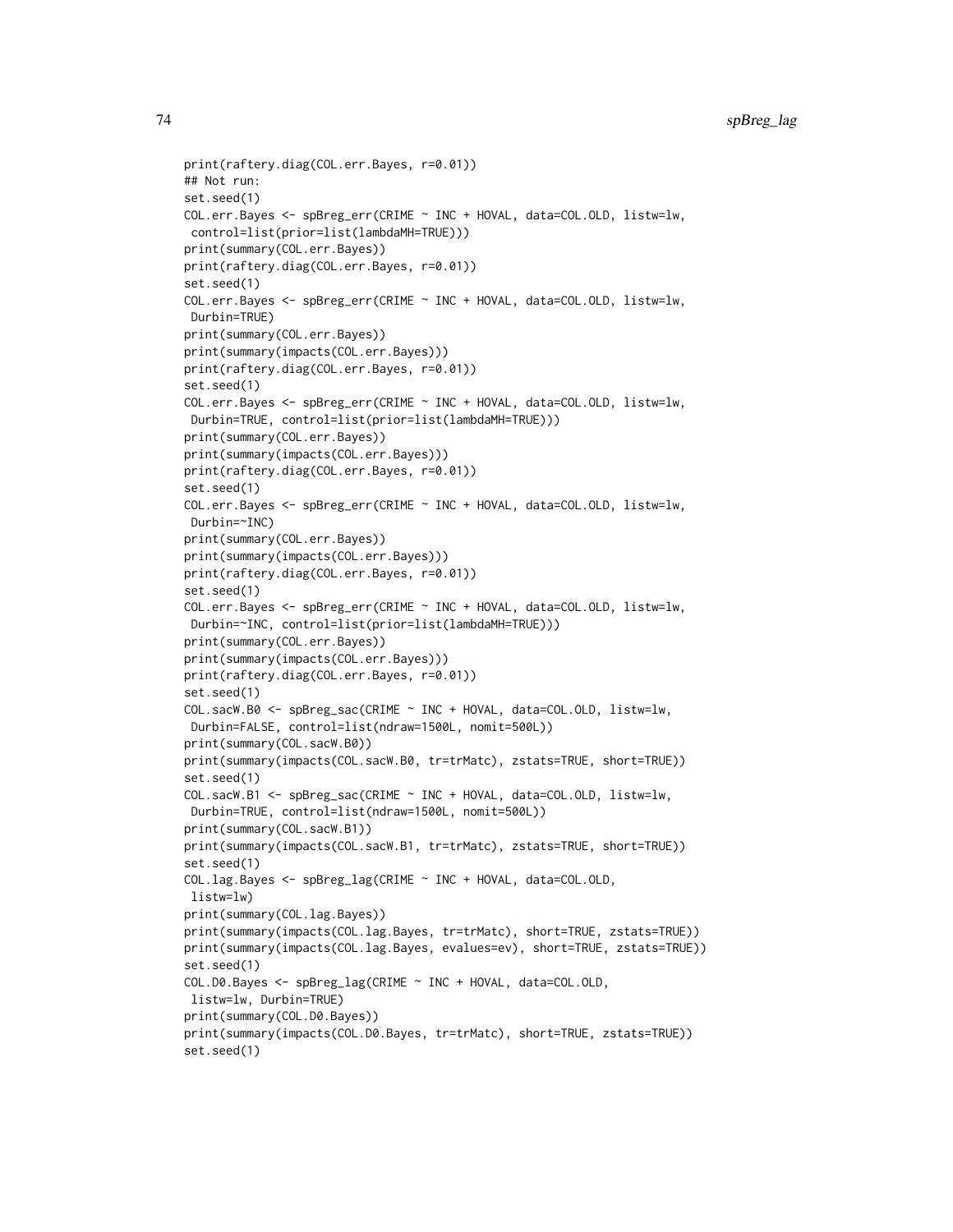<span id="page-74-0"></span>stsls i 1958 i 1959 i 1959 i 1959 i 1959 i 1959 i 1959 i 1959 i 1959 i 1959 i 1959 i 1959 i 1959 i 1959 i 195

```
COL.D1.Bayes <- spBreg_lag(CRIME ~ DISCBD + INC + HOVAL, data=COL.OLD,
listw=lw, Durbin= ~ INC)
print(summary(COL.D1.Bayes))
print(summary(impacts(COL.D1.Bayes, tr=trMatc), short=TRUE, zstats=TRUE))
data(elect80, package="spData")
lw <- spdep::nb2listw(e80_queen, zero.policy=TRUE)
el_ml <- lagsarlm(log(pc_turnout) ~ log(pc_college) + log(pc_homeownership)
+ log(pc_income), data=elect80, listw=lw, zero.policy=TRUE, method="LU")
print(summary(el_ml))
set.seed(1)
el_B <- spBreg_lag(log(pc_turnout) ~ log(pc_college) + log(pc_homeownership)
+ log(pc_income), data=elect80, listw=lw, zero.policy=TRUE)
print(summary(el_B))
print(el_ml$timings)
print(attr(el_B, "timings"))
## End(Not run)
```
stsls *Generalized spatial two stage least squares*

#### Description

The function fits a spatial lag model by two stage least squares, with the option of adjusting the results for heteroskedasticity.

# Usage

```
stsls(formula, data = list(), listw, zero.policy = NULL,
na.action = na.fail, robust = FALSE, HC=NULL, legacy=FALSE, W2X = TRUE)
## S3 method for class 'stsls'
impacts(obj, ..., tr, R = NULL, listw = NULL, evalues=NULL,
tol = 1e-06, empirical = FALSE, Q=NULL)
```
#### Arguments

| formula     | a symbolic description of the model to be fit. The details of model specification<br>are given for $lm()$                                                                                                                                              |  |
|-------------|--------------------------------------------------------------------------------------------------------------------------------------------------------------------------------------------------------------------------------------------------------|--|
| data        | an optional data frame containing the variables in the model. By default the<br>variables are taken from the environment which the function is called.                                                                                                 |  |
| listw       | a listwo bject created for example by nb2listw                                                                                                                                                                                                         |  |
| zero.policy | default NULL, use global option value; if TRUE assign zero to the lagged<br>value of zones without neighbours, if FALSE (default) assign NA - causing<br>lagsarlm() to terminate with an error                                                         |  |
| na.action   | a function (default na. fail), can also be na. omit or na. exclude with conse-<br>quences for residuals and fitted values - in these cases the weights list will be<br>subsetted to remove NAs in the data. It may be necessary to set zero. policy to |  |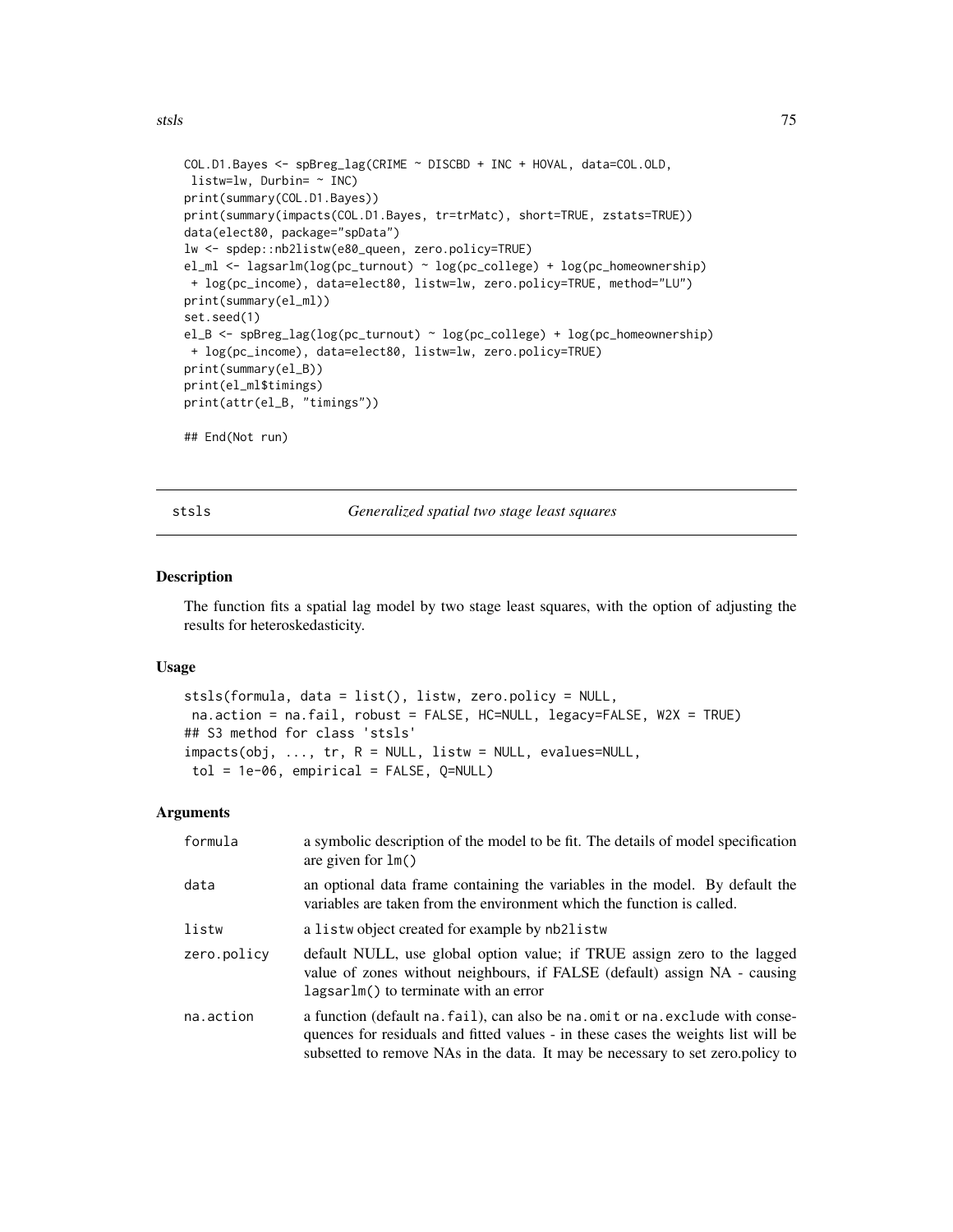|                  | TRUE because this subsetting may create no-neighbour observations. Note that<br>only weights lists created without using the glist argument to nb2listw may be<br>subsetted.                                                                                                                                                                                                     |  |
|------------------|----------------------------------------------------------------------------------------------------------------------------------------------------------------------------------------------------------------------------------------------------------------------------------------------------------------------------------------------------------------------------------|--|
| robust           | default FALSE, if TRUE, apply a heteroskedasticity correction to the coeffi-<br>cients covariances                                                                                                                                                                                                                                                                               |  |
| НC               | default NULL, if robust is TRUE, assigned "HC0", may take values "HC0" or<br>"HC1" for White estimates or MacKinnon-White estimates respectively                                                                                                                                                                                                                                 |  |
| legacy           | the argument chooses between two implementations of the robustness correc-<br>tion: default FALSE - use the estimate of Omega only in the White consistent<br>estimator of the variance-covariance matrix, if TRUE, use the original imple-<br>mentation which runs a GLS using the estimate of Omega, and yields different<br>coefficient estimates as well - see example below |  |
| W <sub>2</sub> X | default TRUE, if FALSE only WX are used as instruments in the spatial two<br>stage least squares; until release 0.4-60, only WX were used - see example below                                                                                                                                                                                                                    |  |
| obj              | A spatial regression object created by lagsarlm, lagmess or by lmSLX; in HPDinterval. lagImpact,<br>a lagImpact object                                                                                                                                                                                                                                                           |  |
| .                | Arguments passed through to methods in the coda package                                                                                                                                                                                                                                                                                                                          |  |
| tr               | A vector of traces of powers of the spatial weights matrix created using trW,<br>for approximate impact measures; if not given, listw must be given for exact<br>measures (for small to moderate spatial weights matrices); the traces must be for<br>the same spatial weights as were used in fitting the spatial regression, and must<br>be row-standardised                   |  |
| evalues          | vector of eigenvalues of spatial weights matrix for impacts calculations                                                                                                                                                                                                                                                                                                         |  |
| R                | If given, simulations are used to compute distributions for the impact measures,<br>returned as mome objects; the objects are used for convenience but are not output<br>by an MCMC process                                                                                                                                                                                      |  |
| tol              | Argument passed to mvrnorm: tolerance (relative to largest variance) for numer-<br>ical lack of positive-definiteness in the coefficient covariance matrix                                                                                                                                                                                                                       |  |
| empirical        | Argument passed to mvrnorm (default FALSE): if true, the coefficients and their<br>covariance matrix specify the empirical not population mean and covariance<br>matrix                                                                                                                                                                                                          |  |
| Q                | default NULL, else an integer number of cumulative power series impacts to<br>calculate if tr is given                                                                                                                                                                                                                                                                           |  |

# Details

The fitting implementation fits a spatial lag model:

$$
y = \rho Wy + X\beta + \varepsilon
$$

by using spatially lagged X variables as instruments for the spatially lagged dependent variable.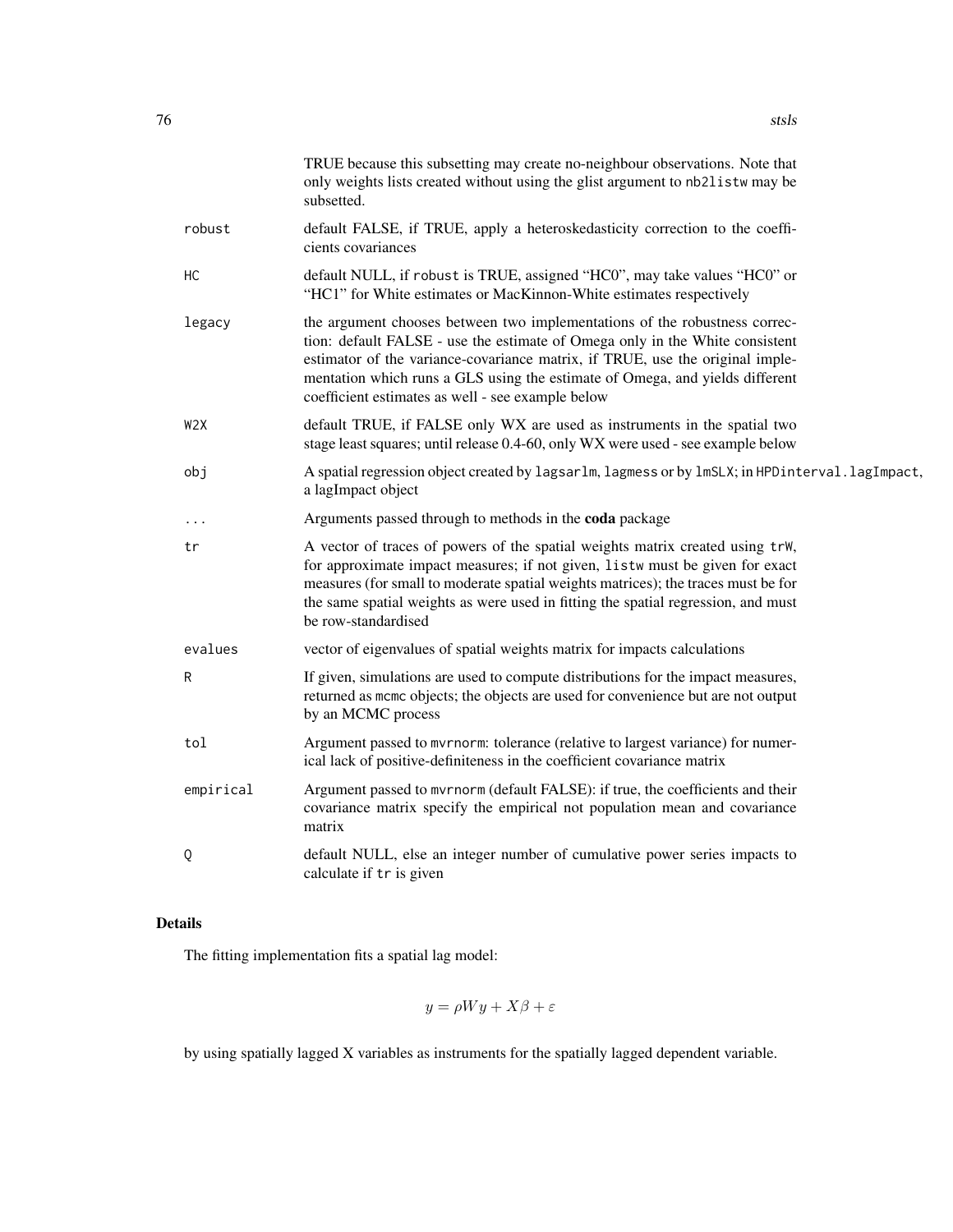<span id="page-76-0"></span>stsls i 177

# Value

an object of class "stsls" containing:

| coefficients | coefficient estimates         |
|--------------|-------------------------------|
| var          | coefficient covariance matrix |
| sse          | sum of squared errors         |
| residuals    | model residuals               |
| Чť           | degrees of freedom            |

# Author(s)

Luc Anselin, Gianfranco Piras and Roger Bivand

# References

Kelejian, H.H. and I.R. Prucha (1998). A generalized spatial two stage least squares procedure for estimating a spatial autoregressive model with autoregressive disturbances. *Journal of Real Estate Finance and Economics* 17, 99-121.

Roger Bivand, Gianfranco Piras (2015). Comparing Implementations of Estimation Methods for Spatial Econometrics. *Journal of Statistical Software*, 63(18), 1-36. [https://www.jstatsoft.](https://www.jstatsoft.org/v63/i18/) [org/v63/i18/](https://www.jstatsoft.org/v63/i18/).

# See Also

[lagsarlm](#page-41-0)

### Examples

```
data(oldcol, package="spdep")
#require(spdep, quietly=TRUE)
lw <- spdep::nb2listw(COL.nb)
COL.lag.eig <- lagsarlm(CRIME ~ INC + HOVAL, data=COL.OLD, lw)
summary(COL.lag.eig, correlation=TRUE)
COL.lag.stsls <- stsls(CRIME ~ INC + HOVAL, data=COL.OLD, lw)
summary(COL.lag.stsls, correlation=TRUE)
W <- as(lw, "CsparseMatrix")
trMatc <- trW(W, type="mult")
loobj1 <- impacts(COL.lag.stsls, R=200, tr=trMatc)
summary(loobj1, zstats=TRUE, short=TRUE)
ev <- eigenw(lw)
loobj2 <- impacts(COL.lag.stsls, R=200, evalues=ev)
summary(loobj2, zstats=TRUE, short=TRUE)
require(coda)
HPDinterval(loobj1)
COL.lag.stslsW <- stsls(CRIME ~ INC + HOVAL, data=COL.OLD, lw, W2X=FALSE)
summary(COL.lag.stslsW, correlation=TRUE)
COL.lag.stslsR <- stsls(CRIME ~ INC + HOVAL, data=COL.OLD, lw,
robust=TRUE, W2X=FALSE)
summary(COL.lag.stslsR, correlation=TRUE)
```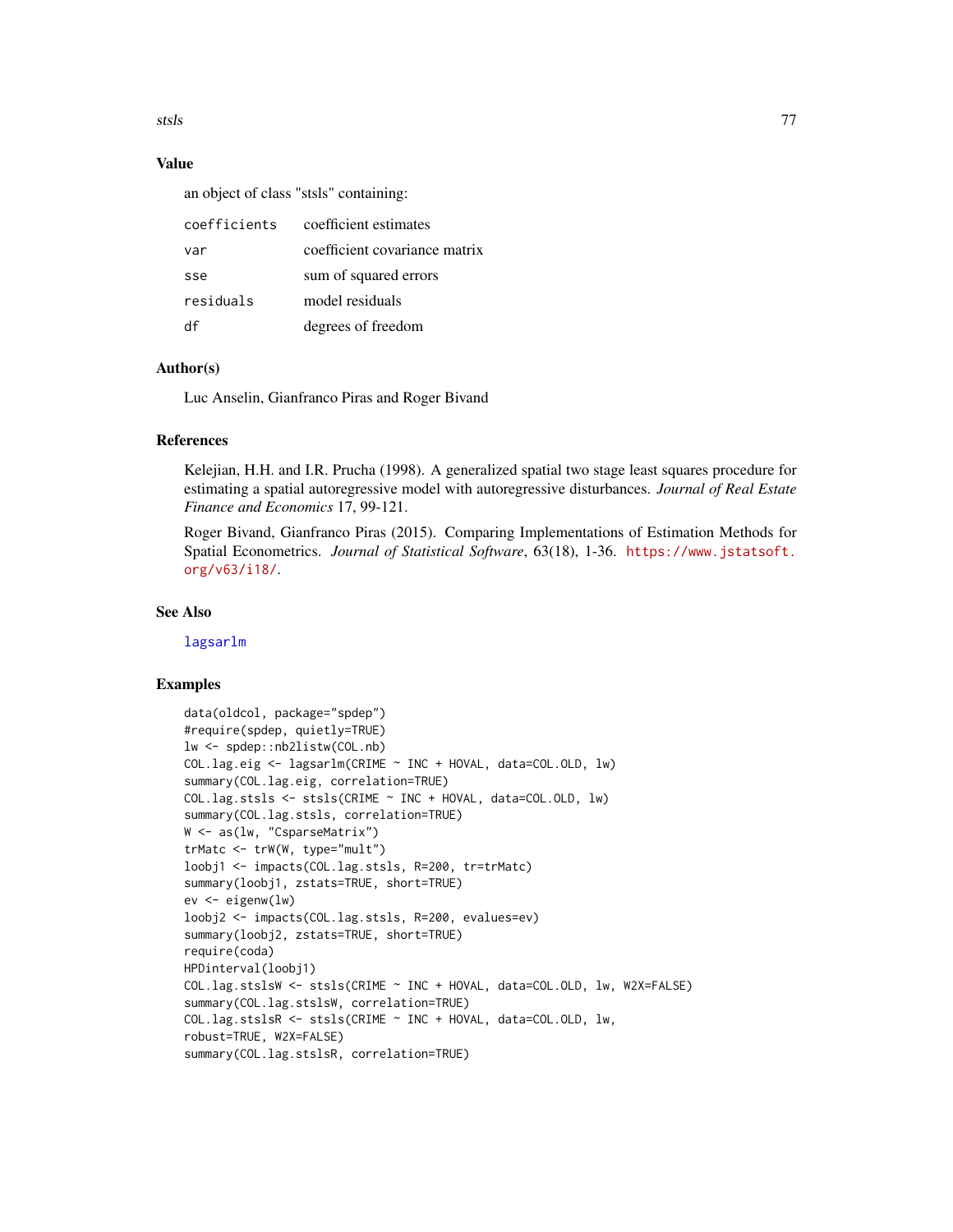```
78 true to the set of the set of the set of the set of the set of the set of the set of the set of the set of the set of the set of the set of the set of the set of the set of the set of the set of the set of the set of
```

```
COL.lag.stslsRl <- stsls(CRIME ~ INC + HOVAL, data=COL.OLD, lw,
robust=TRUE, legacy=TRUE, W2X=FALSE)
summary(COL.lag.stslsRl, correlation=TRUE)
data(boston, package="spData")
gp2a <- stsls(log(CMEDV) ~ CRIM + ZN + INDUS + CHAS + I(NOX^2) + I(RM^2) +
 AGE + log(DIS) + log(RAD) + TAX + PTRATIO + B + log(LSTAT),
data=boston.c, spdep::nb2listw(boston.soi))
summary(gp2a)
```
trW *Spatial weights matrix powers traces*

# Description

The function is used to prepare a vector of traces of powers of a spatial weights matrix

#### Usage

```
trW(W=NULL, m = 30, p = 16, type = "mult", listw=NULL, momentsSymmetry=TRUE)
mom_calc(lw, m)
mom_calc_int2(is, m, nb, weights, Card)
```
# Arguments

| A spatial weights matrix in CsparseMatrix form                                                                                                                                                                                                                                                                                                                                                                                                                                            |  |
|-------------------------------------------------------------------------------------------------------------------------------------------------------------------------------------------------------------------------------------------------------------------------------------------------------------------------------------------------------------------------------------------------------------------------------------------------------------------------------------------|--|
| The number of powers; must be an even number for 'type'="moments" (default<br>changed from 100 to 30 (2010-11-17))                                                                                                                                                                                                                                                                                                                                                                        |  |
| The number of samples used in Monte Carlo simulation of the traces if type is<br>MC (default changed from 50 to 16 (2010-11-17))                                                                                                                                                                                                                                                                                                                                                          |  |
| Either "mult" (default) for powering a sparse matrix (with moderate or larger<br>N, the matrix becomes dense, and may lead to swapping), or "MC" for Monte<br>Carlo simulation of the traces (the first two simulated traces are replaced by their<br>analytical equivalents), or "moments" to use the looping space saving algorithm<br>proposed by Smirnov and Anselin (2009) - for "moments", W must be symmetric,<br>for row-standardised weights through a similarity transformation |  |
| a listw object, which should either be fully symmetric, or be constructed as simi-<br>lar to symmetric from intrinsically symmetric neighbours using similar. listw,<br>used with 'type'="moments"                                                                                                                                                                                                                                                                                        |  |
| momentsSymmetry                                                                                                                                                                                                                                                                                                                                                                                                                                                                           |  |
| default TRUE; assert Smirnov/Anselin symmetry assumption                                                                                                                                                                                                                                                                                                                                                                                                                                  |  |
| (used internally only in mom_calc_int2 for 'type'="moments" on a cluster)                                                                                                                                                                                                                                                                                                                                                                                                                 |  |
| (used internally only in mom_calc_int2 for 'type'="moments" on a cluster)                                                                                                                                                                                                                                                                                                                                                                                                                 |  |
| (used internally only in mom_calc_int2 for 'type'="moments" on a cluster)                                                                                                                                                                                                                                                                                                                                                                                                                 |  |
| (used internally only in mom_calc_int2 for 'type'="moments" on a cluster)                                                                                                                                                                                                                                                                                                                                                                                                                 |  |
|                                                                                                                                                                                                                                                                                                                                                                                                                                                                                           |  |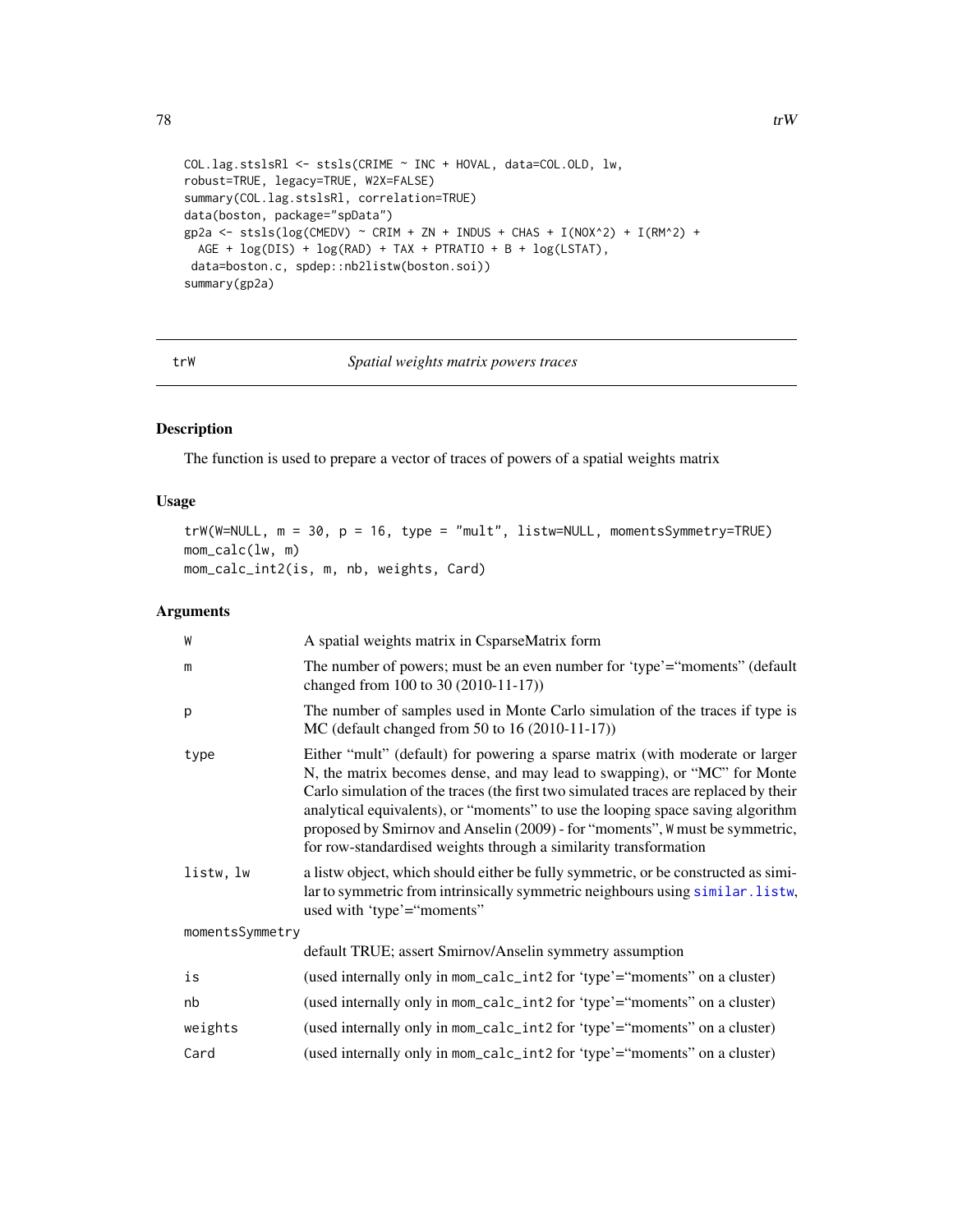#### <span id="page-78-0"></span>Value

A numeric vector of m traces, with "timings" and "type" attributes; the 'type'="MC" also returns the standard deviation of the p-vector V divided by the square root of p as a measure of spread for the trace estimates.

# Note

mom\_calc and mom\_calc\_int2 are for internal use only

#### Author(s)

Roger Bivand <Roger.Bivand@nhh.no>

#### References

LeSage J and RK Pace (2009) *Introduction to Spatial Econometrics*. CRC Press, Boca Raton, pp. 96–105; Smirnov O and L Anselin (2009) An O(N) parallel method of computing the Log-Jacobian of the variable transformation for models with spatial interaction on a lattice. *Computational Statistics and Data Analysis* 53 (2009) 2983–2984.

#### See Also

[as\\_dgRMatrix\\_listw](#page-2-0), [nb2listw](#page-0-0)

# Examples

```
require("sf", quietly=TRUE)
columbus <- st_read(system.file("shapes/columbus.shp", package="spData")[1], quiet=TRUE)
#require(spdep, quietly=TRUE)
col.gal.nb <- spdep::read.gal(system.file("weights/columbus.gal", package="spData")[1])
listw <- spdep::nb2listw(col.gal.nb)
W <- as(listw, "CsparseMatrix")
system.time(trMat <- trW(W, type="mult"))
str(trMat)
set.seed(1100)
system.time(trMC <- trW(W, type="MC"))
str(trMC)
plot(trMat, trMC)
abline(a=0, b=1)
for(i in 3:length(trMC)) {
 segments(trMat[i], trMC[i]-2*attr(trMC, "sd")[i], trMat[i],
  trMC[i]+2*attr(trMC, "sd")[i])
}
listwS <- similar.listw(listw)
W <- forceSymmetric(as(listwS, "CsparseMatrix"))
system.time(trmom <- trW(W, m=24, type="moments"))
str(trmom)
all.equal(trMat[1:24], trmom, check.attributes=FALSE)
system.time(trMat <- trW(W, m=24, type="mult"))
str(trMat)
all.equal(trMat, trmom, check.attributes=FALSE)
```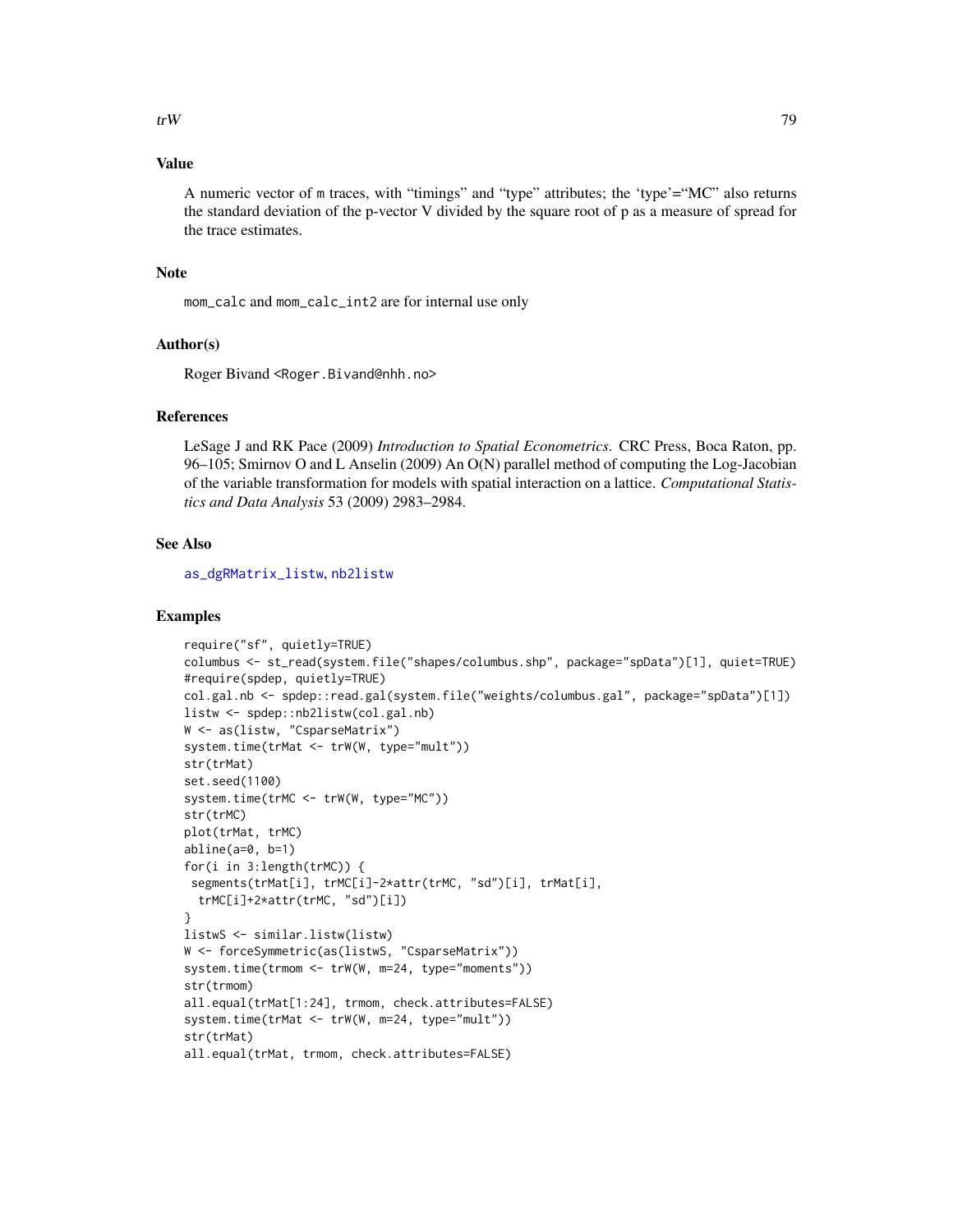```
set.seed(1)
system.time(trMC <- trW(W, m=24, type="MC"))
str(trMC)
## Not run:
data(boston, package="spData")
listw <- spdep::nb2listw(boston.soi)
listwS <- similar.listw(listw)
system.time(trmom <- trW(listw=listwS, m=24, type="moments"))
str(trmom)
library(parallel)
nc <- detectCores(logical=FALSE)
# set nc to 1L here
if (nc > 1L) nc <- 1L
coresOpt <- get.coresOption()
invisible(set.coresOption(nc))
if(!get.mcOption()) {
  cl <- makeCluster(get.coresOption())
  set.ClusterOption(cl)
}
system.time(trmomp <- trW(listw=listwS, m=24, type="moments"))
if(!get.mcOption()) {
  set.ClusterOption(NULL)
  stopCluster(cl)
}
all.equal(trmom, trmomp, check.attributes=FALSE)
invisible(set.coresOption(coresOpt))
```
## End(Not run)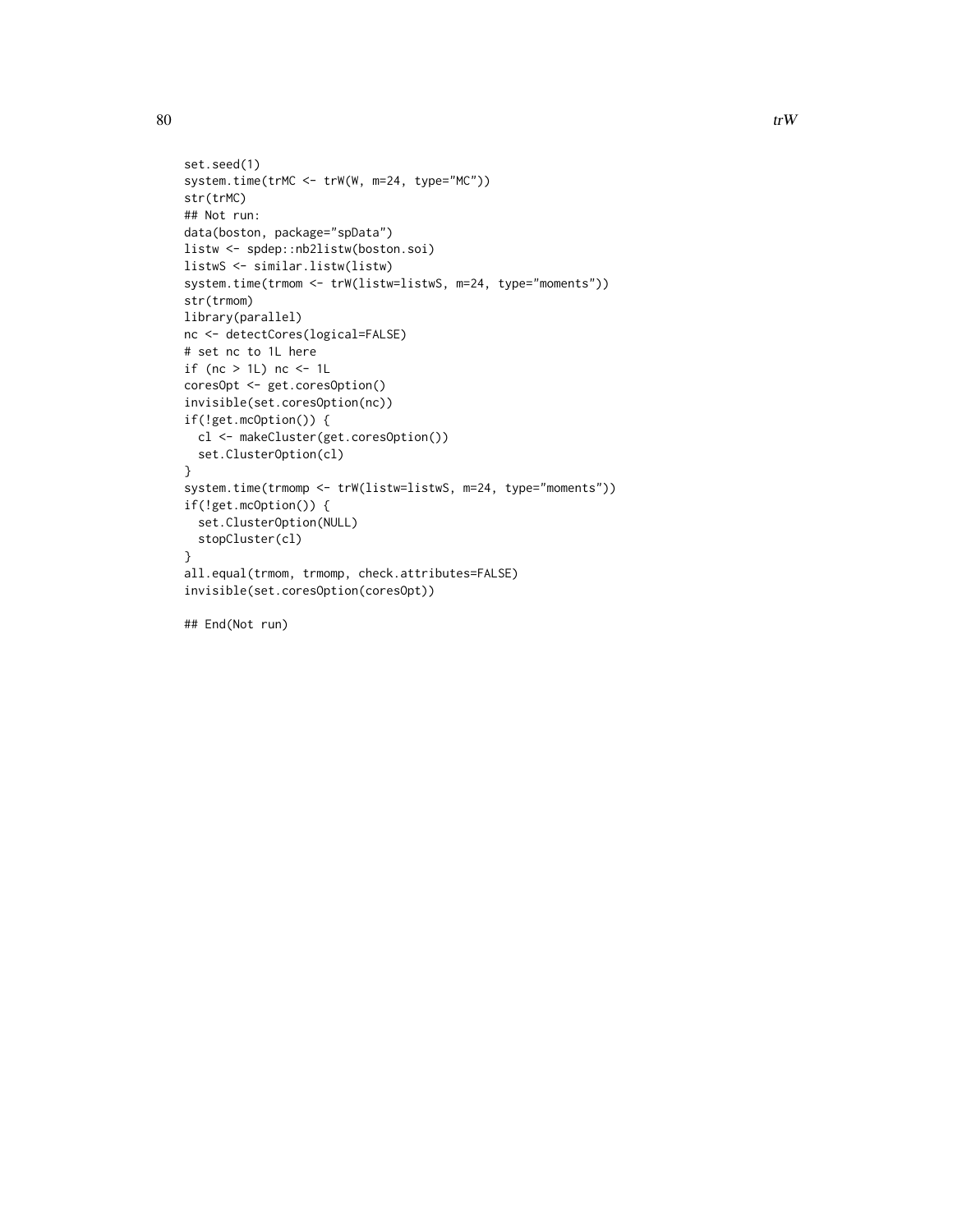# **Index**

∗Topic spatial as.spam.listw, [3](#page-2-1) do\_ldet, [5](#page-4-0) GMerrorsar, [12](#page-11-0) griffith\_sone, [15](#page-14-0) gstsls, [18](#page-17-0) impacts, [21](#page-20-0) lagmess, [26](#page-25-0) lextrB, [29](#page-28-0) LR.sarlm, [33](#page-32-0) MCMCsamp, [36](#page-35-0) ME, [39](#page-38-0) predict.sarlm, [52](#page-51-0) set.mcOption, [57](#page-56-0) set.ZeroPolicyOption, [59](#page-58-0) similar.listw, [60](#page-59-1) SpatialFiltering, [61](#page-60-0) spautolm, [63](#page-62-0) stsls, [75](#page-74-0) trW, [78](#page-77-0) anova.sarlm, *[35](#page-34-0)* anova.sarlm *(*LR.sarlm*)*, [33](#page-32-0) as.data.frame.sarlm.pred *(*predict.sarlm*)*, [52](#page-51-0) as.spam.listw, [3](#page-2-1) as\_dgRMatrix\_listw, *[79](#page-78-0)* as\_dgRMatrix\_listw *(*as.spam.listw*)*, [3](#page-2-1) as\_dsCMatrix\_I *(*as.spam.listw*)*, [3](#page-2-1) as\_dsCMatrix\_IrW *(*as.spam.listw*)*, [3](#page-2-1) as\_dsTMatrix\_listw *(*as.spam.listw*)*, [3](#page-2-1) bptest.sarlm *(*LR.sarlm*)*, [33](#page-32-0)

can.be.simmed *(*do\_ldet*)*, [5](#page-4-0) cheb\_setup *(*do\_ldet*)*, [5](#page-4-0) Cholesky, *[6,](#page-5-0) [7](#page-6-0)*, *[10](#page-9-0)* coef.gmsar *(*GMerrorsar*)*, [12](#page-11-0) coef.lagmess *(*lagmess*)*, [26](#page-25-0) coef.sarlm *(*ML\_models*)*, [42](#page-41-1)

```
coef.spautolm (spautolm), 63
coef.stsls (stsls), 75
coerce,listw,CsparseMatrix-method
        (as.spam.listw), 3
coerce,listw,RsparseMatrix-method
        (as.spam.listw), 3
coerce,listw,symmetricMatrix-method
        (as.spam.listw), 3
create_WX (lmSLX), 31
```

```
deviance.gmsar (GMerrorsar), 12
deviance.lagmess (lagmess), 26
deviance.sarlm (ML_models), 42
deviance.spautolm (spautolm), 63
deviance.stsls (stsls), 75
do_ldet, 5, 67
```

```
eigen, 17, 62
eigen_pre_setup (do_ldet), 5
eigen_setup (do_ldet), 5
eigenw (griffith_sone), 15
errorsarlm, 10, 14, 37, 56, 60, 65, 67
errorsarlm (ML_models), 42
estimable, 32
```

```
fitted.gmsar (GMerrorsar), 12
fitted.lagmess (lagmess), 26
fitted.ME_res (ME), 39
fitted.sarlm (ML_models), 42
fitted.SFResult (SpatialFiltering), 61
fitted.spautolm (spautolm), 63
```

```
get.ClusterOption (set.mcOption), 57
get.coresOption (set.mcOption), 57
get.mcOption (set.mcOption), 57
get.VerboseOption
        (set.ZeroPolicyOption), 59
get.ZeroPolicyOption
        (set.ZeroPolicyOption), 59
glm, 40
```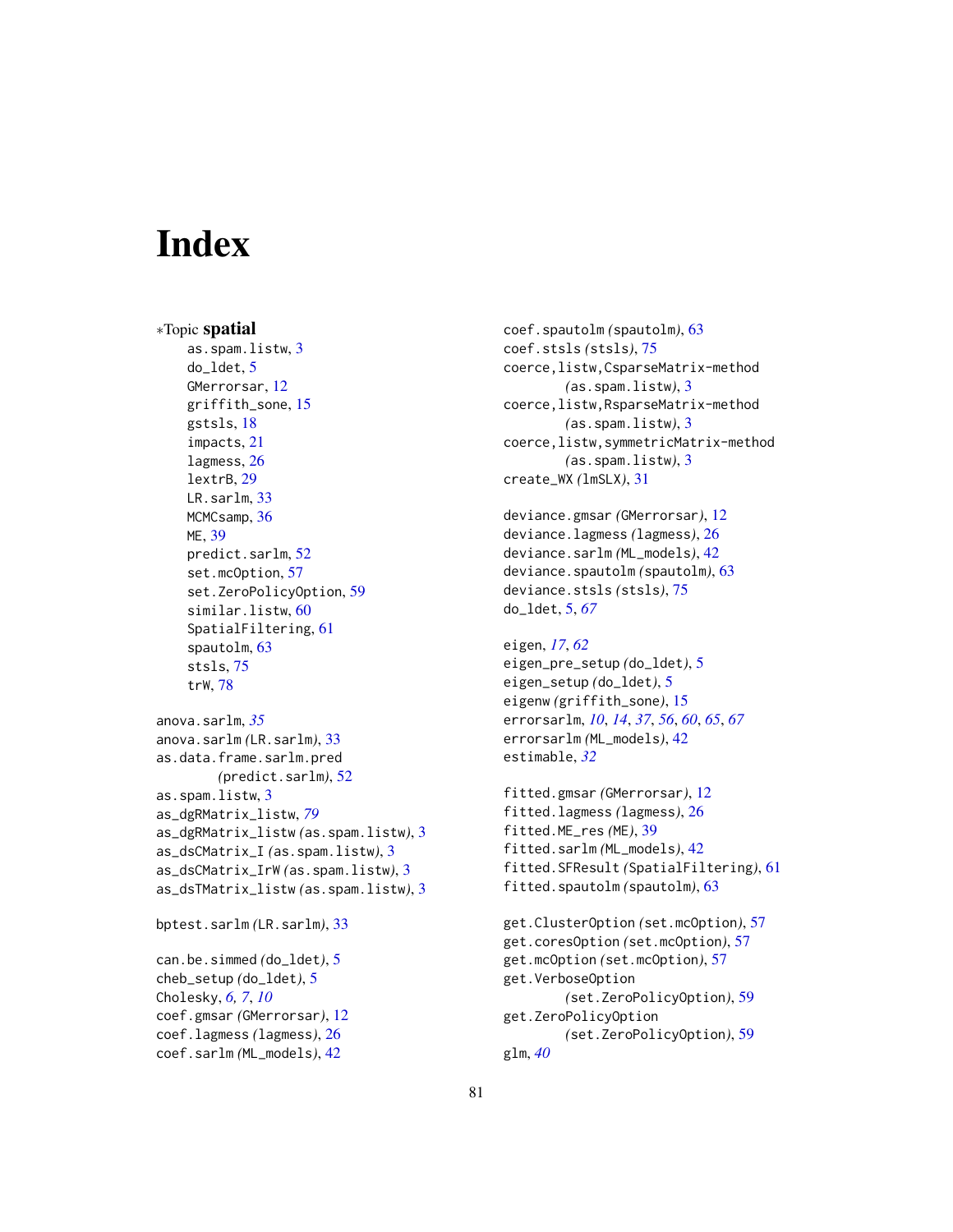# 82 INDEX

GMargminImage, *[21](#page-20-0)* GMargminImage *(*GMerrorsar*)*, [12](#page-11-0) GMerrorsar, [12,](#page-11-0) *[21](#page-20-0)* griffith\_sone, [15](#page-14-0) gstsls, [18](#page-17-0) Hausman.test *(*LR.sarlm*)*, [33](#page-32-0) Hausman.test.gmsar *(*GMerrorsar*)*, [12](#page-11-0) HPDinterval, *[24](#page-23-0)* HPDinterval.lagImpact *(*impacts*)*, [21](#page-20-0) impacts, [21,](#page-20-0) *[47](#page-46-0)* impacts.gmsar *(*gstsls*)*, [18](#page-17-0) impacts.lagmess *(*lagmess*)*, [26](#page-25-0) impacts.MCMC\_sac\_g *(*spBreg\_lag*)*, [70](#page-69-0) impacts.MCMC\_sar\_g *(*spBreg\_lag*)*, [70](#page-69-0) impacts.MCMC\_sem\_g *(*spBreg\_lag*)*, [70](#page-69-0) impacts.sarlm *(*LR.sarlm*)*, [33](#page-32-0) impacts.SLX *(*lmSLX*)*, [31](#page-30-0) impacts.stsls *(*stsls*)*, [75](#page-74-0) intImpacts *(*impacts*)*, [21](#page-20-0) Jacobian\_W *(*as.spam.listw*)*, [3](#page-2-1) jacobianSetup *(*do\_ldet*)*, [5](#page-4-0) l\_max *(*lextrB*)*, [29](#page-28-0) lagmess, [26](#page-25-0) lagsarlm, *[10](#page-9-0)*, *[24](#page-23-0)*, *[28](#page-27-0)*, *[37](#page-36-0)*, *[56](#page-55-0)*, *[60](#page-59-1)*, *[77](#page-76-0)* lagsarlm *(*ML\_models*)*, [42](#page-41-1) lextrB, [29](#page-28-0) lextrS *(*lextrB*)*, [29](#page-28-0) lextrW *(*lextrB*)*, [29](#page-28-0) listw2U, *[62](#page-61-0)* listw2U\_Matrix *(*as.spam.listw*)*, [3](#page-2-1) listw2U\_spam *(*as.spam.listw*)*, [3](#page-2-1) lm, *[32](#page-31-0)*, *[43](#page-42-0)*, *[47](#page-46-0)*, *[62](#page-61-0)* lm.gls, *[65](#page-64-0)* lmSLX, [31](#page-30-0) logLik.lagmess *(*lagmess*)*, [26](#page-25-0) logLik.lm, *[35](#page-34-0)* logLik.sarlm *(*LR.sarlm*)*, [33](#page-32-0) logLik.spautolm *(*spautolm*)*, [63](#page-62-0) LR.sarlm, [33](#page-32-0) LR1.lagmess *(*lagmess*)*, [26](#page-25-0) LR1.sarlm *(*LR.sarlm*)*, [33](#page-32-0) LR1.spautolm *(*spautolm*)*, [63](#page-62-0) LU\_prepermutate\_setup *(*do\_ldet*)*, [5](#page-4-0) LU\_setup *(*do\_ldet*)*, [5](#page-4-0)

```
Matrix_J_setup (do_ldet), 5
```
Matrix\_setup *(*do\_ldet*)*, [5](#page-4-0) mcdet\_setup *(*do\_ldet*)*, [5](#page-4-0) MCMCsamp, [36](#page-35-0) ME, [39](#page-38-0) ML\_models, [42](#page-41-1) mom\_calc, *[58](#page-57-0)* mom\_calc *(*trW*)*, [78](#page-77-0) mom\_calc\_int2 *(*trW*)*, [78](#page-77-0) moments\_setup *(*do\_ldet*)*, [5](#page-4-0) mvrnorm, *[23,](#page-22-0) [24](#page-23-0)* nb2listw, *[3](#page-2-1)*, *[24](#page-23-0)*, *[62](#page-61-0)*, *[79](#page-78-0)* nlminb, *[13,](#page-12-0) [14](#page-13-0)*, *[19](#page-18-0)*, *[21](#page-20-0)* optim, *[13,](#page-12-0) [14](#page-13-0)*, *[19](#page-18-0)*, *[21](#page-20-0)*, *[28](#page-27-0)* optimize, *[67](#page-66-0)* plot.lagImpact *(*impacts*)*, [21](#page-20-0) plot.mcmc, *[24](#page-23-0)* powerWeights *(*as.spam.listw*)*, [3](#page-2-1) predict.sarlm, *[45](#page-44-0)*, [52](#page-51-0) predict.SLX *(*lmSLX*)*, [31](#page-30-0) print.gmsar *(*GMerrorsar*)*, [12](#page-11-0) print.lagImpact *(*impacts*)*, [21](#page-20-0) print.lagmess *(*lagmess*)*, [26](#page-25-0) print.ME\_res *(*ME*)*, [39](#page-38-0) print.sarlm *(*ML\_models*)*, [42](#page-41-1) print.sarlm.pred *(*predict.sarlm*)*, [52](#page-51-0) print.SFResult *(*SpatialFiltering*)*, [61](#page-60-0) print.spautolm *(*spautolm*)*, [63](#page-62-0) print.stsls *(*stsls*)*, [75](#page-74-0) print.summary.gmsar *(*GMerrorsar*)*, [12](#page-11-0) print.summary.lagImpact *(*impacts*)*, [21](#page-20-0) print.summary.lagmess *(*lagmess*)*, [26](#page-25-0) print.summary.sarlm *(*ML\_models*)*, [42](#page-41-1) print.summary.spautolm *(*spautolm*)*, [63](#page-62-0) print.summary.stsls *(*stsls*)*, [75](#page-74-0) print.summary.WXImpact *(*lmSLX*)*, [31](#page-30-0) print.WXImpact *(*lmSLX*)*, [31](#page-30-0)

```
residuals.gmsar (GMerrorsar), 12
residuals.lagmess (lagmess), 26
residuals.sarlm (ML_models), 42
residuals.spautolm (spautolm), 63
residuals.stsls (stsls), 75
rwmetrop, 36, 37
```
sacsarlm, *[37](#page-36-0)*, *[56](#page-55-0)* sacsarlm *(*ML\_models*)*, [42](#page-41-1)